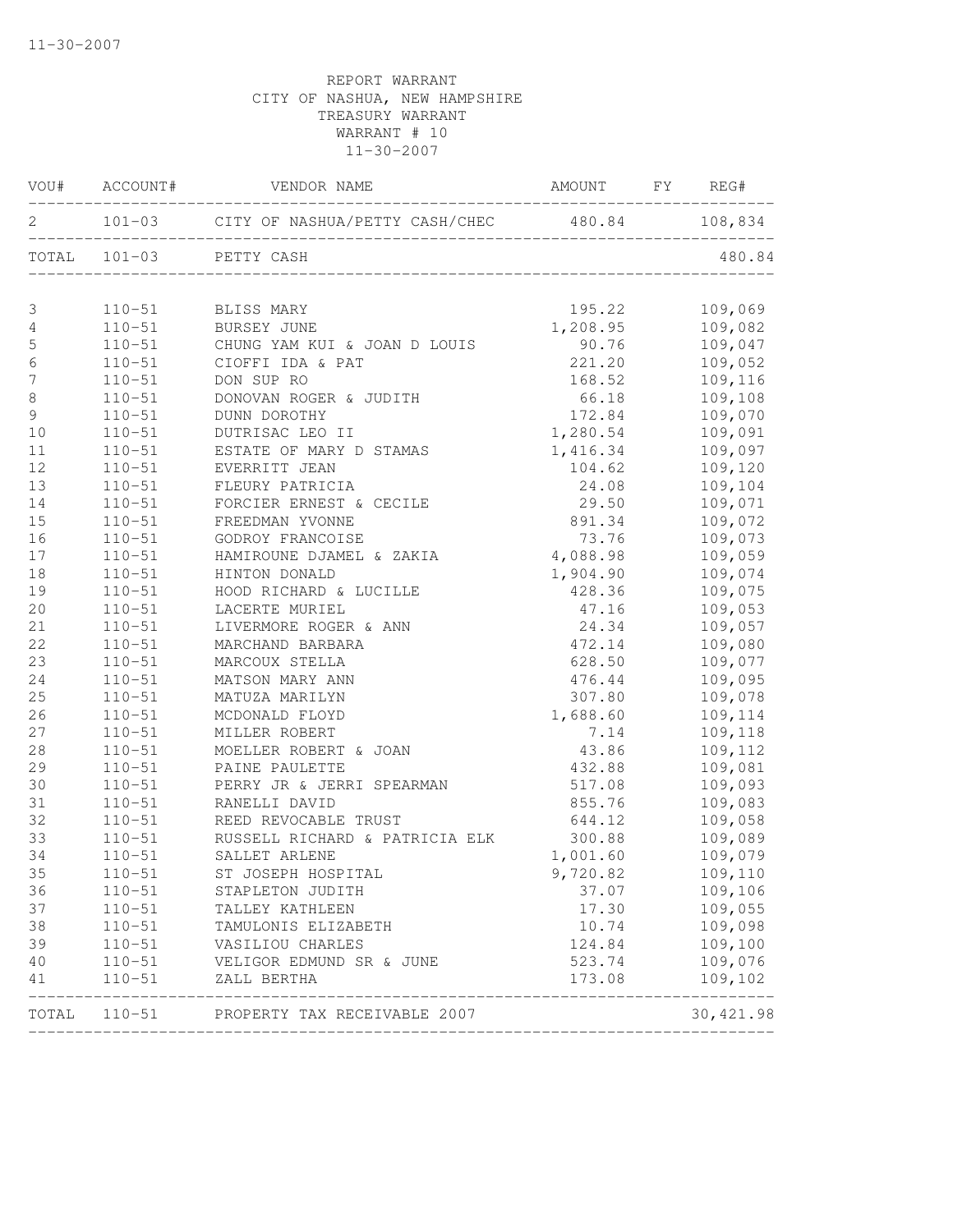| VOU#  | ACCOUNT#   | VENDOR NAME                             | AMOUNT   | FY | REG#      |
|-------|------------|-----------------------------------------|----------|----|-----------|
| 42    |            | 151-15 XIONG XING FENG                  | 45.00    |    | 109,094   |
|       |            | TOTAL 151-15 A/R LEASED PARKING SPACES  |          |    | 45.00     |
| 43    | $214 - BD$ | FEDERAL RESERVE BANK OF CLEVEL 1,300.00 |          |    | 108,833   |
| 44    | $214 - BD$ | FEDERAL RESERVE BANK OF CLEVEL          | 350.00   |    | 108,837   |
| TOTAL | $214 - BD$ | BONDS DEDUCTION                         |          |    | 1,650.00  |
| 45    | $214 - BH$ | ANTHEM BLUE CROSS BLUE SHIELD           | 7,838.16 |    | 276       |
| 46    | $214 - BH$ | ANTHEM BLUE CROSS BLUE SHIELD 11,737.20 |          |    | 291       |
| 47    | $214 - BH$ | KIMMEL MELVIN PH D                      | 1,250.00 |    | 109,115   |
|       |            | TOTAL 214-BH BLUE/CROSS HMO- CITY       |          |    | 20,825.36 |
| 48    | $214-C$    | ANTHEM BLUE CROSS BLUE SHIELD           | 1,569.04 |    | 276       |
| 49    | $214-C$    | ANTHEM BLUE CROSS BLUE SHIELD           | 431.74   |    | 291       |
| TOTAL |            | 214-C B/C B/S J PLAN-DED SCHOOL         |          |    | 2,000.78  |
| 50    | $214-DC$   | BIANCHI ROBERT                          | 416.00   |    | 108,942   |
| 51    | $214-DC$   | COSTANTINI SHELLEY                      | 400.00   |    | 108,886   |
| 52    | $214-DC$   | COTE KEITH                              | 384.62   |    | 109,020   |
| 53    | $214-DC$   | CURTIN BRENDA                           | 769.24   |    | 108,982   |
| 54    | $214-DC$   | DAVIS KRISTEN                           | 910.00   |    | 108,960   |
| 55    | $214-DC$   | MANSFIELD WILLIAM R                     | 1,657.68 |    | 108,846   |
| 56    | $214-DC$   | MARCHESE JULIE                          | 83.00    |    | 109,021   |
| 57    | $214-DC$   | MENARD PAUL                             | 384.62   |    | 109,022   |
| 58    | $214-DC$   | PARADIS KELLEY I                        | 230.78   |    | 108,915   |
| 59    | $214-DC$   | PERAULT DAVID                           | 576.96   |    | 108,943   |
| 60    | $214-DC$   | QUINNO KAREN                            | 1,000.00 |    | 108,940   |
| 61    | $214-DC$   | SLATTERY SCOTT                          | 1,346.15 |    | 109,023   |
|       |            | TOTAL 214-DC DEPENDENT CARE DEDUCTION   |          |    | 8,159.05  |
|       |            | 198,43 214-DI UNUM LIFE INSURANCE       | 1,444.39 |    | 109,432   |
| TOTAL | $214-DI$   | SCHOOL DISABILITY                       |          |    | 1,444.39  |
| 62    |            | 214-FS BENEFIT STRATEGIES INC           | 7,042.47 |    | 290       |
| TOTAL | $214-FS$   | FLEXIBLE SPENDING ACCOUNT -             |          |    | 7,042.47  |
| 63    | $214 - HC$ | HARVARD PILGRIM HEALTH CARE             | 5,772.27 |    | 278       |
| 64    | $214 - HC$ | HARVARD PILGRIM HEALTH CARE             | 2,749.42 |    | 292       |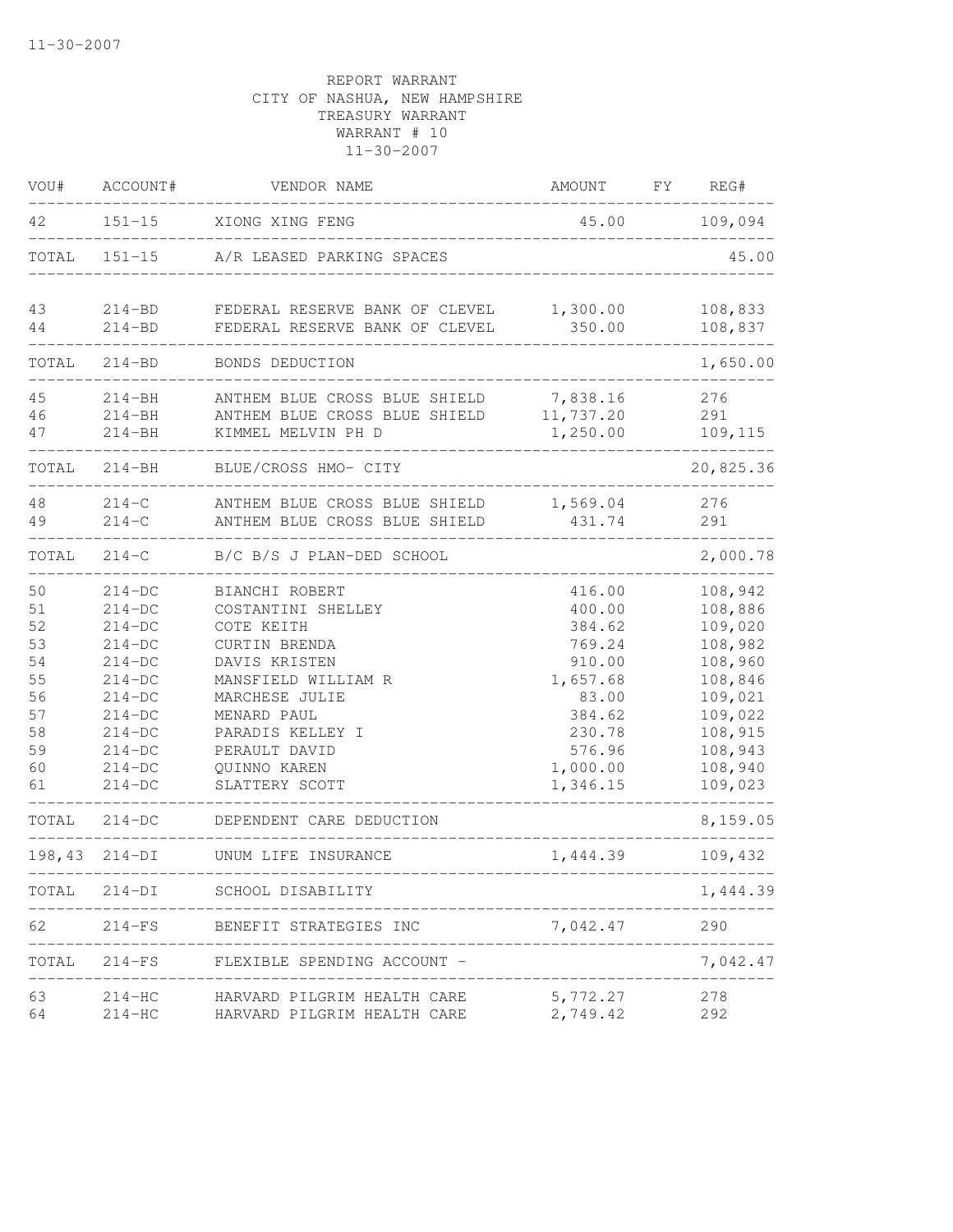| VOU#                             | ACCOUNT#                                                                         | VENDOR NAME                                                                                              | AMOUNT                                                                   | FY REG#                                |
|----------------------------------|----------------------------------------------------------------------------------|----------------------------------------------------------------------------------------------------------|--------------------------------------------------------------------------|----------------------------------------|
| TOTAL                            |                                                                                  | 214-HC HARVARD COM HP                                                                                    |                                                                          | 8,521.69                               |
| 65<br>66                         | $214 - HJ$<br>$214 - HJ$                                                         | ANTHEM BLUE CROSS BLUE SHIELD<br>ANTHEM BLUE CROSS BLUE SHIELD 34,368.31                                 | 58,037.83                                                                | 276<br>291                             |
| TOTAL                            | 214-HJ                                                                           | BC/BS J PLAN DED-CITY                                                                                    |                                                                          | 92,406.14                              |
| 67                               | $214-P$                                                                          | NORTHEAST DELTA                                                                                          | 830.39                                                                   | 293                                    |
| TOTAL                            | $214-P$                                                                          | NORTHEAST DELTA DEDUCTION                                                                                |                                                                          | 830.39                                 |
| 68<br>69                         | $214 - PO$<br>$214 - PO$                                                         | ANTHEM BLUE CROSS BLUE SHIELD<br>ANTHEM BLUE CROSS BLUE SHIELD                                           | 3,700.28<br>1,272.00                                                     | 276<br>291                             |
| TOTAL                            | 214-PO                                                                           | BC/BS POINT OF SERV- CITY                                                                                |                                                                          | 4,972.28                               |
| 70<br>71                         | $214 - TD$<br>$214 - TD$                                                         | LONG PATRICIA<br>RICHARD MARY ANN                                                                        | 516.48<br>602.56                                                         | 109,221<br>109,257                     |
| TOTAL                            | $214 - TD$                                                                       | TEACHER DENTAL                                                                                           |                                                                          | 1,119.04                               |
| 198,43                           |                                                                                  | 214-V VISION SERVICE PLAN - NH                                                                           | 37.60                                                                    | 109,433                                |
| TOTAL                            | $214-V$                                                                          | VISION CARE DEDUCTION                                                                                    |                                                                          | 37.60                                  |
| 72<br>73<br>74<br>75<br>76<br>77 | $255 - 00$<br>$255 - 00$<br>$255 - 00$<br>$255 - 00$<br>$255 - 00$<br>$255 - 00$ | STATE OF NH-MV<br>STATE OF NH-MV<br>STATE OF NH-MV<br>STATE OF NH-MV<br>STATE OF NH-MV<br>STATE OF NH-MV | 31,583.85<br>11,854.70<br>16,539.40<br>7,193.20<br>9,375.20<br>22,919.90 | 275<br>280<br>283<br>285<br>286<br>289 |
| TOTAL                            | $255 - 00$                                                                       | STATE MVR                                                                                                |                                                                          | 99,466.25                              |
| 78                               | $257 - 00$                                                                       | LAVOIE PATRICIA                                                                                          | 14.20                                                                    | 109,105                                |
|                                  |                                                                                  | TOTAL 257-00 MV REFUND PENDING                                                                           |                                                                          | 14.20                                  |
| 79<br>80<br>81                   | $258 - 00$<br>$258 - 00$<br>$258 - 00$                                           | GAGNE JAMESON P<br>REYNOLDS MEGHAN M<br>SOBECKY NINA J                                                   | 35.00<br>20.00<br>105.00                                                 | 109,099<br>109,103<br>109,101          |
|                                  | TOTAL 258-00                                                                     | TVB REFUND PENDING                                                                                       |                                                                          | 160.00                                 |
|                                  |                                                                                  |                                                                                                          |                                                                          |                                        |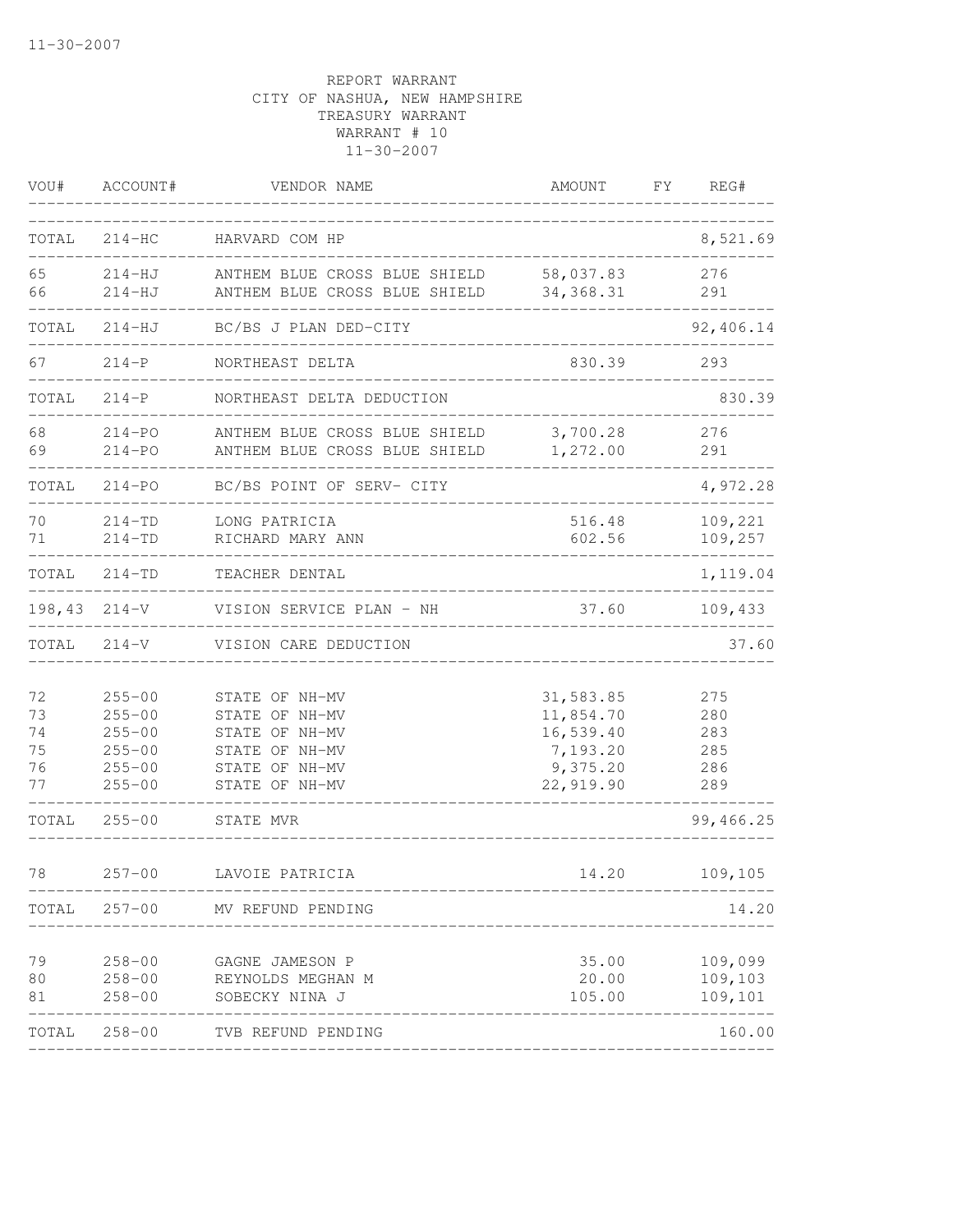| - 14 | ∸ | . MF<br>$\sim$<br>------<br>---<br>. | A MOT<br>TN. | ∽<br>∟∪∟∪ |
|------|---|--------------------------------------|--------------|-----------|
|      |   |                                      |              |           |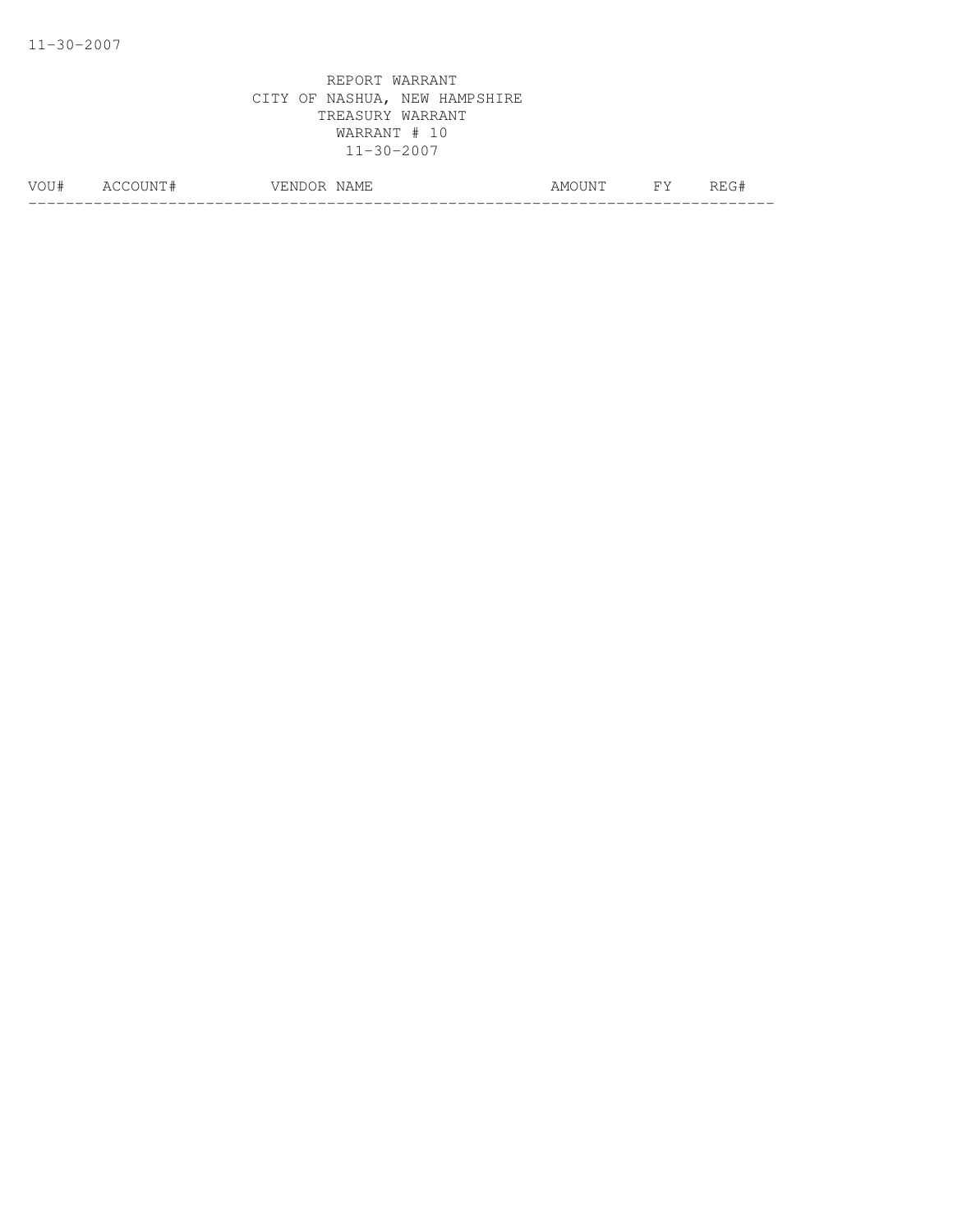|           | VOU# ACCOUNT#                                       | VENDOR NAME                                  | AMOUNT FY REG#   |         |
|-----------|-----------------------------------------------------|----------------------------------------------|------------------|---------|
|           |                                                     | 3037-83009 NORTHEAST DELTA                   | 79.99 277        |         |
|           |                                                     |                                              |                  | 79.99   |
| 83        | 305-59100                                           | ANDERSON CECIL                               | 50.00            | 108,995 |
| 84        | 305-59100                                           | GENTRY CHRISTOPHER                           |                  | 109,034 |
| 85        | 305-59100                                           | JEYNES COMPANY/MIKE JEYNES                   | 100.00<br>150.00 | 108,937 |
| 86        | 305-59100                                           | JOHNSON PETER N                              | 250.00           | 108,994 |
| 87        | 305-59100 MCLEAN JIM                                |                                              | 250.00           | 109,028 |
| 88        | 305-59100 O'NEIL TIM<br>--------------------------- |                                              | 137.50           | 109,030 |
| TOTAL 305 |                                                     | SRF - CIVIC & COMM ACTIVITIES                |                  | 937.50  |
|           |                                                     |                                              |                  |         |
| 89        | 308-83012                                           | ANTHEM BLUE CROSS BLUE SHIELD 224,046.14 276 | 160, 749.81      |         |
| 90        | 308-83012                                           | ANTHEM BLUE CROSS BLUE SHIELD                |                  | 291     |
| 91        | 308-83013                                           | ANTHEM BLUE CROSS BLUE SHIELD                | 235, 448.74      | 276     |
| 92        | 308-83013                                           | ANTHEM BLUE CROSS BLUE SHIELD                | 181, 353.07 291  |         |
| 93        | 308-83016                                           | HARVARD PILGRIM HEALTH CARE                  | 31,952.62        | 278     |
| 94        | 308-83016                                           | HARVARD PILGRIM HEALTH CARE 19,179.38        |                  | 292     |
| 95        | 308-83017                                           | HARVARD PILGRIM HEALTH CARE 47,877.37        |                  | 278     |
| 96        | 308-83017                                           | HARVARD PILGRIM HEALTH CARE                  | 33,634.71        | 292     |
| 97        | 308-83018                                           | ANTHEM BLUE CROSS BLUE SHIELD                | 41,405.11        | 276     |
| 98        | 308-83018                                           | ANTHEM BLUE CROSS BLUE SHIELD                | 61, 184.62       | 291     |
| 99        | 308-83019                                           | ANTHEM BLUE CROSS BLUE SHIELD                | 55,090.57        | 276     |
| 100       | 308-83019                                           | ANTHEM BLUE CROSS BLUE SHIELD                | 66, 252.50       | 291     |
| 101       | 308-83020                                           | NORTHEAST DELTA                              | 19,760.42        | 277     |
| 102       | 308-83020                                           | NORTHEAST DELTA                              | 15,990.23        | 293     |
| 103       | 308-83021                                           | NORTHEAST DELTA                              | 2,481.47         | 277     |
| 104       | 308-83021                                           | NORTHEAST DELTA                              | 5, 177.30        | 293     |
| 105       | 308-83022                                           | NORTHEAST DELTA                              | 132,742.29       | 277     |
| 106       | 308-83025                                           | FRED C CHURCH INC                            | 13,750.00        | 282     |
| 107       | 308-83028                                           | BENEFIT STRATEGIES INC                       | 1,250.00         | 290     |
| 108       | 308-83052                                           | MARK CONNORS ESQ                             | 1,800.00         | 108,831 |
| 109       | 308-83052                                           | PETERSON RHONA                               | 7,200.00         | 108,830 |
| 110       | 308-83053                                           | APPLE NASHUA W/C                             | 290.00           | 108,897 |
| 111       |                                                     | 308-83053 ASSOCIATED RADIOLOGISTS PA W/      | 23.00            | 109,136 |
| 112       | 308-83053                                           | DARTMOUTH-HITCHCOCK BEDFORD                  | 240.00           | 109,031 |
| 113       | 308-83053                                           | DARTMOUTH-HITCHCOCK CLINIC                   | 920.00           | 109,173 |
| 114       | 308-83053                                           | FOUR SEASONS ORTHOPAEDIC CTR                 | 107.00           | 109,157 |
| 115       | 308-83053                                           | PHYSICAL THERAPY CENTER OF MIL               | 114.00           | 109,146 |
| 116       | 308-83053                                           | SO NH REGIONAL MEDICAL CENTER                | 677.02           | 109,137 |
| 117       | 308-83053                                           | THIRD PARTY SOLUTIONS<br>W/C                 | 1,040.91         | 109,152 |
| 118       | 308-83054                                           | APPLE NASHUA W/C                             | 498.00           | 108,897 |
| 119       | 308-83054                                           | ASSOCIATED RADIOLOGISTS PA W/                | 52.00            | 109,136 |
| 120       | 308-83054                                           | BONENBERGER HOWARD J DPM PLLC                | 94.03            | 109,037 |
| 121       | 308-83054                                           | DRAKOULAKOS JENNIFER L                       | 5.00             | 109,088 |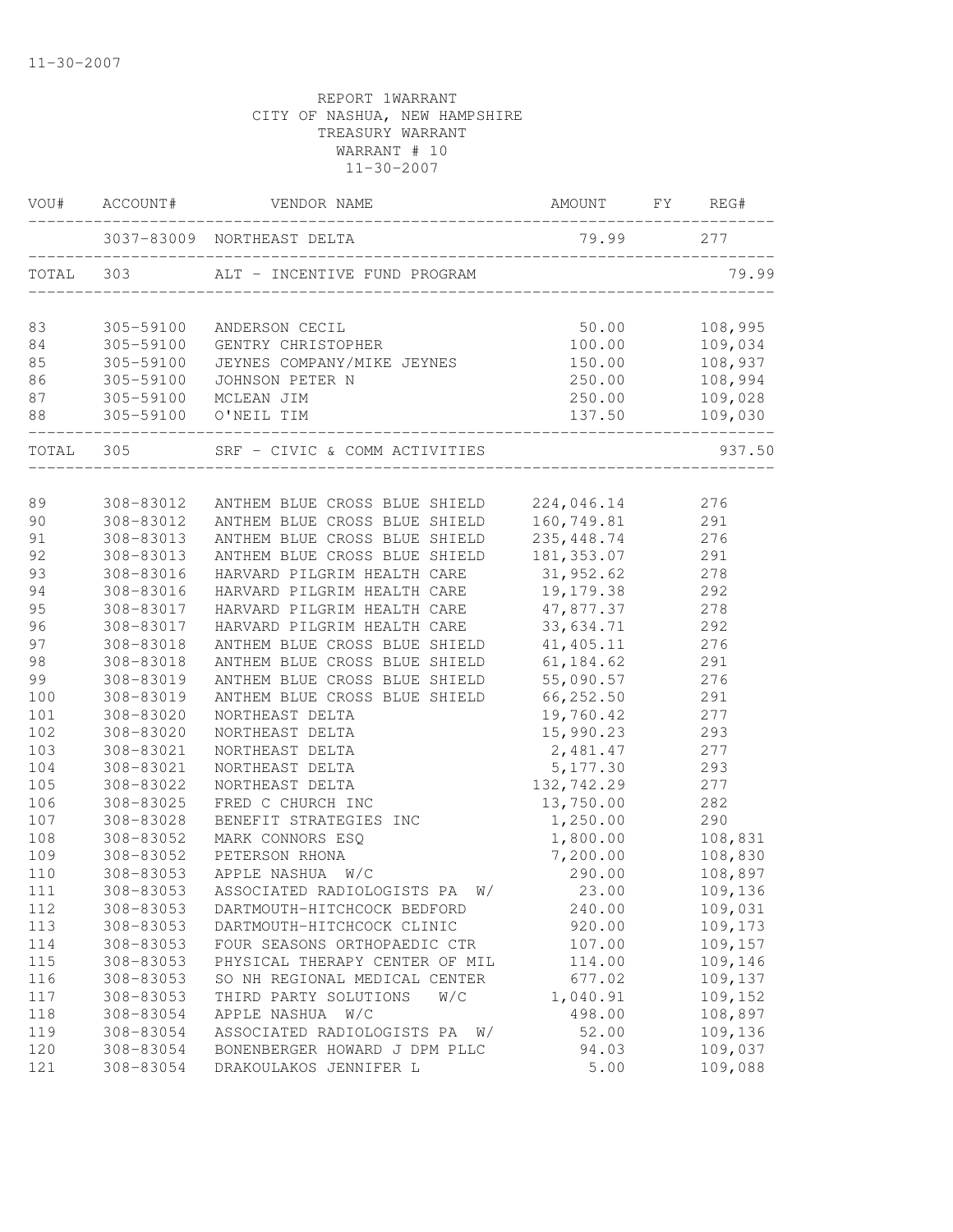| VOU#  | ACCOUNT#           | VENDOR NAME                      | AMOUNT     | FΥ | REG#         |
|-------|--------------------|----------------------------------|------------|----|--------------|
| 122   | 308-83054          | FOUR SEASONS ORTHOPAEDIC CTR     | 506.00     |    | 109,157      |
| 123   | 308-83054          | LEEMAN DORIS                     | 230.09     |    | 109,117      |
| 124   | 308-83054          | PERFORMANCE REHAB INC            | 1,360.00   |    | 108,913      |
| 125   | 308-83054          | SO NH REGIONAL MEDICAL CENTER    | 308.61     |    | 109,137      |
| 126   | 308-83054          | THIRD PARTY SOLUTIONS<br>W/C     | 416.70     |    | 109,152      |
| 127   | 308-83055          | DEVINE MILLIMET & BRANCH PA<br>W | 625.49     |    | 109,139      |
| 128   | 308-83055          | TREASURER STATE OF NH            | 250.00     |    | 109,507      |
| 129   | 308-83063          | D & D RESTORATION                | 1,400.00   |    | 108,888      |
| 130   | 308-83063          | J LAWRENCE HALL INC              | 1,380.41   |    | 109,421      |
| 131   | 308-83064          | CASEY & DUPUIS EQUIPMENT CORP    | 2,259.77   |    | 109,172      |
| 132   | 308-83064          | DEAN HARDY PLUMBING & HEATING    | 2,329.32   |    | 109,086      |
| 133   | 308-83064          | DOWNTOWN COLLISION CTR           | 372.16     |    | 109,044      |
| 134   | 308-83075          | DEVINE MILLIMET & BRANCH PA W    | 1,166.20   |    | 109,139      |
| 135   | 308-83076          | FRED C CHURCH INC                | 101,982.75 |    | 282          |
| 136   | 308-83077          | AMERICAN STOP LOSS               | 44,787.23  |    | 279          |
| TOTAL | 308                | SRF - INSURANCE                  |            |    | 1,521,762.04 |
|       |                    |                                  |            |    |              |
|       | 198,434 3086-43005 | UNITED PARCEL SERVICE            | 34.72      |    | 109,199      |
|       | 198,435 3086-49075 | BLAUVELT DARCY                   | 81.00      |    | 109,345      |
|       | 198,436 3086-53100 | MOON TONYA R                     | 5,000.00   |    | 109,346      |
|       | 198,437 3086-83004 | VISION SERVICE PLAN - NH         | 16.29      |    | 109,435      |
|       | 3086-83009         | NORTHEAST DELTA                  | 134.65     |    | 277          |
|       | 198,438 3086-83102 | UNUM LIFE INSURANCE              | 23.94      |    | 109,434      |
|       | 198,439 3086-91040 | BLAUVELT DARCY                   | 285.64     |    | 109,345      |
|       | 198,440 3086-91040 | COTE RICHARD                     | 1,928.57   |    | 109,209      |
|       | 198,441 3086-91040 | FORAN MARY C                     | 850.47     |    | 109,322      |
|       | 198,442 3086-91040 | MOON TONYA R                     | 870.21     |    | 109,346      |
| TOTAL | 308                | JAVITS GRANT PROGRAM             |            |    | 9,225.49     |
|       |                    |                                  |            |    |              |
|       | 198,443 3097-44005 | ACE PRINTING COMPANY             | 420.00     |    | 109,155      |
|       | 198,444 3097-49075 | CENTRAL PAPER PRODUCTS CO        | 4,599.38   |    | 109,412      |
|       | 198,445 3097-49075 | CLEAN SOURCE                     | 438.60     |    | 109,366      |
|       | 198,446 3097-49085 | COCA COLA                        | 4,427.50   |    | 109,233      |
|       | 198,447 3097-49085 | COSTA FRUIT & PRODUCE CO INC     | 8,785.10   |    | 109,425      |
|       | 198,447 3097-49085 | COSTA FRUIT & PRODUCE CO INC     | 20,561.60  |    | 109,426      |
|       | 198,448 3097-49085 | EAST SIDE ENTREES INC            | 106.20     |    | 109,303      |
|       | 198,449 3097-49085 | FANTINI BAKING CO., INC.         | 3,727.07   |    | 109,328      |
|       | 198,449 3097-49085 | FANTINI BAKING CO., INC.         | 485.25     |    | 109,329      |
|       | 198,450 3097-49085 | GARELICK FARMS-LYNN              | 23, 257.14 |    | 109,122      |
|       | 198,451 3097-49085 | GILL'S PIZZA CO.                 | 18,839.70  |    | 109,306      |
|       | 198,452 3097-49085 | M SAUNDERS INC                   | 5,901.26   |    | 109,284      |
|       | 198,452 3097-49085 | M SAUNDERS INC                   | 9.98       |    | 109,285      |
|       | 198,453 3097-49085 | MCKEE FOODS CORP                 | 392.48     |    | 108,972      |
|       | 198,454 3097-49085 | NEW ENGLAND ICE CREAM            | 1,148.95   |    | 109,317      |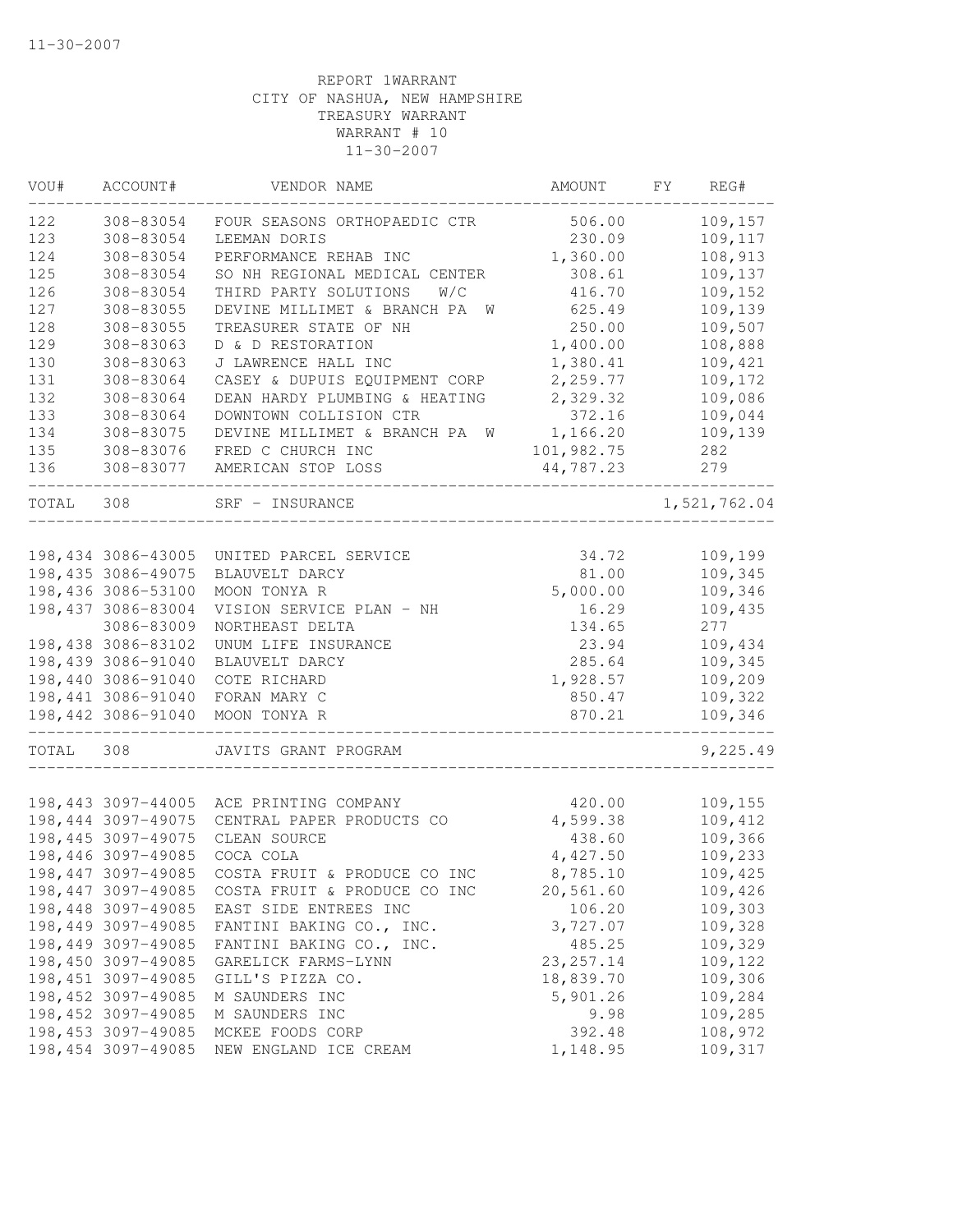|           | VOU# ACCOUNT#                                                | VENDOR NAME                                                                | AMOUNT                       | FY | REG#                          |
|-----------|--------------------------------------------------------------|----------------------------------------------------------------------------|------------------------------|----|-------------------------------|
|           | 198,455 3097-53100<br>198,456 3097-64335<br>198,457 3097-707 | RTM COMMUNICATIONS INC<br>NORTHEAST FOOD SVC EQUIPMENT &<br>RODYAKIN ROMAN | 3,235.00<br>211.50<br>151.00 |    | 109,278<br>108,885<br>109,376 |
|           | 198,458 3097-74092                                           | BASSETT SERVICES CORPORATION                                               | 745.46                       |    | 109,259                       |
|           | 198,459 3097-74092                                           | HOBART SERVICE                                                             | 529.40                       |    | 108,876                       |
|           | 198,460 3097-83004                                           | VISION SERVICE PLAN - NH                                                   | 130.32                       |    | 109,437                       |
|           | 3097-83009                                                   | NORTHEAST DELTA                                                            | 1,397.86                     |    | 277                           |
|           | 198,461 3097-83102                                           | UNUM LIFE INSURANCE                                                        | 120.57                       |    | 109,436                       |
|           | 198,462 3097-91005<br>198,463 3097-91005                     | KIMBELL JEANETTE                                                           | 266.51                       |    | 109,240                       |
|           |                                                              | SLOSEK ODETTE                                                              | 74.69                        |    | 109,223                       |
| TOTAL     | 309                                                          | SRF - FOOD SERVICES                                                        |                              |    | 99,962.52                     |
|           | 198,464 3117-78007 DFA INC                                   |                                                                            | 225.00                       |    | 109,231                       |
|           |                                                              | 198,465 3117-78007 MACMULKIN CHEVROLET INC                                 | 83.98                        |    | 109,438                       |
| TOTAL 311 |                                                              | DRIVER'S EDUCATION                                                         |                              |    | 308.98                        |
|           |                                                              | 198,466 3118-49050 WRIGHT DEBRA                                            | 19.08                        |    | 109,323                       |
| TOTAL     | 311                                                          | SUMMER SCHOOL                                                              |                              |    | 19.08                         |
|           |                                                              |                                                                            |                              |    |                               |
| 138       | 312-41015                                                    | COMPUTER MANAGEMENT SYSTEMS                                                | 448.00                       |    | 109,141                       |
| 139       | 312-43005                                                    | PRINTGRAPHICS OF MAINE                                                     | 735.50                       |    | 284                           |
| 140       | 312-46025                                                    | BEN'S UNIFORMS                                                             | 300.00                       |    | 109,418                       |
| 141       | $312 - 705$                                                  | D & R TOWING INC                                                           | 245.00                       |    | 109,397                       |
| 142       | 312-78007                                                    | ROBBINS AUTO PARTS INC                                                     | 94.97                        |    | 109,013                       |
| TOTAL     | 312                                                          | SRF - FINANCIAL SERVICES                                                   |                              |    | 1,823.47                      |
|           | 198,467 3122-49050                                           | JOSTENS INC                                                                | 424.92                       |    | 109,230                       |
|           | 198,468 3122-91040                                           | SANTOS RENEE                                                               | 217.80                       |    | 109,309                       |
| TOTAL 312 |                                                              | ADULT ED/CONTINUING ED                                                     |                              |    | 642.72                        |
|           |                                                              | 198,469 3248-49050 WAIT TRAINING                                           | 90.00                        |    | 109,373                       |
|           |                                                              | 198,470 3248-49050 WRS GROUP LTD                                           | 613.10                       |    | 108,952                       |
| TOTAL 324 |                                                              | REDUCING THE RISK                                                          |                              |    | 703.10                        |
|           |                                                              | 198,470 3249-49050 WRS GROUP LTD                                           | 152.15                       |    | 108,952                       |
|           |                                                              |                                                                            |                              |    |                               |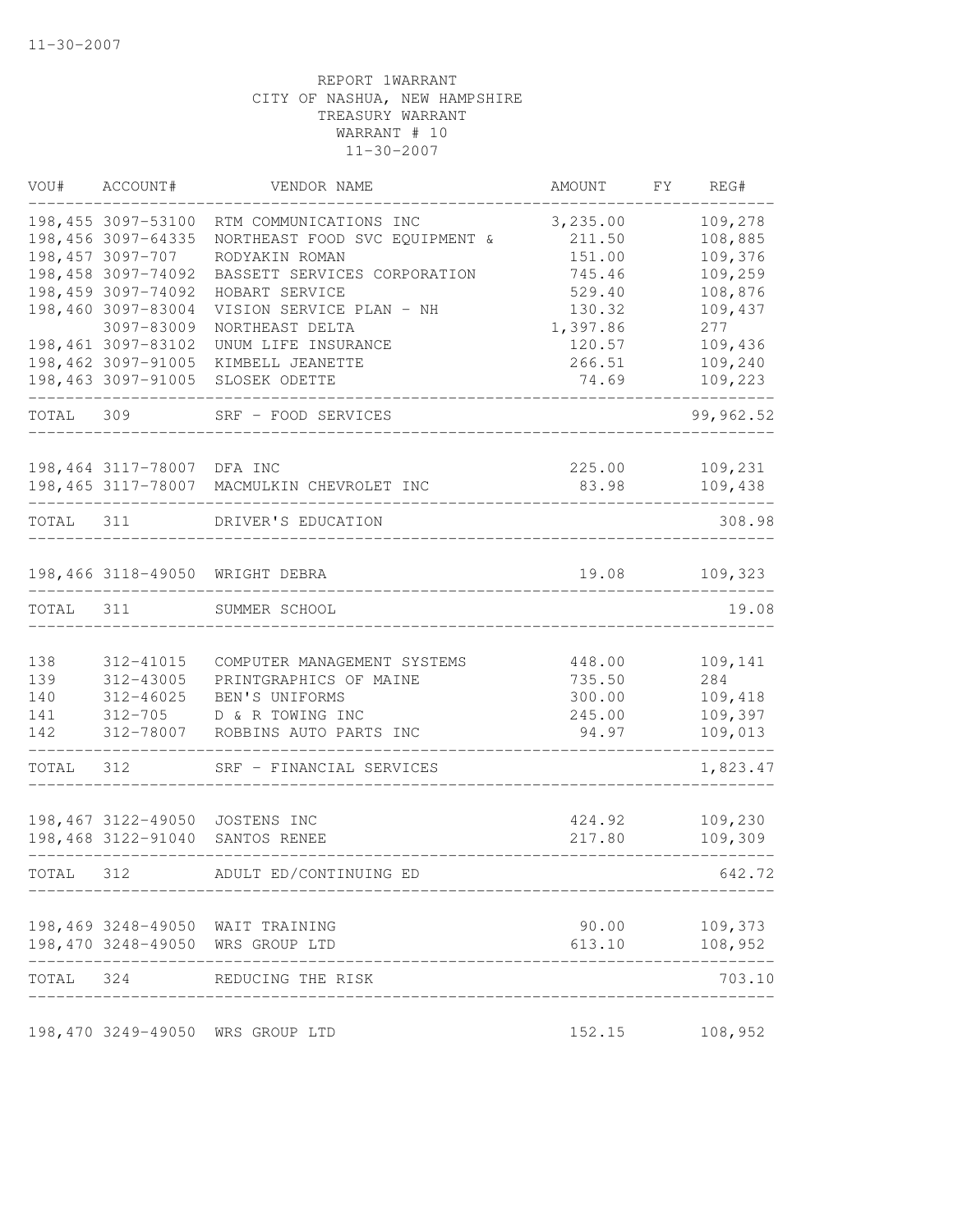|                                                             |                                                                                                                         | VOU# ACCOUNT# VENDOR NAME ANNOUNT FY REQUIRE                                                                                                                                                                           | AMOUNT FY REG#                                                                            |                                                                                                 |
|-------------------------------------------------------------|-------------------------------------------------------------------------------------------------------------------------|------------------------------------------------------------------------------------------------------------------------------------------------------------------------------------------------------------------------|-------------------------------------------------------------------------------------------|-------------------------------------------------------------------------------------------------|
|                                                             |                                                                                                                         | TOTAL 324 LAEP - WAIT TRAINING                                                                                                                                                                                         |                                                                                           | 152.15                                                                                          |
|                                                             |                                                                                                                         | 198,471 3259-49075 CURTIN BRENDA                                                                                                                                                                                       |                                                                                           | 101.96 109,293                                                                                  |
|                                                             |                                                                                                                         | TOTAL 325 WALKER FUND NH CHARITABLE EMS                                                                                                                                                                                |                                                                                           | 101.96                                                                                          |
| 143<br>144<br>145<br>146<br>147<br>148<br>149<br>150<br>151 | 331-01430<br>331-01430<br>331-31050<br>331-31050<br>331-46030<br>331-59100<br>331-64030<br>331-64030<br>331-64030 ULINE | DATA RADIO MGMT CO INC<br>NEXTEL COMMUNICATIONS<br>USA MOBILITY WIRELESS INC<br>VERIZON WIRELESS<br>RILEY'S SPORT SHOP INC<br>COMCAST<br>GRAINGER<br>STAPLES BUSINESS ADVANTAGE                                        | 200.00<br>309.71<br>28.34<br>134.96<br>1,016.00<br>107.00<br>480.74<br>3,017.91<br>829.34 | 109,262<br>109,521<br>109,550<br>109,545<br>108,850<br>109,537<br>109,096<br>109,189<br>109,145 |
| 152                                                         |                                                                                                                         | 331-78007 B & S LOCKSMITH INC                                                                                                                                                                                          | 7.40                                                                                      | 109,033<br>________                                                                             |
|                                                             |                                                                                                                         | TOTAL 331 SRF - POLICE DEPARTMENT                                                                                                                                                                                      | ----------------------------------                                                        | 6,131.40                                                                                        |
|                                                             |                                                                                                                         | 153 332-53006 OCCUPATIONAL HEALTH CTRS SOUTH 2, 114.00 108, 966<br>154 332-64192 ALEXETER TECHNOLOGIES LLC 1,803.00                                                                                                    |                                                                                           | 108,989                                                                                         |
|                                                             |                                                                                                                         | TOTAL 332 SRF - FIRE DEPARTMENT                                                                                                                                                                                        |                                                                                           | 3,917.00                                                                                        |
|                                                             |                                                                                                                         | 198, 472 3348-49075 JEANNOTTE'S MARKET                                                                                                                                                                                 | 44.48 108,923<br>-------------------------------                                          |                                                                                                 |
|                                                             |                                                                                                                         | TOTAL 334 TITLE I SCHL IMPRV AMHERST ST                                                                                                                                                                                |                                                                                           | 44.48                                                                                           |
|                                                             | 3358-83009                                                                                                              | 198,473 3358-49075 SCHOOL SPECIALTY<br>198,474 3358-83004 VISION SERVICE PLAN - NH<br>NORTHEAST DELTA<br>198,475 3358-83102 UNUM LIFE INSURANCE<br>198,476 3358-91040 PIKE STEPHANIE<br>198,477 3358-91040 RILEY NANCY | 42.67<br>40.93<br>36.95                                                                   | 131.36 109,232<br>16.29 109,440<br>277<br>16.78 109,439<br>109,367<br>109,208                   |
| TOTAL                                                       | 335                                                                                                                     | TITLE IB READ 1ST MT PLEASANT                                                                                                                                                                                          |                                                                                           | 284.98                                                                                          |
| 156<br>157<br>158<br>159                                    | 341-59100<br>341-59100<br>341-64008<br>341-64030                                                                        | TOWN OF WILTON<br>TOWN ON MASON<br>SIMPLER LIFE EMERGENCY PROVISI<br>ARAMSCO INC                                                                                                                                       | 2,500.00<br>2,500.00<br>5,903.80<br>8,267.00                                              | 109,133<br>109,132<br>109,135<br>108,977                                                        |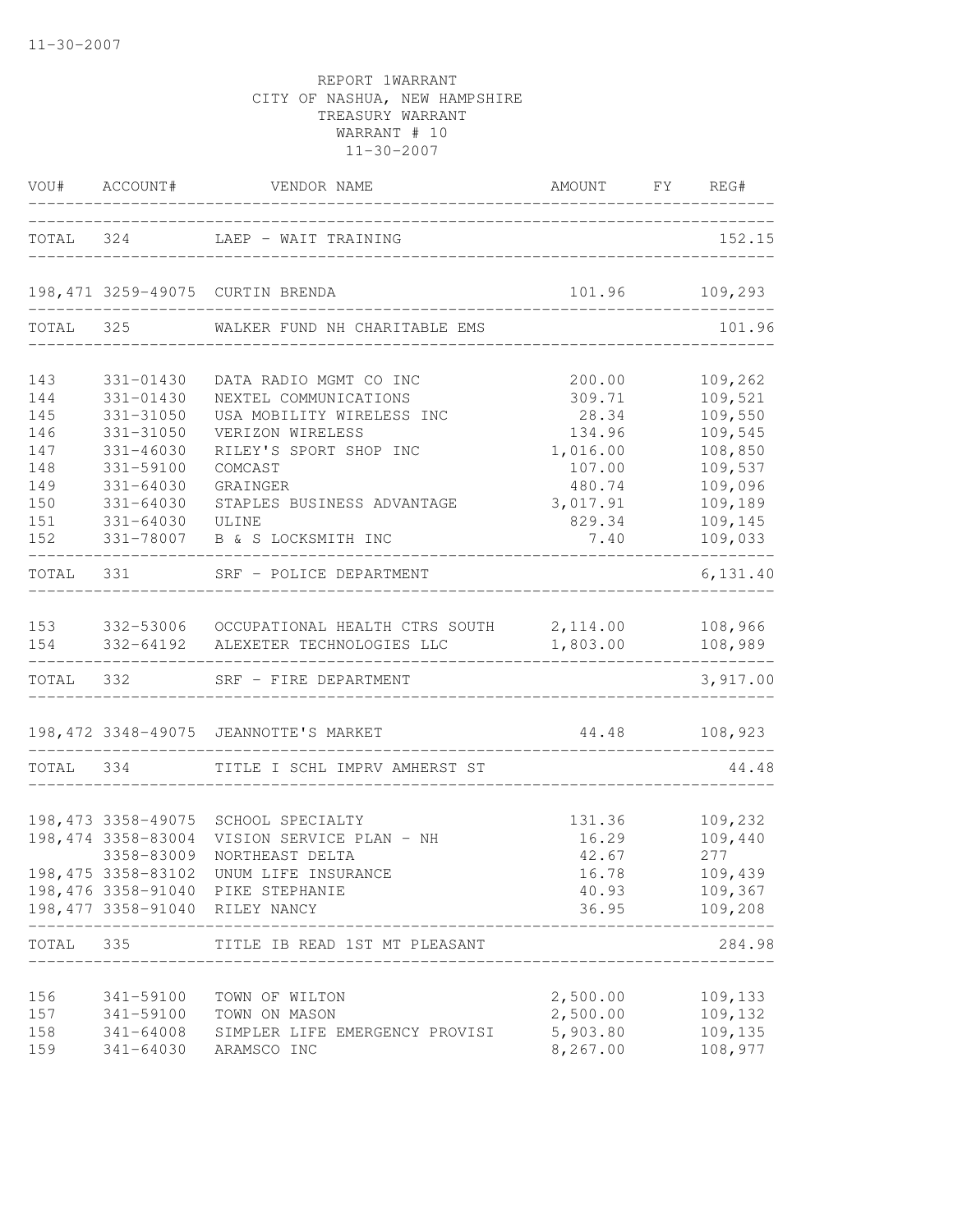| VOU#       | ACCOUNT#                                  | VENDOR NAME                                                           | AMOUNT           | FY | REG#               |
|------------|-------------------------------------------|-----------------------------------------------------------------------|------------------|----|--------------------|
| 160<br>161 | 341-94014<br>341-94014                    | D W PIZZA FAMILY RESTAURANT<br>SALVATION ARMY EDS                     | 600.00<br>279.28 |    | 109,563<br>109,518 |
| TOTAL      | 341                                       | SRF - COMMUNITY SERVICES                                              |                  |    | 20,050.08          |
| 162        | 342-47010                                 | NH MEDICAL/DENTAL SUPPLY LLC/D                                        | 549.20           |    | 108,988            |
| 163        | 342-47010                                 | STERICYCLE INC                                                        | 35.00            |    | 108,841            |
| TOTAL      | 342                                       | SRF - PUBLIC HEALTH                                                   |                  |    | 584.20             |
|            | 198,478 3440-49075                        | AC MOORE INC                                                          | 26.92            |    | 109,273            |
|            | 198, 479 3440-49075<br>198,480 3440-49075 | COGSWELL CATHERINE<br>GARELICK FARMS-LYNN                             | 87.95<br>308.72  |    | 109,267<br>109,122 |
|            | 198,481 3440-49075                        | JACK'S PIZZA                                                          | 121.00           |    | 109,174            |
|            | 198,482 3440-49075                        | MARKET BASKET                                                         | 111.87           |    | 108,999            |
|            | 198,483 3440-49075                        | STAPLES BUSINESS ADVANTAGE                                            | 65.00            |    | 109,151            |
|            | 198,484 3440-49075                        | WALMART COMMUNITY                                                     | 19.94            |    | 109,192            |
| TOTAL      | 344                                       | AFTER SCHOOL PROGRAM                                                  |                  |    | 741.40             |
|            |                                           | 3448-83009 NORTHEAST DELTA                                            | 42.67            |    | 277                |
| TOTAL 344  |                                           | TITLE IV SDF 21ST CENTURY                                             |                  |    | 42.67              |
|            |                                           | 198,485 3507-91040 BRENNAN SUSAN<br>198,486 3507-91040 GIBSON MELISSA | 148.20<br>140.16 |    | 109,238<br>109,352 |
| TOTAL      | 350                                       | TITLE 11A TEACHER QUALITY                                             |                  |    | 288.36             |
|            |                                           |                                                                       |                  |    |                    |
|            | 3508-83009                                | NORTHEAST DELTA                                                       | 580.44           |    | 277                |
|            | 198,487 3508-91040                        | BIRON LINDA                                                           | 202.99           |    | 109,357            |
| TOTAL      | 350                                       | TITLE 11A TEACHER QUALITY                                             |                  |    | 783.43             |
|            |                                           | 198,488 3517-64045 PC MALL GOV INC                                    | 3,090.90         |    | 109,241            |
| TOTAL 351  |                                           | TITLE IID ENHANCE ED THRU TECH                                        |                  |    | 3,090.90           |
| 165        | 352-01340                                 | TELEGRAPH PUBLISHING COMPANY                                          | 146.80           |    | 109,410            |
| 166        |                                           | 352-49075 MELLIN NANCY                                                | 15.00            |    | 109,441            |
| 167        | 352-49075                                 | SAM'S CLUB DIRECT                                                     | 108.92           |    | 109,529            |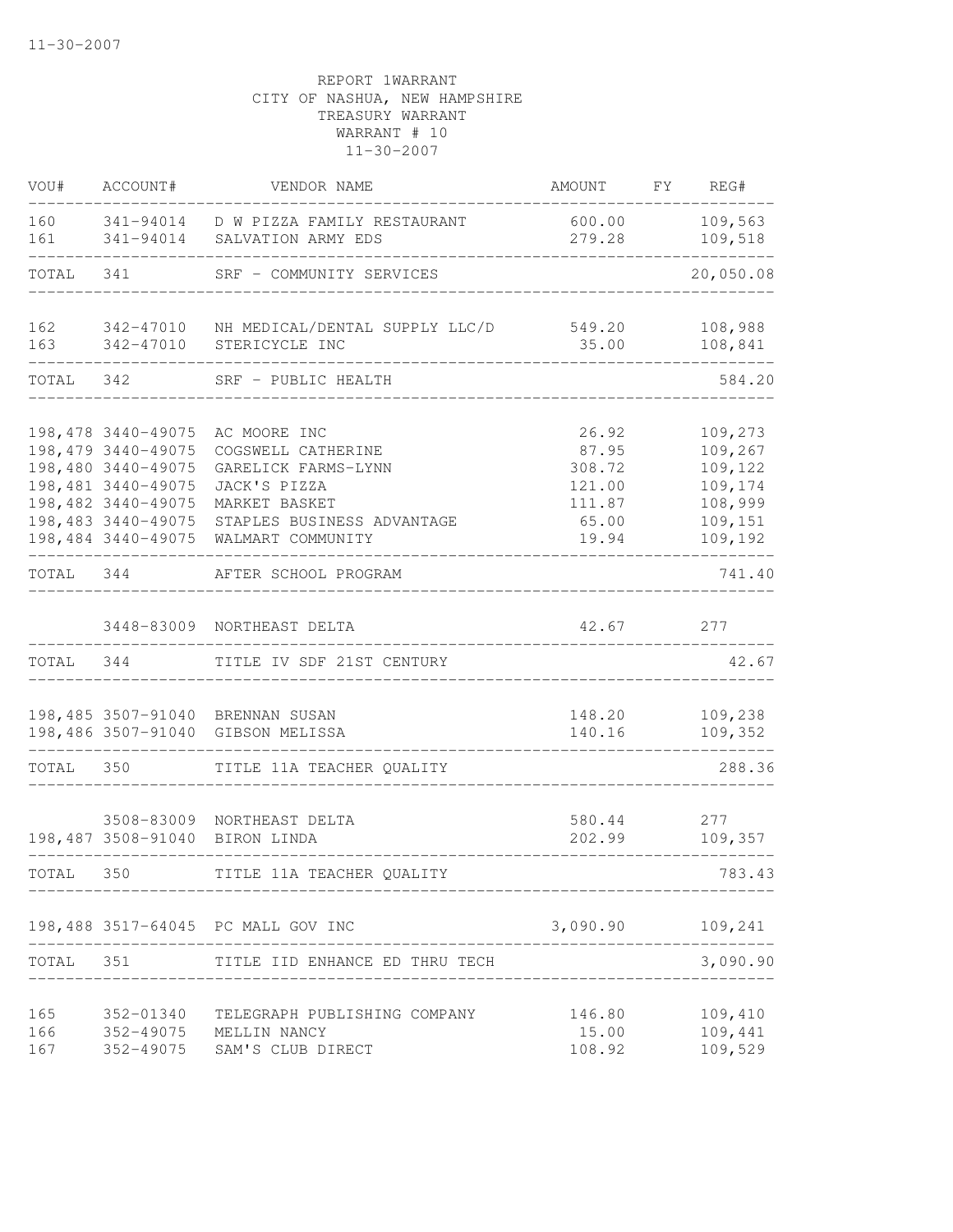| VOU#       | ACCOUNT#                         | VENDOR NAME                                                                       | AMOUNT                    | FY | REG#                      |
|------------|----------------------------------|-----------------------------------------------------------------------------------|---------------------------|----|---------------------------|
| 168<br>169 | $352 - 705$<br>$352 - 705$       | NORTON JENNIFER<br>SWIDLER PATRICK                                                | 90.00<br>200.00           |    | 109,111<br>108,962        |
| TOTAL      | 352                              | SRF - PARKS AND RECREATION                                                        |                           |    | 560.72                    |
|            |                                  |                                                                                   |                           |    |                           |
|            | 198,489 3558-49075<br>3558-83009 | CARTRIDGE WORLD<br>198,490 3558-83004 VISION SERVICE PLAN - NH<br>NORTHEAST DELTA | 359.96<br>32.58<br>122.90 |    | 109,333<br>109,442<br>277 |
|            | 198,491 3558-91040               | TURNER PAMELA                                                                     | 36.92                     |    | 109,218                   |
| TOTAL      | 355                              | TITLE IB READING 1ST FES                                                          |                           |    | 552.36                    |
| 171        |                                  | 371-53025 GRABER MARKETING/CHRISTINE GRA 3,000.00                                 |                           |    | 109,065                   |
| TOTAL      | 371                              | SRF - COMMUNITY DEVELOPMENT                                                       |                           |    | 3,000.00                  |
|            |                                  |                                                                                   |                           |    |                           |
| 172        | 374-07030                        | EMMONS TRUST & ELITE ELECTRIC                                                     | 1,800.00                  |    | 109,445                   |
| 173        | 374-07261                        | NH LEGAL ASSISTANCE                                                               | 628.47                    |    | 108,976                   |
| 174        | 374-07262                        | NEW HAMPSHIRE COMMUNITY LOAN F                                                    | 1,136.36                  |    | 109,520                   |
| 175        | 374-07340                        | STAPLES BUSINESS ADVANTAGE                                                        | 249.34                    |    | 109,189                   |
| 176        | 374-07340                        | TELEGRAPH PUBLISHING COMPANY                                                      | 330.30                    |    | 109,410                   |
| 177        | 374-07340                        | TREASURER STATE OF NH                                                             | 75.00                     |    | 109,494                   |
| 178        | 374-07620                        | TELEGRAPH PUBLISHING COMPANY                                                      | 415.15                    |    | 109,410                   |
| 179        | 374-08026                        | INSIGHT PUBLIC SECTOR                                                             | 1,728.72                  |    | 108,898                   |
| 180        | 374-08211                        | TRANSIT MANAGEMENT OF NASHUA                                                      | 580.65                    |    | 281                       |
| 181        | 374-08211                        | TRANSIT MANAGEMENT OF NASHUA                                                      | 580.64                    |    | 288                       |
| 182        | 374-08212                        | HARVARD PILGRIM HEALTH CARE                                                       | 1,082.26                  |    | 109,539                   |
| 183        | 374-08212                        | PRUDENTIAL INSURANCE                                                              | 40.93                     |    | 109,530                   |
| 184        | 374-09023                        | NASHUA PRIDE                                                                      | 200.00                    |    | 109,548                   |
| 185        | 374-09023                        | SOUSA MARK                                                                        | 31.76                     |    | 109,443                   |
| 186        | 374-09023                        | TELEGRAPH PUBLISHING COMPANY                                                      | 930.00                    |    | 109,495                   |
| 187        | 374-09031                        | LOOMIS FARGO & CO                                                                 | 135.32                    |    | 108,948                   |
| 188        | 374-09031                        | TRANSIT MANAGEMENT OF NASHUA                                                      | 160.80                    |    | 281                       |
| 189        | 374-09031                        | TRANSIT MANAGEMENT OF NASHUA                                                      | 377.05                    |    | 288                       |
| 190        | 374-09061                        | ARAMARK UNIFORM SERVICES                                                          | 83.92                     |    | 108,938                   |
| 191        | 374-09061                        | AUTO ELECTRIC WAREHOUSE INC                                                       | 50.00                     |    | 108,839                   |
| 192        | 374-09061                        | KINNEY TOWING & TRANSPORTATION                                                    | 150.00                    |    | 109,002                   |
| 193        | 374-09061                        | SAFETY-KLEEN SYSTEMS INC                                                          | 510.00                    |    | 108,889                   |
| 194        | 374-09071                        | SHATTUCK MALONE OIL CO                                                            | 22,403.00                 |    | 109,490                   |
| 195        | 374-09091                        | GILLIG CORP                                                                       | 408.58                    |    | 109,142                   |
| 196        | 374-09091                        | NOMAC TOOLS LLC                                                                   | 150.00                    |    | 109,019                   |
| 197        | 374-09091                        | NORTHERN BUS SALES INC                                                            | 298.12                    |    | 108,963                   |
| 198        | 374-09091                        | SUBURBAN AUTO & TRUCK PARTS IN                                                    | 1,224.99                  |    | 109,405                   |
| 199        | 374-09104                        | PUBLIC SERVICE OF NH                                                              | 175.79                    |    | 109,551                   |
| 200        | 374-09120                        | PENNICHUCK WATER                                                                  | 252.22                    |    | 109,515                   |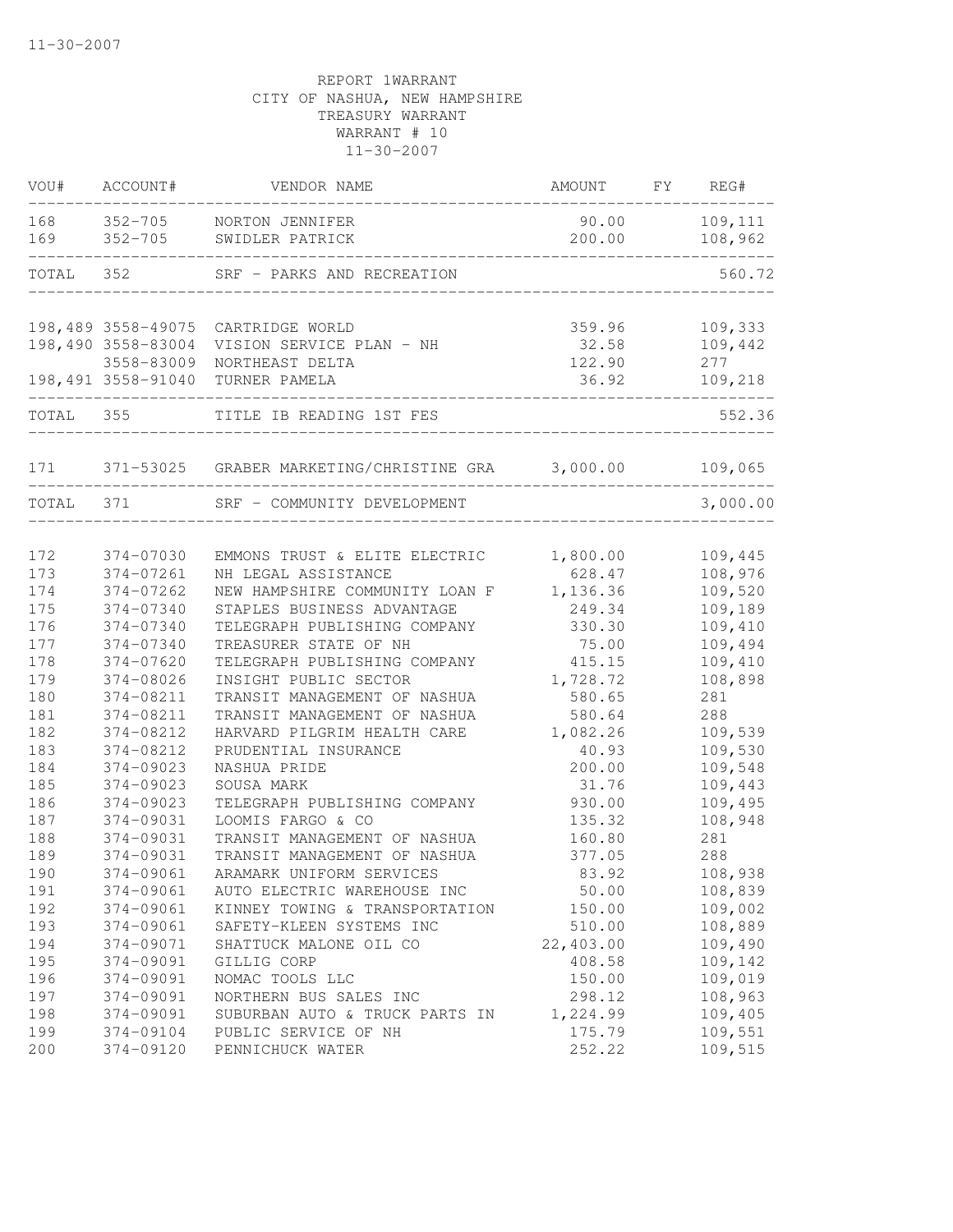| VOU#      | ACCOUNT#                                 | VENDOR NAME                                               | AMOUNT           | FY | REG#                          |
|-----------|------------------------------------------|-----------------------------------------------------------|------------------|----|-------------------------------|
| 200       | 374-09124                                | PENNICHUCK WATER                                          | 28.42            |    | 109,515                       |
| 201       | 374-09133                                | IDEARC MEDIA CORP                                         | 74.35            |    | 109,562                       |
| 202       | 374-09133                                | VERIZON                                                   | 42.50            |    | 109,511                       |
| 203       | 374-09201                                | TRANSIT MANAGEMENT OF NASHUA                              | 16,697.77        |    | 281                           |
| 204       | 374-09201                                | TRANSIT MANAGEMENT OF NASHUA                              | 16,778.99        |    | 288                           |
| 205       | 374-09211                                | AFSCME COUNCIL 93                                         | 679.60           |    | 109,538                       |
| 206       | 374-09211                                | AMERITAS LIFE INSURANCE CORP                              | 949.96           |    | 109,549                       |
| 207       | 374-09211                                | HARVARD PILGRIM HEALTH CARE                               | 17,694.94        |    | 109,539                       |
| 208       | 374-09211                                | PRUDENTIAL INSURANCE                                      | 1,021.63         |    | 109,530                       |
| 209       | 374-09211                                | TRANSIT MANAGEMENT OF NASHUA                              | 756.18           |    | 281                           |
| 210       | 374-09211                                | TRANSIT MANAGEMENT OF NASHUA                              | 834.07           |    | 288                           |
| 211       | 374-09211                                | VISION SERVICE PLAN                                       | 92.50            |    | 109,540                       |
| 212       | 374-09221                                | FIRST TRANSIT INC                                         | 16,650.00        |    | 108,904                       |
| 213       | 374-09261                                | ARAMARK UNIFORM SERVICES                                  | 120.54           |    | 108,938                       |
| 214       | 374-09261                                | NASHUA TRANSIT - CITY                                     | 23.96            |    | 109,444                       |
| 215       | 374-09261                                | TRANSIT MANAGEMENT OF NASHUA I                            | 324.08           |    | 109,446                       |
| TOTAL 374 |                                          | SRF - URBAN PROGRAMS                                      |                  |    | 108,958.86                    |
|           |                                          |                                                           |                  |    |                               |
| 216       |                                          | 375-45050 POLK CITY DIRECTORIES                           |                  |    | 377.00 109,523                |
| 217       |                                          | 375-45050 UNIQUE MANAGEMENT SERVICES INC 447.50           |                  |    | 108,932                       |
| TOTAL 375 |                                          | SRF - PUBLIC LIBRARIES                                    |                  |    | 824.50                        |
|           |                                          |                                                           |                  |    |                               |
|           | 198,492 3768-31005                       | ONE COMMUNICATIONS                                        | 6.72             |    | 109,556                       |
|           | 3768-31005                               | VERIZON                                                   | 155.03           |    | 109,511                       |
|           | 198,493 3768-49035                       | ASCD                                                      | 109.00           |    | 109,358                       |
|           | 198,494 3768-49035<br>198,495 3768-49050 | SCHOLASTIC INCORPORATED                                   | 99.19            |    | 109,416                       |
|           |                                          | CAMBIUM LEARNING INC                                      | 1,035.82         |    | 109,313                       |
|           | 198,496 3768-49050<br>198,497 3768-49050 | PEARSON EDUCATION<br>SCHOOL SPECIALTY                     | 184.80<br>210.97 |    | 109,296<br>109,232            |
|           | 198,498 3768-49050                       | STAPLES BUSINESS ADVANTAGE                                | 51.61            |    | 109,151                       |
|           | 198,499 3768-49050                       | TEACHER CREATED RESOURCES                                 | 51.93            |    | 109,337                       |
|           | 198,500 3768-53101                       | CROWDER LUCIE L                                           | 158.46           |    | 109,197                       |
|           | 198,501 3768-53101                       | DALTON SHARON                                             | 262.50           |    | 109,362                       |
|           | 198,502 3768-53101                       | RUSSELL GAIL M                                            | 262.50           |    | 109,363                       |
|           |                                          | 198,503 3768-53101 SHEA DENISE C                          | 350.00           |    | 109,350                       |
|           |                                          | 198,504 3768-56020 FIRST CHURCH                           | 3,214.00         |    | 108,919                       |
|           |                                          | 198,505 3768-83004 VISION SERVICE PLAN - NH               | 16.29            |    | 109,448                       |
|           |                                          | 3768-83009 NORTHEAST DELTA                                | 2,861.70         |    | 277                           |
|           |                                          | 198,506 3768-83102 UNUM LIFE INSURANCE                    | 23.75            |    | 109,447                       |
| TOTAL 376 |                                          | _____________________<br>________________<br>TITLE I ESEA |                  |    | _________________<br>9,054.27 |
|           |                                          | ---------------------                                     |                  |    |                               |
|           |                                          | 198,507 3778-55020 FIRST STUDENT INC                      | 245.00           |    | 109,252                       |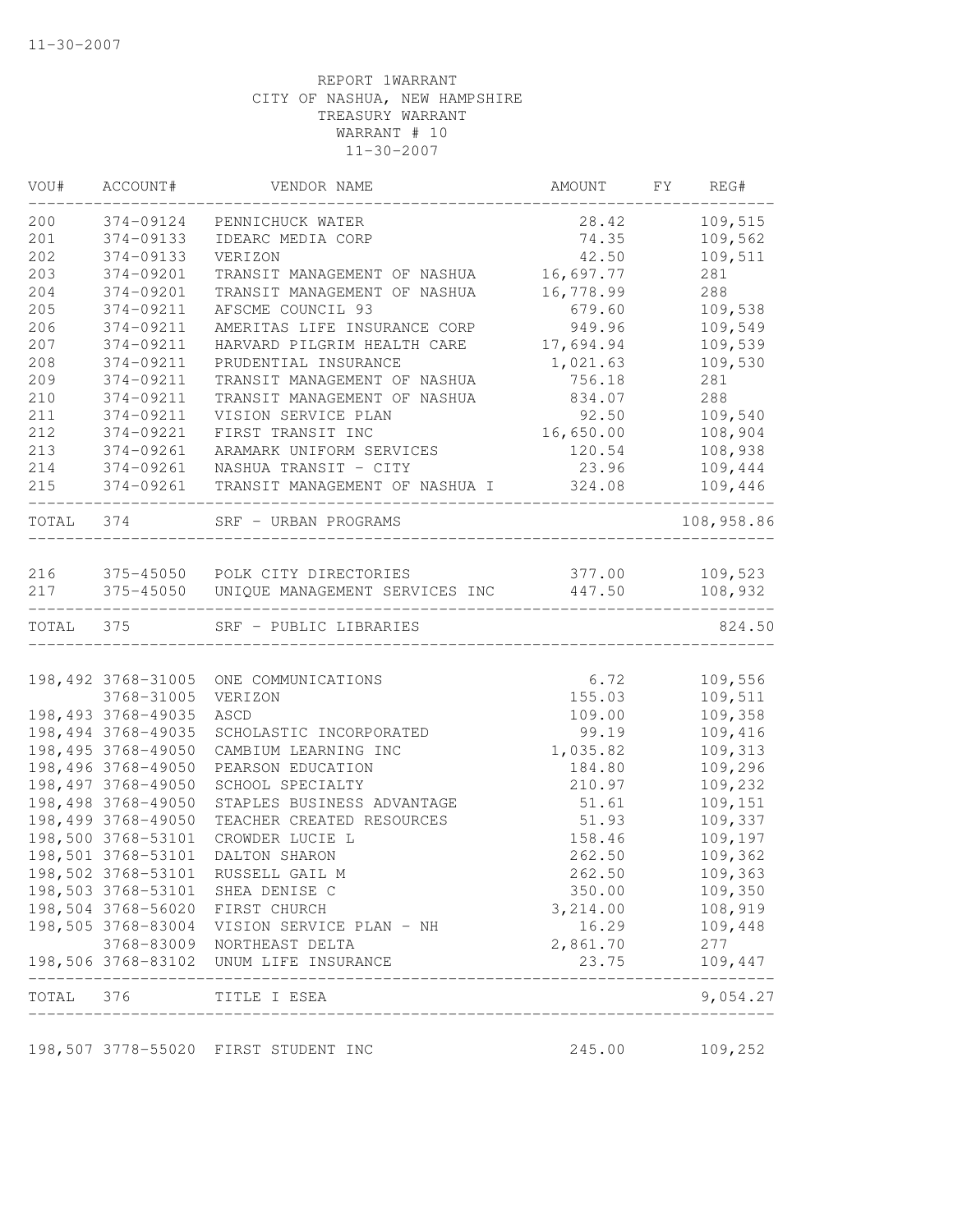| VOU#      | ACCOUNT#                                 | VENDOR NAME                                                | AMOUNT                | FY | REG#               |
|-----------|------------------------------------------|------------------------------------------------------------|-----------------------|----|--------------------|
|           | TOTAL 377                                | TITLE III ENHANCE ENG LANGUAGE                             |                       |    | 245.00             |
|           | 198,508 3888-49050                       | HYNES STACY                                                | 12.98                 |    | 109,217            |
|           | 198,509 3888-94030                       | DESTINATION IMAGINATION                                    | 1,120.00              |    | 109,382            |
|           |                                          | 198,510 3888-94030 MARSHALL ADRIENNE                       | 120.00                |    | 109,321            |
|           |                                          | 198,511 3888-94030 PAPPAS JIM                              | 120.00<br>----------- |    | 109,383            |
| TOTAL 388 |                                          | TITLE V INNOVATIVE PROGRAMS                                |                       |    | 1,372.98           |
|           |                                          |                                                            |                       |    |                    |
|           | 198,512 3908-49050<br>198,513 3908-49050 | CHANNING L BETE CO INC<br>CW PUBLICATIONS                  | 167.40<br>185.00      |    | 108,980<br>109,295 |
|           | 198,514 3908-53102                       | GOGGIN J EMMETT                                            | 1,748.02              |    | 109,298            |
|           | 198,515 3908-53102                       | MANHEIM ZIMMERMAN AMY B                                    | 250.00                |    | 109,360            |
|           | 198,516 3908-53102                       | WILLIAMS VERONICA                                          | 250.00                |    | 109,319            |
|           | 198,517 3908-64040                       | CHIEF ARCHITECT INC                                        | 479.00                |    | 109,387            |
|           | 198,518 3908-64045                       | AMS COMPUTER CORPORATION                                   | 1,960.00              |    | 108,894            |
|           | 198,519 3908-64045                       | APPLE COMPUTER INC                                         | 8,447.10              |    | 109,263            |
|           | 198,520 3908-64045                       | CPACINC.COM                                                | 256.65                |    | 109,390            |
|           | 198,521 3908-64045                       | DIGILIANT                                                  | 1,738.06              |    | 109,385            |
|           | 198,522 3908-64045                       | HEWLETT PACKARD COMPANY                                    | 17,690.40             |    | 108,929            |
|           | 198,523 3908-64045                       | SYNERGY GLOBAL INC                                         | 1,242.90              |    | 109,384            |
|           | 198,524 3908-64192                       | ARMSTRONG MEDICAL INDUSTRIES I                             | 551.12                |    | 109,201            |
|           | 198,525 3908-64192                       | ELENCO ELECTRONICS INC                                     | 1,044.80              |    | 109,394            |
|           | 198,526 3908-64192                       | NESMITH RICHARD                                            | 2,605.00              |    | 109,190            |
|           | 198,527 3908-64192                       | NORTHEAST FOOD SVC EQUIPMENT &                             | 4,322.70              |    | 108,885            |
|           | 3908-83009                               | NORTHEAST DELTA                                            | 79.99                 |    | 277                |
|           | 198,528 3908-91040                       | CARON ROBERT                                               | 43.65                 |    | 109,260            |
| TOTAL     | 390                                      | VOC ED SECONDARY PERKINS                                   |                       |    | 43,061.79          |
|           |                                          | 198,529 3937-83004 VISION SERVICE PLAN - NH                | 16.29                 |    | 109,450            |
|           | 3937-83009                               | NORTHEAST DELTA                                            | 134.65                |    | 277                |
|           | 198,530 3937-83102                       | UNUM LIFE INSURANCE<br>---------------------------         | 9.53                  |    | 109,449            |
|           | TOTAL 393 DAY CARE                       |                                                            |                       |    | 160.47             |
|           |                                          | 198,531 3957-83004 VISION SERVICE PLAN - NH                |                       |    | 16.29 109,452      |
|           |                                          | 198,532 3957-83102 UNUM LIFE INSURANCE                     | 33.28                 |    | 109,451            |
| TOTAL 395 |                                          |                                                            |                       |    | 49.57              |
|           |                                          | 198,533 3958-53109 BOLICK TERESA DBA BOLICK TERES 3,900.00 |                       |    | 109,206            |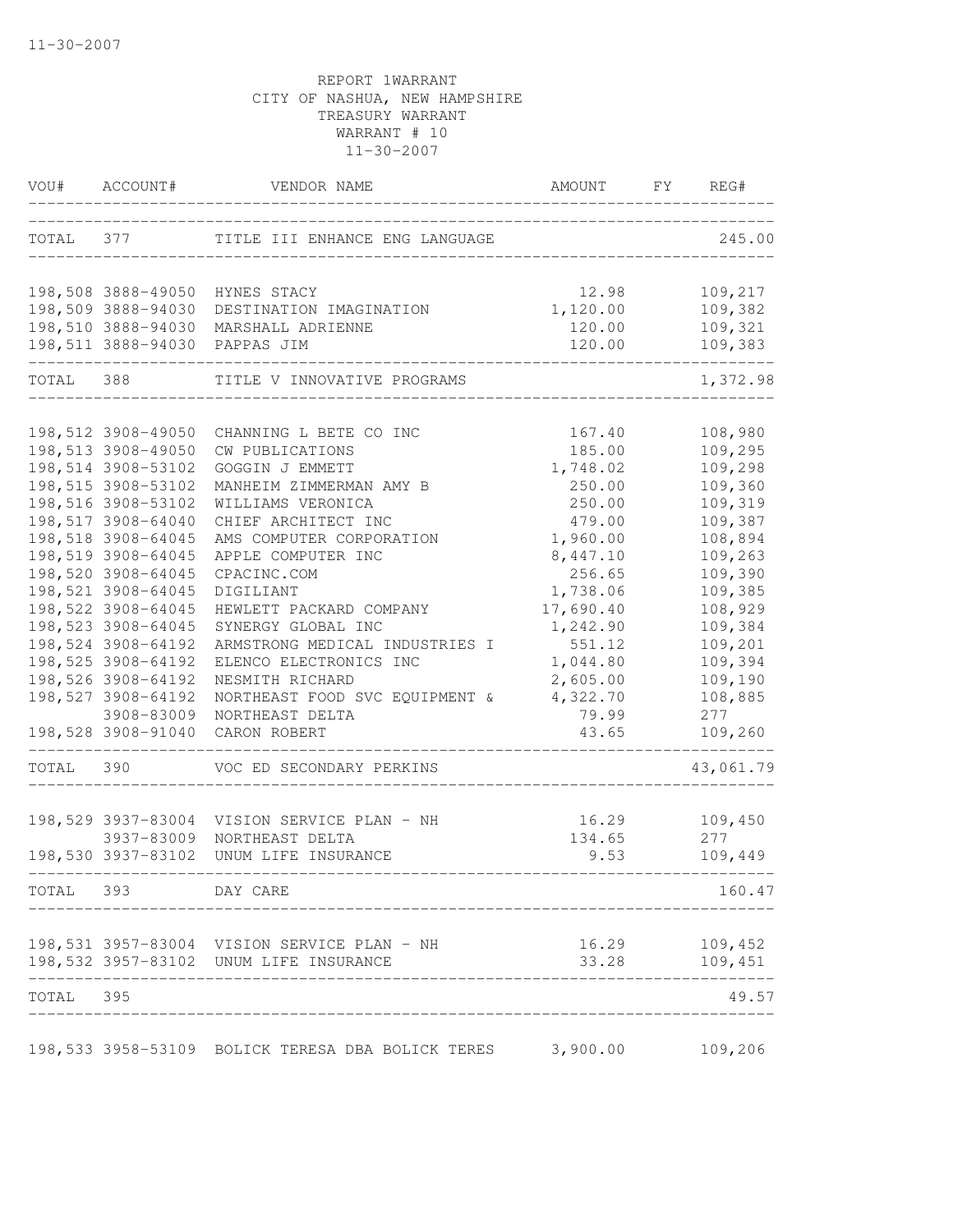| VOU#  | ACCOUNT#           | VENDOR NAME                                            | AMOUNT FY         | REG#           |
|-------|--------------------|--------------------------------------------------------|-------------------|----------------|
|       | 198,534 3958-83004 | VISION SERVICE PLAN - NH<br>3958-83009 NORTHEAST DELTA | 16.29<br>3,086.13 | 109,454<br>277 |
|       |                    | 198,535 3958-83102 UNUM LIFE INSURANCE                 | 22.45             | 109,453        |
| TOTAL | 395                | IDEA BASIC SPEC ED                                     |                   | 7,024.87       |
|       |                    | 3968-83009 NORTHEAST DELTA                             | 144.62            | 2.77           |
| TOTAL | 396                | IDEA PRESCHOOL SPEC ED                                 |                   | 144.62         |
|       |                    |                                                        |                   |                |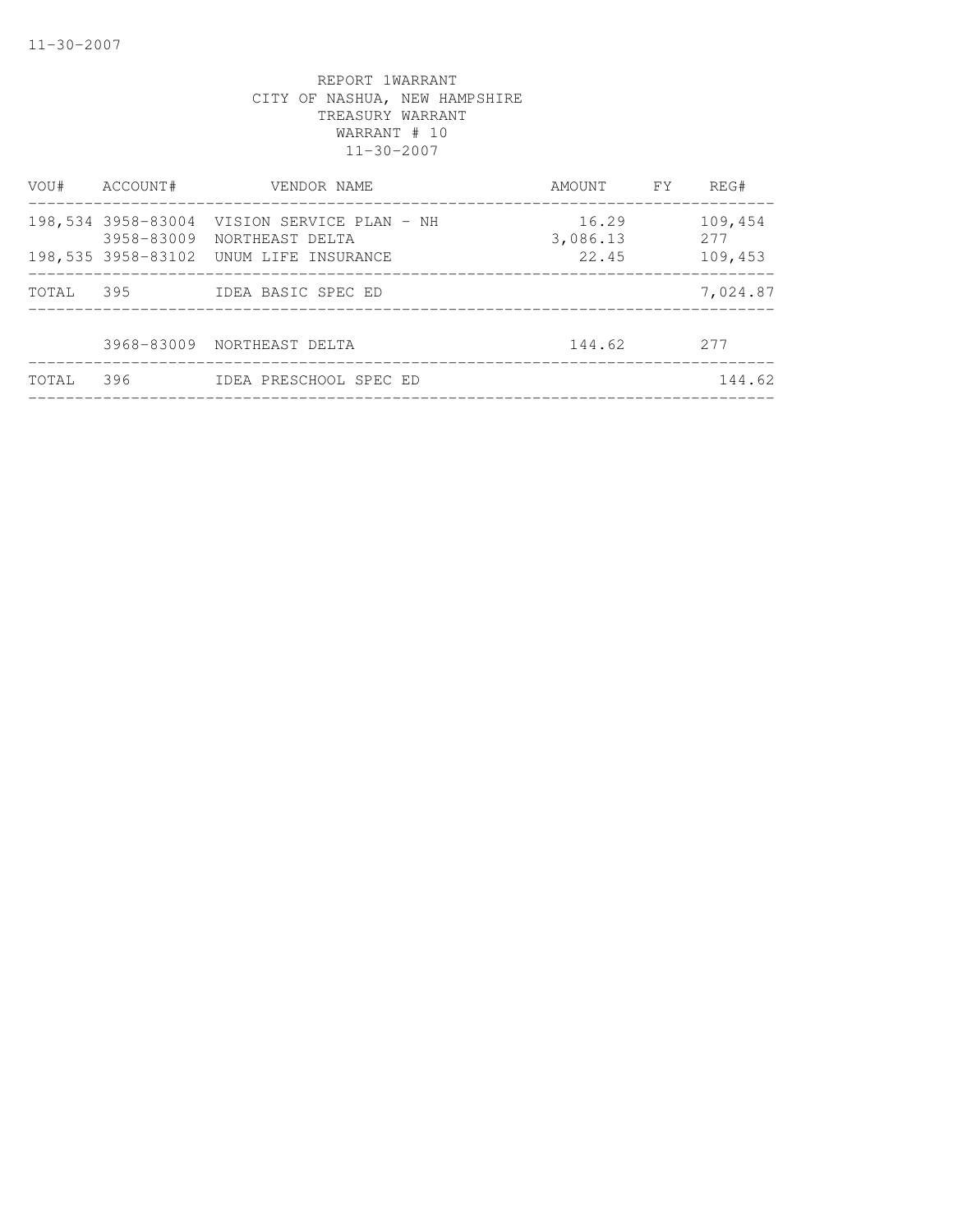| VOU#           | ACCOUNT#                   | VENDOR NAME                        | FY.<br>AMOUNT  | REG#               |
|----------------|----------------------------|------------------------------------|----------------|--------------------|
| 220            | $412 - 180$                | UNCLEAN DIV OF UNIFIRST            | 2,664.00       | 109,107            |
| TOTAL          | $412 - 18$                 | FINANCIAL SERVICES<br>AUTO PERMITS |                | 2,664.00           |
| 2.2.1<br>2.2.2 | $452 - 329$<br>$452 - 329$ | CORREA PAMELA<br>NTENGERI ANGEL    | 20.00<br>20.00 | 109,109<br>109,049 |
| TOTAL          | $452 - 32$                 | PARKS AND RECREATION<br>BASKETBALL |                | 40.00              |
|                |                            |                                    |                |                    |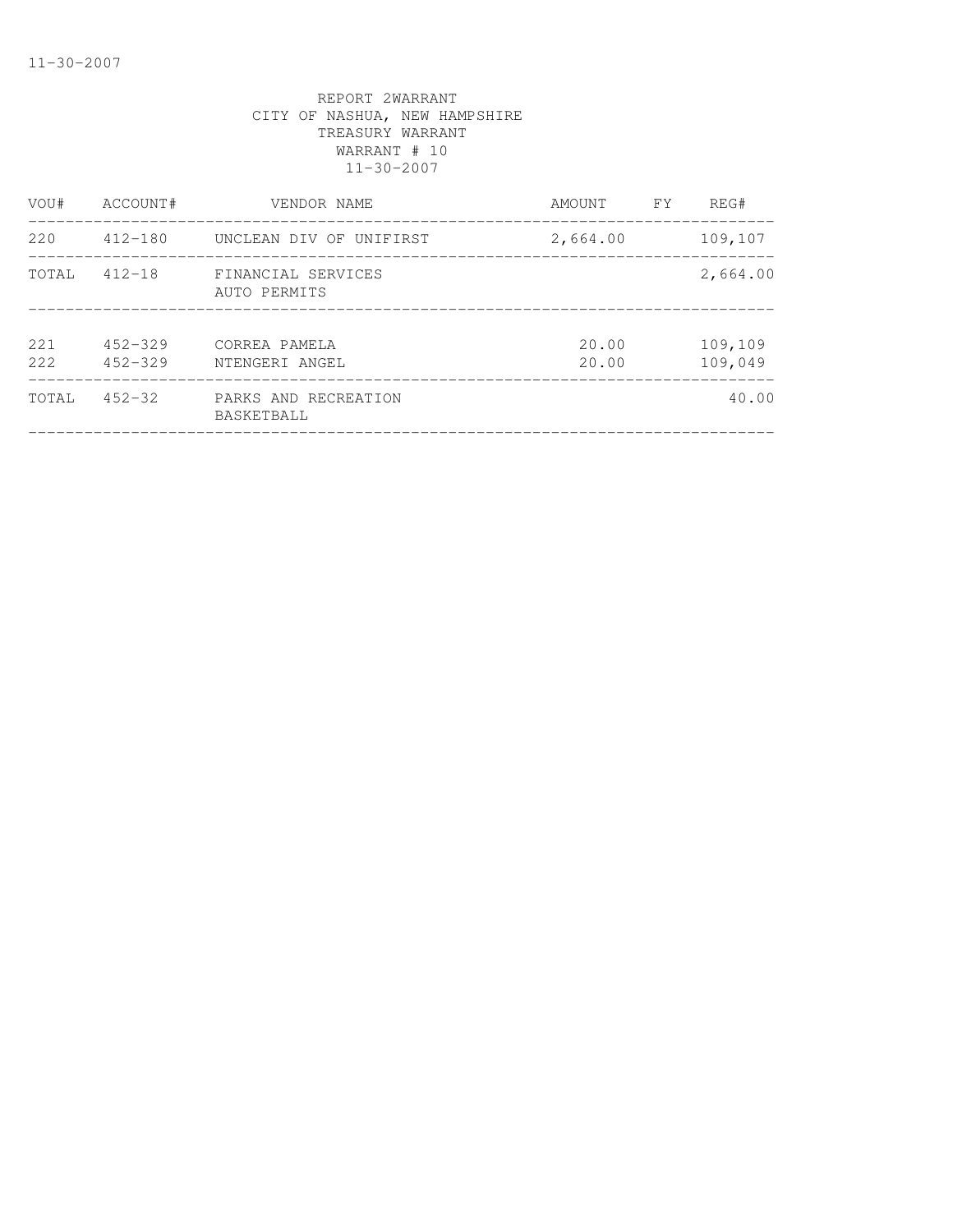| VOU#       | ACCOUNT#               | VENDOR NAME                                                | AMOUNT                | FY REG#            |
|------------|------------------------|------------------------------------------------------------|-----------------------|--------------------|
| 223        |                        | 501-41015 STAPLES BUSINESS ADVANTAGE                       | 208.72 109,189        |                    |
| TOTAL      | 501                    | MAYOR'S OFFICE                                             |                       | 208.72             |
| 224        | 502-41005              | CONWAY OFFICE PRODUCTS LLC                                 | 38.00                 | 108,951            |
| 225        | $502 - 66025$          | GE CAPITAL INC                                             | 133.00                | 109,182            |
| 226        | 502-51030              | MCNAMEE JAMES M                                            | 605.00                | 109,169            |
| 226        | 502-53120              | MCNAMEE JAMES M                                            | 576.00                | 109,169            |
| 227        | $502 - 49025$          | WEST                                                       | 78.00                 | 109,546            |
| TOTAL      | 502                    | LEGAL DEPARTMENT                                           |                       | 1,430.00           |
| 228        | 505-81004              | AREA AGENCY OF GREATER NASHUA                              | 625.00                | 108,950            |
| 229        | 505-81017              | SOUTHERN NH HIV/AIDS TASK FORC 7,500.00                    |                       | 109,035            |
| TOTAL 505  |                        | CIVIC & COMM. ACTIVITIES                                   |                       | 8,125.00           |
|            |                        |                                                            |                       |                    |
| 230<br>231 | 506-31005<br>506-31005 | AMERICAN TELECOM SERVICES LLC<br>PAETEC COMMUNICATIONS INC | 18,390.00<br>5,057.65 | 109,029<br>109,496 |
| 232        | 506-31005              | UNICOM                                                     | 697.60                | 109,279            |
| 233        | 506-31005              | VERIZON                                                    | 5, 351.46             | 109,511            |
| 234        | 506-31005              | VERIZON                                                    | 623.12                | 109,533            |
| 235        | 506-31005              | VERIZON BUSINESS FIOS                                      | 39.99                 | 109,541            |
| TOTAL      | 506                    | TELECOMMUNICATIONS                                         |                       | 30, 159.82         |
|            |                        |                                                            |                       |                    |
| 236        | 512-98035              | CITY OF NASHUA/PETTY CASH/SLIP                             | 634.13                | 108,835            |
| 237        | $512 - 41010$          | COMPUTER MANAGEMENT SYSTEMS                                | 448.00<br>270.00      | 109,141            |
| 238<br>239 | 512-66025<br>512-43005 | GE CAPITAL INC<br>POSTMASTER                               | 200.00                | 109,182<br>108,832 |
| 240        | 512-43005              | POSTMASTER                                                 | 200.00                | 108,836            |
| 242        | 512-43005              | PRINTGRAPHICS OF MAINE                                     | 735.50                | 284                |
| 241        | 512-43005              | PRINTGRAPHICS OF MAINE                                     | 106.05                | 108,910            |
| 243        | 512-59182              | PRINTGRAPHICS OF MAINE                                     | 3,888.86              | 108,910            |
| 244        |                        | 512-41005 STAPLES BUSINESS ADVANTAGE                       | 7.39                  | 109,189            |
| 244        |                        | 512-41015 STAPLES BUSINESS ADVANTAGE                       | 98.76                 | 109,189            |
| 244        | 512-41055              | STAPLES BUSINESS ADVANTAGE                                 | 95.55                 | 109,189            |
| TOTAL 512  |                        | FINANCIAL SERVICES                                         |                       | 6,684.24           |
|            |                        |                                                            |                       |                    |
| 245        | 513-91005              | BERGERON PAUL                                              | 113.98                | 109,456            |
| 245        |                        | 513-94005 BERGERON PAUL                                    | 188.85                | 109,456            |
| 246        |                        | 513-91005 LUCIER PATRICIA                                  | 75.66                 | 109,455            |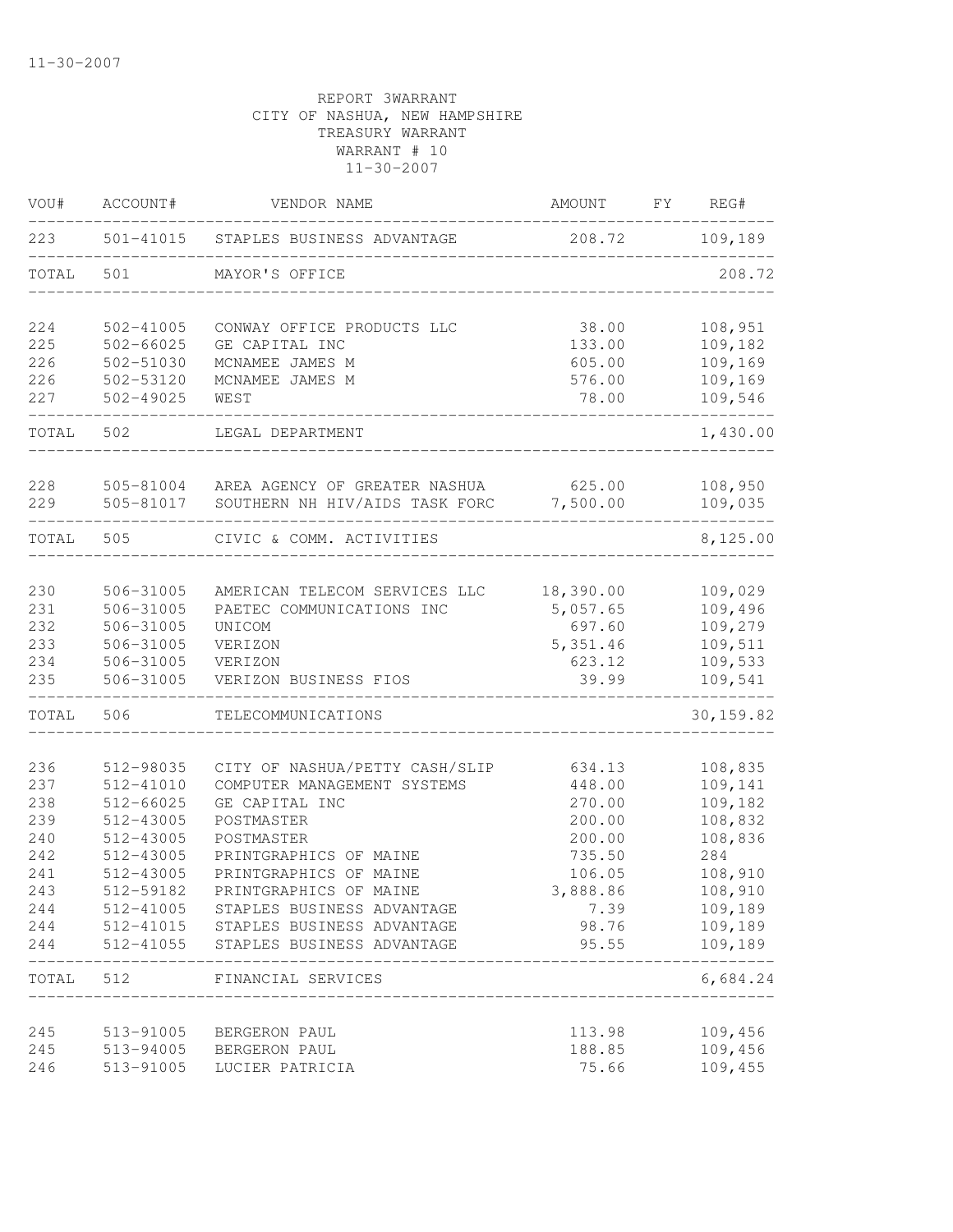| VOU#       | ACCOUNT#               | VENDOR NAME                             | AMOUNT          | FY | REG#               |
|------------|------------------------|-----------------------------------------|-----------------|----|--------------------|
| TOTAL      | 513                    | CITY CLERK'S OFFICE                     |                 |    | 378.49             |
| 247        | 515-41015              | OFFICE DEPOT                            | 119.76          |    | 108,867            |
| 248        | 515-81051              | OSBORNE NOELLE                          | 1,377.00        |    | 108,981            |
| 249        | 515-41005              | STAPLES BUSINESS ADVANTAGE              | 232.46          |    | 109,189            |
| 249        | 515-41015              | STAPLES BUSINESS ADVANTAGE              | 147.81          |    | 109,189            |
| TOTAL      | 515                    | HUMAN RESOURCES                         |                 |    | 1,877.03           |
| 250        | 516-66025              | GE CAPITAL INC                          | 116.47          |    | 109,182            |
| 251        | 516-74125              | NESMITH RICHARD                         | 27.00           |    | 109,190            |
| 252        | 516-41015              | POLK CITY DIRECTORIES                   | 60.00           |    | 109,523            |
| 253        | 516-54011              | TELEGRAPH PUBLISHING COMPANY            | 3,328.20        |    | 109,410            |
| 253        | 516-54016              | TELEGRAPH PUBLISHING COMPANY            | 3,565.32        |    | 109,410            |
| TOTAL      | 516                    | PURCHASING DEPARTMENT                   |                 |    | 7,096.99           |
|            |                        | B & S LOCKSMITH INC                     |                 |    |                    |
| 254<br>255 | 517-75023<br>517-59135 | BAIN PEST CONTROL SERVICE INC           | 9.75<br>72.00   |    | 109,033<br>109,413 |
| 256        | 517-75105              | HUFF & GAUTHIER INC                     | 475.00          |    | 108,947            |
| 257        | 517-75105              | M & M ELECTRICAL SUPPLY CO INC          | 502.00          |    | 109,395            |
| 258        | 517-74085              | NASHUA OUTDOOR POWER EQUIP              | 800.86          |    | 108,997            |
| 259        | 517-33005              | PENNICHUCK WATER                        | 248.02          |    | 109,515            |
| 260        | 517-32005              | PUBLIC SERVICE OF NH                    | 5,002.81        |    | 109,551            |
| TOTAL      | 517                    | BUILDING MAINT - CITY ADMIN             |                 |    | 7,110.44           |
|            |                        |                                         |                 |    |                    |
| 261<br>262 | 519-95010<br>519-91005 | MATTHEW BENDER & CO INC<br>TURGISS GREG | 25.35<br>174.60 |    | 109,565<br>108,854 |
|            |                        |                                         |                 |    |                    |
| TOTAL      | 519                    | ASSESSORS                               |                 |    | 199.95             |
|            |                        | KEYSPAN ENERGY DELIVERY                 | 787.80          |    |                    |
| 263<br>264 | 520-34015<br>520-53100 | SWANSON MIRIAN H                        | 1,680.00        |    | 109,513<br>109,126 |
|            |                        |                                         |                 |    |                    |
| TOTAL      | 520                    | HUNT BUILDING                           |                 |    | 2,467.80           |
| 265        | 522-94040              | AUDIO GRAPHICS TRAINING SYSTEM          | 237.00          |    | 109,119            |
| 266        | 522-74030              | COCCI COMPUTER SERVICES INC             | 270.00          |    | 108,990            |
| 267        | 522-74030              | GOVCONNECTION INC                       | 303.79          |    | 108,848            |
| 268        | 522-31040              | MCMULLEN DAN                            | 53.45           |    | 109,457            |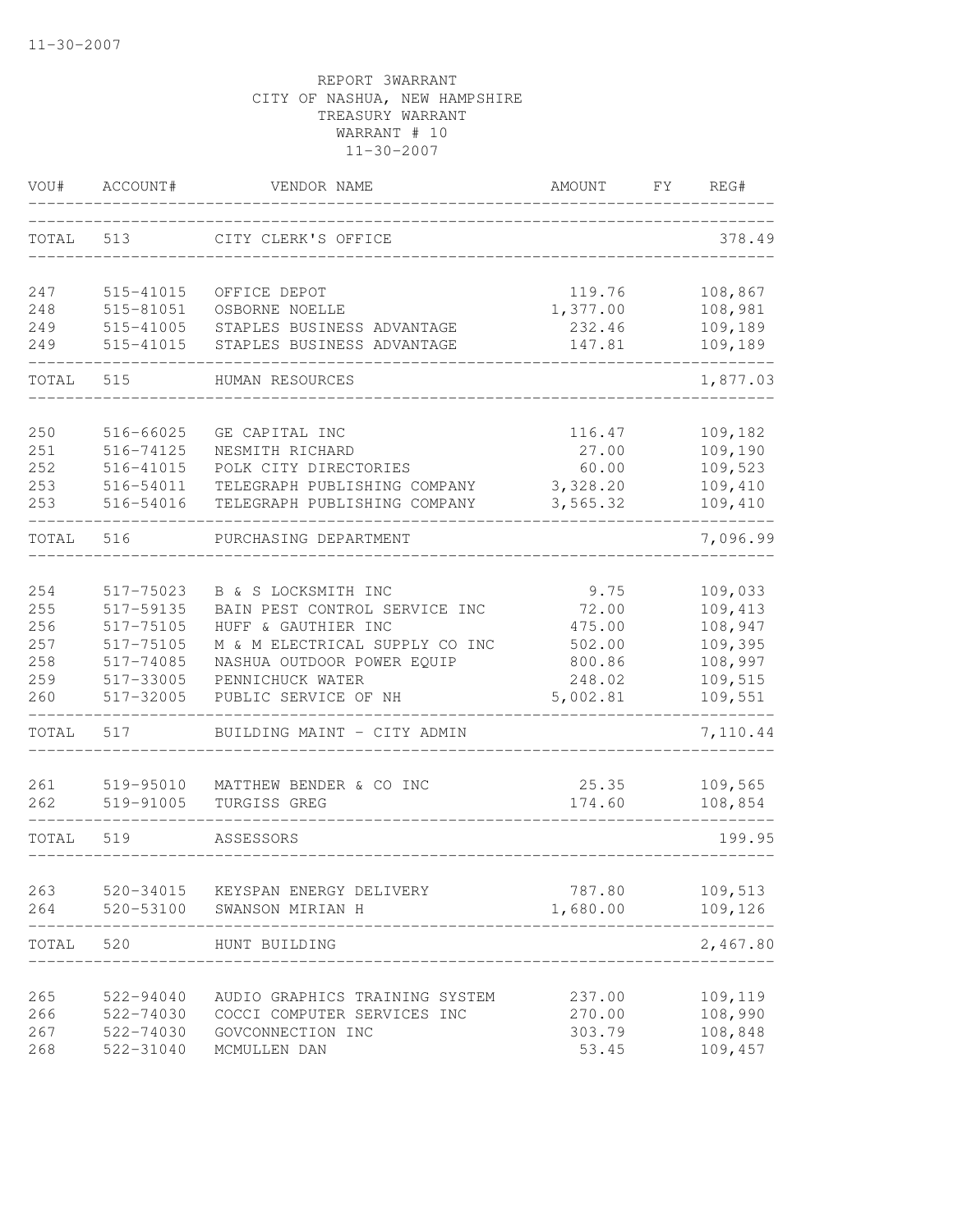| VOU#       | ACCOUNT#                       | VENDOR NAME                                     | AMOUNT                     | FY | REG#               |
|------------|--------------------------------|-------------------------------------------------|----------------------------|----|--------------------|
| 269        | 522-74035                      | MICROSOFT TECHNET                               | 449.00                     |    | 109,560            |
| 270        | 522-31040                      | ROY MICHAEL                                     | 120.00                     |    | 109,458            |
| 271        | 522-41015                      | STAPLES BUSINESS ADVANTAGE                      | 164.99                     |    | 109,189            |
| 272        | 522-64052                      | TURBOTEK COMPUTER CORP                          | 121.00<br>---------------- |    | 108,921            |
| TOTAL      | 522                            | INFORMATION TECHNOLOGY                          |                            |    | 1,719.23           |
|            |                                |                                                 |                            |    |                    |
| 273        | $524 - 64052$                  | COMPUTER HUT OF N E INC                         | 2,048.00                   |    | 109,417            |
| 274        | $524 - 64045$                  | GOVCONNECTION INC                               | 62.41                      |    | 108,848            |
| 275<br>276 | $524 - 64040$<br>$524 - 64040$ | ISSUETRAK INC<br>SOFTWARE HOUSE INTERNATIONAL I | 1,076.25<br>732.00         |    | 109,043<br>109,314 |
| TOTAL      | 524                            | COMPUTERS - CITYWIDE                            |                            |    | 3,918.66           |
|            |                                |                                                 |                            |    |                    |
| 277        | 531-53056                      | AAA CREDIT SCREENING SERV LLC                   | 150.00                     |    | 108,861            |
| 278        | 531-95000                      | AMERICAN POLYGRAPH ASSOC                        | 150.00                     |    | 109,531            |
| 279        | $531 - 46040$                  | BEN'S UNIFORMS                                  | 1,453.98                   |    | 109,418            |
| 280        | 531-78007                      | BEST FORD/BEST CYCLE                            | 202.94                     |    | 108,863            |
| 280        | 531-78075                      | BEST FORD/BEST CYCLE                            | 553.65                     |    | 108,863            |
| 281        | $531 - 46040$                  | CARIGNAN MICHAEL                                | 289.98                     |    | 109,468            |
| 282        | 531-78007                      | CARPARTS OF NASHUA                              | 36.95                      |    | 108,862            |
| 283        | 531-94005                      | CHARTRAND LINDA                                 | 21.34                      |    | 109,465            |
| 284        | $531 - 46040$                  | CONNORS JEFFREY                                 | 79.95                      |    | 109,467            |
| 285        | 531-59100                      | DECELLES AUTO CLINIC INC                        | 210.00                     |    | 109,165            |
| 286        | 531-78075                      | DOBLES CHEVROLET-GEO-BUICK INC                  | 99.79                      |    | 109,407            |
| 287        | 531-78075                      | DOWNTOWN COLLISION CTR                          | 201.13                     |    | 109,044            |
| 288        | 531-53125                      | FAUTEUX MICHAEL                                 | 200.00                     |    | 109,471            |
| 289        | 531-48015                      | FLEET SERVICES                                  | 825.04                     |    | 109,025            |
| 290        | 531-94005                      | FORGIONE PETER                                  | 140.00                     |    | 109,469            |
| 291        | 531-78007                      | G H BERLIN OIL CO                               | 456.37                     |    | 109,017            |
| 292        | 531-66025                      | GE CAPITAL INC                                  | 1, 113.28                  |    | 109,182            |
| 293        | 531-78007                      | GRAPPONE AUTOMOTIVE GROUP                       | 363.93                     |    | 109,045            |
| 294        | $531 - 46040$                  | HAMMOND CRAIG                                   | 179.40                     |    | 109,466            |
| 295        | $531 - 46040$                  | HARVEY JOHN                                     | 89.95                      |    | 109,472            |
| 296        | $531 - 45005$                  | INTERSTATE ARMS CORP                            | 201.60                     |    | 108,895            |
| 297        | 531-53056                      | IPMA-HR                                         | 4,016.50                   |    | 108,909            |
| 298        | 531-98025                      | JACK'S PIZZA                                    | 28.00                      |    | 109,174            |
| 299        | 531-94005                      | JOHN E REID & ASSOCIATES INC                    | 1,425.00                   |    | 109,534            |
| 300        | 531-34015                      | KEYSPAN ENERGY DELIVERY                         | 31.96                      |    | 109,513            |
| 301        | 531-94005                      | LAROCHE PETER                                   | 23.53                      |    | 109,461            |
| 302        | 531-94005                      | LECIUS EDWARD                                   | 140.00                     |    | 109,473            |
| 303        | 531-49025                      | LEXIS NEXIS MATTHEW BENDER                      | 71.15                      |    | 109,543            |
| 304        | 531-78007                      | MAC MULKIN CHEVROLET INC                        | 292.76                     |    | 109,398            |
| 304        | 531-78075                      | MAC MULKIN CHEVROLET INC                        | 430.49                     |    | 109,398            |
| 305        | 531-78007                      | MAYNARD & LESIEUR INCORPORATED                  | 570.00                     |    | 109,402            |
| 306        | 531-64192                      | NASHUA OUTDOOR POWER EQUIP                      | 20.00                      |    | 108,997            |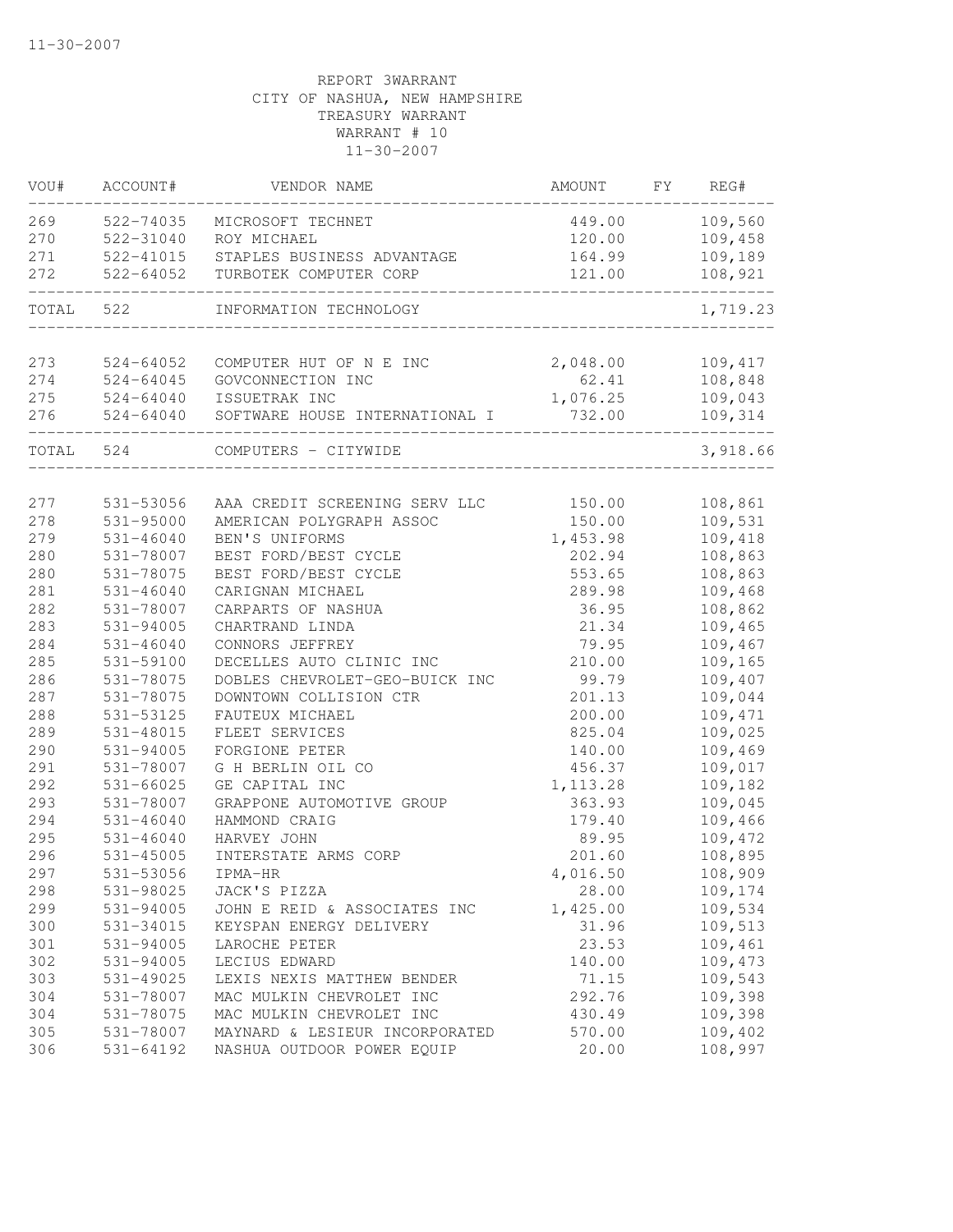| VOU#  | ACCOUNT#      | VENDOR NAME                    | AMOUNT   | FΥ | REG#      |
|-------|---------------|--------------------------------|----------|----|-----------|
| 307   | 531-75023     | NASHUA WALLPAPER & PAINT CO    | 292.39   |    | 108,998   |
| 308   | 531-31040     | NEXTEL COMMUNICATIONS          | 48.09    |    | 109,521   |
| 309   | 531-78007     | NORTHERN FOREIGN CAR PARTS INC | 305.55   |    | 109,428   |
| 310   | $531 - 46040$ | O'BRIEN KEVIN                  | 22.00    |    | 109,463   |
| 311   | $531 - 46040$ | O'BRIEN KEVIN                  | 139.99   |    | 109,464   |
| 312   | 531-31040     | PAETEC COMMUNICATIONS INC      | 333.76   |    | 109,496   |
| 312   | 531-74040     | PAETEC COMMUNICATIONS INC      | 617.24   |    | 109,496   |
| 313   | 531-33005     | PENNICHUCK WATER               | 488.58   |    | 109,515   |
| 314   | 531-41015     | PITNEY BOWES INC               | 112.18   |    | 109,558   |
| 315   | 531-32035     | PUBLIC SERVICE OF NH           | 97.81    |    | 109,551   |
| 316   | 531-31025     | RAE BRIAN                      | 42.95    |    | 109,462   |
| 317   | 531-46030     | RILEY'S SPORT SHOP INC         | 1,016.00 |    | 108,850   |
| 318   | 531-78007     | ROBBINS AUTO PARTS INC         | 845.36   |    | 109,013   |
| 319   | 531-42000     | SAM'S CLUB DIRECT              | 52.07    |    | 109,529   |
| 319   | 531-78007     | SAM'S CLUB DIRECT              | 71.96    |    | 109,529   |
| 320   | 531-34015     | SHATTUCK MALONE OIL CO         | 133.33   |    | 109,490   |
| 321   | 531-94005     | SMITH KAREN                    | 21.34    |    | 109,470   |
| 322   | $531 - 69025$ | SNAP ON TOOLS                  | 425.00   |    | 108,891   |
| 323   | 531-53005     | ST JOSEPH BUSINESS & HEALTH    | 384.00   |    | 108,957   |
| 324   | 531-41005     | STAPLES BUSINESS ADVANTAGE     | 205.86   |    | 109,189   |
| 324   | 531-41015     | STAPLES BUSINESS ADVANTAGE     | 775.87   |    | 109,189   |
| 325   | 531-91070     | TESTAVERDE JAMES               | 54.88    |    | 109,459   |
| 326   | 531-75130     | THE METRO GROUP INC            | 126.00   |    | 109,048   |
| 327   | 531-78007     | TOWERS MOTOR PARTS CORP        | 860.72   |    | 109,161   |
| 328   | 531-95000     | TREASURER STATE OF NH          | 150.00   |    | 109,494   |
| 329   | 531-43005     | UNITED PARCEL SERVICE          | 47.77    |    | 109,566   |
| 330   | 531-31050     | USA MOBILITY WIRELESS INC      | 994.30   |    | 109,550   |
| 331   | 531-31020     | VERIZON                        | 374.58   |    | 109,511   |
| 332   | 531-31025     | VERIZON                        | 648.07   |    | 109,528   |
| 333   | 531-31025     | VERIZON WIRELESS               | 49.27    |    | 109,545   |
| 333   | 531-31040     | VERIZON WIRELESS               | 577.86   |    | 109,545   |
| 334   | 531-41015     | WB MASON COMPANY INC           | 1,334.94 |    | 108,883   |
| 335   | 531-91025     | WELCH MIKE                     | 38.80    |    | 109,460   |
| 336   | 531-74035     | WEST PAYMENT CENTER            | 131.15   |    | 108,918   |
| TOTAL | 531           | POLICE DEPARTMENT              |          |    | 25,888.34 |
|       |               |                                |          |    |           |
| 337   | 532-78100     | ADAMSON INDUSTRIES CORP        | 239.90   |    | 109,024   |
| 338   | 532-78100     | ARCSOURCE INC                  | 48.00    |    | 108,993   |
| 339   | 532-79040     | BATTERIES PLUS 400             | 884.56   |    | 109,184   |
| 340   | 532-75023     | BUXTON CONCRETE LLC            | 1,150.00 |    | 109,046   |
| 341   | 532-78100     | C & M DISTRIBUTING CO          | 95.00    |    | 109,270   |
| 342   | 532-78100     | CAMPERS INN INC                | 261.63   |    | 109,011   |
| 343   | 532-75100     | FIMBEL PAUNET CORP             | 150.00   |    | 109,176   |
| 344   | 532-46030     | FIRE TECH & SAFETY OF NEW ENGL | 345.00   |    | 109,170   |
| 344   | 532-64094     | FIRE TECH & SAFETY OF NEW ENGL | 684.08   |    | 109,170   |
| 345   | 532-49025     | FSP BOOKS & VIDEOS             | 3,244.64 |    | 109,050   |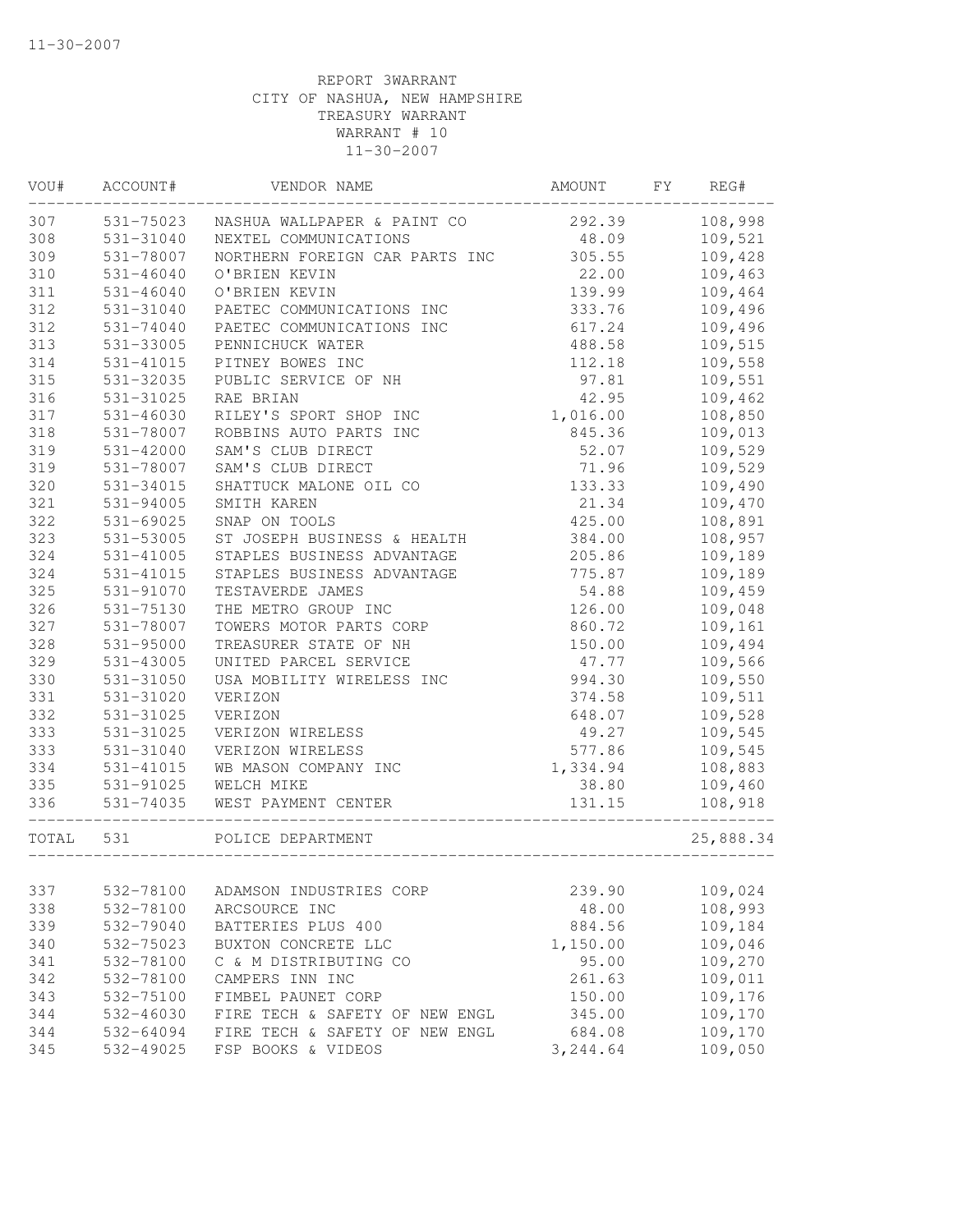| VOU#  | ACCOUNT#  | VENDOR NAME                    | AMOUNT     | FY | REG#      |
|-------|-----------|--------------------------------|------------|----|-----------|
| 346   | 532-75023 | HOME DEPOT CREDIT SERVICES     | 120.59     |    | 109,510   |
| 347   | 532-46015 | HUNTRESS UNIFORMS              | 74.80      |    | 108,924   |
| 348   | 532-75130 | J LAWRENCE HALL INC            | 640.00     |    | 109,421   |
| 349   | 532-59135 | J P PEST SERVICES              | 85.00      |    | 109,027   |
| 350   | 532-94010 | KASS MICHAEL                   | 225.00     |    | 108,946   |
| 351   | 532-34015 | KEYSPAN ENERGY DELIVERY        | 4,169.30   |    | 109,513   |
| 352   | 532-78020 | LIBERTY INTN'L TRUCKS OF NH LL | 345.38     |    | 109,400   |
| 353   | 532-75105 | M & M ELECTRICAL SUPPLY CO INC | 172.66     |    | 109,395   |
| 354   | 532-78075 | MIKE'S CUSTOM KANVAS/MICHAEL A | 121.60     |    | 108,865   |
| 355   | 532-47005 | MOORE MEDICAL CORP             | 1,151.53   |    | 109,144   |
| 356   | 532-43005 | MORRISSEY BRIAN                | 23.97      |    | 109,474   |
| 356   | 532-44005 | MORRISSEY BRIAN                | 3.25       |    | 109,474   |
| 356   | 532-49075 | MORRISSEY BRIAN                | 7.96       |    | 109,474   |
| 356   | 532-75023 | MORRISSEY BRIAN                | 16.25      |    | 109,474   |
| 356   | 532-98020 | MORRISSEY BRIAN                | 21.47      |    | 109,474   |
| 357   | 532-78020 | NE DETROIT DIESEL-ALLISON INC  | 2,741.31   |    | 108,968   |
| 358   | 532-42005 | NEW ENGLAND PAPER & SUPPLY     | 271.49     |    | 109,009   |
| 358   | 532-42010 | NEW ENGLAND PAPER & SUPPLY     | 414.93     |    | 109,009   |
| 358   | 532-42020 | NEW ENGLAND PAPER & SUPPLY     | 130.44     |    | 109,009   |
| 359   | 532-53045 | OCCUPATIONAL HEALTH CTRS SOUTH | 826.00     |    | 108,966   |
| 360   | 532-75100 | OVERHEAD DOOR CO OF MANCHESTER | 125.00     |    | 109,154   |
| 361   | 532-31040 | PAETEC COMMUNICATIONS INC      | 27.18      |    | 109,496   |
| 362   | 532-33005 | PENNICHUCK WATER               | 662.99     |    | 109,515   |
| 363   | 532-49025 | POLK CITY DIRECTORIES          | 188.50     |    | 109,523   |
| 364   | 532-75130 | PRO CONTROLS INC               | 609.50     |    | 109,121   |
| 365   | 532-32005 | PUBLIC SERVICE OF NH           | 3,364.38   |    | 109,551   |
| 366   | 532-79045 | RADIO SHACK                    | 27.98      |    | 109,498   |
| 367   | 532-79045 | REXEL CLS                      | 69.49      |    | 109,347   |
| 368   | 532-45110 | SANEL AUTO PARTS CO            | 319.60     |    | 108,991   |
| 368   | 532-78007 | SANEL AUTO PARTS CO            | 72.74      |    | 108,991   |
| 369   | 532-34005 | SHATTUCK MALONE OIL CO         | 1,423.44   |    | 109,490   |
| 370   | 532-78020 | SOUTHWORTH-MILTON INC          | 304.90     |    | 108,864   |
| 371   | 532-41005 | STAPLES BUSINESS ADVANTAGE     | 243.43     |    | 109,189   |
| 371   | 532-41015 | STAPLES BUSINESS ADVANTAGE     | 587.59     |    | 109,189   |
| 372   | 532-75130 | TOTAL AIR SUPPLY INC           | 58.25      |    | 109,148   |
| 373   | 532-78007 | TOWERS MOTOR PARTS CORP        | 10.95      |    | 109,161   |
| 374   | 532-59100 | TRUE BLUE CLEANERS             | 117.15     |    | 109,026   |
| 375   | 532-78095 | TST EQUIPMENT INC              | 342.03     |    | 108,955   |
| 376   | 532-46045 | WALKER GEORGE                  | 427.80     |    | 108,853   |
| 377   | 532-78080 | YANKEE TRUCKS                  | 14.24      |    | 108,875   |
| TOTAL | 532       | FIRE DEPARTMENT                |            |    | 27,662.88 |
| 378   | 533-33010 | PENNICHUCK WATER               | 191,626.26 |    | 109,515   |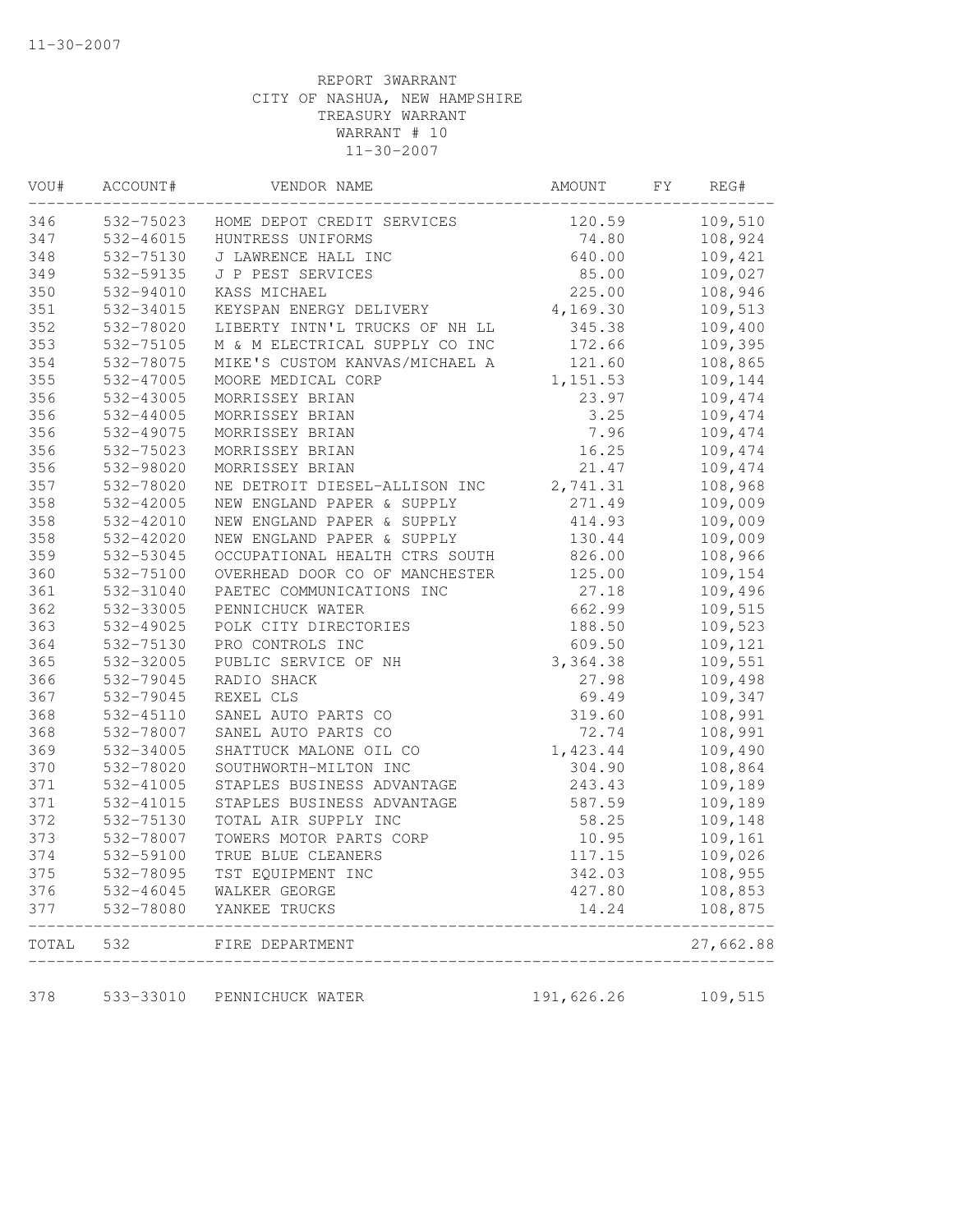|                                                      | VOU# ACCOUNT#                                                                                        | VENDOR NAME                                                                                                                                                                                                    | AMOUNT FY REG#                                                     |                                                                                      |
|------------------------------------------------------|------------------------------------------------------------------------------------------------------|----------------------------------------------------------------------------------------------------------------------------------------------------------------------------------------------------------------|--------------------------------------------------------------------|--------------------------------------------------------------------------------------|
|                                                      |                                                                                                      | TOTAL 533 WATER SUPPLY (PUBLIC HYDRANTS)                                                                                                                                                                       |                                                                    | 191,626.26                                                                           |
| 379                                                  |                                                                                                      | 534-32020 PUBLIC SERVICE OF NH                                                                                                                                                                                 |                                                                    |                                                                                      |
| TOTAL                                                | 534                                                                                                  | STREET LIGHTING                                                                                                                                                                                                |                                                                    | 141.19                                                                               |
| 380<br>381<br>382<br>383                             | 536-64255<br>536-32035<br>536-43005<br>536-31050                                                     | MOTOROLA<br>PUBLIC SERVICE OF NH<br>UNITED PARCEL SERVICE<br>VERIZON WIRELESS                                                                                                                                  | 875.00<br>361.85<br>30.06<br>70.24                                 | 108,925<br>109,551<br>109,566<br>109,545                                             |
| TOTAL                                                | 536                                                                                                  | CITYWIDE COMMUNICATIONS                                                                                                                                                                                        |                                                                    | 1,337.15                                                                             |
| 384<br>385<br>386                                    | 541-33005<br>541-32005<br>541-34005                                                                  | PENNICHUCK WATER<br>PUBLIC SERVICE OF NH<br>SHATTUCK MALONE OIL CO                                                                                                                                             | 150.25<br>940.35<br>2,166.06                                       | 109,515<br>109,551<br>109,490                                                        |
| TOTAL 541                                            |                                                                                                      | COMMUNITY SERVICES DIVISION                                                                                                                                                                                    |                                                                    | 3,256.66                                                                             |
|                                                      |                                                                                                      | 387 542-47010 NH MEDICAL/DENTAL SUPPLY LLC/D 275.00 108,988                                                                                                                                                    |                                                                    |                                                                                      |
| TOTAL 542                                            |                                                                                                      | COMMUNITY HEALTH                                                                                                                                                                                               |                                                                    | 275.00                                                                               |
| 388<br>389<br>390                                    | 543-49070<br>543-49070<br>543-53025                                                                  | A DAIGGER & COMPANY INC<br>LAB SAFETY SUPPLY INC<br>TREASURER STATE OF NH                                                                                                                                      | 55.70<br>218.50<br>793.68                                          | 109,185<br>108,880<br>109,517                                                        |
| TOTAL 543                                            |                                                                                                      | ENVIRONMENTAL HEALTH DEPT.                                                                                                                                                                                     |                                                                    | 1,067.88                                                                             |
| 391<br>392<br>393<br>394<br>395<br>396<br>397<br>398 | 545-97020<br>545-97020<br>545-97020<br>545-97020<br>545-97020<br>545-97020<br>545-97020<br>545-97020 | 188 CONCORD ST LLC DBA LILLIAN<br>23-25 TEMPLE ST REALTY LLC 1,161.00<br>82 WEST HOLLIS ST LLC<br>ACCEL REALTY<br>ALCERRO ILVIA<br>BROOK VILLAGE NORTH ASSOCIATES<br>CAMPBELL GILBERT<br>CANTERBURY APARTMENTS | 695.00<br>375.00<br>600.00<br>797.06<br>628.00<br>738.90<br>748.91 | 109,124<br>109,140<br>109,153<br>109,128<br>109,130<br>109,018<br>108,979<br>108,859 |
| 399<br>400<br>401<br>402                             | 545-97020<br>545-97020<br>545-97015<br>545-97020                                                     | COFFEY ALBERT<br>CONSTANT FAMILY LLC II<br>DEMOULAS SUPERMARKETS INC<br>DHG ASSOCIATES                                                                                                                         | 400.00<br>500.00<br>4,771.08<br>650.00                             | 109,127<br>109,003<br>109,492<br>108,842                                             |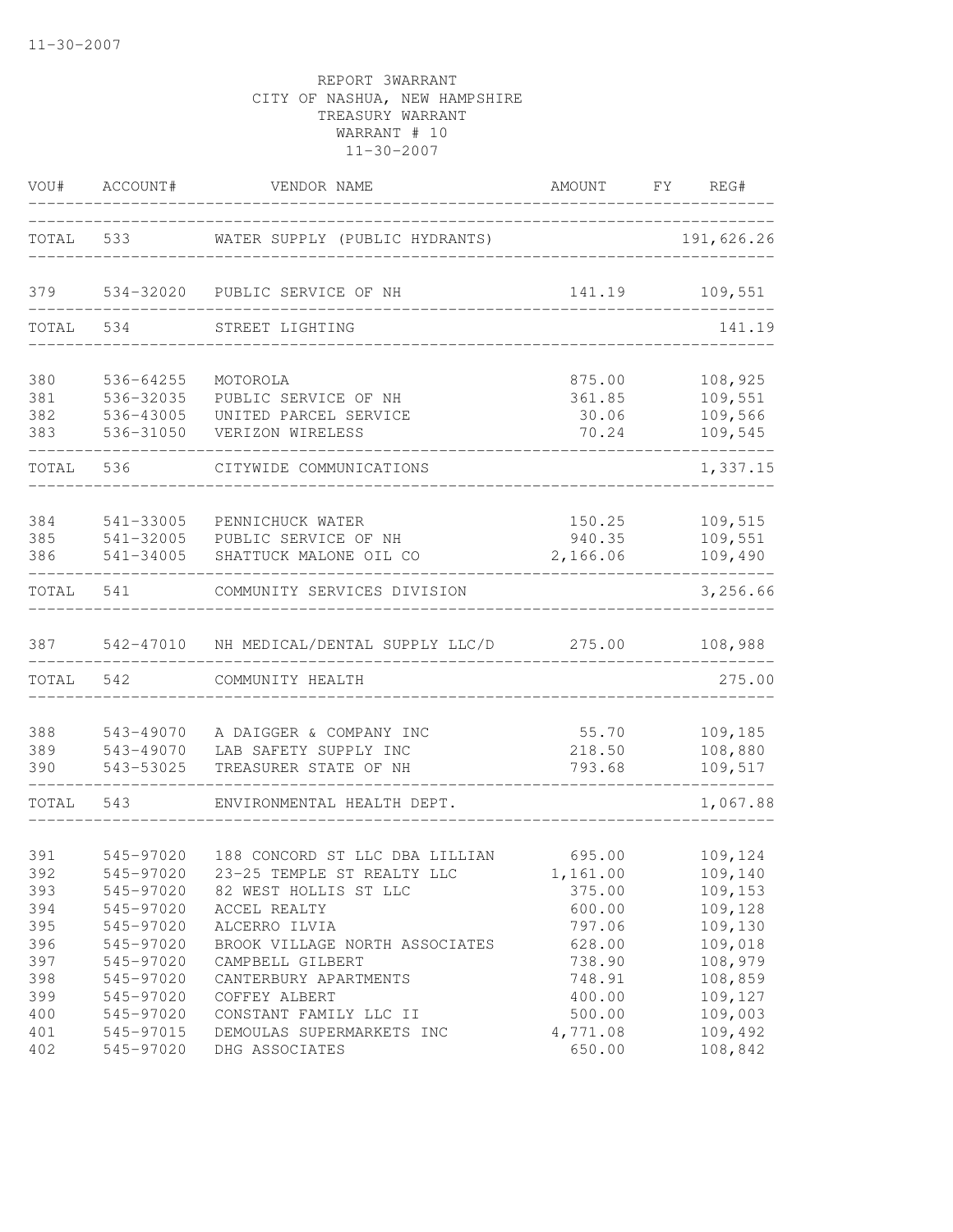| VOU#  | ACCOUNT#  | VENDOR NAME                            | AMOUNT   | FY | REG#      |
|-------|-----------|----------------------------------------|----------|----|-----------|
| 403   | 545-97020 | DICHARD DOUGLAS J                      | 209.62   |    | 108,871   |
| 404   | 545-97020 | DOWNTOWNER NELSON/DAVID A GREG         | 669.30   |    | 108,873   |
| 405   | 545-97020 | FERNANDE OMAR                          | 488.13   |    | 108,986   |
| 406   | 545-97020 | FLANDERS SHAWN                         | 456.73   |    | 109,129   |
| 407   | 545-97015 | FRED FULLER OIL CO                     | 289.90   |    | 109,522   |
| 408   | 545-97020 | GAUTHIER REALTY/CONNIE GAUTHIE         | 390.00   |    | 109,186   |
| 409   | 545-97020 | KEHAIAS THEOGINIS/ANE PROPERTI         | 675.00   |    | 108,949   |
| 410   | 545-97015 | KEYSPAN ENERGY DELIVERY                | 1,309.84 |    | 109,559   |
| 411   | 545-97020 | KYER GREG                              | 696.00   |    | 108,975   |
| 412   | 545-97020 | LAMERAND ENTERPRISES/KYLE LAME         | 931.76   |    | 109,160   |
| 413   | 545-97020 | LAVOIE DAVID                           | 338.43   |    | 109,147   |
| 414   | 545-97020 | LAVOIE LEO M                           | 1,584.78 |    | 109,158   |
| 415   | 545-97020 | LIGHT PARTNERS                         | 797.06   |    | 109,123   |
| 416   | 545-97020 | LUFBURROW BLAKE                        | 1,000.00 |    | 109,475   |
| 417   | 545-97020 | MARQUEZ JOSE                           | 412.52   |    | 108,916   |
| 418   | 545-97020 | MCGRANITE LLC                          | 284.92   |    | 108,930   |
| 419   | 545-97020 | MICHAUD CARL                           | 750.00   |    | 108,934   |
| 420   | 545-97020 | NASHUA HOUSING AUTHORITY               | 1,034.34 |    | 109,167   |
| 421   | 545-97020 | NASHUA PASTORAL CARE                   | 340.00   |    | 108,987   |
| 422   | 545-97020 | NEUBERT DEAN                           | 720.35   |    | 109,476   |
| 423   | 545-97020 | NUNEZ RAFAEL                           | 179.00   |    | 108,856   |
| 424   | 545-97020 | O'DONNELL ALBERT                       | 273.53   |    | 109,041   |
| 425   | 545-97020 | OUELLET ADRIEN                         | 450.00   |    | 108,944   |
| 426   | 545-97020 | PAQUIN EDWARD                          | 1,024.71 |    | 108,860   |
| 427   | 545-97020 | PIHL KEVIN                             | 483.55   |    | 109,042   |
| 428   | 545-97020 | PSALEDAKIS WILLIAM                     | 797.06   |    | 108,879   |
| 429   | 545-97015 | PUBLIC SERVICE CO OF NH                | 927.03   |    | 109,557   |
| 430   | 545-97020 | R J REAL ESTATE                        | 561.42   |    | 108,964   |
| 431   | 545-97020 | RICHER STEPHEN                         | 650.00   |    | 108,869   |
| 432   | 545-97020 | TOP LEVEL PROPERTY MGMNT LLC           | 227.94   |    | 109,038   |
| 433   | 545-97020 | TREMBLAY THERESA                       | 773.54   |    | 109,134   |
| 434   | 545-97020 | WALKER JAMES B                         | 500.00   |    | 108,847   |
| 435   | 545-97015 | WINGATE'S PHARMACY INC                 | 5,949.16 |    | 109,493   |
| 436   | 545-97020 | WRN REAL ESTATE LLC                    | 720.00   |    | 109,149   |
| 437   |           | 545-97020 YANKEE MOLDING / NORM LAVOIE | 1,000.00 |    | 109,125   |
| TOTAL | 545       | WELFARE COSTS                          |          |    | 39,960.57 |
|       |           |                                        |          |    |           |
| 438   | 551-59100 | J P PEST SERVICES                      | 115.41   |    | 109,027   |
| 439   | 551-41015 | NEW ENGLAND PAPER & SUPPLY             | 26.75    |    | 109,009   |
| 440   | 551-31040 | PAETEC COMMUNICATIONS INC              | 2.90     |    | 109,496   |
| 441   | 551-33005 | PENNICHUCK WATER                       | 128.69   |    | 109,515   |
| 442   | 551-41015 | STAPLES BUSINESS ADVANTAGE             | 353.25   |    | 109,189   |
| 443   | 551-94005 | UNH TECHNOLOGY TRANSFER CTR            | 60.00    |    | 109,503   |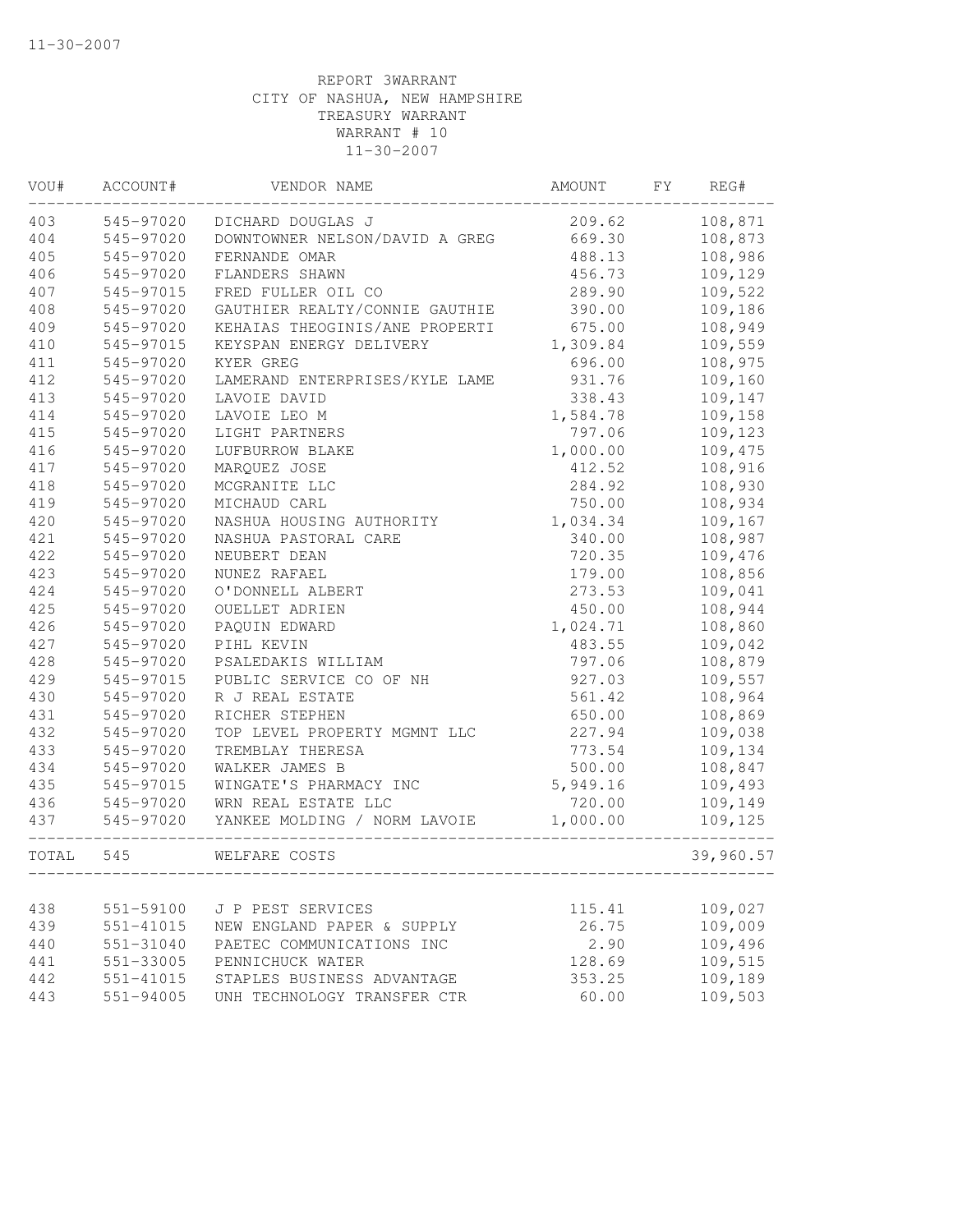| VOU#       | ACCOUNT#  | VENDOR NAME                                        | AMOUNT   | FY | REG#                    |
|------------|-----------|----------------------------------------------------|----------|----|-------------------------|
| TOTAL      | 551       | PUBLIC WORKS DIV & ENGINEERING                     |          |    | 687.00                  |
| 444        | 552-75135 | AFFILIATED HVAC SERVICES LLC                       | 420.00   |    | 109,258                 |
| 445        | 552-94005 | ATTITASH GRAND SUMMIT HOTEL                        | 228.00   |    | 109,526                 |
| 446        | 552-75022 | B & S LOCKSMITH INC                                | 9.90     |    | 109,033                 |
| 447        | 552-95005 | BABE RUTH LEAGUE INC                               | 736.00   |    | 109,500                 |
| 448        | 552-48015 | DENNIS K BURKE INC                                 | 1,695.18 |    | 109,567                 |
| 449        | 552-75021 | FRANKLIN PAINT CO INC                              | 170.60   |    | 109,253                 |
| 450        | 552-66000 | HANDY HOUSE INC                                    | 118.00   |    | 109,532                 |
| 450        | 552-75021 | HANDY HOUSE INC                                    | 236.00   |    | 109,532                 |
| 451        | 552-75021 | HOME DEPOT CREDIT SERVICES                         | 92.06    |    | 109,510                 |
| 451        | 552-75022 | HOME DEPOT CREDIT SERVICES                         | 75.90    |    | 109,510                 |
| 452        | 552-81095 | HUDSON POST #48 AMERICAN                           | 600.00   |    | 108,945                 |
| 453        | 552-75040 | JOHNSON'S ELECTRIC SUPPLY                          | 471.32   |    | 108,917                 |
| 454        | 552-34015 | KEYSPAN ENERGY DELIVERY                            | 24.64    |    | 109,513                 |
| 454        | 552-34045 | KEYSPAN ENERGY DELIVERY                            | 524.82   |    | 109,513                 |
| 455        | 552-53075 | KOHL GLENN                                         | 7,273.12 |    | 108,899                 |
| 456        | 552-78100 | LIBERTY INTN'L TRUCKS OF NH LL                     | 239.06   |    | 109,400                 |
| 457        | 552-75021 | M & M ELECTRICAL SUPPLY CO INC                     | 47.44    |    | 109,395                 |
| 458        | 552-45285 | MARSHALL SIGNS INC                                 | 44.00    |    | 109,419                 |
| 459        | 552-46045 | MCCANN ARTHUR                                      | 71.24    |    | 109,477                 |
| 460        | 552-42010 | MELLIN NANCY                                       | 5.49     |    | 109,478                 |
| 460        | 552-59020 | MELLIN NANCY                                       | 22.87    |    | 109,478                 |
| 460        | 552-75021 | MELLIN NANCY                                       | 15.00    |    | 109,478                 |
| 461        | 552-78007 | NAPA AUTO PARTS                                    | 19.78    |    | 109,159                 |
| 462        | 552-75040 | NASHUA FARMERS EXCHANGE INC                        | 87.40    |    | 109,414                 |
| 463        | 552-59020 | NASHUA HIGH SCHOOL NORTH                           | 5,138.00 |    | 109,084                 |
| 464        | 552-94005 | NEW ENGLAND GROWS                                  | 70.00    |    | 109,502                 |
| 465        | 552-94005 | NNERPC                                             | 140.00   |    | 109,544                 |
| 466        | 552-31040 | PAETEC COMMUNICATIONS INC                          | 20.68    |    | 109,496                 |
| 467        | 552-33005 | PENNICHUCK WATER                                   | 1,142.98 |    | 109,515                 |
| 467        | 552-33005 | PENNICHUCK WATER                                   | 549.89   |    | 109,516                 |
| 467        | 552-33040 | PENNICHUCK WATER                                   | 185.41   |    | 109,516                 |
| 468        | 552-32005 | PUBLIC SERVICE OF NH                               | 2,772.42 |    | 109,551                 |
| 469        | 552-42010 | SAM'S CLUB DIRECT                                  | 21.14    |    | 109,529                 |
| 470        | 552-78007 | SANEL AUTO PARTS CO                                | 203.75   |    | 108,991                 |
| 471        |           | 552-78100 SELLNER MFG CO & SIGN FACTORY            | 158.32   |    | 109,016                 |
| 472        |           | 552-41015 STAPLES BUSINESS ADVANTAGE               | 162.14   |    | 109,189                 |
| 473        |           | 552-75021 TOM IRWIN INCORPORATED                   | 1,292.00 |    | 109,420                 |
| 474        |           | 552-46045 UNIFIRST CORPORATION                     | 124.75   |    | 109,177                 |
|            |           | TOTAL 552 PARKS AND RECREATION                     |          |    | ----------<br>25,209.30 |
|            |           |                                                    | 125.76   |    | 108,993                 |
| 475<br>475 |           | 553-45175 ARCSOURCE INC<br>553-69025 ARCSOURCE INC | 111.64   |    | 108,993                 |
|            |           |                                                    |          |    |                         |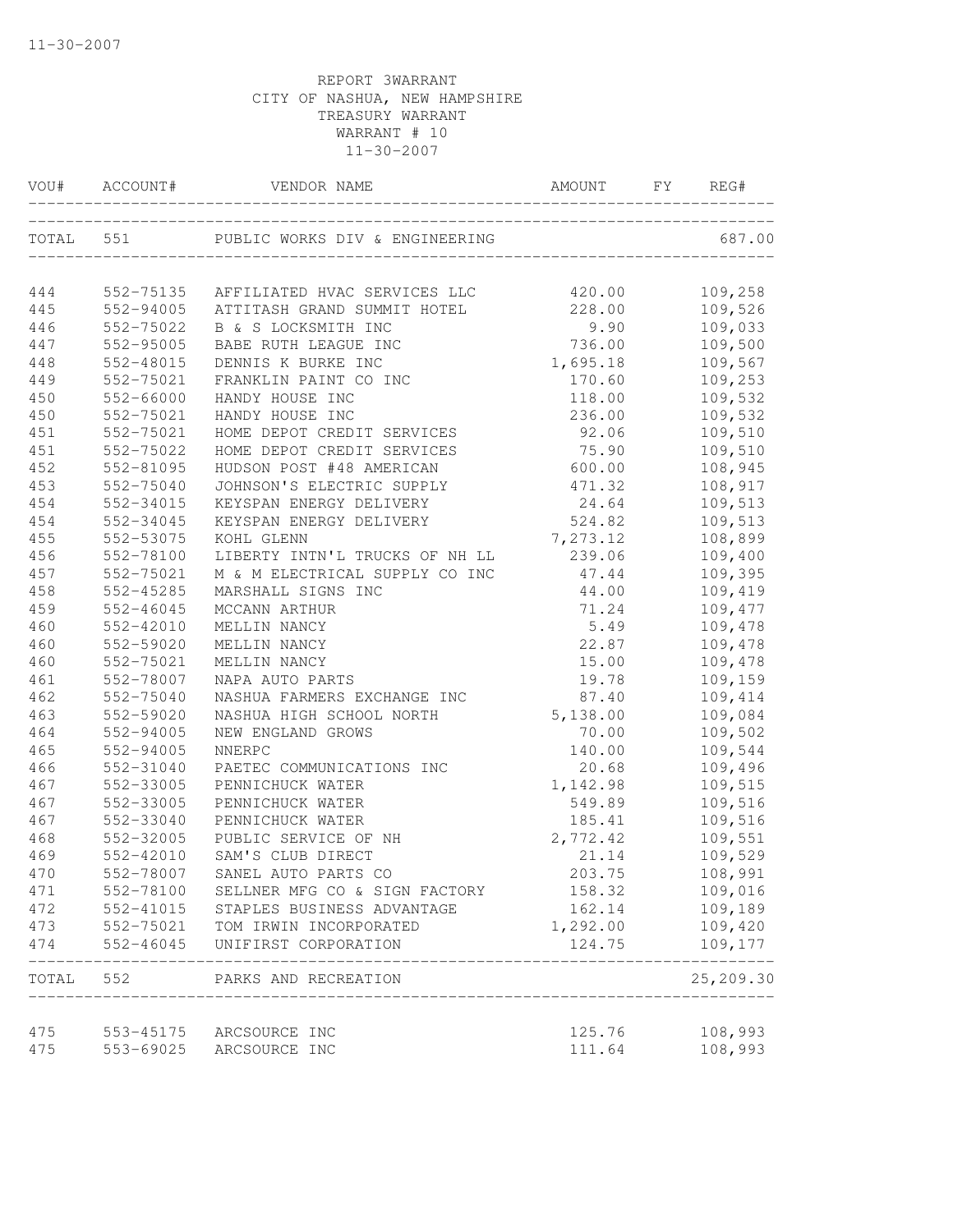| VOU#       | ACCOUNT#  | VENDOR NAME                                                                     | AMOUNT         | FY | REG#                |
|------------|-----------|---------------------------------------------------------------------------------|----------------|----|---------------------|
| 476        | 553-78100 | AUTO ELECTRIC WAREHOUSE INC                                                     | 290.00         |    | 108,839             |
| 477        | 553-78060 | B-B CHAIN                                                                       | 753.75         |    | 108,881             |
| 478        | 553-78100 | BEARINGS SPECIALTY CO INC                                                       | 121.40         |    | 109,181             |
| 479        | 553-45015 | BROX INDUSTRIES INC                                                             | 1,116.42       |    | 108,892             |
| 479        | 553-45025 | BROX INDUSTRIES INC                                                             | 76.00          |    | 108,892             |
| 479        | 553-45190 | BROX INDUSTRIES INC                                                             | 139.10         |    | 108,892             |
| 480        | 553-78100 | CASEY EQUIPMENT & RENTAL CORP                                                   | 421.86         |    | 109,168             |
| 481        | 553-69025 | CHROMATE INDUSTRIAL CORP                                                        | 302.12         |    | 108,941             |
| 482        | 553-45060 | CORRIVEAU ROUTHIER INC                                                          | 194.00         |    | 109,396             |
| 483        | 553-59100 | D & R TOWING INC                                                                | 60.00          |    | 109,397             |
| 484        | 553-48015 | DENNIS K BURKE INC                                                              | 26,001.96      |    | 109,567             |
| 485        | 553-78100 | DONOVAN EQUIPMENT CO INC                                                        | 196.76         |    | 108,887             |
| 486        | 553-78100 | DONOVAN SPRING COMPANY INC                                                      | 497.75         |    | 108,890             |
| 487        | 553-78100 | E W SLEEPER CO                                                                  | 328.93         |    | 109,188             |
| 488        | 553-72035 | GE CAPITAL                                                                      | 170.00         |    | 109,480             |
| 489        | 553-78100 | GILBERT DRIVELINE                                                               | 496.44         |    | 109,171             |
| 490        | 553-69025 | GRAINGER                                                                        | 26.54          |    | 108,927             |
| 491        | 553-46045 | HODGDON KELLY                                                                   | 82.00          |    | 109,479             |
| 492        | 553-78100 | HOWARD P FAIRFIELD INC                                                          | 988.90         |    | 109,339             |
| 493        | 553-46045 | LEHIGH SAFETY SHOE LLC                                                          | 82.00          |    | 108,961             |
| 494        | 553-78100 | LIBERTY INTN'L TRUCKS OF NH LL                                                  | 427.12         |    | 109,400             |
| 495        | 553-78065 | MAYNARD & LESIEUR INCORPORATED                                                  | 198.70         |    | 109,402             |
| 496        | 553-49075 | NAPA AUTO PARTS                                                                 | 174.48         |    | 109,159             |
| 496        | 553-69025 | NAPA AUTO PARTS                                                                 | 119.67         |    | 109,159             |
| 496        | 553-78100 | NAPA AUTO PARTS                                                                 | 243.40         |    | 109,159             |
| 497        | 553-45060 | NORTHERN NURSERIES INC                                                          | 79.00          |    | 109,249             |
| 498        | 553-31040 | PAETEC COMMUNICATIONS INC                                                       | 18.96          |    | 109,496             |
| 499        | 553-33005 | PENNICHUCK WATER                                                                | 271.97         |    | 109,516             |
| 500        | 553-45060 | REDIMIX COMPANIES INC                                                           | 162.00         |    | 109,005             |
| 501        | 553-49075 | SANEL AUTO PARTS CO                                                             | 24.88          |    | 108,991             |
| 501        | 553-49075 | SANEL AUTO PARTS CO                                                             | 68.16          |    | 108,992             |
| 501        | 553-69025 | SANEL AUTO PARTS CO                                                             | 4.81           |    | 108,991             |
| 501        | 553-69025 | SANEL AUTO PARTS CO                                                             | 439.95         |    | 108,992             |
| 501        | 553-78100 | SANEL AUTO PARTS CO                                                             | 1,306.78       |    | 108,991             |
| 501        | 553-78100 | SANEL AUTO PARTS CO                                                             | 97.92          |    | 108,992             |
| 502        | 553-69025 | SNAP ON TOOLS                                                                   | 206.74         |    | 108,891             |
| 503        | 553-41015 | STAPLES BUSINESS ADVANTAGE                                                      | 67.32          |    | 109,189             |
| 504        | 553-78100 | TST EQUIPMENT INC                                                               | 37.26          |    | 108,955             |
| 505        | 553-46045 | UNIFIRST CORPORATION                                                            | 827.80         |    | 109,177             |
| 506        | 553-69025 | USP OF NEW ENGLAND                                                              | 1,141.99       |    | 109,156             |
| 506        | 553-78100 | USP OF NEW ENGLAND                                                              | 738.58         |    | 109,156             |
| 507        | 553-49075 | WINDWARD PETROLEUM                                                              | 1,156.87       |    | 108,905<br>-------- |
| TOTAL      | 553       | STREET DEPARTMENT<br>__________________________________                         |                |    | 40,397.69           |
|            |           |                                                                                 |                |    |                     |
| 508<br>509 |           | 555-31040 PAETEC COMMUNICATIONS INC<br>555-45107 PERMA-LINE CORP OF NEW ENGLAND | 18.96<br>25.95 |    | 109,496<br>108,874  |
|            |           |                                                                                 |                |    |                     |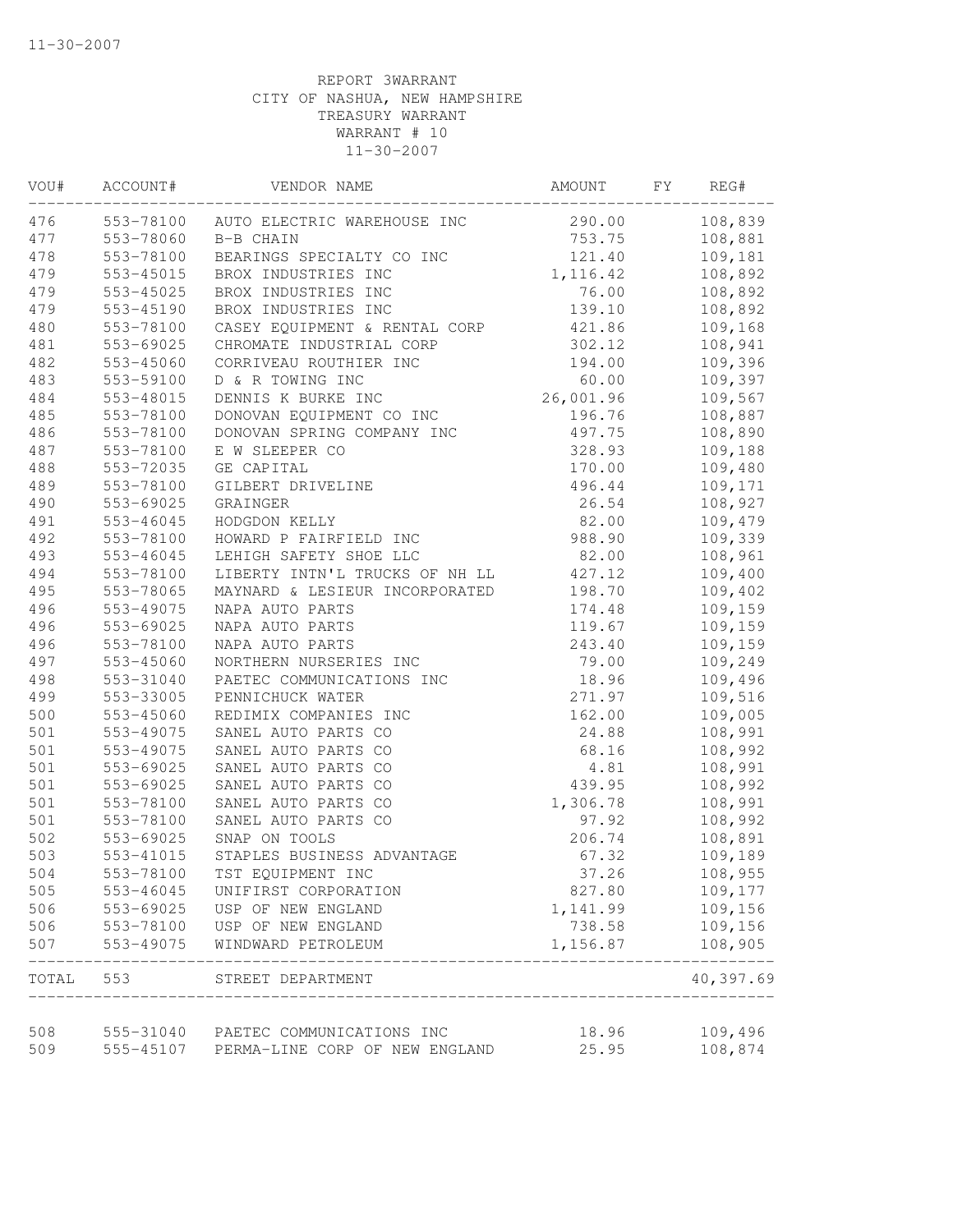| VOU#       | ACCOUNT#                   | VENDOR NAME                                      | <b>AMOUNT</b>   | FY. | REG#               |
|------------|----------------------------|--------------------------------------------------|-----------------|-----|--------------------|
| 509        | 555-45285                  | PERMA-LINE CORP OF NEW ENGLAND                   | 407.40          |     | 108,874            |
| 510        | 555-32025                  | PUBLIC SERVICE OF NH                             | 129.34          |     | 109,551            |
| 510        | 555-32025                  | PUBLIC SERVICE OF NH                             | 997.63          |     | 109,552            |
| 511        | 555-72035                  | SIMPLEXGRINNELL                                  | 197.50          |     | 108,851            |
| 512        | 555-41015                  | STAPLES BUSINESS ADVANTAGE                       | 85.29           |     | 109,189            |
| 513        | 555-46045                  | UNIFIRST CORPORATION                             | 295.15          |     | 109,177            |
| TOTAL      | 555                        | TRAFFIC DEPARTMENT                               |                 |     | 2,157.22           |
|            |                            |                                                  |                 |     |                    |
| 514        | 557-31040                  | PAETEC COMMUNICATIONS INC                        | 2.72            |     | 109,496            |
| 515        | 557-32005                  | PUBLIC SERVICE OF NH                             | 2,576.94        |     | 109,552            |
| 516        | 557-41015                  | RIS PAPER COMPANY INC                            | 24.48           |     | 108,926            |
| 517<br>518 | $557 - 46045$<br>557-49075 | UNIFIRST CORPORATION<br>W E AUBUCHON COMPANY INC | 151.79<br>12.86 |     | 109,177<br>108,868 |
|            |                            |                                                  |                 |     |                    |
| TOTAL      | 557                        | PARKING LOTS                                     |                 |     | 2,768.79           |
| 519        | 561-48015                  | DENNIS K BURKE INC                               | 544.70          |     | 109,567            |
| 520        | 561-78007                  | ROBBINS AUTO PARTS INC                           | 9.79            |     | 109,013            |
| TOTAL      | 561                        | EDGEWOOD CEMETERY                                |                 |     | 554.49             |
|            |                            |                                                  |                 |     |                    |
| 521        | 563-48015                  | DENNIS K BURKE INC                               | 478.39          |     | 109,567            |
| 522        | 563-75023                  | HOME DEPOT CREDIT SERVICES                       | 35.97           |     | 109,510            |
| 523        | 563-34015                  | KEYSPAN ENERGY DELIVERY                          | 54.45           |     | 109,513            |
| 524        | 563-74092                  | MAYNARD & LESIEUR INCORPORATED                   | 47.20           |     | 109,402            |
| 525        | 563-74085                  | NASHUA OUTDOOR POWER EQUIP                       | 34.05           |     | 108,997            |
| 526        | 563-31040                  | PAETEC COMMUNICATIONS INC                        | 10.18           |     | 109,496            |
| 527        | 563-32005                  | PUBLIC SERVICE OF NH                             | 213.34          |     | 109,552            |
| 528        | 563-74085                  | S V MOFFETT CO<br>INC                            | 326.28          |     | 109,001            |
| 529        | 563-78007                  | SANEL AUTO PARTS CO                              | 69.66           |     | 108,992            |
| TOTAL      | 563                        | WOODLAWN CEMETERY                                |                 |     | 1,269.52           |
| 530        | 571-94005                  | BIA                                              | 75.00           |     | 109,554            |
| 531        | $571 - 95010$              | GOVERNING                                        | 16.00           |     | 109,524            |
| TOTAL      | 571                        | COMMUNITY DEVELOPMENT                            |                 |     | 91.00              |
| 532        | 572-94005                  | HOUSTON ROGER                                    | 62.16           |     | 109,138            |
| 533        | 572-49025                  | POLK CITY DIRECTORIES                            | 188.50          |     | 109,523            |
|            |                            |                                                  |                 |     |                    |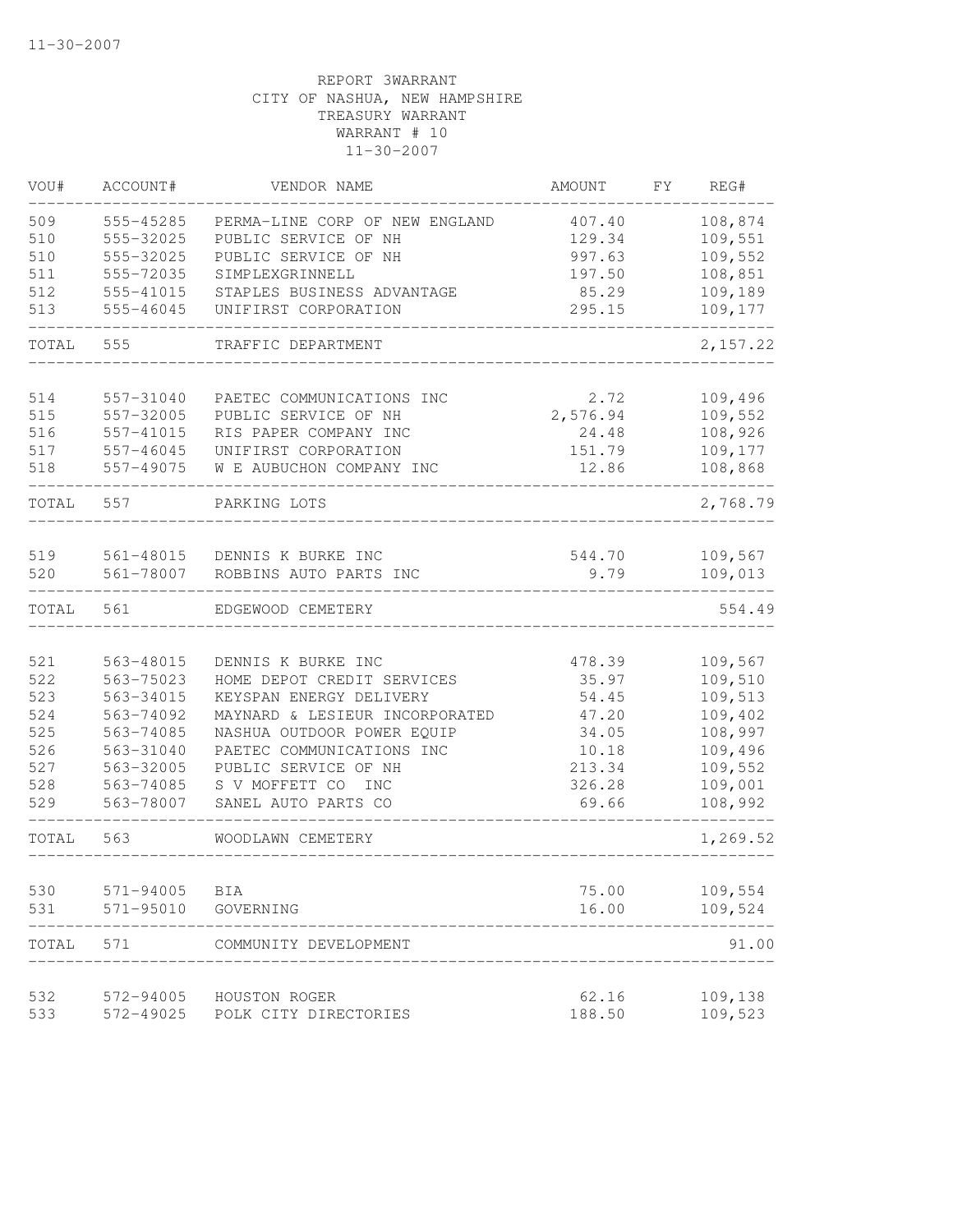| VOU#  | ACCOUNT#  | VENDOR NAME                                                  | AMOUNT    | FY. | REG#              |
|-------|-----------|--------------------------------------------------------------|-----------|-----|-------------------|
| TOTAL | 572       | PLANNING DEPARTMENT                                          |           |     | 250.66            |
| 534   | 575-45050 | AMAZON CREDIT PLAN                                           | 41.57     |     | 109,491           |
| 534   | 575-64045 | AMAZON CREDIT PLAN                                           | 49.00     |     | 109,491           |
| 535   | 575-45050 | BAKER & TAYLOR                                               | 2,011.53  |     | 108,906           |
| 535   | 575-45050 | BAKER & TAYLOR                                               | 558.47    |     | 108,907           |
| 536   | 575-45085 | BAKER & TAYLOR ENTERTAINMENT                                 | 350.48    |     | 108,902           |
| 536   | 575-45315 | BAKER & TAYLOR ENTERTAINMENT                                 | 679.48    |     | 108,902           |
| 537   | 575-75023 | BIRCHARD CO                                                  | 137.45    |     | 109,131           |
| 538   | 575-91015 | BOLTON KATHY                                                 | 14.55     |     | 109,143           |
| 539   | 575-64045 | CDW GOVERNMENT INC                                           | 190.68    |     | 109,227           |
| 540   | 575-45904 | EBSCO SUBSCRIPTION SERVICES                                  | 25,718.53 |     | 109,411           |
| 541   | 575-45050 | <b>GALE</b>                                                  | 475.57    |     | 109,162           |
| 542   | 575-45215 | HERITAGE MICROFILM                                           | 199.00    |     | 108,920           |
| 543   | 575-91015 | JASINSKI JENNIFER                                            | 59.15     |     | 108,931           |
| 544   | 575-75130 | JOHNSON CONTROLS INC                                         | 3,429.59  |     | 108,953           |
| 545   | 575-45050 | MITCHELL LANE PUBLISHERS INC                                 | 1,606.95  |     | 108,936           |
| 546   | 575-45315 | MULTI-CULTURAL BOOKS & VIDEOS                                | 58.85     |     | 109,006           |
| 547   | 575-43005 | NASHUA PUBLIC LIBRARY                                        | 5.20      |     | 109,481           |
| 547   | 575-45150 | NASHUA PUBLIC LIBRARY                                        | 64.72     |     | 109,481           |
| 547   | 575-45220 | NASHUA PUBLIC LIBRARY                                        | 17.88     |     | 109,481           |
| 547   | 575-78100 | NASHUA PUBLIC LIBRARY                                        | 10.00     |     | 109,481           |
| 548   | 575-42005 | NEW ENGLAND PAPER & SUPPLY                                   | 109.98    |     | 109,009           |
| 548   | 575-42020 | NEW ENGLAND PAPER & SUPPLY                                   | 281.22    |     | 109,009           |
| 549   | 575-45904 | NEW HAMPSHIRE MAGAZINE                                       | 29.94     |     | 109,525           |
| 550   | 575-31040 | PAETEC COMMUNICATIONS INC                                    | 10.34     |     | 109,496           |
| 551   | 575-32005 | PUBLIC SERVICE OF NH                                         | 51.52     |     | 109,552           |
| 552   | 575-45085 | RANDOM HOUSE INC                                             | 91.00     |     | 109,193           |
| 553   | 575-45085 | RECORDED BOOKS LLC                                           | 371.91    |     | 109,179           |
| 554   | 575-42015 | REXEL CLS                                                    | 510.17    |     | 109,347           |
| 555   | 575-45220 | SAM'S CLUB DIRECT                                            | 105.50    |     | 109,529           |
| 555   | 575-45315 | SAM'S CLUB DIRECT                                            | 205.90    |     | 109,529           |
| 556   | 575-45050 | SIMON & SCHUSTER                                             | 30.14     |     | 108,903           |
| 557   | 575-41015 | STAPLES BUSINESS ADVANTAGE                                   | 143.75    |     | 109,189           |
| 558   | 575-45050 | THE CREATIVE COMPANY                                         | 1,814.40  |     | 108,935           |
| 559   | 575-45050 | VERIZON                                                      | 63.00     |     | 109,511           |
| 560   |           | 575-46045 WORK'N GEAR LLC                                    | 109.60    |     | 108,911           |
| 561   |           | 575-91015 ZAYA ALISON                                        | 38.70     |     | 109,039<br>------ |
| TOTAL | 575       | PUBLIC LIBRARIES                                             |           |     | 39,645.72         |
| 562   | 576-95005 |                                                              | 423.00    |     | 109,509           |
| 563   | 576-49025 | AMERICAN INSTITUTE OF ARCHITEC<br>INTERNATIONAL CODE COUNCIL | 73.00     |     | 109,514           |
|       |           |                                                              |           |     |                   |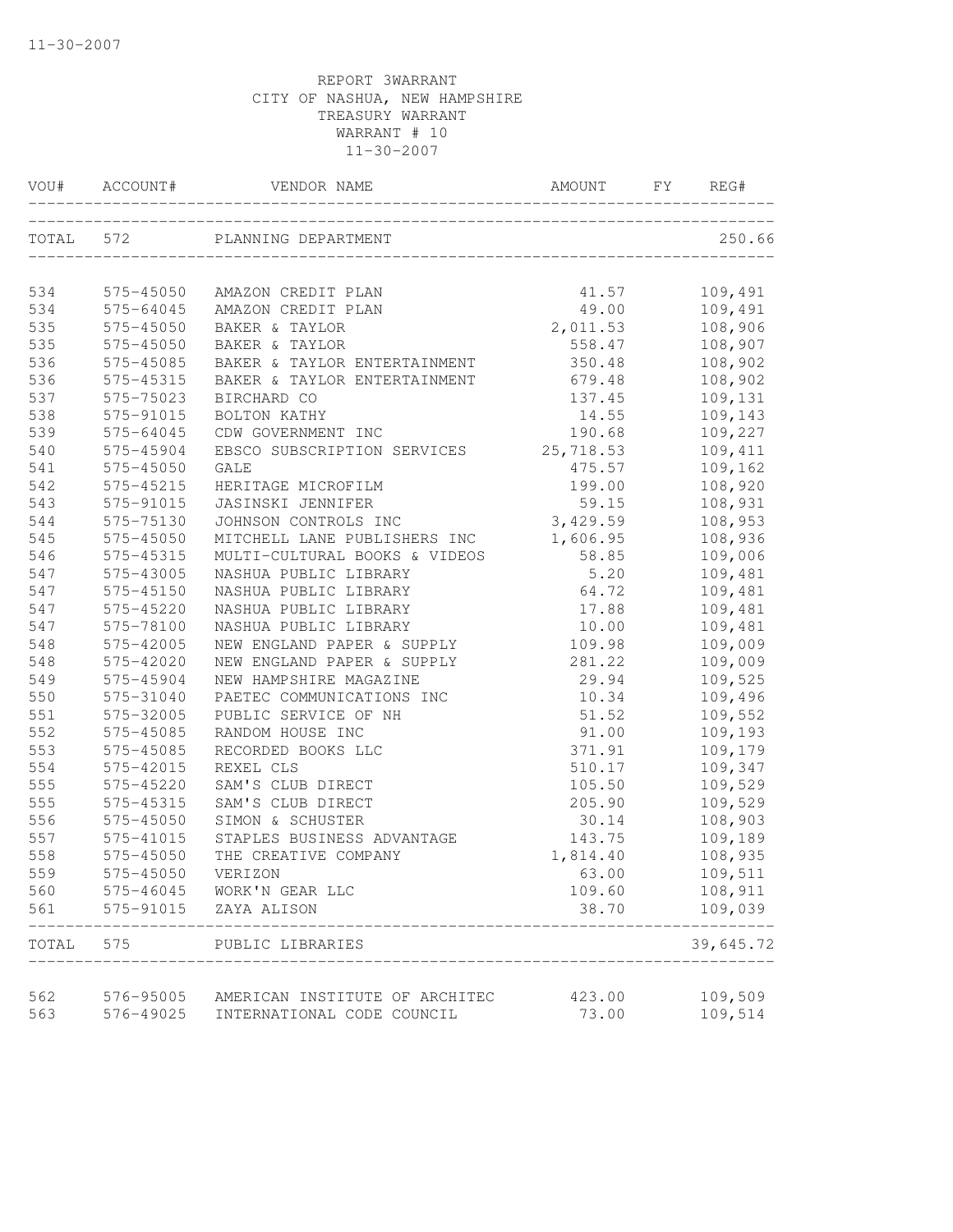| VOU# ACCOUNT#     | VENDOR NAME                                                           | AMOUNT FY  | REG#    |
|-------------------|-----------------------------------------------------------------------|------------|---------|
|                   | TOTAL 576 BUILDING DEPARTMENT<br>____________________________________ |            | 496.00  |
| 198,536 581-53100 | ЗМ                                                                    | 1,060.88   | 109,290 |
| 198,537 581-94010 | AARTHUN KAY                                                           | 940.80     | 109,297 |
| 198,538 581-53103 | ACUCARE NURSING PROFESSIONALS                                         | 511.88     | 109,215 |
| 198,539 581-84030 | ADULT LEARNING CENTER                                                 | 19,634.40  | 109,178 |
| 198,540 581-46040 | ALEC'S SHOE STORE INC                                                 | 99.95      | 108,969 |
| 198,541 581-42110 | AMERICAN SECURITY & FIRE PROTE                                        | 135.00     | 108,844 |
| 198,542 581-31005 | AT&T                                                                  | 30.90      | 109,571 |
| 198,543 581-49050 | AUGMENTATIVE RESOURCES                                                | 90.87      | 109,325 |
| 198,544 581-49075 | B & S LOCKSMITHS INC                                                  | 120.32     | 109,166 |
| 198,545 581-59130 | BARBERIAN MICHAEL                                                     | 56.00      | 109,374 |
| 198,546 581-49035 | BARNES & NOBLE INC                                                    | 697.05     | 108,840 |
| 198,547 581-64192 | BARNES & NOBLE.COM                                                    | 930.85     | 109,316 |
| 198,548 581-49050 | BELLETETES INC                                                        | 177.92     | 108,985 |
| 198,548 581-49075 | BELLETETES INC                                                        | 258.74     | 108,985 |
| 198,549 581-91005 | BERROCALES ROSALYN                                                    | 28.13      | 109,388 |
| 198,550 581-78007 | BEST FORD/BEST CYCLE                                                  | 25.68      | 108,863 |
| 198,551 581-84030 | BEVERLY SCHOOL FOR THE DEAF                                           | 4,240.64   | 109,305 |
| 198,552 581-49050 | BLICK ART MATERIALS                                                   | 152.53     | 109,343 |
| 198,553 581-49075 | BOSTONBEAN COFFEE COMPANY                                             | 70.50      | 109,277 |
| 198,554 581-55010 | BUDGET CAR & TRUCK RENTAL                                             | 96.23      | 109,268 |
| 198,555 581-55010 | BUDGET CAR AND TRUCK RENTAL                                           | 206.16     | 109,175 |
| 198,556 581-94010 | BURNS NATHAN                                                          | 3,031.20   | 109,294 |
| 198,557 581-42130 | CAPP INC                                                              | 83.00      | 109,194 |
| 198,558 581-55015 | CARING HANDS TRANSPORTATION LL                                        | 13,395.00  | 109,349 |
| 198,559 581-91005 | CARLTON CECILE                                                        | 43.65      | 109,214 |
| 198,560 581-49050 | CARTRIDGE WORLD                                                       | 1,247.40   | 109,333 |
| 198,560 581-64192 | CARTRIDGE WORLD                                                       | 90.99      | 109,333 |
| 198,561 581-84030 | CEDARCREST INC                                                        | 2,204.38   | 108,855 |
| 198,562 581-49050 | CENGAGE LEARNING INC                                                  | 491.73     | 109,372 |
| 198,563 581-42010 | CENTRAL PAPER PRODUCTS CO                                             | 431.84     | 109,412 |
| 198,564 581-49030 | CHILDREN'S LIBRARY RESOURCES                                          | 252.03     | 109,324 |
| 198,565 581-53103 | CLARK ASSOCIATES/DEBBIE CLARK                                         | 23, 317.50 | 108,896 |
| 198,566 581-53103 | COMPASSIONATE STAFFING LLC                                            | 944.50     | 109,008 |
| 198,567 581-74092 | COMPUTER HUT OF N E INC                                               | 4,938.00   | 109,417 |
| 198,568 581-49050 | CONNECTICUT VALLEY BIOLOGICAL                                         | 88.87      | 109,399 |
| 198,569 581-42130 | CONTROL TECHNOLOGIES INC                                              | 287.52     | 109,195 |
| 198,570 581-49050 | CORNWALL CATHARINE                                                    | 31.97      | 109,379 |
| 198,571 581-74092 | CPACINC.COM                                                           | 123.92     | 109,390 |
| 198,572 581-84030 | CROTCHED MOUNTAIN REHAB CTR                                           | 8,074.36   | 109,207 |
| 198,573 581-49050 | CRYSTAL ROCK BOTTLED WATER                                            | 146.07     | 109,356 |
| 198,574 581-49050 | CURRICULUM ASSOCIATES, INC                                            | 61.16      | 109,236 |
| 198,575 581-49050 | DEERE & CO                                                            | 1,879.16   | 109,299 |
| 198,576 581-91005 | DEGRAPPO KIMBERLEY J                                                  | 107.19     | 108,983 |
| 198,577 581-59130 | DEL GENIO LEONARD                                                     | 56.00      | 109,334 |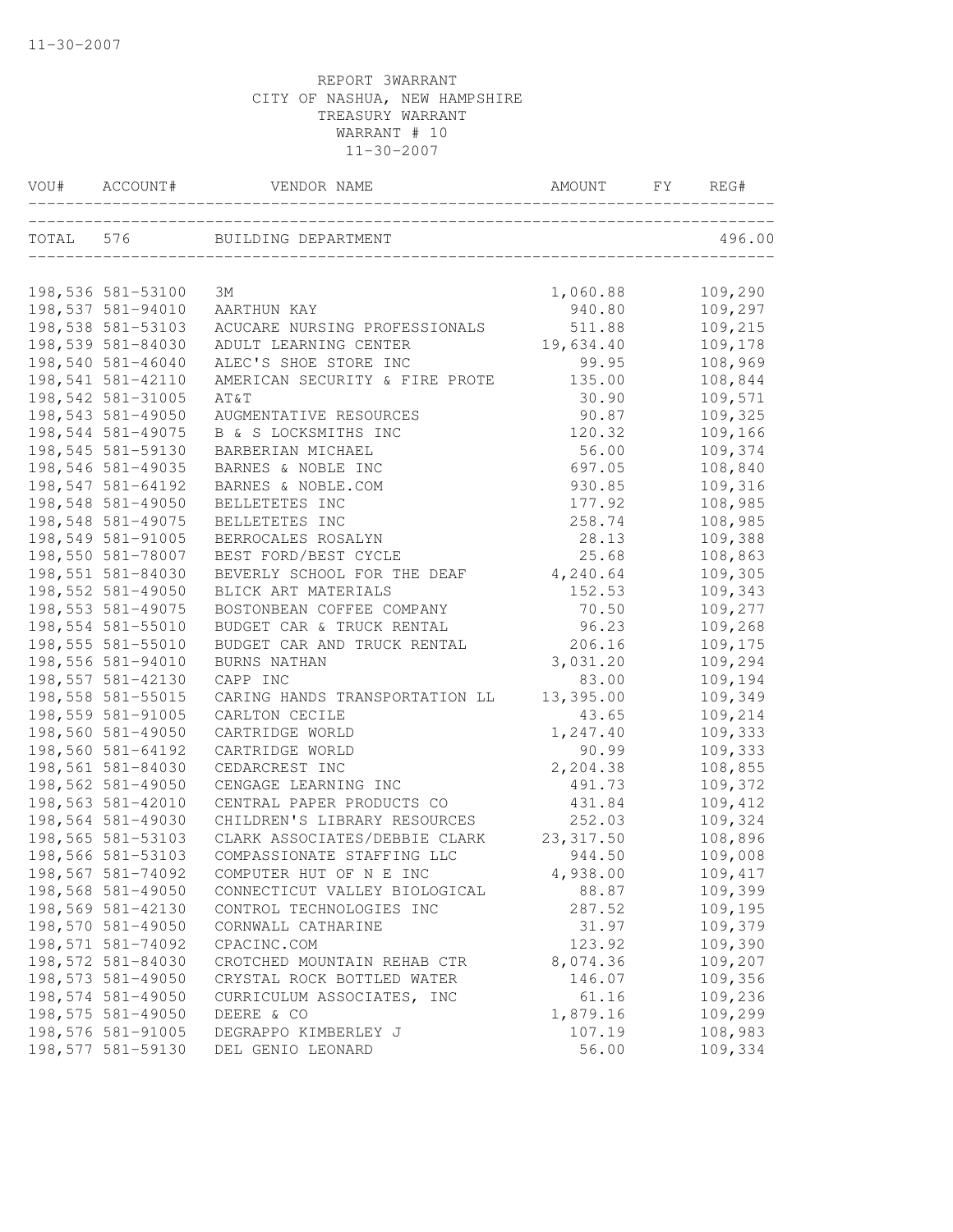| VOU# | ACCOUNT#          | VENDOR NAME                    | AMOUNT      | FΥ | REG#    |
|------|-------------------|--------------------------------|-------------|----|---------|
|      | 198,578 581-49030 | DELANEY EDUCATIONAL INC        | 201.20      |    | 109,361 |
|      | 198,579 581-59130 | DINARDO ANTHONY                | 132.00      |    | 109,335 |
|      | 198,580 581-78007 | DONOVAN EQUIPMENT CO INC       | 1,871.21    |    | 108,887 |
|      | 198,581 581-91005 | DOWNING CHRISTINE L            | 39.04       |    | 109,220 |
|      | 198,582 581-91005 | DROLET KATHLEEN                | 75.54       |    | 109,225 |
|      | 198,583 581-59130 | DRUGAN COLLEEN                 | 132.00      |    | 109,391 |
|      | 198,584 581-94030 | DUFFY CAROL                    | 480.00      |    | 109,213 |
|      | 198,585 581-49075 | DUMONT MARY C                  | 55.14       |    | 109,389 |
|      | 198,586 581-55015 | EASTER SEALS NEW HAMPSHIRE     | 1,514.00    |    | 109,180 |
|      | 198,587 581-45910 | EBSCO SUBSCRIPTION SERVICES    | 318.04      |    | 109,411 |
|      | 198,588 581-49050 | <b>EDVOTEK</b>                 | 278.33      |    | 109,286 |
|      | 198,589 581-34015 | ENERGYNORTH PROPANE            | 305.06      |    | 109,404 |
|      | 198,590 581-91040 | EXETER REGION COOPERATIVE (THE | 45.00       |    | 109,326 |
|      | 198,591 581-42120 | F W WEBB COMPANY               | 41.80       |    | 108,912 |
|      | 198,592 581-49050 | FASTENAL CO                    | 596.64      |    | 108,878 |
|      | 198,592 581-49075 | FASTENAL CO                    | 45.36       |    | 108,878 |
|      | 198,593 581-75180 | FIRESTONE BUILDING PRODUCTS CO | 600.00      |    | 109,247 |
|      | 198,594 581-55005 | FIRST STUDENT INC              | 3,220.27    |    | 109,252 |
|      | 198,594 581-55010 | FIRST STUDENT INC              | 558.00      |    | 109,252 |
|      | 198,594 581-55015 | FIRST STUDENT INC              | 116, 373.83 |    | 109,252 |
|      | 198,594 581-55025 | FIRST STUDENT INC              | 211,507.32  |    | 109,252 |
|      | 198,595 581-91005 | FIRST STUDENT INC              | 125.80      |    | 109,264 |
|      | 198,596 581-49030 | FOLLETT LIBRARY RESOURCES      | 552.93      |    | 108,872 |
|      | 198,596 581-49035 | FOLLETT LIBRARY RESOURCES      | 458.64      |    | 108,872 |
|      | 198,596 581-49055 | FOLLETT LIBRARY RESOURCES      | 576.69      |    | 108,872 |
|      | 198,597 581-91005 | FORAN MARY C                   | 20.61       |    | 109,322 |
|      | 198,598 581-94010 | FRONKO JANICE                  | 219.52      |    | 109,364 |
|      | 198,599 581-45910 | GALE                           | 1,767.15    |    | 109,370 |
|      | 198,600 581-84055 | GERMAINE LAWRENCE SCHOOL       | 6,654.77    |    | 109,280 |
|      | 198,601 581-91005 | GINGRAS LISA                   | 54.56       |    | 109,289 |
|      | 198,602 581-74092 | GOVCONNECTION INC              | 50.57       |    | 108,848 |
|      | 198,603 581-64045 | GOVCONNECTION INC              | 123.00      |    | 108,974 |
|      | 198,604 581-42130 | GRAINGER                       | 193.34      |    | 108,927 |
|      | 198,605 581-94010 | GRANT HEIDI S                  | 1,195.20    |    | 109,332 |
|      | 198,606 581-84030 | GREATER LAWRENCE ED COLLABORAT | 8,567.50    |    | 109,274 |
|      | 198,607 581-49050 | GYM CLOSET                     | 303.26      |    | 109,202 |
|      | 198,608 581-49035 | HARCOURT INC                   | 1,677.60    |    | 109,266 |
|      | 198,609 581-74092 | HARRIS EQUIPMENT REPAIR SERVIC | 244.97      |    | 109,401 |
|      | 198,610 581-53103 | HEALTHY AT HOME INC            | 752.50      |    | 109,243 |
|      | 198,611 581-64045 | HEWLETT PACKARD COMPANY        | 583.50      |    | 108,929 |
|      | 198,612 581-53100 | HIGH OUTPUT INC                | 680.00      |    | 109,288 |
|      | 198,613 581-49050 | HIGHSMITH INC                  | 117.62      |    | 109,406 |
|      | 198,614 581-53100 | HILLIARD NANCY                 | 125.00      |    | 109,381 |
|      | 198,615 581-42110 | HOMANS ASSOCIATES LLC          | 53.22       |    | 109,340 |
|      | 198,616 581-49050 | HOME DEPOT CREDIT SERVICES     | 10.29       |    | 109,276 |
|      | 198,617 581-94030 | HORNE LORRAINE                 | 360.00      |    | 109,212 |
|      | 198,618 581-49050 | HOUGHTON MIFFLIN CO            | 75.52       |    | 109,408 |
|      | 198,619 581-59130 | HUARD PAUL                     | 56.00       |    | 109,330 |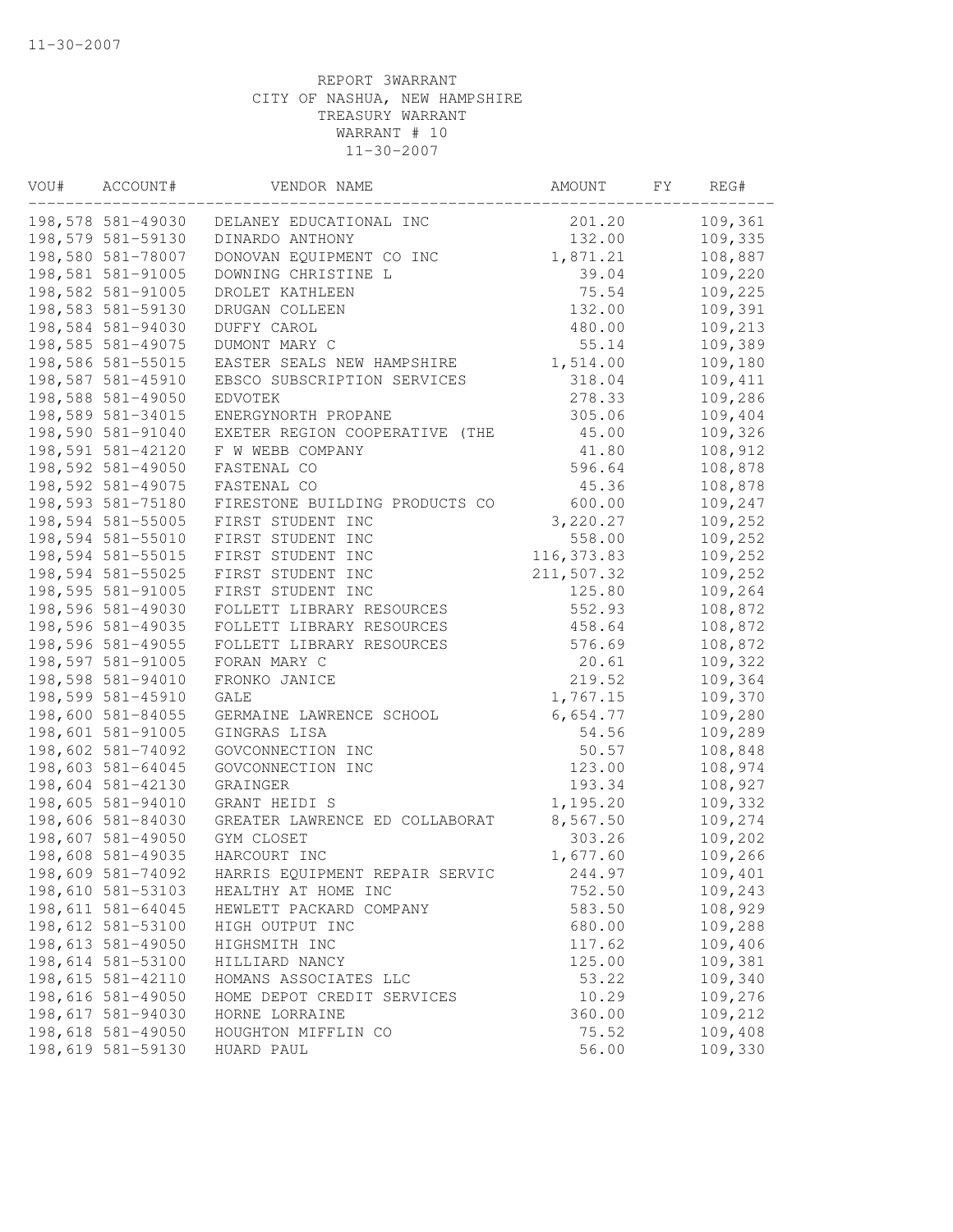| VOU# | ACCOUNT#          | VENDOR NAME                    | AMOUNT    | FY. | REG#    |
|------|-------------------|--------------------------------|-----------|-----|---------|
|      | 198,620 581-84030 | HUEBNER MELINDA                | 113.75    |     | 109,368 |
|      | 198,621 581-95005 | INSINGA SCOTT                  | 60.00     |     | 109,423 |
|      | 198,622 581-84030 | INSTITUTE OF PROFESSIONAL PRAC | 1,515.22  |     | 109,338 |
|      | 198,623 581-42110 | INTERSTATE BATTERIES OF SO NH  | 72.95     |     | 109,342 |
|      | 198,624 581-94030 | JIMENO MEREDITH                | 360.00    |     | 109,392 |
|      | 198,625 581-44005 | JOSTENS INC                    | 2,191.55  |     | 109,230 |
|      | 198,626 581-49050 | KAR PRODUCTS                   | 1,575.49  |     | 109,300 |
|      | 198,627 581-49050 | KELVIN                         | 158.60    |     | 109,427 |
|      | 198,628 581-34015 | KEYSPAN ENERGY DELIVERY        | 4,450.20  |     | 109,255 |
|      | 198,629 581-49050 | KNOETIG CHRISTOPHER            | 88.95     |     | 109,256 |
|      | 198,630 581-94030 | KORN ELIZABETH                 | 90.00     |     | 109,191 |
|      | 198,631 581-91005 | KOTOPOULIS JEANNETTE           | 86.42     |     | 109,222 |
|      | 198,632 581-49050 | LAKES REGION LINEN INC         | 478.50    |     | 109,287 |
|      | 198,633 581-53100 | LAMBROPOULOS KATHERINE         | 375.00    |     | 109,304 |
|      | 198,634 581-49910 | LARCHMONT IRRIGATION           | 92.79     |     | 108,956 |
|      | 198,635 581-91005 | LATINA DONNA                   | 57.11     |     | 109,275 |
|      | 198,636 581-59130 | LEAO WAGNER                    | 56.00     |     | 109,348 |
|      | 198,637 581-84030 | LEARNING CENTER FOR THE DEAF   | 7,747.52  |     | 109,353 |
|      | 198,638 581-49050 | LEARNING CYCLES LLC            | 506.00    |     | 109,281 |
|      | 198,639 581-84030 | LEARNING PREP SCHOOL           | 3,140.55  |     | 109,203 |
|      | 198,640 581-49050 | LEARNING SEED COMPANY          | 95.00     |     | 109,422 |
|      | 198,641 581-53100 | LESSER MARK                    | 125.00    |     | 109,430 |
|      | 198,642 581-84030 | LIGHTHOUSE SCHOOL INC          | 58,617.90 |     | 109,210 |
|      | 198,643 581-91005 | LOFTUS JUDITH                  | 76.03     |     | 109,229 |
|      | 198,644 581-94010 | LOMANDO CHRISTINE              | 890.68    |     | 109,224 |
|      | 198,645 581-55010 | LOVERING ROBERT                | 10.00     |     | 109,007 |
|      | 198,646 581-45910 | LRP PUBLICATION                | 224.00    |     | 109,570 |
|      | 198,647 581-84055 | LUTHERAN COMMUNITY SERVICES OF | 844.97    |     | 109,272 |
|      | 198,648 581-42110 | M & M ELECTRICAL SUPPLY CO INC | 588.93    |     | 109,395 |
|      | 198,649 581-49910 | M F ATHLETIC CO                | 32.00     |     | 109,283 |
|      | 198,650 581-53100 | MARES RUTH                     | 45.25     |     | 109,375 |
|      | 198,651 581-49050 | MARKET BASKET                  | 305.81    |     | 108,999 |
|      | 198,652 581-94030 | MARQUIS MICHELLE               | 360.00    |     | 109,318 |
|      | 198,653 581-75090 | MARVELL PLATE GLASS INC        | 681.00    |     | 108,866 |
|      | 198,654 581-53103 | MCCARTNEY AMY D/B/A            | 4,600.00  |     | 109,359 |
|      | 198,655 581-49050 | MCGRAW HILL COMPANIES          | 198.83    |     | 108,959 |
|      | 198,656 581-94030 | MCGURK CAROL ANN               | 360.00    |     | 109,219 |
|      | 198,657 581-49075 | MCMASTER-CARR SUPPLY CO        | 129.91    |     | 108,973 |
|      | 198,658 581-47010 | MEDCO SUPPLY INC               | 127.35    |     | 109,251 |
|      | 198,659 581-84030 | MERRIMACK EDUCATION CENTER     | 23,944.01 |     | 109,354 |
|      | 198,660 581-59130 | MILBURN RICHARD                | 112.00    |     | 109,331 |
|      | 198,661 581-91005 | MILLER MEGAN                   | 45.83     |     | 109,429 |
|      | 198,662 581-49050 | MODERN SCHOOL SUPPLIES INC     | 1,023.25  |     | 108,984 |
|      | 198,663 581-84055 | MOUNT PROSPECT ACADEMY INC     | 10,625.16 |     | 109,291 |
|      | 198,664 581-94010 | MOYLAN JERRY                   | 5,250.00  |     | 109,431 |
|      | 198,665 581-84030 | NASHOBA LEARNING GROUP         | 7,419.52  |     | 109,312 |
|      | 198,666 581-84030 | NASHUA CHILDREN'S HOME         | 16,308.16 |     | 109,239 |
|      | 198,667 581-49910 | NASHUA OUTDOOR POWER EQUIP     | 847.77    |     | 108,997 |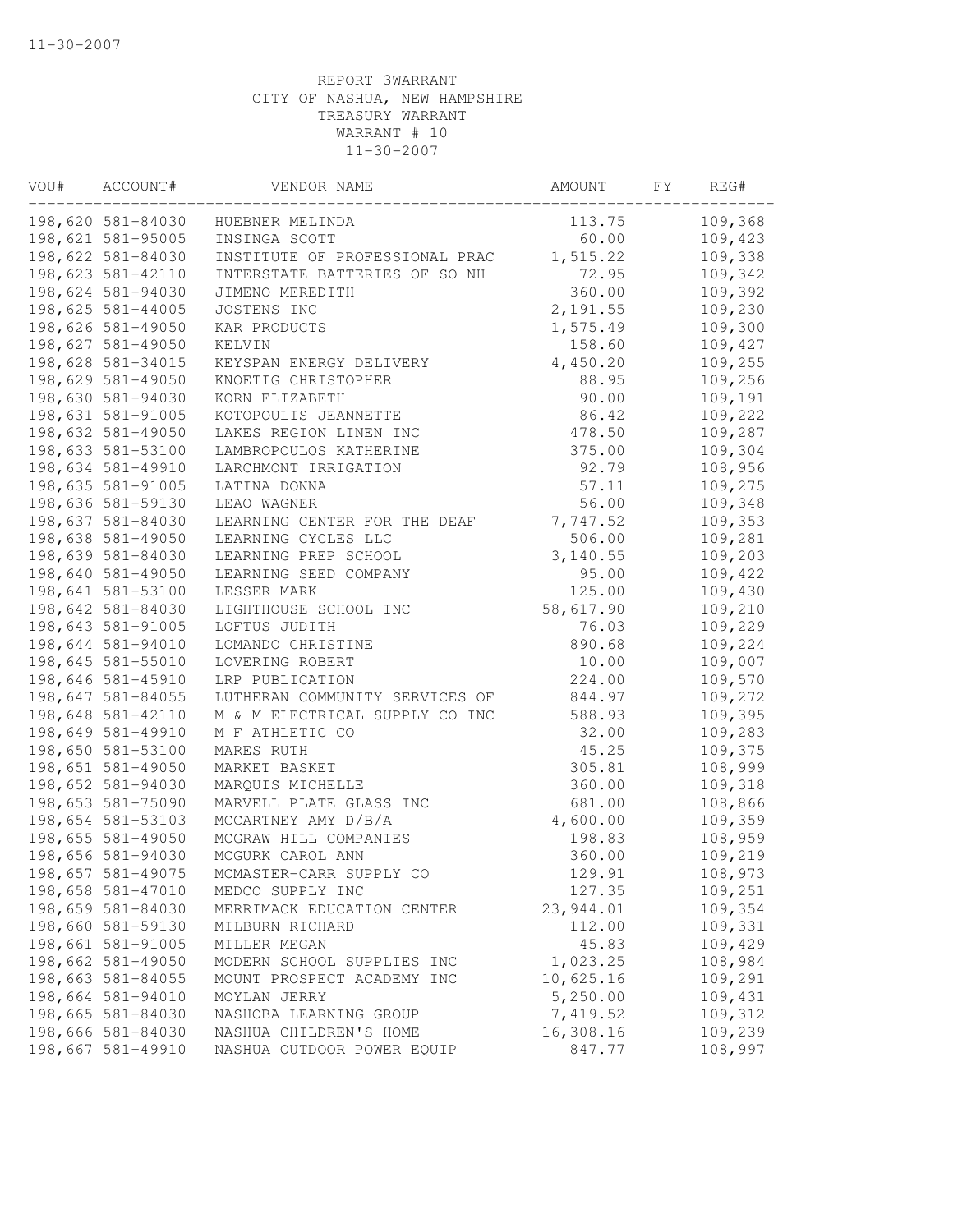| VOU# | ACCOUNT#          | VENDOR NAME                    | AMOUNT    | FY | REG#    |
|------|-------------------|--------------------------------|-----------|----|---------|
|      | 198,667 581-64192 | NASHUA OUTDOOR POWER EQUIP     | 3,071.00  |    | 108,997 |
|      | 198,668 581-78007 | NASHUA WHOLESALE TIRE INC      | 440.00    |    | 108,958 |
|      | 198,669 581-42010 | NATIONWIDE SALES & SERVICE     | 78.47     |    | 109,226 |
|      | 198,670 581-49035 | NCS PEARSON INC                | 132.50    |    | 109,344 |
|      | 198,670 581-49050 | NCS PEARSON INC                | 63.50     |    | 109,344 |
|      | 198,671 581-94030 | <b>NEASS</b>                   | 250.00    |    | 109,576 |
|      | 198,672 581-66005 | NEOPOST LEASING                | 145.22    |    | 109,292 |
|      | 198,673 581-84055 | NEW HAMPSHIRE HOSPITAL         | 912.00    |    | 109,307 |
|      | 198,674 581-84055 | NFI MASSACHUSETTS INC          | 5,467.47  |    | 109,311 |
|      | 198,675 581-84055 | NFI NORTH INC                  | 3,894.00  |    | 109,196 |
|      | 198,676 581-95005 | NHASP                          | 655.00    |    | 109,508 |
|      | 198,677 581-45910 | NOODLETOOLS INC                | 360.00    |    | 109,386 |
|      | 198,678 581-84055 | ODYSSEY HOUSE INC              | 8,317.80  |    | 108,838 |
|      | 198,679 581-31005 | ONE COMMUNICATIONS             | 6, 117.97 |    | 109,556 |
|      | 198,679 581-31040 | ONE COMMUNICATIONS             | 870.46    |    | 109,556 |
|      | 198,680 581-53100 | ORR GREGORY                    | 860.00    |    | 109,393 |
|      | 198,681 581-49050 | P J CURRIER LUMBER CO          | 204.40    |    | 109,248 |
|      | 198,682 581-49075 | PASEK CORP                     | 195.72    |    | 109,198 |
|      | 198,683 581-74092 | PC & MACEXCHANGE               | 154.79    |    | 109,308 |
|      | 198,684 581-64192 | PC MALL GOV INC                | 648.91    |    | 109,241 |
|      | 198,685 581-95010 | PC WORLD                       | 19.97     |    | 109,574 |
|      | 198,686 581-59130 | PELLETIER TOM                  | 56.00     |    | 109,336 |
|      | 198,687 581-33005 | PENNICHUCK WATER WORKS INC     | 1,004.61  |    | 109,501 |
|      | 198,688 581-49035 | PERFECTION LEARNING CORP       | 393.66    |    | 109,415 |
|      | 198,689 581-43005 | PETERS PATRICIA                | 29.43     |    | 109,211 |
|      | 198,690 581-43005 | PETTY CASH                     | 44.20     |    | 109,484 |
|      | 198,690 581-49050 | PETTY CASH                     | 105.34    |    | 109,484 |
|      | 198,691 581-98030 | PETTY CASH                     | 760.30    |    | 109,487 |
|      | 198,692 581-84055 | PINE HAVEN BOYS CENTER         | 9,662.40  |    | 109,200 |
|      | 198,693 581-55020 | PLACE PATRICIA                 | 39.29     |    | 109,216 |
|      | 198,693 581-98030 | PLACE PATRICIA                 | 20.00     |    | 109,216 |
|      | 198,694 581-49050 | PLANK ROAD PUBLISHING INC      | 313.73    |    | 108,884 |
|      | 198,695 581-55015 | PROVIDER ENTERPRISES INC (THE) | 17,958.75 |    | 109,246 |
|      | 198,696 581-32005 | PUBLIC SERVICE OF NH           | 97,734.82 |    | 109,552 |
|      | 198,697 581-98030 | RASMUSSEN VERONICA             | 9.00      |    | 109,301 |
|      | 198,698 581-84030 | READING FOUNDATION (THE)       | 3,410.00  |    | 109,265 |
|      | 198,699 581-84030 | REGIONAL SERVICES & EDUCATION  | 18,266.65 |    | 108,858 |
|      | 198,700 581-42110 | REXEL CLS                      | 55.50     |    | 109,347 |
|      | 198,701 581-94030 | REZNICHENKO EKATERINA          | 360.00    |    | 109,365 |
|      | 198,702 581-66005 | RICOH AMERICAS CORP            | 1,029.49  |    | 109,302 |
|      | 198,703 581-94030 | ROCKHURST UNIVERSITY CONTINUIN | 398.00    |    | 109,004 |
|      | 198,704 581-55015 | S P & R TRANSPORTATION         | 660.00    |    | 109,254 |
|      | 198,705 581-55015 | SAFEWAY TRAINING & TRANS SERV  | 2,250.00  |    | 109,269 |
|      | 198,706 581-78007 | SANEL AUTO PARTS CO            | 88.74     |    | 108,992 |
|      | 198,707 581-49050 | SARGENT-WELCH                  | 312.58    |    | 108,900 |
|      | 198,708 581-49050 | SCHOLASTIC BOOK CLUBS INC      | 114.34    |    | 109,572 |
|      | 198,709 581-45910 | SCHOLASTIC INC                 | 286.13    |    | 108,852 |
|      | 198,710 581-47010 | SCHOOL HEALTH CORP             | 764.51    |    | 108,870 |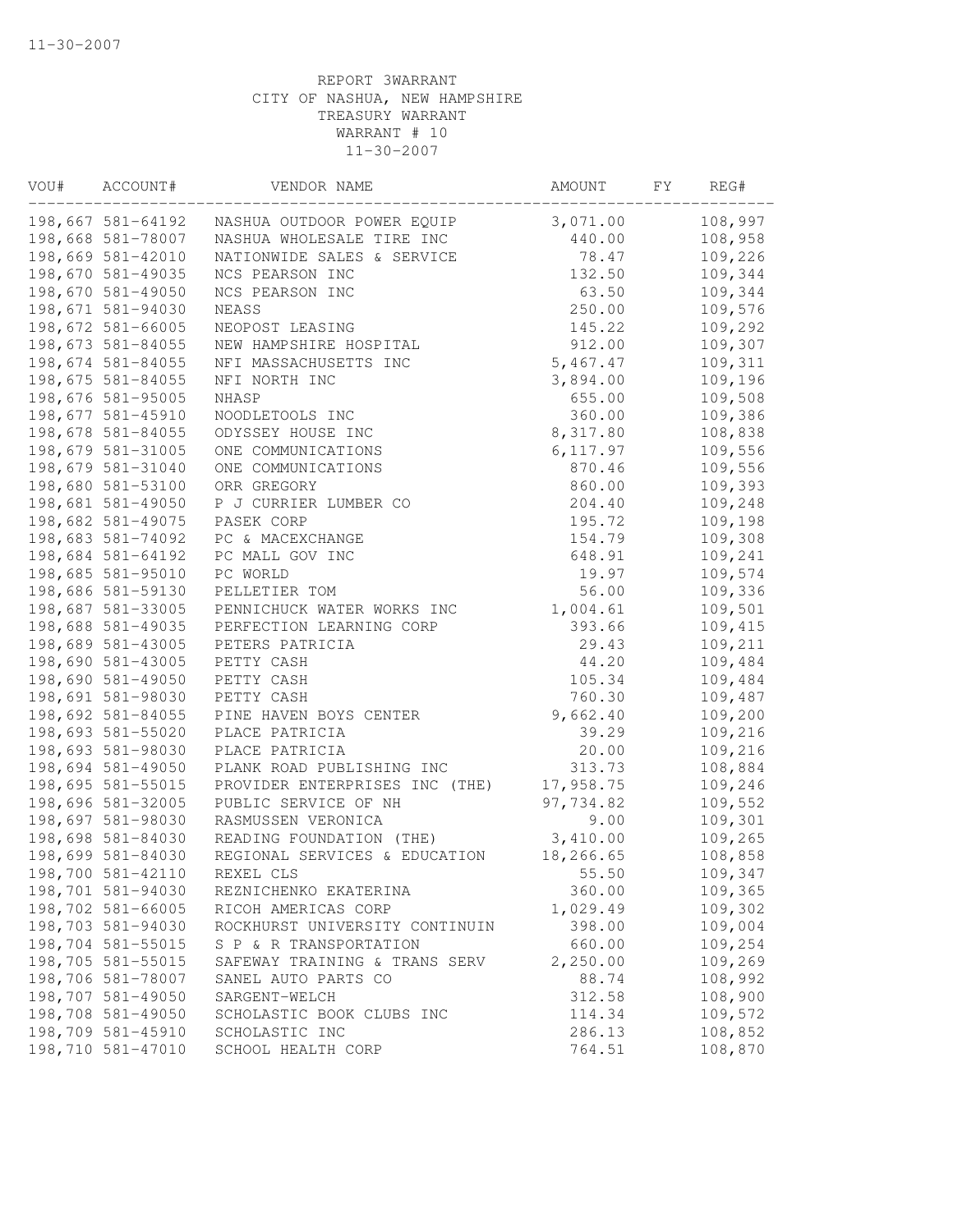| VOU# | ACCOUNT#          | VENDOR NAME                    | AMOUNT    | FY. | REG#    |
|------|-------------------|--------------------------------|-----------|-----|---------|
|      | 198,711 581-49050 | SCHOOL SPECIALTY               | 7,181.84  |     | 109,232 |
|      | 198,712 581-49075 | SCHROEDER ERIC                 | 168.03    |     | 109,341 |
|      | 198,713 581-53100 | SCHROEDER LINNEA               | 45.25     |     | 109,378 |
|      | 198,714 581-84030 | SEACOST LEARNING COLLABORATIVE | 12,727.80 |     | 109,327 |
|      | 198,715 581-49050 | SENSORY EDGE                   | 36.95     |     | 109,377 |
|      | 198,716 581-91005 | SICILIA KATHRYN                | 115.67    |     | 109,355 |
|      | 198,717 581-55035 | SPARTANS INC                   | 250.00    |     | 109,424 |
|      | 198,718 581-84055 | SPAULDING YOUTH CENTER         | 12,907.83 |     | 108,845 |
|      | 198,719 581-41015 | STAPLES BUSINESS ADVANTAGE     | 152.32    |     | 109,151 |
|      | 198,719 581-41045 | STAPLES BUSINESS ADVANTAGE     | 4,765.27  |     | 109,151 |
|      | 198,719 581-49050 | STAPLES BUSINESS ADVANTAGE     | 1,214.08  |     | 109,151 |
|      | 198,719 581-49110 | STAPLES BUSINESS ADVANTAGE     | 555.13    |     | 109,151 |
|      | 198,719 581-63085 | STAPLES BUSINESS ADVANTAGE     | 166.66    |     | 109,151 |
|      | 198,720 581-53100 | STATE OF NH CRIMINAL RECORDS   | 290.75    |     | 109,486 |
|      | 198,721 581-84055 | STETSON SCHOOL INC             | 6,456.68  |     | 109,320 |
|      | 198,722 581-91005 | STONE ALICE                    | 21.34     |     | 109,310 |
|      | 198,723 581-49050 | SUPER DUPER PUBLICATIONS       | 63.85     |     | 108,877 |
|      | 198,724 581-94030 | SWEKLO-BRADLEY STACEY          | 75.00     |     | 109,261 |
|      | 198,725 581-49050 | TIME FOR KIDS                  | 55.90     |     | 109,569 |
|      | 198,725 581-95010 | TIME FOR KIDS                  | 193.50    |     | 109,569 |
|      | 198,726 581-64040 | TOOLS4EVER INC                 | 6,741.00  |     | 109,245 |
|      | 198,727 581-78007 | TOWERS MOTOR PARTS CORP        | 17.49     |     | 109,161 |
|      | 198,728 581-84055 | TREASURER STATE OF NH          | 8,741.47  |     | 109,506 |
|      | 198,729 581-84055 | TREASURER STATE OF NH          | 6,962.32  |     | 109,228 |
|      | 198,730 581-49050 | TROMBLY DENISE                 | 21.88     |     | 109,271 |
|      | 198,731 581-43005 | U S POSTAL SERVICES            | 123.00    |     | 109,485 |
|      | 198,732 581-45910 | UNION LEADER CORP              | 199.16    |     | 109,504 |
|      | 198,733 581-43005 | UNITED PARCEL SERVICE          | 11.65     |     | 109,199 |
|      | 198,734 581-83102 | UNUM LIFE INSURANCE            | 2,796.28  |     | 109,482 |
|      | 198,735 581-43005 | US POSTAL SERVICE              | 2,000.00  |     | 109,555 |
|      | 198,736 581-31005 | VERIZON                        | 52.35     |     | 109,497 |
| 564  | 581-31005         | VERIZON                        | 7,077.09  |     | 109,511 |
|      | 198,737 581-31005 | VERIZON                        | 83.11     |     | 109,568 |
|      | 198,738 581-31005 | VERIZON                        | 32.00     |     | 109,575 |
|      | 198,739 581-84030 | VERMONT CTR FOR THE DEAF &     | 13,885.60 |     | 109,371 |
|      | 198,740 581-75180 | VIKING ROOFING, INC.           | 375.00    |     | 109,315 |
|      | 198,741 581-83004 | VISION SERVICE PLAN - NH       | 1,689.14  |     | 109,483 |
|      | 198,742 581-49075 | W E AUBUCHON CO INC            | 16.79     |     | 109,573 |
|      | 198,743 581-47010 | WALMART COMMUNITY              | 90.61     |     | 109,192 |
|      | 198,743 581-49050 | WALMART COMMUNITY              | 351.84    |     | 109,192 |
|      | 198,744 581-84030 | WALSH SILVIA                   | 420.00    |     | 109,369 |
|      | 198,745 581-84030 | WATERS MARCIA                  | 233.35    |     | 109,351 |
|      | 198,746 581-91005 | WEHR ELIZABETH                 | 130.35    |     | 109,380 |
|      | 198,747 581-94030 | WILSON LYNDSAY                 | 125.00    |     | 109,237 |
|      | 198,748 581-91005 | WOJTKUN CATHERINE              | 183.93    |     | 109,282 |
|      | 198,749 581-74092 | ZONES                          | 237.00    |     | 109,235 |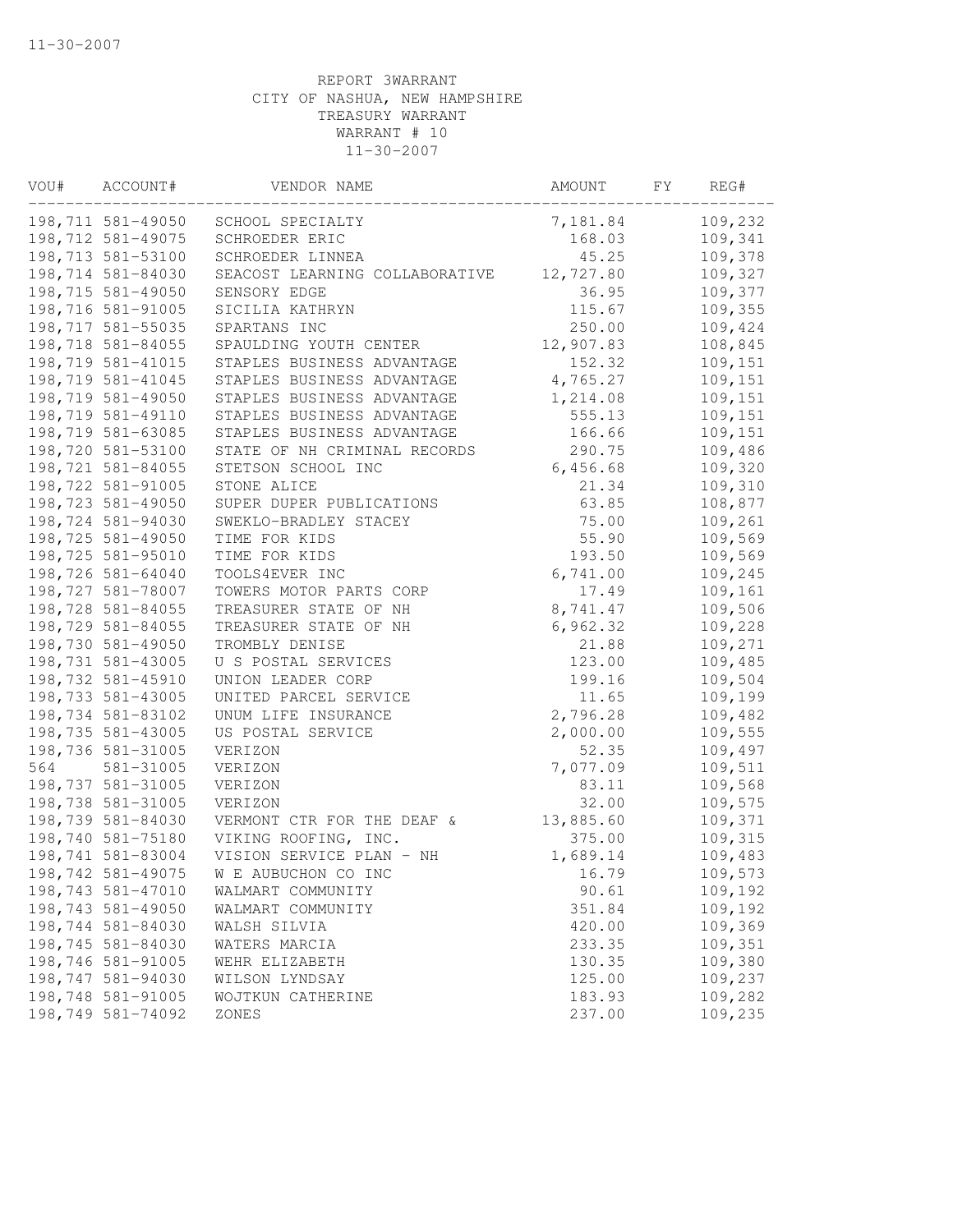| VOU#  | ACCOUNT#          | VENDOR NAME                    | AMOUNT    | FY REG#    |
|-------|-------------------|--------------------------------|-----------|------------|
| TOTAL | 581               | SCHOOL DEPARTMENT              |           | 901,015.28 |
| 565   | 590-23553         | B I I FENCE & GUARDRAIL INC    | 6, 295.00 | 108,928    |
| 566   | 590-23553         | BROX INDUSTRIES INC            | 136.12    | 108,892    |
|       | 198,750 590-24581 | GOVCONNECTION INC              | 3,058.87  | 108,848    |
|       | 198,751 590-24581 | SOUTHEASTERN REG EDU SEV CENTE | 11,951.95 | 109,204    |
|       | 198,752 590-24581 | VIRCO INC                      | 16,428.80 | 109,242    |
| 567   | 590-24595         | MCNAMEE JAMES M                | 771.00    | 109,169    |
| 568   | 590-24595         | PROPERTY VALUATION ADVS/STEPHE | 1,800.00  | 109,164    |
| TOTAL | 590               | P/Y OBLIGATIONS                |           | 40, 441.74 |
| 569   | 592-85004         | SOURCEMEDIA                    | 500.00    | 109,536    |
| TOTAL | 592               | BONDED DEBT SERVICE            |           | 500.00     |
|       |                   |                                |           |            |
| 570   | 595-22020         | 28-34 RAILROAD SQ LLC          | 2,220.52  | 109,068    |
| 571   | 595-22020         | ANDERSON GARY & DIANE          | 1,443.30  | 109,067    |
| 572   | 595-22020         | CHASSE LEON                    | 3,650.33  | 109,062    |
| 573   | 595-22020         | DUMAINE AVE REAL ESTATE        | 17,957.94 | 109,060    |
| 574   | 595-22020         | DUNSTABLE LEDGE REALTY LLC     | 20,748.89 | 109,063    |
| 575   | 595-22020         | GAUTHIER GARY                  | 2,232.43  | 109,066    |
| 576   | 595-22020         | GAUTHIER GLENN & CONSTANCE     | 5,611.24  | 109,064    |
| 577   | 595-22020         | HORN WILLIAM & JENNIFER        | 4,983.45  | 109,061    |
| 578   | 595-22025         | GOTTESMAN & HOLLIS PA          | 708.00    | 108,882    |
| TOTAL | 595               | OVERLAY                        |           | 59,556.10  |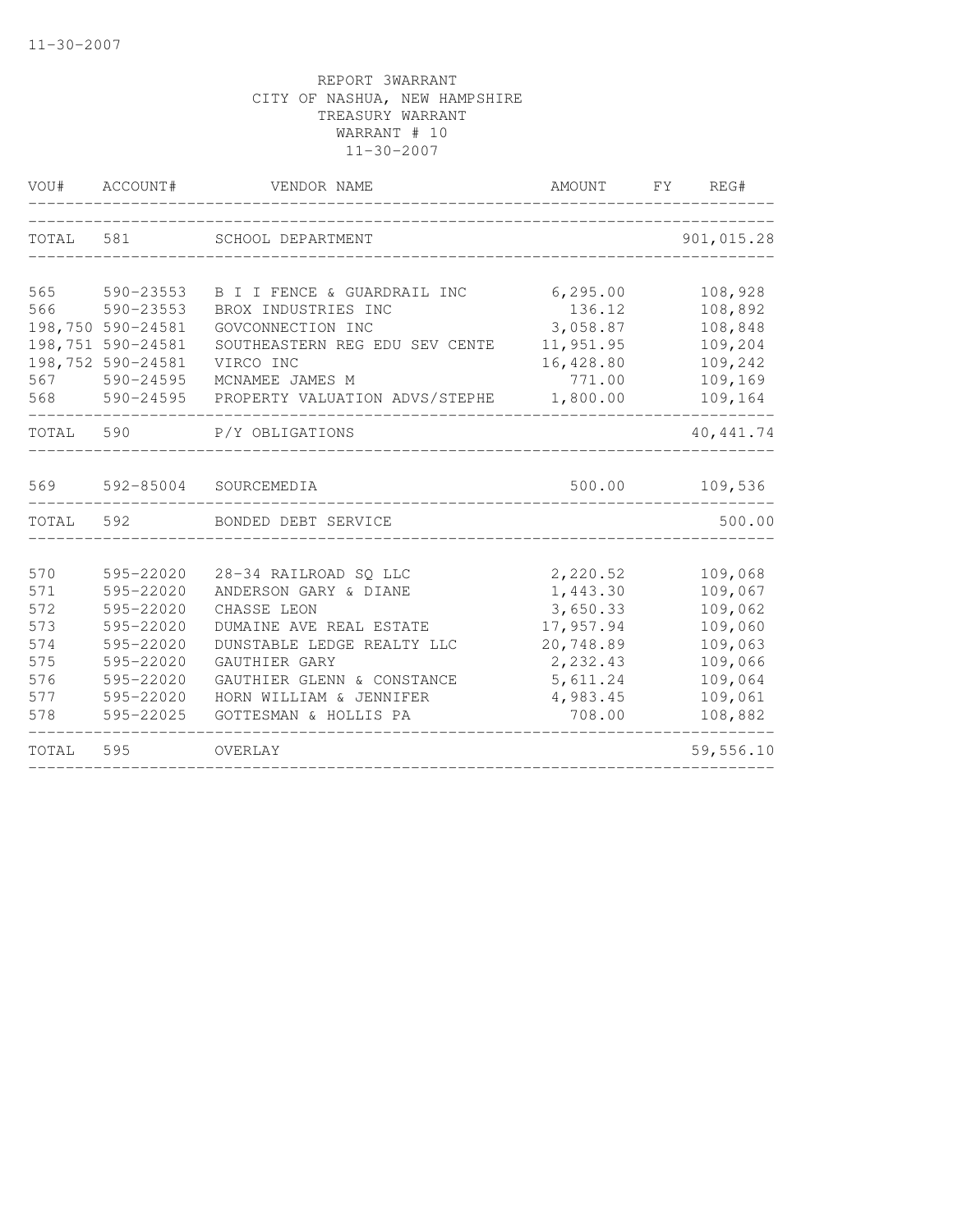|  | VOU# ACCOUNT# VENDOR NAME                                           | AMOUNT FY REG#                      |                  |
|--|---------------------------------------------------------------------|-------------------------------------|------------------|
|  | 579 653-05 BROX INDUSTRIES INC                                      | 1,614.14 108,892                    |                  |
|  | TOTAL 653-05 CAP IMP - STREET DEPT<br>SIDEWALK CONSTR & REPLACEMENT |                                     | 1,614.14         |
|  | 579 653-08 BROX INDUSTRIES INC 155,091.55 108,892                   |                                     |                  |
|  | TOTAL 653-08 CAP IMP - STREET DEPT<br>STREET PAVING PROGRAM FY07    |                                     | 155,091.55       |
|  | 580 653-11 B I I FENCE & GUARDRAIL INC 20,760.75 108,928            |                                     |                  |
|  | TOTAL 653-11 CAP IMP - STREET DEPT<br>ALLDS ST/SALMON BROOK RAIL    |                                     | 20,760.75        |
|  | 581 671-24 GENERAL CODE                                             |                                     | 3,800.40 109,010 |
|  | TOTAL 671-24 CAP IMP - COMM DEVELOP<br>LAND USE ORDINANCE RE-WRITE  | ___________________________________ | 3,800.40         |
|  |                                                                     |                                     |                  |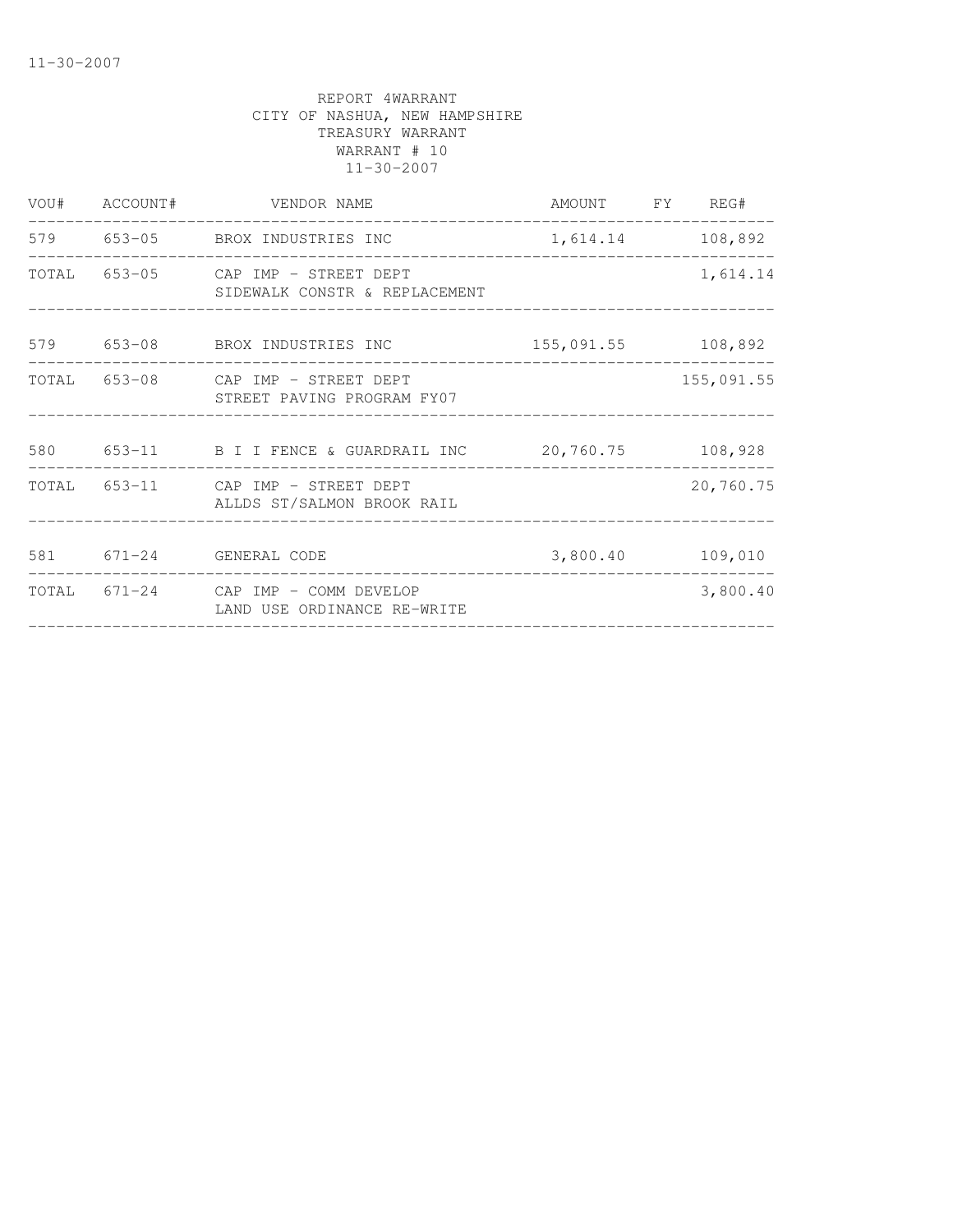| VOU#                            |                                                  | ACCOUNT# PROGRAM VENDOR NAME                                                                                                                            | AMOUNT FY REG#                                            |                                                 |
|---------------------------------|--------------------------------------------------|---------------------------------------------------------------------------------------------------------------------------------------------------------|-----------------------------------------------------------|-------------------------------------------------|
| 582<br>582                      |                                                  | 731-64040 3705 GOVCONNECTION INC<br>731-64045 3705 GOVCONNECTION INC                                                                                    | 686.90<br>31.34                                           | 108,974<br>108,974                              |
| TOTAL 731                       |                                                  | CPF-POLICE DEPARTMENT                                                                                                                                   | 718.24                                                    |                                                 |
|                                 |                                                  | 583 752-54010 3709 TELEGRAPH PUBLISHING COMPANY                                                                                                         | 165.15                                                    | 109,410                                         |
| TOTAL                           | 752                                              | CPF-PARKS & RECREATION                                                                                                                                  | 165.15                                                    |                                                 |
|                                 |                                                  | 584 771-53025 3750 VANASSE HANGEN BRUSTLIN INC                                                                                                          | 5,200.20                                                  | 108,843                                         |
| TOTAL                           | 771                                              | CPF - COMM DEVLPMNT DIV                                                                                                                                 | 5,200.20                                                  |                                                 |
| 585<br>586                      |                                                  | 774-59100 3718 B & S LOCKSMITHS INC<br>774-59100 3718 J P PEST SERVICES                                                                                 | 1,120.00<br>923.28                                        | 109,087<br>109,547                              |
| TOTAL                           | 774                                              | CPF-URBAN PROGRAMS                                                                                                                                      | 2,043.28                                                  |                                                 |
| 587<br>588<br>588<br>589<br>590 | 792-53075<br>792-53183<br>792-59232<br>792-59232 | 3792 ADS LLC<br>792-53181 3794 BROX INDUSTRIES INC<br>3795 BROX INDUSTRIES INC<br>3795 HUDSON PAVING & EXCAVATION INC<br>3795 HUDSON PAVING / RETAINAGE | 4,389.75<br>9,198.50<br>4,643.50<br>57,696.96<br>6,410.77 | 109,015<br>108,892<br>108,892<br>109,409<br>287 |
| TOTAL                           | 792                                              | CPF-WASTEWATER USER FUND                                                                                                                                | 82, 339.48                                                |                                                 |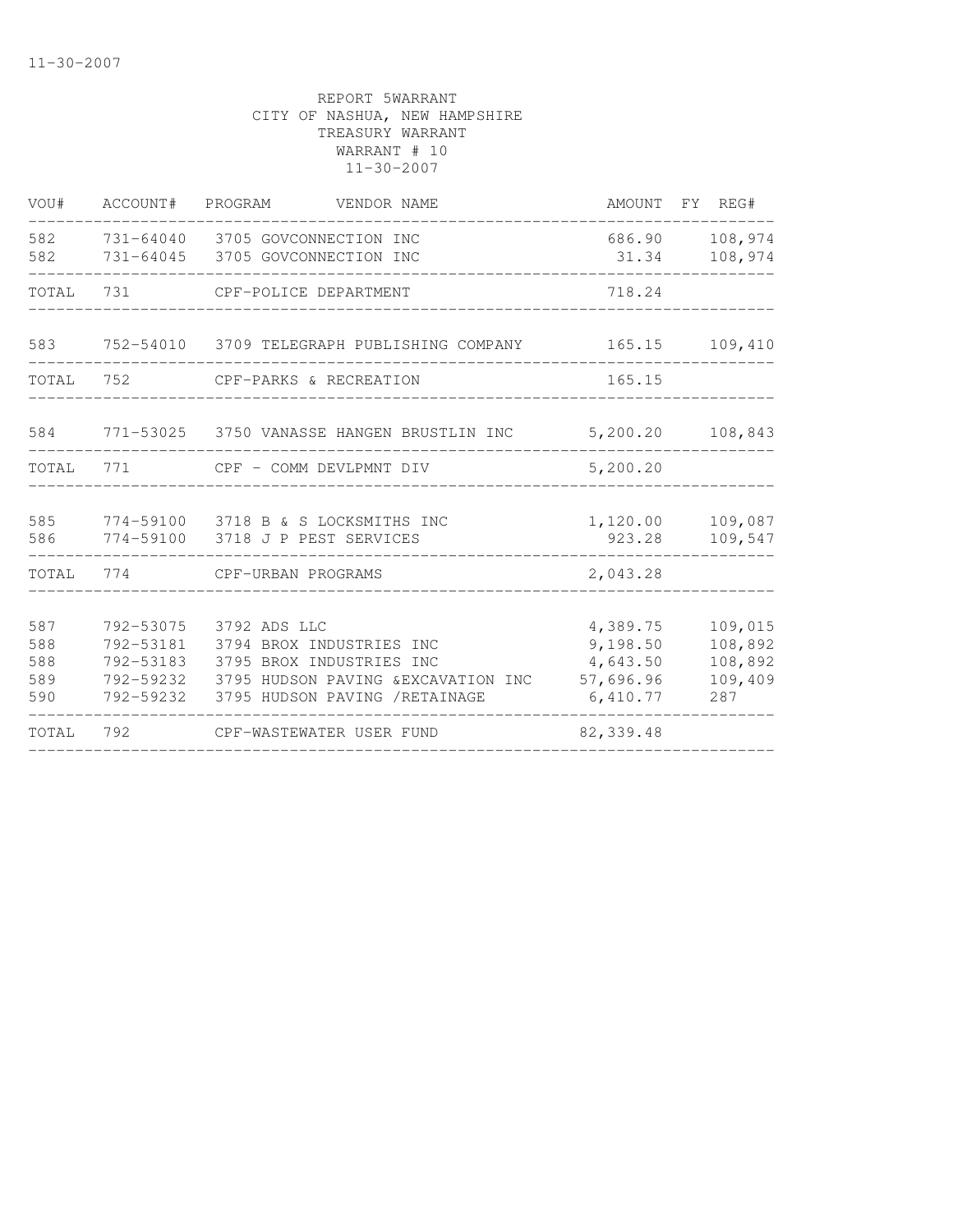| VOU# | ACCOUNT#         | VENDOR NAME                                            | AMOUNT     | FΥ | REG#      |
|------|------------------|--------------------------------------------------------|------------|----|-----------|
| 591  | 801-31005        | VERIZON                                                | 74.50      |    | 109,511   |
| 592  | 801-31005        | VERIZON                                                | 29.70      |    | 109,528   |
| 593  | 801-31040        | PAETEC COMMUNICATIONS INC                              | 7.35       |    | 109,496   |
| 594  | 801-33005        | PENNICHUCK WATER                                       | 152.71     |    | 109,516   |
| 595  | 801-34015        | ENERGYNORTH PROPANE                                    | 656.65     |    | 109,512   |
| 596  | 801-41015        | STAPLES BUSINESS ADVANTAGE                             | 154.78     |    | 109,189   |
| 597  | 801-46030        | LEHIGH SAFETY SHOE LLC                                 | 82.00      |    | 108,961   |
| 598  | 801-46045        | CCP INDUSTRIES INC                                     | 52.41      |    | 108,996   |
| 599  | 801-48005        | SHATTUCK MALONE OIL CO                                 | 6, 195.89  |    | 109,490   |
| 599  | 801-48005        | SHATTUCK MALONE OIL CO                                 | 27,881.58  |    | 109,490   |
| 599  | 801-48005        | SHATTUCK MALONE OIL CO                                 | 4,646.93   |    | 109,490   |
| 600  | 801-49040        | REHAB PLUS THERAPEUTIC PRODUCT                         | 370.97     |    | 109,032   |
| 601  | 801-53080        | CHEMSERVE ENVIRONMENTAL ANALYS                         | 5,220.00   |    | 109,150   |
| 602  | 801-53109        | NORTH SHORE RECYCLED FIBERS                            | 3,197.40   |    | 108,933   |
| 603  | 801-59100        | T-QUIP SALES & RENTALS INC                             | 571.50     |    | 109,000   |
| 604  | 801-59239        | STAPLES BUSINESS ADVANTAGE                             | 232.16     |    | 109,189   |
| 605  | 801-64045        | COMCAST                                                | 68.48      |    | 109,535   |
| 606  | 801-75023        | J P PEST SERVICES                                      | 472.50     |    | 109,027   |
| 607  | 801-75023        | LISAY STEVEN E                                         | 720.00     |    | 108,978   |
| 608  | 801-77020        | BAYNE MACHINE WORKS                                    | 586.66     |    | 108,971   |
| 609  | 801-77020        | CHADWICK-BAROSS INC                                    | 2,598.81   |    | 108,893   |
| 610  | 801-77020        | SOUTHWORTH-MILTON INC                                  | 1,330.96   |    | 108,864   |
| 611  | 801-77020        | TAYLOR & LLOYD INC                                     | 219.25     |    | 109,036   |
| 612  | 801-78065        | MAYNARD & LESIEUR INCORPORATED                         | 675.75     |    | 109,402   |
| 613  | 801-78100        | DONOVAN EQUIPMENT CO INC                               | 1,463.38   |    | 108,887   |
| 614  | 801-78100        | SANEL AUTO PARTS CO                                    | 209.92     |    | 108,992   |
| 615  | 801-78100        | SOUTHWORTH-MILTON INC                                  | 895.00     |    | 108,864   |
| 616  | 801-78100        | TAYLOR & LLOYD INC                                     | 876.97     |    | 109,036   |
| 617  | 801-78100        | WINDWARD PETROLEUM                                     | 1,062.80   |    | 108,905   |
| 617  | 801-78100        | WINDWARD PETROLEUM                                     | 354.29     |    | 108,905   |
| 617  | 801-78100        | WINDWARD PETROLEUM                                     | 354.30     |    | 108,905   |
| 618  | 801-83106        | NORTHEAST DELTA                                        | 470.33     |    | 277       |
| 618  | 801-83206        | NORTHEAST DELTA                                        | 1,003.98   |    | 277       |
| 618  | 801-83306        | NORTHEAST DELTA                                        | 245.94     |    | 277       |
| 618  | 801-83406        | NORTHEAST DELTA                                        | 334.72     |    | 277       |
| 619  | 801-94005        | LAFLEUR JEFF                                           | 499.15     |    | 108,939   |
| 620  | 801-95005        | TREASURER STATE OF NH                                  | 100.00     |    | 109,527   |
| 621  | 801-96125        | GZA GEOENVIRONMENTAL INC                               | 1,412.72   |    | 109,250   |
|      |                  | TOTAL 801 SOLID WASTE DISPOSAL<br>____________________ |            |    | 65,482.44 |
|      |                  |                                                        |            |    |           |
| 622  | $802 - 215 - 00$ | MARTINEZ ANTHONY                                       | 196.84     |    | 109,090   |
| 623  | $802 - 215 - 00$ | QUINN PAUL & ELIZABETH                                 | 42.02      |    | 109,092   |
| 624  | 802-31005        | VERIZON                                                | 508.84     |    | 109,511   |
| 625  | 802-31040        | PAETEC COMMUNICATIONS INC                              | 9.57       |    | 109,496   |
| 626  |                  | 802-32005 PUBLIC SERVICE OF NH                         | 646.22     |    | 109,552   |
| 626  |                  | 802-32005 PUBLIC SERVICE OF NH                         | 53, 571.14 |    | 109,553   |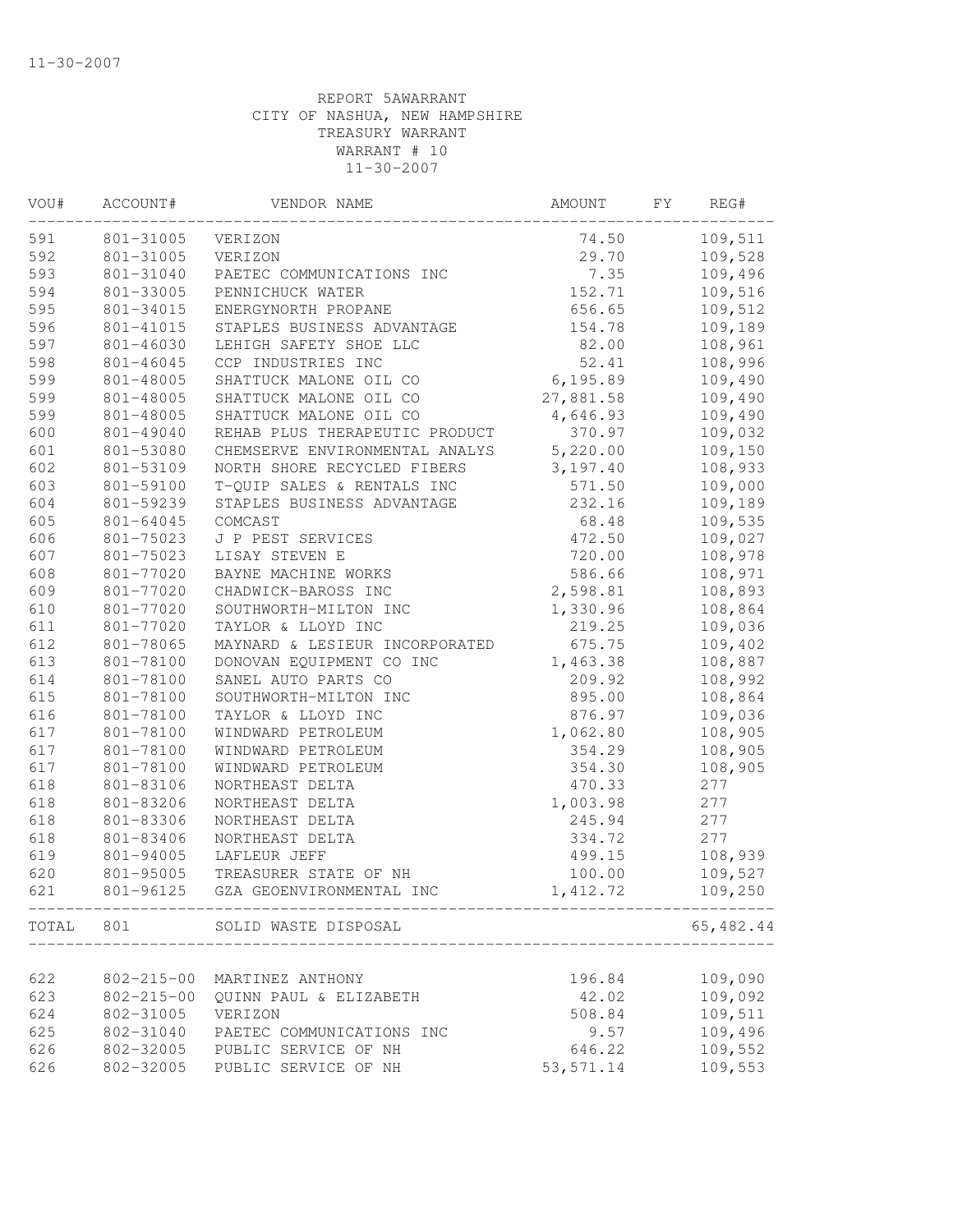| VOU# | ACCOUNT#  | VENDOR NAME                    | AMOUNT    | FΥ | REG#    |
|------|-----------|--------------------------------|-----------|----|---------|
| 627  | 802-33005 | PENNICHUCK WATER               | 800.44    |    | 109,516 |
| 628  | 802-34015 | KEYSPAN ENERGY DELIVERY        | 8,120.95  |    | 109,513 |
| 629  | 802-41015 | SAM'S CLUB DIRECT              | 115.28    |    | 109,529 |
| 630  | 802-42010 | CENTRAL PAPER PRODUCTS CO      | 285.42    |    | 109,412 |
| 631  | 802-42010 | GREENLEAF WILLIAM              | 680.00    |    | 109,051 |
| 632  | 802-43005 | FEDEX                          | 249.57    |    | 109,499 |
| 633  | 802-45103 | JCI JONES CHEMICALS INC        | 2,596.55  |    | 109,012 |
| 634  | 802-45106 | KEMIRA WATER SOLUTIONS INC     | 3,591.28  |    | 109,014 |
| 635  | 802-46045 | UNIFIRST CORPORATION           | 82.60     |    | 109,177 |
| 635  | 802-46045 | UNIFIRST CORPORATION           | 536.20    |    | 109,177 |
| 636  | 802-49070 | HACH COMPANY                   | 1,864.17  |    | 109,163 |
| 637  | 802-49075 | STAPLES BUSINESS ADVANTAGE     | 163.11    |    | 109,189 |
| 638  | 802-54020 | TELEGRAPH PUBLISHING COMPANY   | 411.00    |    | 109,410 |
| 639  | 802-59220 | PRINTGRAPHICS OF MAINE         | 2,711.27  |    | 108,910 |
| 640  | 802-59225 | CYN ENVIRONMENTAL SERVICES     | 6,700.00  |    | 109,054 |
| 641  | 802-59225 | RESOURCE MANAGEMENT INC        | 18,656.75 |    | 108,849 |
| 642  | 802-59230 | BROX INDUSTRIES INC            | 623.06    |    | 108,892 |
| 643  | 802-59230 | <b>CUES</b>                    | 19.46     |    | 108,954 |
| 644  | 802-59230 | E J PRESCOTT INC               | 273.86    |    | 108,914 |
| 645  | 802-59239 | COMPUTER MANAGEMENT SYSTEMS    | 448.00    |    | 109,141 |
| 646  | 802-59239 | STAPLES BUSINESS ADVANTAGE     | 204.81    |    | 109,189 |
| 647  | 802-59265 | CITIZENS BANK NH               | 1,060.69  |    | 108,857 |
| 648  | 802-59275 | PENNICHUCK WATER               | 7,988.64  |    | 109,519 |
| 649  | 802-59320 | CN WOOD CO INC                 | 515.47    |    | 109,183 |
| 650  | 802-59320 | MAYNARD & LESIEUR INCORPORATED | 1,480.72  |    | 109,402 |
| 651  | 802-59320 | PINE MOTOR PARTS               | 553.58    |    | 109,403 |
| 652  | 802-59320 | STAR INDUSTRIES                | 108.88    |    | 109,113 |
| 653  | 802-64192 | FASTENAL COMPANY               | 54.33     |    | 109,056 |
| 654  | 802-64192 | LAB SAFETY SUPPY INC           | 161.65    |    | 109,187 |
| 655  | 802-64192 | LECLERC MARIO                  | 289.00    |    | 109,488 |
| 656  | 802-64192 | MCMASTER-CARR SUPPLY CO        | 1,476.23  |    | 108,973 |
| 657  | 802-77045 | NH HYDRAULICS INC              | 897.32    |    | 108,965 |
| 658  | 802-77050 | GRAINGER                       | 312.38    |    | 108,901 |
| 659  | 802-77050 | MCMASTER-CARR SUPPLY CO        | 154.40    |    | 108,973 |
| 660  | 802-77065 | APPLIED INDUSTRIAL TECHNOLOGIE | 636.60    |    | 108,908 |
| 661  | 802-77065 | CHEMSEARCH                     | 630.50    |    | 108,970 |
| 662  | 802-77065 | FASTENAL COMPANY               | 83.63     |    | 109,056 |
| 663  | 802-77065 | JOHNSON PACKING & IND PROD INC | 2,670.74  |    | 108,922 |
| 664  | 802-77069 | GRAINGER                       | 684.00    |    | 108,901 |
| 665  | 802-77069 | HOME DEPOT CREDIT SERVICES     | 69.41     |    | 109,510 |
| 666  | 802-77069 | MCMASTER-CARR SUPPLY CO        | 858.67    |    | 108,973 |
| 667  | 802-77069 | MSC INDUSTRIAL SUPPLY CO INC   | 65.54     |    | 109,244 |
| 668  | 802-77070 | WINDWARD PETROLEUM             | 1,035.85  |    | 108,905 |
| 669  | 802-83006 | NORTHEAST DELTA                | 2,590.90  |    | 277     |
| 670  | 802-91010 | CIARDELLI GERALDINE            | 91.18     |    | 109,489 |
| 671  | 802-94005 | HEALTH STOP INC                | 75.00     |    | 108,967 |
| 672  | 802-94005 | NHWPCA                         | 225.00    |    | 109,505 |
| 673  | 802-95005 | LANH                           | 100.00    |    | 109,561 |
|      |           |                                |           |    |         |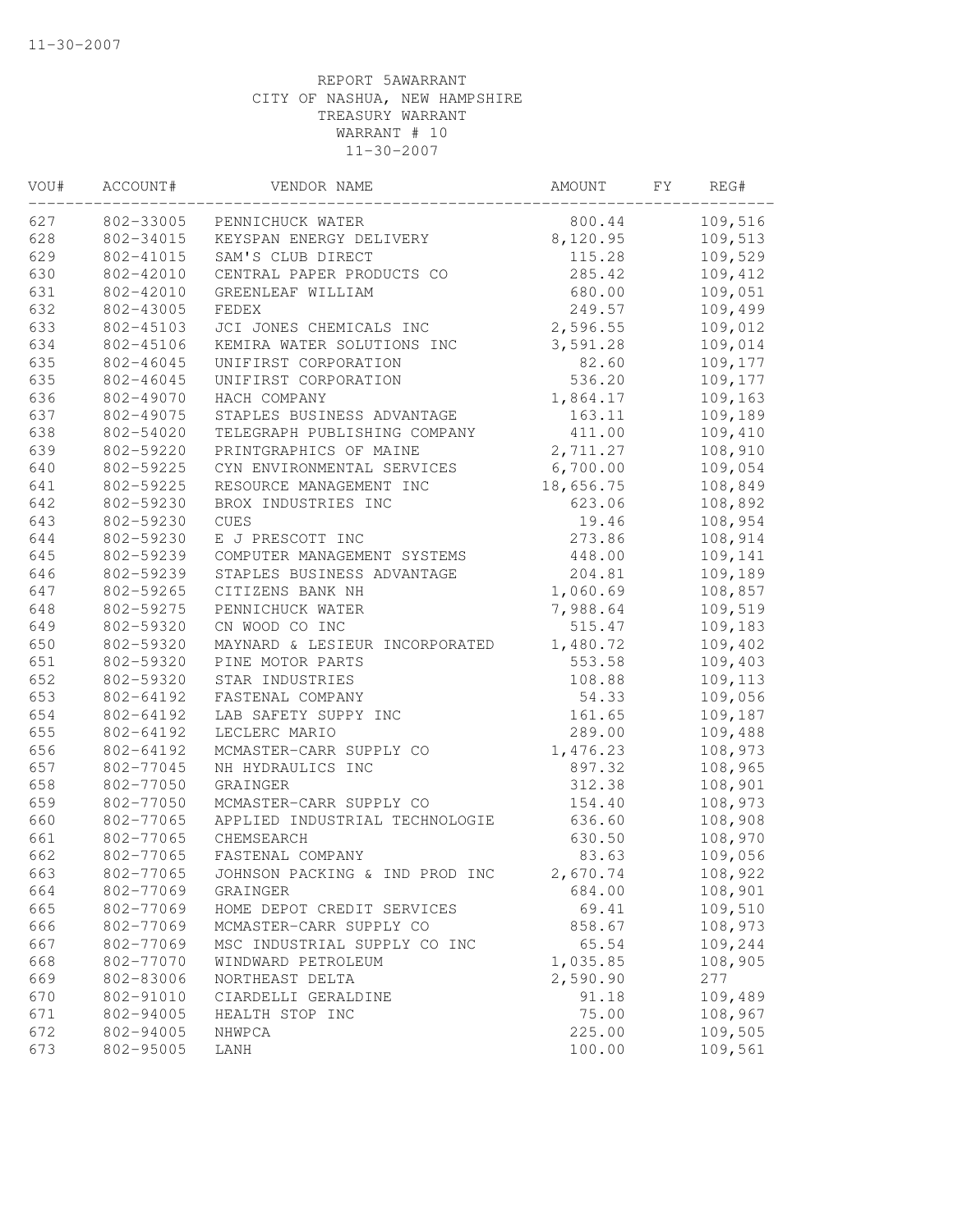| VOU#  | ACCOUNT#      | VENDOR NAME              | AMOUNT   | FY. | REG#       |
|-------|---------------|--------------------------|----------|-----|------------|
| 674   | 802-95005     | NHWPCA                   | 950.00   |     | 109,542    |
| 675   | 802-96007     | GRAINGER                 | 436.47   |     | 108,901    |
| 676   | 802-96060     | MCMASTER-CARR SUPPLY CO  | 213.13   |     | 108,973    |
| 677   | $802 - 96060$ | MECHANICAL METALS INC    | 1,788.31 |     | 109,085    |
| TOTAL | 802           | SEWERAGE DISPOSAL SYSTEM |          |     | 132,366.63 |
|       |               |                          |          |     |            |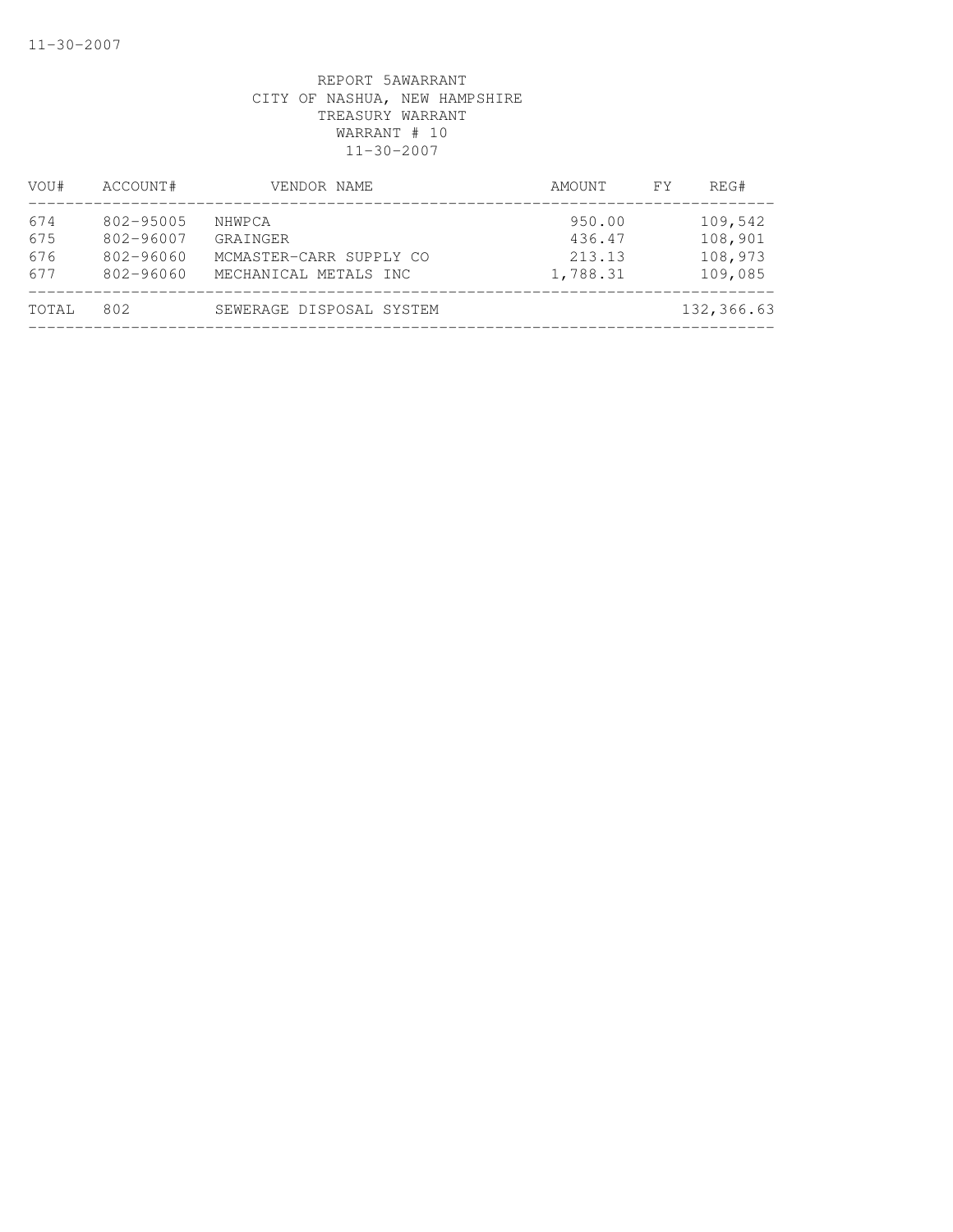| VOU#   | ACCOUNT#         | VENDOR NAME                                     | AMOUNT   | FY. | REG#     |
|--------|------------------|-------------------------------------------------|----------|-----|----------|
| 678    | 952-05054        | HOME DEPOT CREDIT SERVICES                      | 2,682.79 |     | 109,510  |
| 679    | 952-59020        | CITY STREETS FOOD SERVICES                      | 400.00   |     | 109,564  |
| 680    | 952-59020        | NASHUA HIGH SCHOOL NORTH                        | 562.00   |     | 109,084  |
| 681    | 952-75021        | KOHL GLENN<br>_________________________________ | 5,301.76 |     | 108,899  |
| TOTAL  |                  | 952 PARK & RECREATION TRUST FUND                |          |     | 8,946.55 |
| 682    |                  | 975-75023 SAMOSET IRRIGATION SERVICES IN        | 65.00    |     | 109,040  |
| TOTAL  | 975              | LIBRARY TRUST FUND                              |          |     | 65.00    |
|        |                  |                                                 |          |     |          |
|        | 198,75 981-49075 | GOPHER                                          | 362.25   |     | 109,205  |
| 198,75 | 981-49075        | OUIGLEY JANE                                    | 159.84   |     | 109,234  |
| TOTAL  | 981              | <b>SCHOOL TRUST FUND</b>                        |          |     | 522.09   |
|        |                  |                                                 |          |     |          |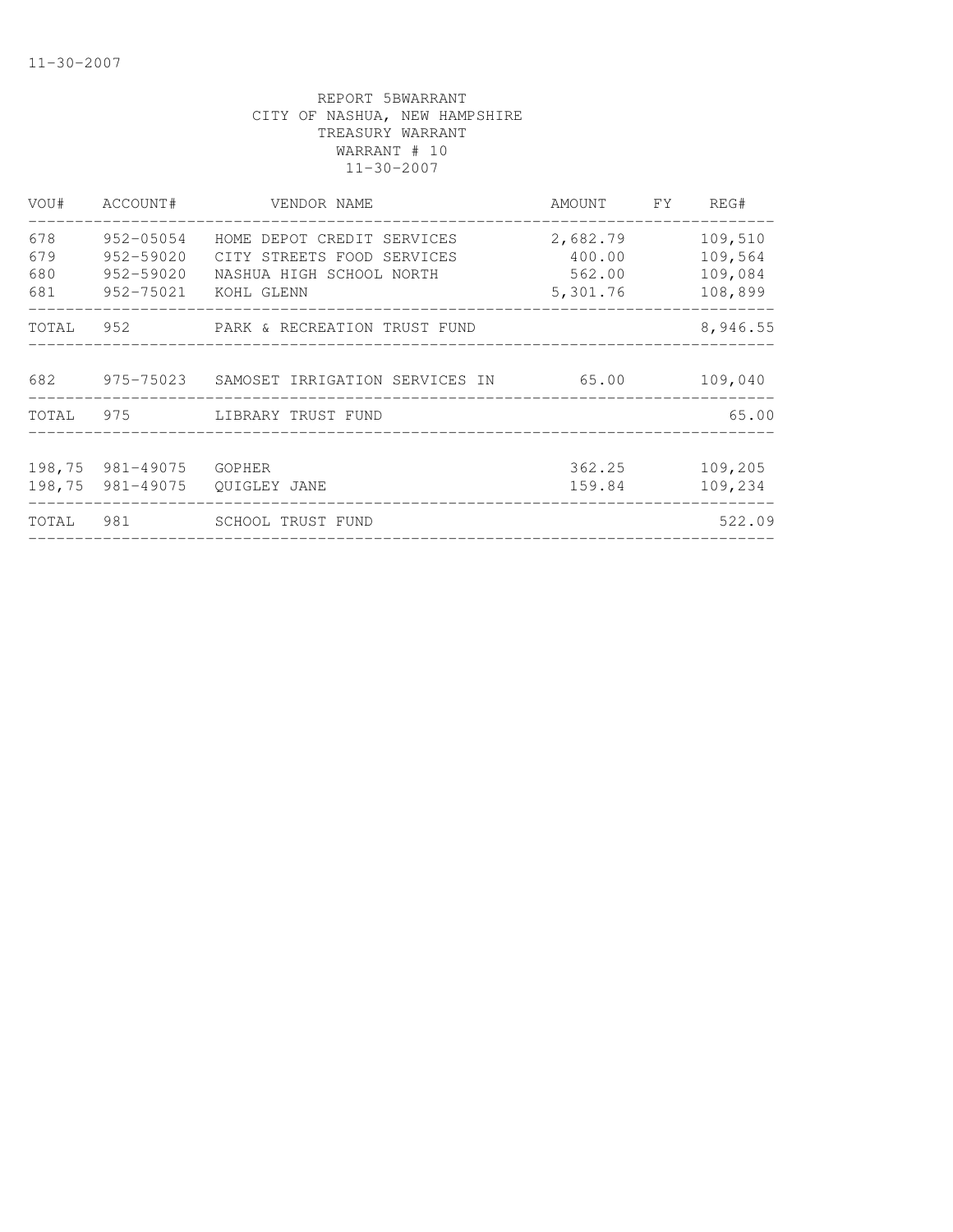|           | ACCOUNT# PAYROLL WEEK ENDING |  |  | AMOUNT |  |
|-----------|------------------------------|--|--|--------|--|
|           |                              |  |  |        |  |
| TOTAL 951 |                              |  |  |        |  |
|           |                              |  |  |        |  |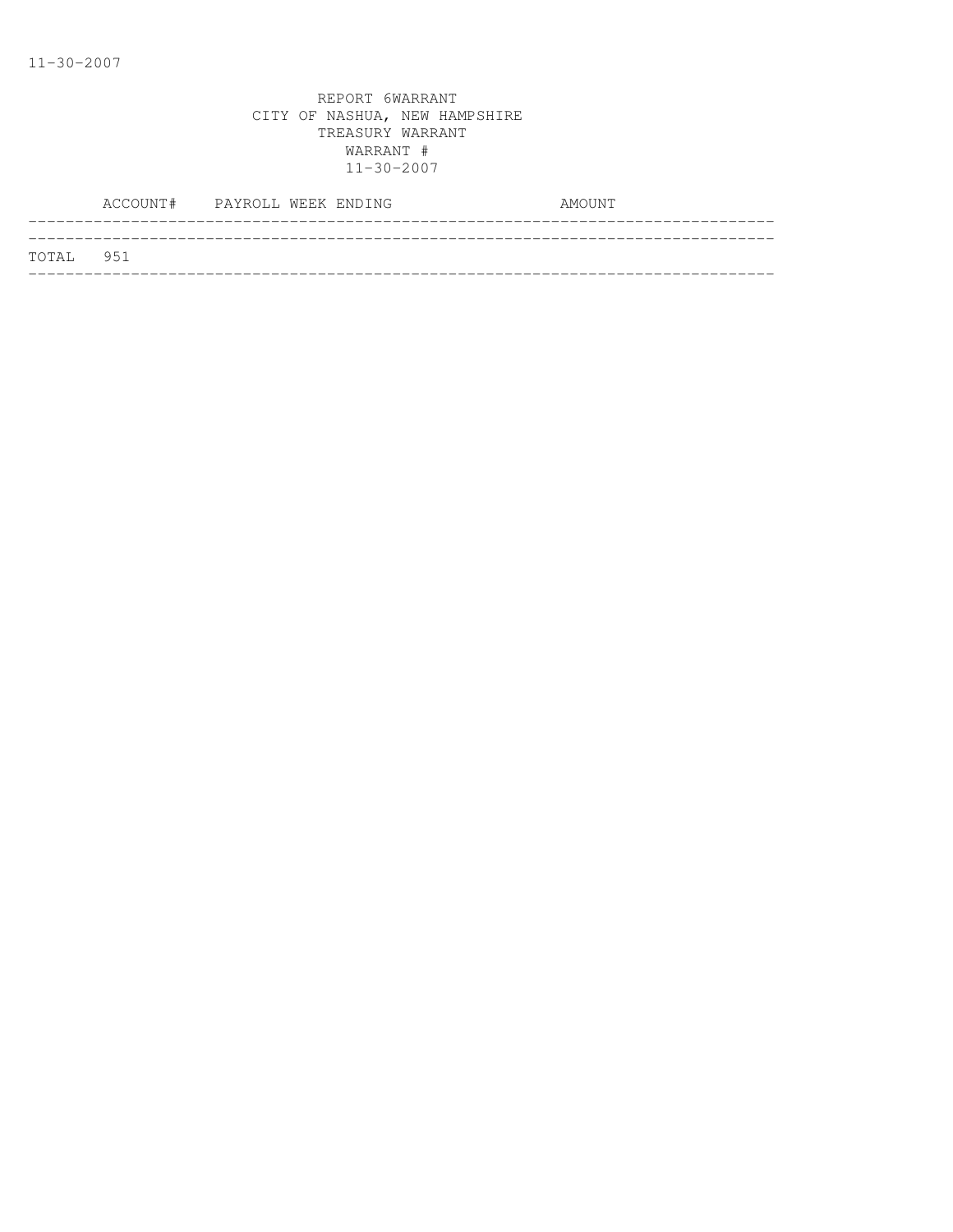|           |            | ACCOUNT# PAYROLL WEEK ENDING                    | AMOUNT           |           |
|-----------|------------|-------------------------------------------------|------------------|-----------|
|           |            | 3037-11515 17-NOV-2007                          | 1, 143.19        |           |
| TOTAL 303 |            | ALT - INCENTIVE FUND PROGRAM                    |                  | 1,143.19  |
|           |            |                                                 |                  |           |
|           |            | 305-11239  17-NOV-2007<br>305-11239 24-NOV-2007 | 989.53<br>970.72 |           |
|           | TOTAL 305  | SRF - CIVIC & COMM ACTIVITIES                   |                  | 1,960.25  |
|           |            |                                                 |                  |           |
|           | 308-83051  | 17-NOV-2007                                     | 4,266.37         |           |
|           |            | 308-83051 24-NOV-2007                           | 3,724.73         |           |
|           |            | 308-83052 17-NOV-2007                           | 819.99           |           |
|           |            | 308-83052 24-NOV-2007                           | 696.68           |           |
|           |            | 308-83102  17-NOV-2007                          | 1,028.08         |           |
|           |            | 308-83102 24-NOV-2007                           | 1,028.08         |           |
| TOTAL 308 |            | SRF - INSURANCE                                 |                  | 11,563.93 |
|           |            |                                                 |                  |           |
|           |            | 3086-11870 17-NOV-2007                          | 2,497.20         |           |
|           |            | 3086-12006 17-NOV-2007                          | 1,901.54         |           |
|           |            | 3086-13032 17-NOV-2007                          | 248.55           |           |
|           | 3086-13032 | 24-NOV-2007                                     | 248.55           |           |
| TOTAL     | 308        | JAVITS GRANT PROGRAM                            |                  | 4,895.84  |
|           |            |                                                 |                  |           |
|           |            | 3097-11162 17-NOV-2007                          | 1,375.50         |           |
|           |            | 3097-11162 24-NOV-2007                          | 1,245.00         |           |
|           | 3097-11408 | 17-NOV-2007                                     | 721.60           |           |
|           | 3097-11408 | 24-NOV-2007                                     | 721.60           |           |
|           | 3097-12112 | 17-NOV-2007                                     | 1,957.70         |           |
|           | 3097-12112 | 24-NOV-2007                                     | 918.74           |           |
|           | 3097-12830 | 17-NOV-2007                                     | 271.71           |           |
|           | 3097-12830 | $24 - NOV - 2007$                               | 19.01            |           |
|           |            | 3097-19138 17-NOV-2007                          | 2,838.17         |           |
|           | 3097-19139 | 17-NOV-2007                                     | 8,403.21         |           |
|           | 3097-19140 | 17-NOV-2007                                     | 7,159.32         |           |
|           | 3097-19140 | 24-NOV-2007                                     | 5,369.49         |           |
|           | 3097-19540 | 17-NOV-2007                                     | 16,897.72        |           |
|           | 3097-19540 | 24-NOV-2007                                     | 12,333.96        |           |
|           | 3097-19544 | 17-NOV-2007                                     | 575.96           |           |
|           | 3097-19544 | $24 - NOV - 2007$                               | 292.41           |           |
|           | 3097-19545 | 17-NOV-2007                                     | 1,174.29         |           |
|           | 3097-19545 | $24 - NOV - 2007$                               | 635.04           |           |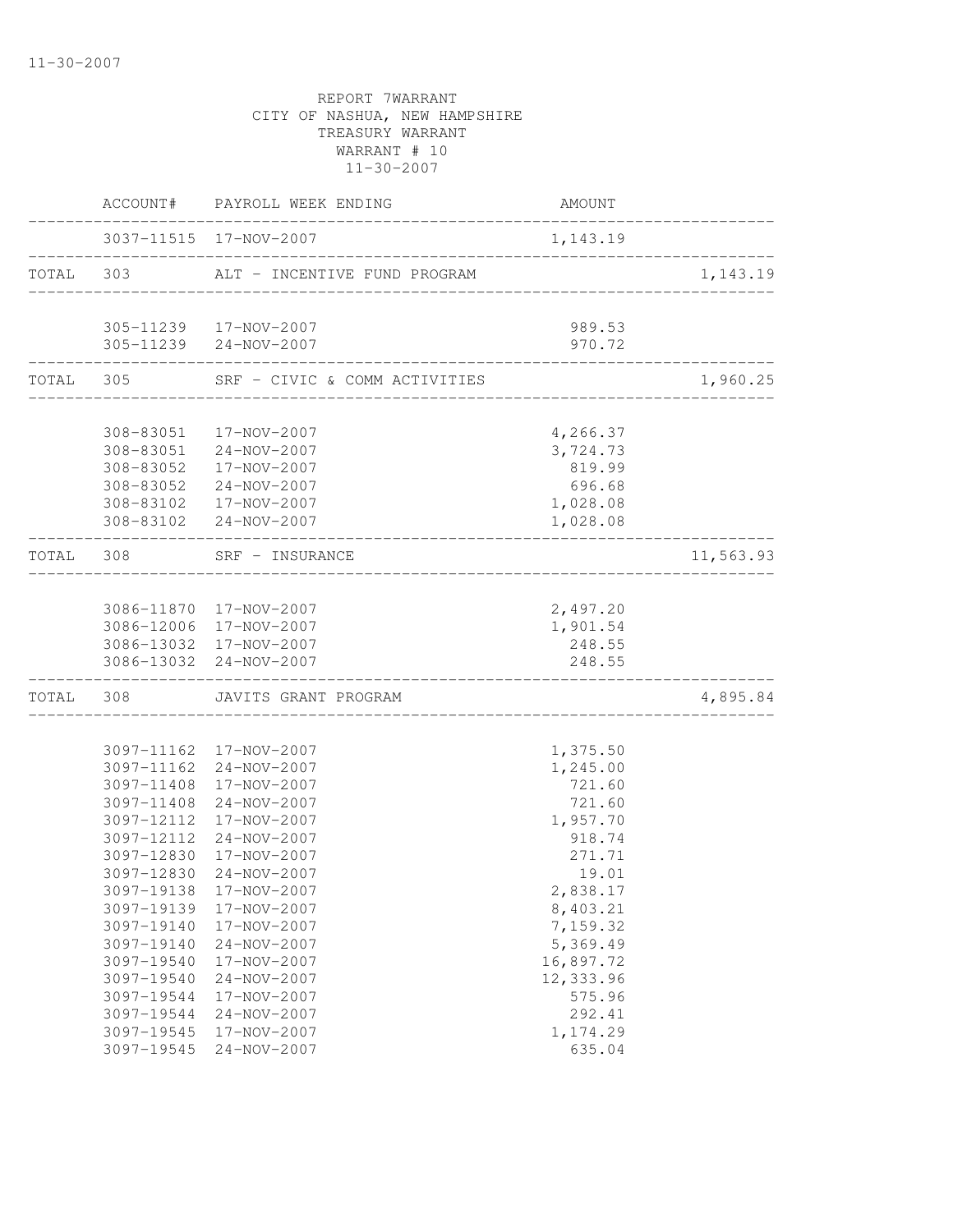|           |           | ACCOUNT# PAYROLL WEEK ENDING                        | AMOUNT              |           |
|-----------|-----------|-----------------------------------------------------|---------------------|-----------|
|           | TOTAL 309 | SRF - FOOD SERVICES                                 | ___________________ | 62,910.43 |
|           |           | 3117-12006 17-NOV-2007                              | 2,075.00            |           |
|           |           | 3117-12006 24-NOV-2007                              | 425.00              |           |
| TOTAL 311 |           | DRIVER'S EDUCATION                                  |                     | 2,500.00  |
|           | 312-11165 | 17-NOV-2007                                         | 993.59              |           |
|           |           | 312-11165 24-NOV-2007                               | 993.59              |           |
|           |           | 312-11191  17-NOV-2007                              | 761.95              |           |
|           | 312-11191 | $24 - NOV - 2007$                                   | 761.95              |           |
|           | 312-11547 | 17-NOV-2007                                         | 2,045.58            |           |
|           | 312-11547 | 24-NOV-2007                                         | 2,045.58            |           |
|           | 312-12010 | 17-NOV-2007                                         | 91.27               |           |
|           | 312-12010 | 24-NOV-2007                                         | 91.27               |           |
|           | 312-12116 | 17-NOV-2007                                         | 579.58              |           |
|           | 312-12116 | $24 - NOV - 2007$                                   | 579.59              |           |
|           |           | 312-13004 17-NOV-2007                               | 502.96              |           |
|           |           | 312-13004 24-NOV-2007                               | 628.43              |           |
| TOTAL 312 |           | SRF - FINANCIAL SERVICES                            |                     | 10,075.34 |
|           |           | 3122-12006 17-NOV-2007                              | 4,034.95            |           |
|           |           | 3122-12006 24-NOV-2007                              | 369.90              |           |
|           |           | TOTAL 312 ADULT ED/CONTINUING ED                    |                     | 4,404.85  |
|           |           | 3245-11860 17-NOV-2007                              | 1,301.28            |           |
| TOTAL 324 |           | YOUTH SAFE HAVEN-PAL                                |                     | 1,301.28  |
|           |           |                                                     |                     |           |
|           |           | 3248-19230 17-NOV-2007<br>_________________________ | 250.00              |           |
|           |           | TOTAL 324 REDUCING THE RISK                         |                     | 250.00    |
|           | 331-11250 | 17-NOV-2007                                         | 654.89              |           |
|           | 331-11250 | 24-NOV-2007                                         | 654.89              |           |
|           | 331-11552 | 17-NOV-2007                                         | 4,853.20            |           |
|           | 331-11552 | 24-NOV-2007                                         | 952.90              |           |
|           | 331-11558 | 17-NOV-2007                                         | 6,054.55            |           |
|           | 331-11558 | 24-NOV-2007                                         | 1,139.16            |           |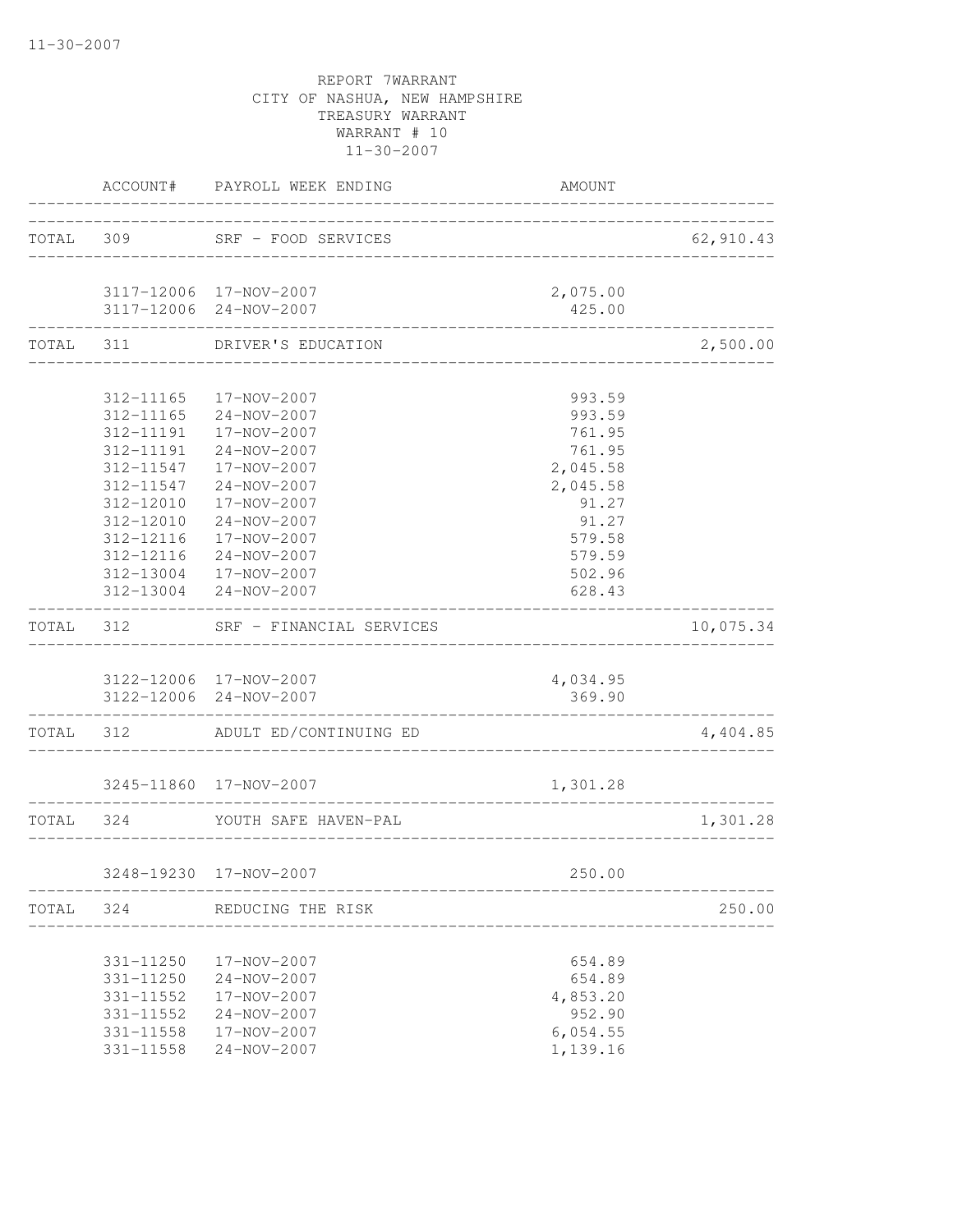|           | ACCOUNT#  | PAYROLL WEEK ENDING                              | AMOUNT          |           |
|-----------|-----------|--------------------------------------------------|-----------------|-----------|
|           | 331-11567 | 17-NOV-2007                                      | 5,464.30        |           |
|           |           | 331-11567 24-NOV-2007                            | 1,366.91        |           |
|           | 331-12115 | 17-NOV-2007                                      | 524.61          |           |
|           | 331-12115 | 24-NOV-2007                                      | 524.61          |           |
|           | 331-13038 | 17-NOV-2007                                      | 689.67          |           |
|           | 331-13038 | 24-NOV-2007                                      | 1,433.08        |           |
|           | 331-13044 | 17-NOV-2007                                      | 3,046.71        |           |
|           | 331-13044 | 24-NOV-2007                                      | 3, 161.92       |           |
|           | 331-13048 | 17-NOV-2007                                      | 1,272.56        |           |
|           | 331-13048 | 24-NOV-2007                                      | 705.07          |           |
|           | 331-15002 | 17-NOV-2007                                      | 679.49          |           |
|           |           | 331-15002 24-NOV-2007                            | 679.49          |           |
|           |           | 331-18036 17-NOV-2007                            | 13,957.44       |           |
|           |           | 331-18036 24-NOV-2007                            | 21,439.03       |           |
| TOTAL 331 |           | SRF - POLICE DEPARTMENT                          |                 | 69,254.48 |
|           |           |                                                  |                 |           |
|           |           | 332-18084 17-NOV-2007                            | 577.81          |           |
|           |           | 332-18084 24-NOV-2007                            | 1,192.16        |           |
| TOTAL 332 |           | SRF - FIRE DEPARTMENT                            |                 | 1,769.97  |
|           |           | 3338-12201 17-NOV-2007                           | 31.00           |           |
|           |           | 3338-19230 17-NOV-2007                           | 511.28          |           |
|           | TOTAL 333 | TITLE I SCHL IMPRV MT PLEASANT                   |                 | 542.28    |
|           |           |                                                  |                 |           |
|           |           | 3348-13133 17-NOV-2007<br>3348-13133 24-NOV-2007 | 48.30<br>366.26 |           |
|           |           |                                                  | _____________   |           |
|           | TOTAL 334 | TITLE I SCHL IMPRV AMHERST ST                    |                 | 414.56    |
|           |           |                                                  |                 |           |
|           |           | 3358-12006 17-NOV-2007                           | 1,699.87        |           |
|           |           | 3358-12078 17-NOV-2007                           | 1,275.00        |           |
|           |           | 3358-12078 24-NOV-2007                           | 612.50          |           |
|           |           | 3358-19230 17-NOV-2007                           | 181.00          |           |
|           |           | 3358-19230 24-NOV-2007                           | 174.00          |           |
| TOTAL     | 335       | TITLE IB READ 1ST MT PLEASANT                    |                 | 3,942.37  |
|           |           | 341-11107  17-NOV-2007                           | 687.84          |           |
|           |           | 341-11107 24-NOV-2007                            | 687.84          |           |
|           | 341-11235 | 17-NOV-2007                                      | 1,927.44        |           |
|           |           |                                                  |                 |           |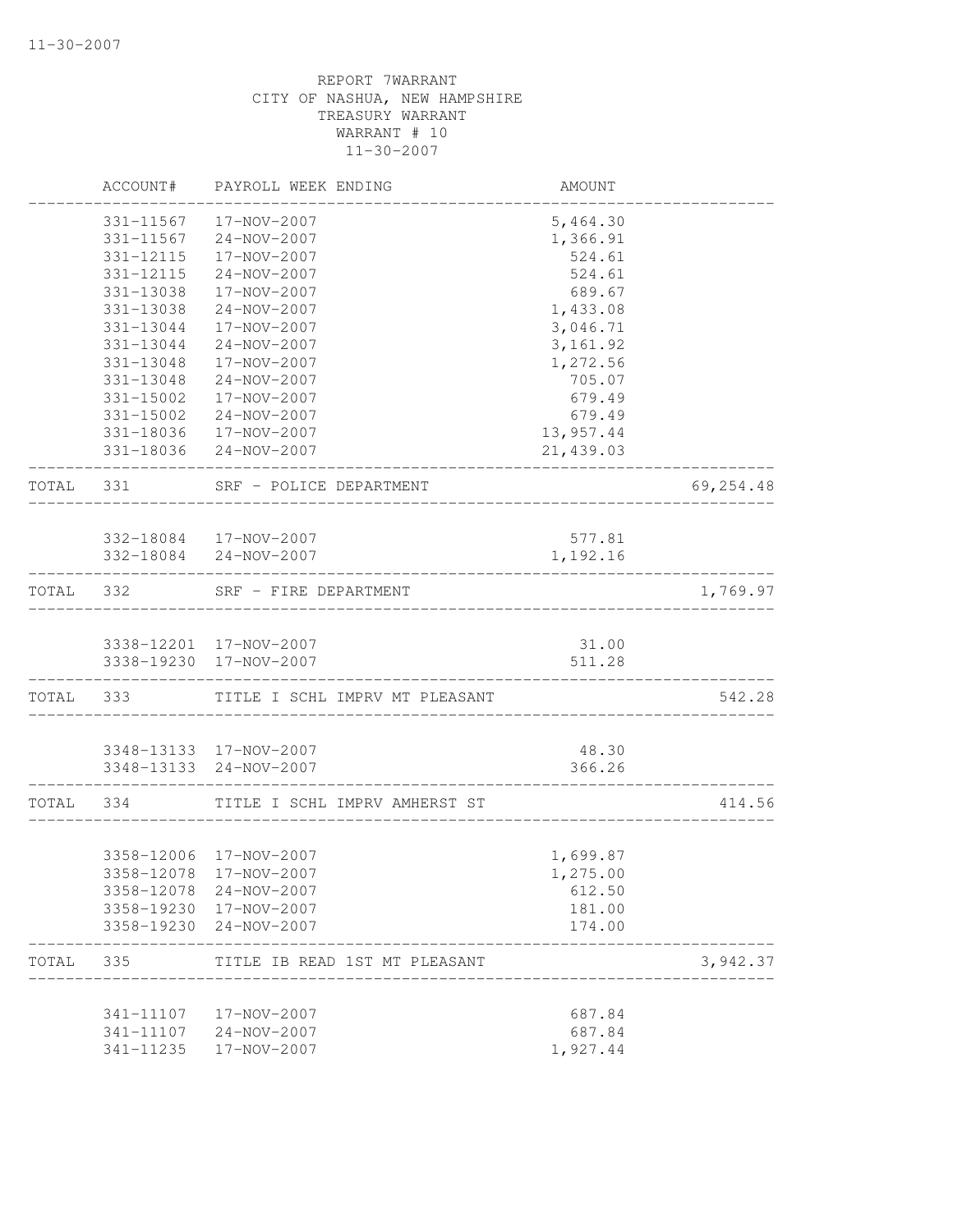|       | ACCOUNT#   | PAYROLL WEEK ENDING                 | AMOUNT                         |            |
|-------|------------|-------------------------------------|--------------------------------|------------|
|       | 341-11235  | 24-NOV-2007                         | 1,927.43                       |            |
|       | 341-11346  | 17-NOV-2007                         | 214.09                         |            |
|       | 341-11346  | 24-NOV-2007                         | 214.09                         |            |
|       | 341-11484  | 24-NOV-2007                         |                                |            |
|       | 341-11563  | 17-NOV-2007                         | 938.55                         |            |
|       | 341-11563  | 24-NOV-2007                         | 938.55                         |            |
|       | 341-12037  | 17-NOV-2007                         | 103.03                         |            |
|       | 341-12037  | 24-NOV-2007                         | 103.03                         |            |
|       |            | 341-12101  17-NOV-2007              | 382.66                         |            |
|       |            | 341-12101 24-NOV-2007               | 382.66                         |            |
| TOTAL | 341        | SRF - COMMUNITY SERVICES            |                                | 8,507.21   |
|       |            |                                     |                                |            |
|       | 342-11499  | 17-NOV-2007                         | 696.60                         |            |
|       | 342-11499  | 24-NOV-2007                         | 696.60                         |            |
|       | 342-11584  | 17-NOV-2007                         | 1,785.34                       |            |
|       | 342-11584  | 24-NOV-2007                         | 1,785.35                       |            |
|       | 342-12000  | 17-NOV-2007                         | 556.20                         |            |
|       | 342-12000  | 24-NOV-2007                         | 556.20                         |            |
|       | 342-12040  | 17-NOV-2007                         | 914.64                         |            |
|       | 342-12040  | 24-NOV-2007                         | 914.64                         |            |
|       | 342-12081  | 17-NOV-2007                         | 71.07                          |            |
|       | 342-12113  | 17-NOV-2007                         | 194.67                         |            |
|       | 342-12113  | 24-NOV-2007                         | 194.67                         |            |
|       |            | 342-12582  17-NOV-2007              | 121.71                         |            |
|       |            | 342-12582 24-NOV-2007               | 121.71<br>-------------------- |            |
| TOTAL | 342        | SRF - COMMUNITY HEALTH              |                                | 8,609.40   |
|       | 3448-11162 | 17-NOV-2007                         | 621.38                         |            |
|       | 3448-11162 | 24-NOV-2007                         | 621.38                         |            |
|       | 3448-11860 | 17-NOV-2007                         | 5,740.29                       |            |
|       | 3448-12006 | 17-NOV-2007                         | 3,583.19                       |            |
|       | 3448-12006 | 24-NOV-2007                         | 87.50                          |            |
|       | 3448-12006 | 17-NOV-2007                         | 87.50                          |            |
|       | 3448-12006 | $24 - NOV - 2007$                   | $-87.50$                       |            |
| TOTAL | 344        | TITLE IV SDF 21ST CENTURY           |                                | 10,653.74  |
|       |            |                                     |                                |            |
|       |            | 3508-11726 17-NOV-2007              | 24,199.75                      |            |
|       | 3508-12201 | 24-NOV-2007<br>-------------------- | 31.00                          |            |
| TOTAL | 350        | TITLE 11A TEACHER QUALITY           |                                | 24, 230.75 |
|       |            |                                     |                                |            |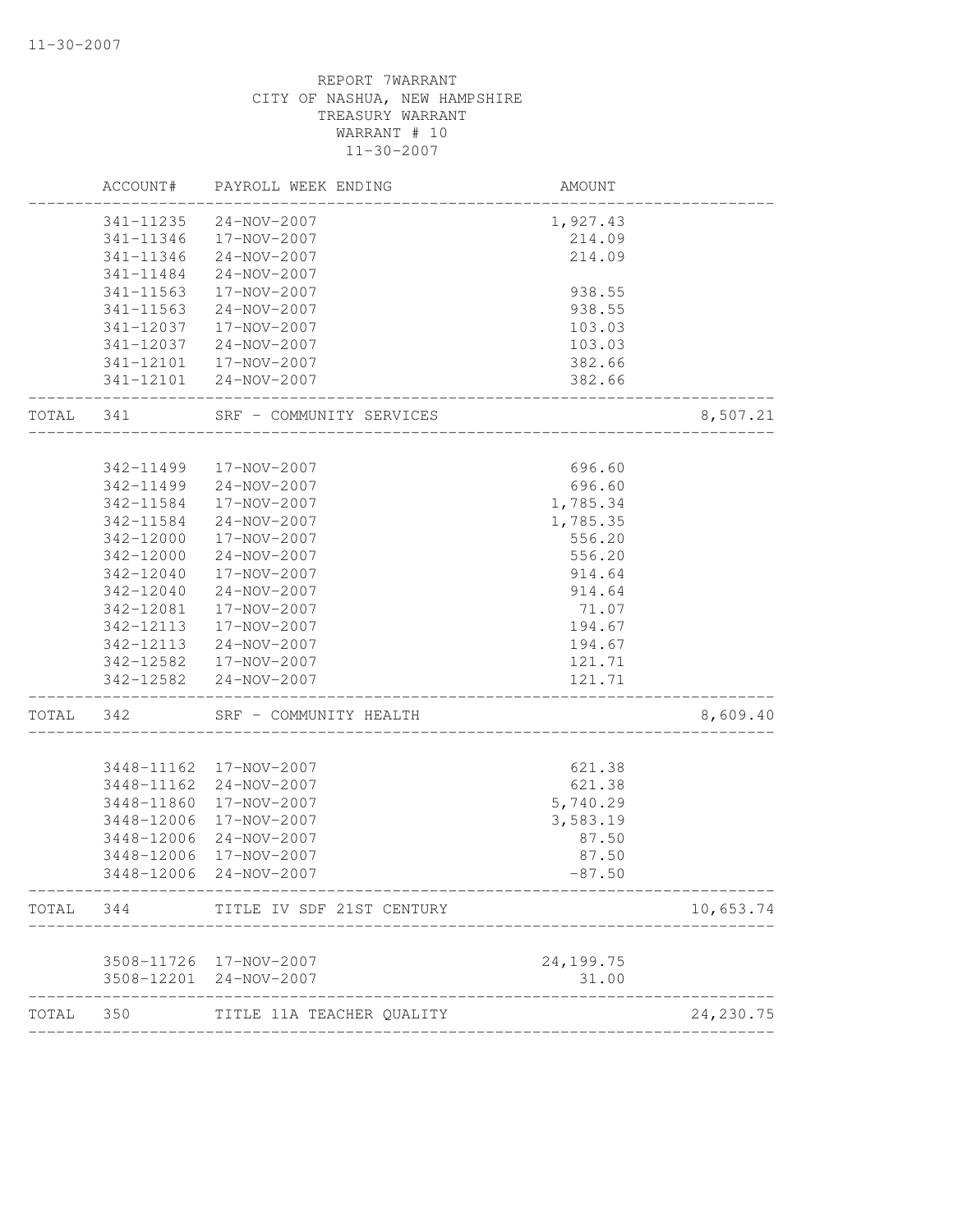|           | ACCOUNT#               | PAYROLL WEEK ENDING                            | AMOUNT               |           |
|-----------|------------------------|------------------------------------------------|----------------------|-----------|
|           |                        | 352-59055 17-NOV-2007<br>352-59055 24-NOV-2007 | 386.16<br>386.16     |           |
| TOTAL 352 |                        | SRF - PARKS AND RECREATION                     |                      | 772.32    |
|           |                        |                                                |                      |           |
|           |                        | 3558-11870 17-NOV-2007                         | 2,671.69             |           |
|           |                        | 3558-12006 17-NOV-2007                         | 1,615.16             |           |
|           |                        | 3558-12078 17-NOV-2007                         | 800.00               |           |
|           |                        | 3558-12078 24-NOV-2007                         | 100.00               |           |
|           |                        | 3558-13004 17-NOV-2007                         | 156.25               |           |
|           | TOTAL 355              | TITLE IB READING 1ST FES                       |                      | 5,343.10  |
|           |                        | 3597-19230 17-NOV-2007                         | 75.00                |           |
|           |                        |                                                |                      |           |
| TOTAL 359 |                        | MATH/SCIENCE INITIATIVE GRANT                  |                      | 75.00     |
|           |                        |                                                |                      |           |
|           | 374-01210              | 17-NOV-2007                                    | 1,711.69             |           |
|           | 374-01210              | 24-NOV-2007                                    | 1,711.70             |           |
|           | 374-0703P              | 17-NOV-2007                                    | 673.82               |           |
|           | 374-0703P              | 24-NOV-2007                                    | 695.41               |           |
|           | 374-0704P<br>374-0705M | 24-NOV-2007<br>24-NOV-2007                     | 344.26               |           |
|           | 374-0705P              | 17-NOV-2007                                    | 260.00               |           |
|           | 374-0705P              | 24-NOV-2007                                    | 2,598.09             |           |
|           | 374-07235              | 17-NOV-2007                                    | 676.94               |           |
|           | 374-07235              | 24-NOV-2007                                    | 1,838.21             |           |
|           | 374-0734P              | 17-NOV-2007                                    | 1,019.98             |           |
|           | 374-0734P              | 24-NOV-2007                                    | 3,881.03<br>1,865.72 |           |
|           | 374-09003              | 17-NOV-2007                                    | 506.41               |           |
|           |                        | 374-09003 24-NOV-2007                          | 506.40               |           |
|           | 374-12075              | 24-NOV-2007                                    | 510.65               |           |
| TOTAL     | 374                    | SRF - URBAN PROGRAMS                           |                      | 18,800.31 |
|           |                        |                                                |                      |           |
|           | 3768-11726             | 17-NOV-2007                                    | 7,285.80             |           |
|           | 3768-11802             | 17-NOV-2007                                    | 1,886.64             |           |
|           | 3768-11870             | 17-NOV-2007                                    | 3,183.64             |           |
|           | 3768-12111             | 17-NOV-2007                                    | 3, 193.61            |           |
|           | 3768-12111             | 24-NOV-2007                                    | 2,636.89             |           |
|           | 3768-12126             | 17-NOV-2007                                    | 417.60               |           |
|           | 3768-12126             | 24-NOV-2007                                    | 417.60               |           |
|           | 3768-12198             | 17-NOV-2007                                    | 39,478.99            |           |
|           | 3768-12201             | 17-NOV-2007                                    | 434.00               |           |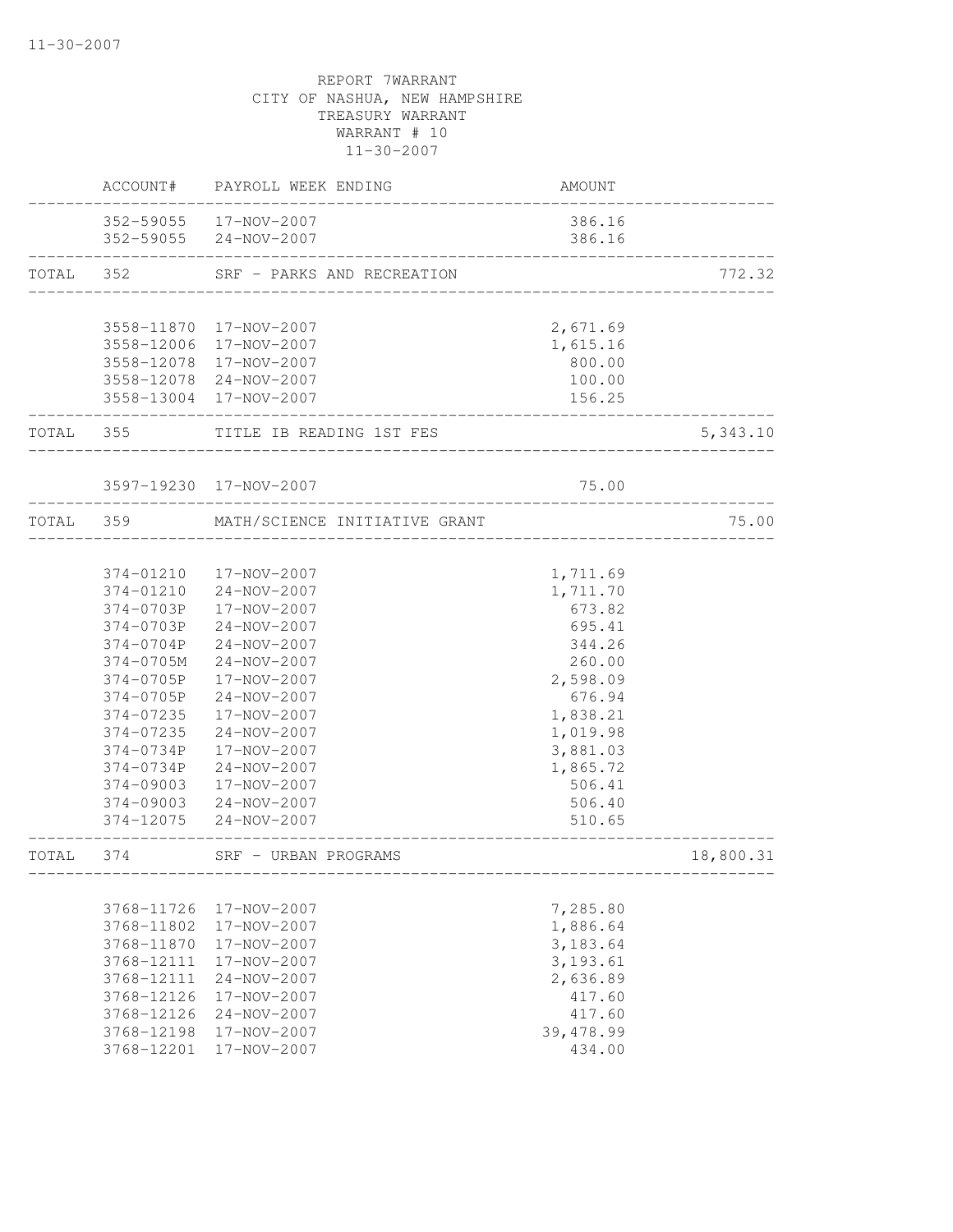|           | ACCOUNT#                               | PAYROLL WEEK ENDING                       | AMOUNT                    |           |
|-----------|----------------------------------------|-------------------------------------------|---------------------------|-----------|
|           | 3768-12201<br>3768-13133<br>3768-13133 | 24-NOV-2007<br>17-NOV-2007<br>24-NOV-2007 | 310.00<br>950.00<br>22.55 |           |
|           | 3768-13137                             | 17-NOV-2007                               | 67.82                     |           |
|           |                                        | 3768-19000 17-NOV-2007                    | 4,978.35                  |           |
|           | 3768-19000                             | 24-NOV-2007                               | 796.92                    |           |
| TOTAL     | 376                                    | TITLE I ESEA                              |                           | 66,060.41 |
|           |                                        | 3778-13133 17-NOV-2007                    | 602.50                    |           |
|           |                                        | 3778-13133 24-NOV-2007                    | 901.25                    |           |
|           |                                        | 3778-19230 17-NOV-2007                    | 285.00                    |           |
|           |                                        | 3778-19230 24-NOV-2007                    | $-210.00$                 |           |
| TOTAL     | 377                                    |                                           |                           | 1,578.75  |
|           |                                        | 3868-12201 17-NOV-2007                    | 62.00                     |           |
|           |                                        | 3868-12201 24-NOV-2007                    | $-62.00$                  |           |
| TOTAL     | 386                                    |                                           |                           |           |
|           |                                        | 3888-12126 17-NOV-2007                    | 225.45                    |           |
|           |                                        | 3888-12126 24-NOV-2007                    | 225.45                    |           |
| TOTAL     | 388                                    | TITLE V INNOVATIVE PROGRAMS               |                           | 450.90    |
|           |                                        | 3908-11726 17-NOV-2007                    | 1,428.77                  |           |
|           |                                        | 3908-12198 17-NOV-2007                    | 637.01                    |           |
| TOTAL     | 390                                    | VOC ED SECONDARY PERKINS                  |                           | 2,065.78  |
|           |                                        | 3937-12201 24-NOV-2007                    | 62.00                     |           |
|           |                                        | 3937-19000 17-NOV-2007                    | 757.44                    |           |
|           | TOTAL 393 DAY CARE                     |                                           |                           | 819.44    |
|           |                                        | 3957-19000 17-NOV-2007                    | 2,607.49                  |           |
| TOTAL 395 |                                        | IDEA BASIC SPEC ED                        |                           | 2,607.49  |
|           |                                        | ----------------------                    | ------------              |           |
|           |                                        | 3958-11726 17-NOV-2007                    | 61,181.69                 |           |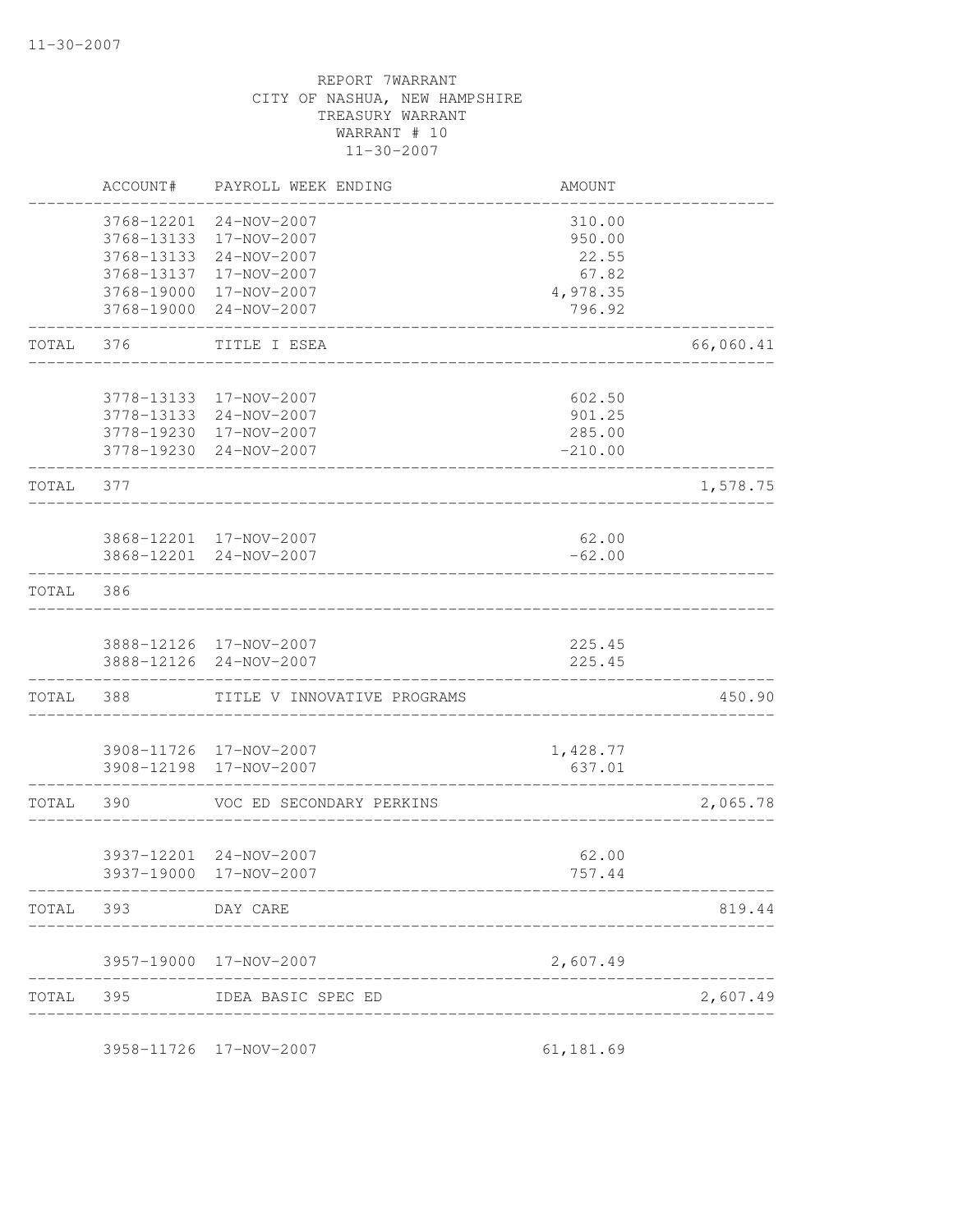|  | ACCOUNT# PAYROLL WEEK ENDING                               | AMOUNT   |           |
|--|------------------------------------------------------------|----------|-----------|
|  | 3958-11860 17-NOV-2007                                     | 1,782.69 |           |
|  | 3958-12201 17-NOV-2007                                     | 465.00   |           |
|  | 3958-12201 24-NOV-2007                                     | 434.00   |           |
|  | TOTAL 395 IDEA BASIC SPEC ED                               |          | 63,863.38 |
|  | 3968-11726 17-NOV-2007                                     | 2,372.42 |           |
|  | 3968-12111 17-NOV-2007                                     | 566.56   |           |
|  | 3968-12111 24-NOV-2007                                     | 475.18   |           |
|  | TOTAL 396 IDEA PRESCHOOL SPEC ED                           |          | 3,414.16  |
|  | 3977-12111 17-NOV-2007                                     | 7,460.15 |           |
|  | 3977-12111 24-NOV-2007<br>________________________________ | 6,024.54 |           |
|  | TOTAL 397 SPECIAL ED LOCAL                                 |          | 13,484.69 |
|  |                                                            |          |           |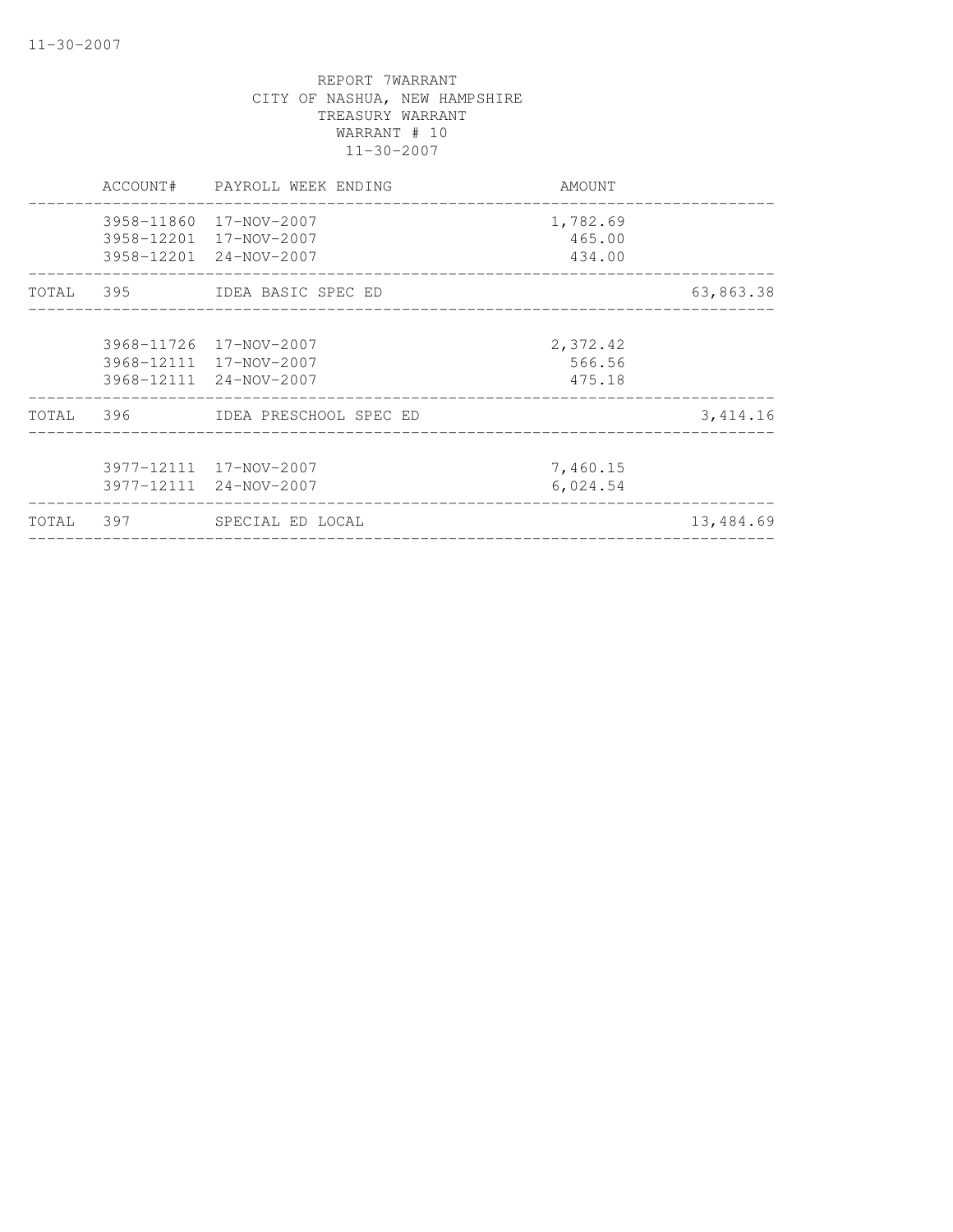|       | ACCOUNT#               | PAYROLL WEEK ENDING              | AMOUNT           |          |
|-------|------------------------|----------------------------------|------------------|----------|
|       | 501-11370              | 17-NOV-2007                      | 701.81           |          |
|       | $501 - 11370$          | $24 - NOV - 2007$                | 1,305.38         |          |
|       | 501-11471              | 17-NOV-2007                      | 1,864.89         |          |
|       | 501-11471              | $24 - NOV - 2007$                | 1,864.88         |          |
|       | 501-11472              | 17-NOV-2007                      | 935.64           |          |
|       | 501-11472              | $24 - NOV - 2007$                | 935.65           |          |
|       | 501-11624              | 17-NOV-2007                      | 597.90           |          |
| TOTAL | 501                    | MAYOR'S OFFICE                   |                  | 8,206.15 |
|       |                        |                                  |                  |          |
|       | 502-11113              | 17-NOV-2007                      | 1,456.88         |          |
|       | 502-11113              | 24-NOV-2007                      | 1,456.88         |          |
|       | 502-11219              | 17-NOV-2007                      | 1,701.30         |          |
|       | 502-11219              | $24 - NOV - 2007$                | 1,701.30         |          |
|       | 502-11518              | 17-NOV-2007                      | 1,561.29         |          |
|       | 502-11518              | 24-NOV-2007                      | 1,541.42         |          |
| TOTAL | 502                    | LEGAL DEPARTMENT                 |                  | 9,419.07 |
|       | 503-11071              | 17-NOV-2007                      |                  |          |
|       |                        |                                  | 1,139.10         |          |
|       | 503-11071              | 24-NOV-2007                      | 1,139.10         |          |
|       | 503-12092<br>503-12092 | 17-NOV-2007<br>$24 - NOV - 2007$ | 465.84<br>465.85 |          |
| TOTAL | 503                    | BOARD OF ALDERMEN                |                  | 3,209.89 |
|       |                        |                                  |                  |          |
|       | 507-82010              | $24 - NOV - 2007$                | 546.13           |          |
| TOTAL | 507                    | PENSIONS                         |                  | 546.13   |
|       |                        |                                  |                  |          |
|       | 511-11103              | 24-NOV-2007                      | 671.40           |          |
|       | 511-11234              | 17-NOV-2007                      | 1,712.29         |          |
|       | 511-11234              | $24 - NOV - 2007$                | 1,985.26         |          |
| TOTAL | 511                    | ADMINISTRATIVE SERVICES          |                  | 4,368.95 |
|       |                        |                                  |                  |          |
|       | 512-11005              | 17-NOV-2007                      | 843.19           |          |
|       | 512-11005              | 24-NOV-2007                      | 843.20           |          |
|       | 512-11050              | 17-NOV-2007                      | 690.29           |          |
|       | 512-11050              | 24-NOV-2007                      | 690.29           |          |
|       | 512-11064              | 17-NOV-2007                      | 944.84           |          |
|       | 512-11064              | 24-NOV-2007                      | 944.84           |          |
|       | 512-11073              | 17-NOV-2007                      | 2,196.70         |          |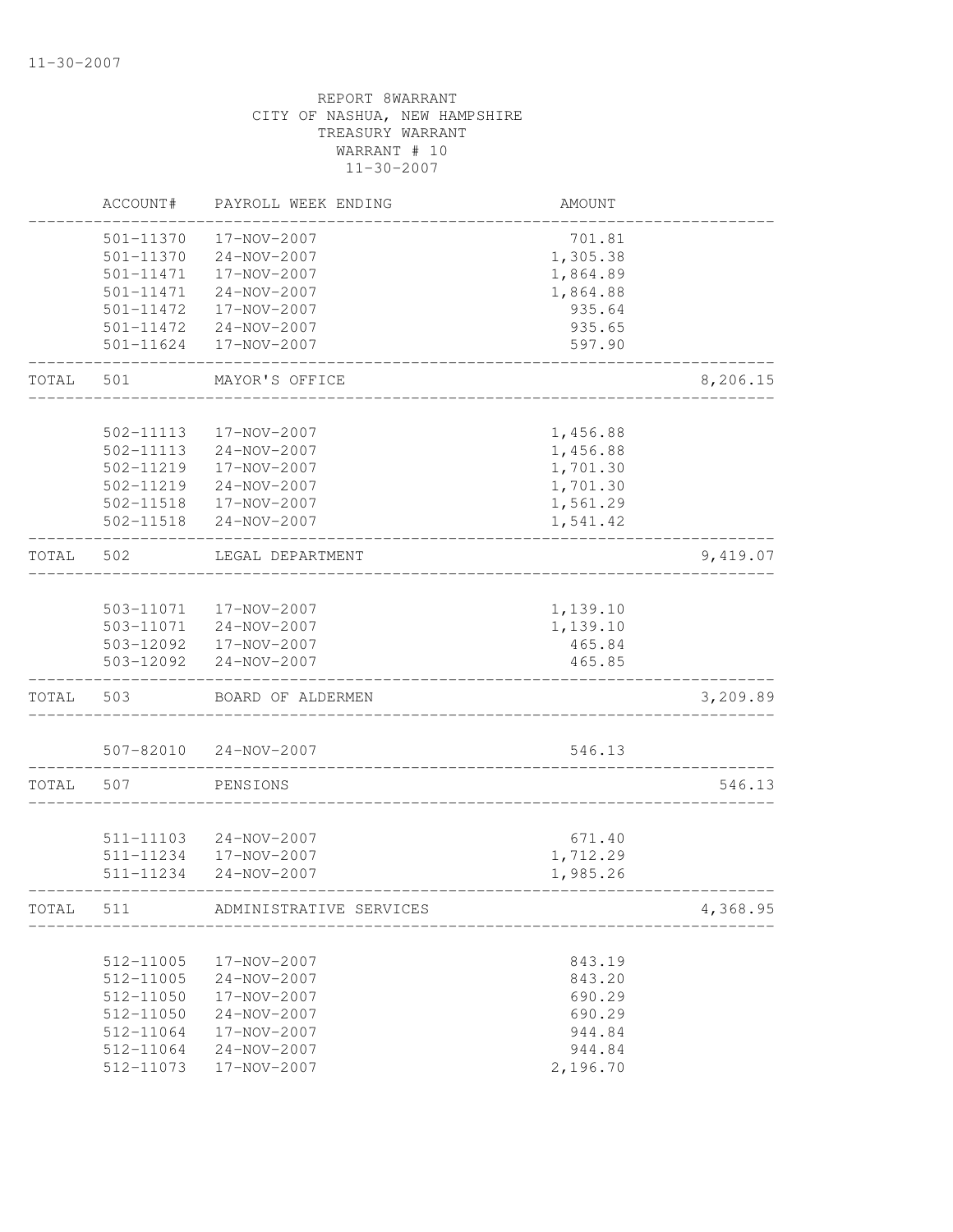|       | ACCOUNT#  | PAYROLL WEEK ENDING | AMOUNT       |            |
|-------|-----------|---------------------|--------------|------------|
|       | 512-11073 | $24 - NOV - 2007$   | 2,196.71     |            |
|       | 512-11165 | 17-NOV-2007         | 1,882.88     |            |
|       | 512-11165 | 24-NOV-2007         | 2,278.86     |            |
|       | 512-11173 | 17-NOV-2007         | 1,310.45     |            |
|       | 512-11173 | 24-NOV-2007         | 1,310.45     |            |
|       | 512-11177 | 17-NOV-2007         | 1,871.29     |            |
|       | 512-11177 | $24 - NOV - 2007$   | 1,871.30     |            |
|       | 512-11222 | 17-NOV-2007         | 919.63       |            |
|       | 512-11222 | $24 - NOV - 2007$   | 919.63       |            |
|       | 512-11224 | 17-NOV-2007         | 924.98       |            |
|       | 512-11224 | $24 - NOV - 2007$   | 924.98       |            |
|       | 512-11232 | 17-NOV-2007         | 975.39       |            |
|       | 512-11232 | 24-NOV-2007         | 975.38       |            |
|       | 512-11265 | 17-NOV-2007         | 795.56       |            |
|       | 512-11265 | 24-NOV-2007         | 795.57       |            |
|       | 512-11531 | 17-NOV-2007         | 1,521.35     |            |
|       | 512-11531 | 24-NOV-2007         | 1,521.33     |            |
|       | 512-11581 | 17-NOV-2007         | 707.55       |            |
|       | 512-11581 | $24 - NOV - 2007$   | 707.55       |            |
|       | 512-11714 | 17-NOV-2007         | 862.85       |            |
|       | 512-11714 | 24-NOV-2007         | 862.85       |            |
|       | 512-11740 | 17-NOV-2007         | 1,515.40     |            |
|       | 512-11740 | 24-NOV-2007         | 1,515.40     |            |
|       | 512-12010 | 17-NOV-2007         | 273.79       |            |
|       | 512-12010 | $24 - NOV - 2007$   | 273.80       |            |
|       | 512-12019 | 17-NOV-2007         | $-2, 531.01$ |            |
|       | 512-12019 | $24 - NOV - 2007$   | 25.18        |            |
|       | 512-12033 | 17-NOV-2007         | 555.45       |            |
|       | 512-12033 | 24-NOV-2007         | 555.45       |            |
|       | 512-12052 | 17-NOV-2007         | 503.16       |            |
|       | 512-12052 | 24-NOV-2007         | 496.90       |            |
|       | 512-12056 | 17-NOV-2007         | 331.07       |            |
|       | 512-12056 | 24-NOV-2007         | 331.07       |            |
|       | 512-13004 | 24-NOV-2007         | 6.09         |            |
| TOTAL | 512       | FINANCIAL SERVICES  |              | 37, 141.64 |
|       |           |                     |              |            |
|       | 513-11117 | 17-NOV-2007         | 1,474.94     |            |
|       | 513-11117 | $24 - NOV - 2007$   | 1,474.93     |            |
|       | 513-11171 | 17-NOV-2007         | 3,529.48     |            |
|       | 513-11171 | 24-NOV-2007         | 2,622.93     |            |
|       | 513-11213 | 17-NOV-2007         | 1,136.10     |            |
|       | 513-11213 | 24-NOV-2007         | 1,136.10     |            |
|       | 513-11223 | 17-NOV-2007         | 821.20       |            |
|       | 513-11223 | 24-NOV-2007         | 821.20       |            |
|       | 513-12108 | 24-NOV-2007         | 175.00       |            |
|       | 513-12132 | $24 - NOV - 2007$   | 50.00        |            |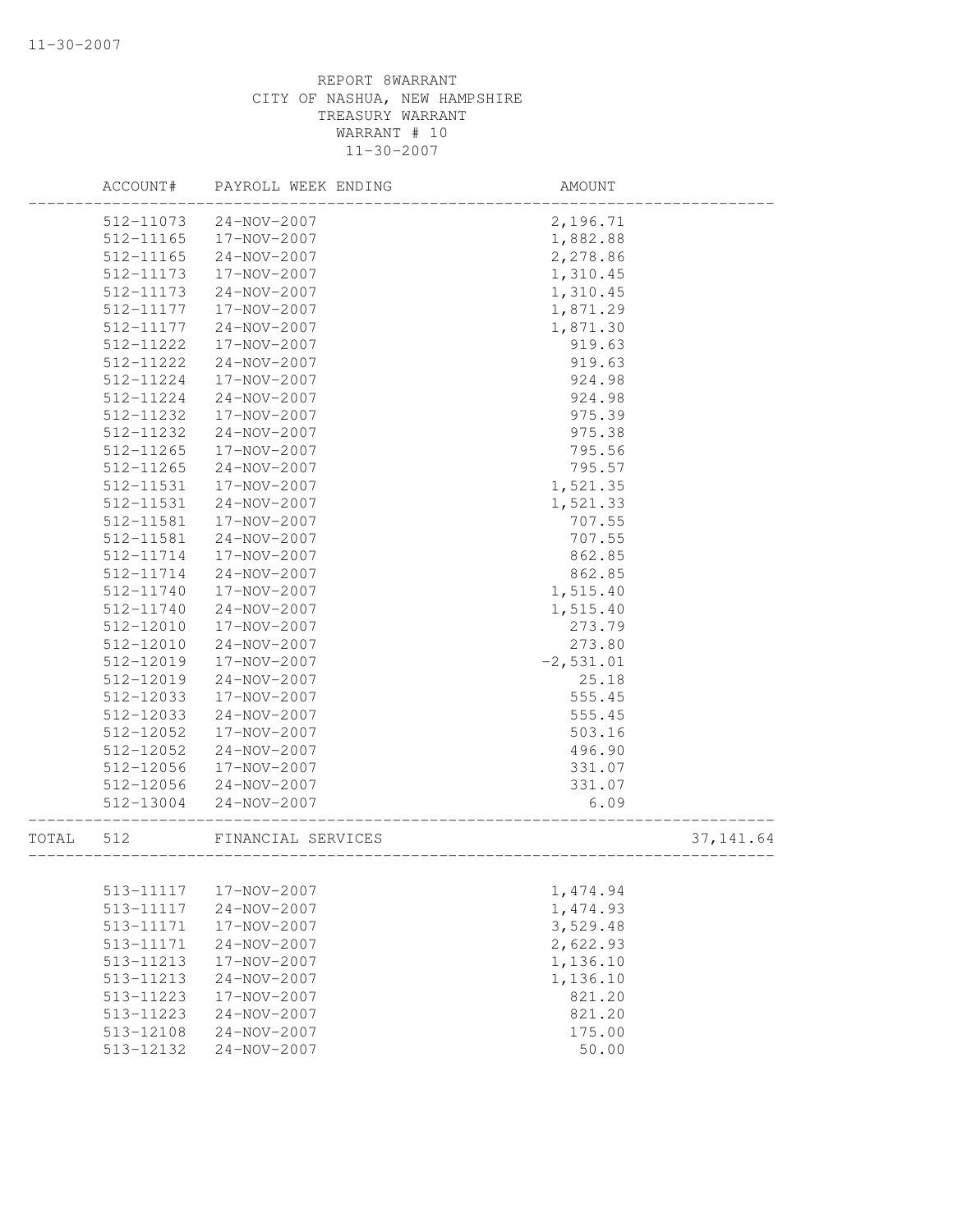|           |                        | ACCOUNT# PAYROLL WEEK ENDING                   | AMOUNT           |           |
|-----------|------------------------|------------------------------------------------|------------------|-----------|
|           |                        | 513-12213 24-NOV-2007<br>513-13016 24-NOV-2007 | 50.00<br>215.33  |           |
| TOTAL 513 |                        | CITY CLERK'S OFFICE                            |                  | 13,507.21 |
|           |                        |                                                |                  |           |
|           | 515-11031              | 17-NOV-2007                                    | 999.84           |           |
|           |                        | 515-11031 24-NOV-2007                          | 999.83           |           |
|           |                        | 515-11350  17-NOV-2007                         | 862.85           |           |
|           |                        | 515-11350 24-NOV-2007                          | 862.85           |           |
|           |                        | 515-11447  17-NOV-2007                         | 1,560.86         |           |
|           |                        | 515-11447 24-NOV-2007                          | 1,560.87         |           |
|           |                        | 515-12001 17-NOV-2007<br>515-12001 24-NOV-2007 | 633.40<br>633.40 |           |
|           |                        | TOTAL 515 HUMAN RESOURCES                      |                  | 8,113.90  |
|           |                        | ____________________                           |                  |           |
|           |                        | 516-11147  17-NOV-2007                         | 667.54           |           |
|           |                        | 516-11147 24-NOV-2007                          | 667.54           |           |
|           |                        | 516-11148  17-NOV-2007                         | 872.05           |           |
|           |                        | 516-11148 24-NOV-2007                          | 872.05           |           |
|           |                        | 516-11459  17-NOV-2007                         | 1,474.94         |           |
|           |                        | 516-11459 24-NOV-2007                          | 1,474.93         |           |
|           |                        | 516-11573  17-NOV-2007                         | 864.92           |           |
|           |                        | 516-11573 24-NOV-2007                          | 864.92           |           |
|           |                        | TOTAL 516 PURCHASING DEPARTMENT                |                  | 7,758.89  |
|           |                        |                                                |                  |           |
|           |                        | 517-11198  17-NOV-2007                         | 601.39           |           |
|           | 517-11198<br>517-11201 | 24-NOV-2007<br>17-NOV-2007                     | 601.38<br>615.29 |           |
|           | 517-11201              | 24-NOV-2007                                    | 615.29           |           |
|           | 517-11203              | 17-NOV-2007                                    | 557.35           |           |
|           | 517-11203              | 24-NOV-2007                                    | 557.35           |           |
|           | 517-11420              | 17-NOV-2007                                    | 797.40           |           |
|           | 517-11420              | 24-NOV-2007                                    | 797.40           |           |
|           | 517-12063              | 17-NOV-2007                                    | 275.10           |           |
|           | 517-12063              | $24 - NOV - 2007$                              | 275.10           |           |
|           | 517-13020              | 17-NOV-2007                                    | 103.83           |           |
|           | 517-13020              | $24 - NOV - 2007$                              | 129.41           |           |
| TOTAL     | 517                    | BUILDING MAINT - CITY ADMIN                    |                  | 5,926.29  |
|           |                        |                                                |                  |           |
|           | 518-11130<br>518-11130 | 17-NOV-2007<br>$24 - NOV - 2007$               | 772.39<br>772.40 |           |
|           |                        |                                                |                  |           |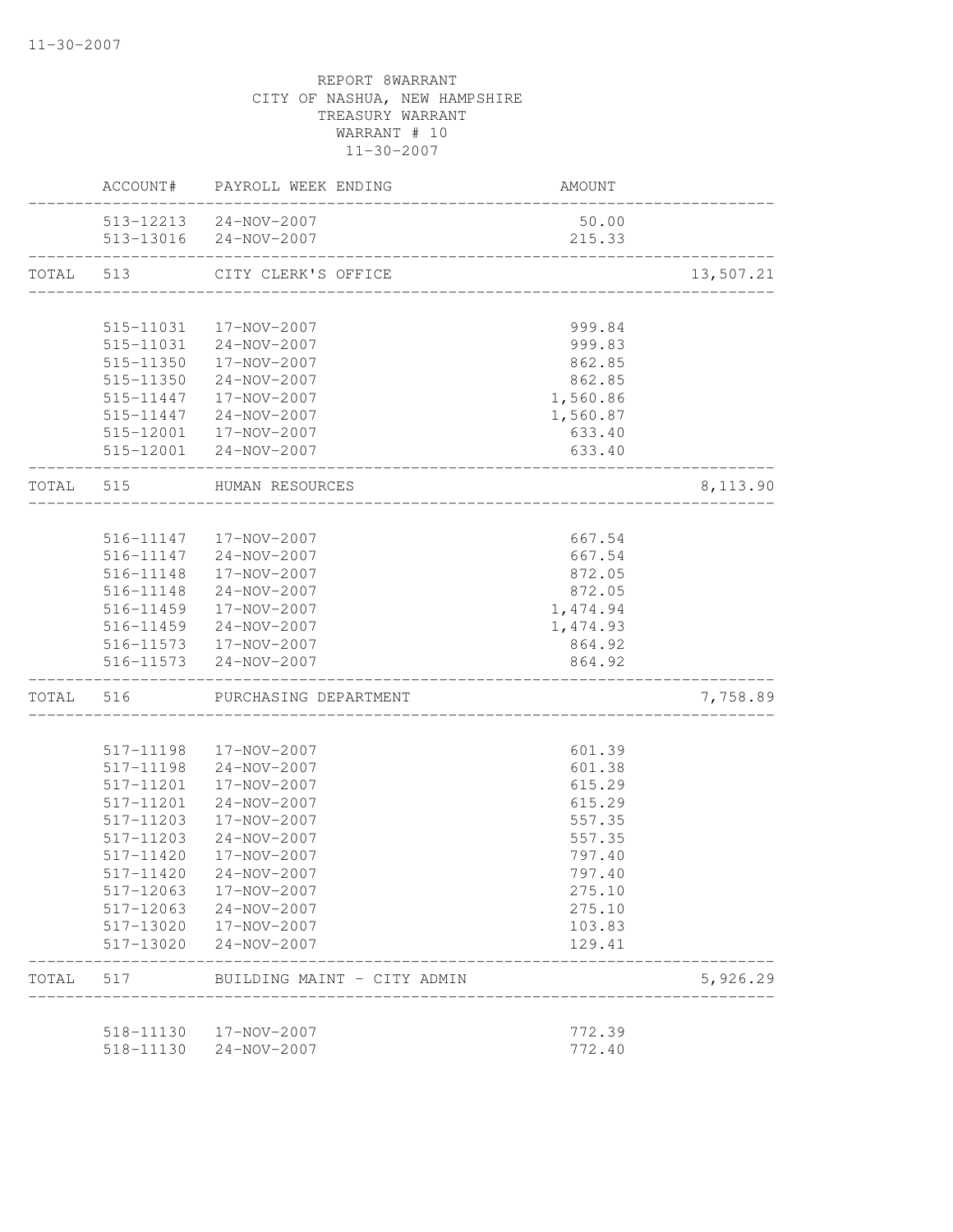|       | ACCOUNT#               | PAYROLL WEEK ENDING              | AMOUNT           |           |
|-------|------------------------|----------------------------------|------------------|-----------|
|       | 518-11441              | 17-NOV-2007                      | 1,554.78         |           |
|       | 518-11441              | 24-NOV-2007                      | 1,310.46         |           |
|       | 518-11540              | 17-NOV-2007                      | 973.79           |           |
|       | 518-11540              | $24 - NOV - 2007$                | 973.79           |           |
|       | 518-11578              | 17-NOV-2007                      | 895.41           |           |
|       | 518-11578              | 24-NOV-2007                      | 895.42           |           |
|       | 518-11589              | 17-NOV-2007                      | 970.71           |           |
|       | 518-11589              | 24-NOV-2007                      | 970.72           |           |
| TOTAL | 518                    | INSURANCE - ADMINISTRATION       |                  | 10,089.87 |
|       |                        |                                  |                  |           |
|       | 519-11014              | 17-NOV-2007                      | 1,033.05         |           |
|       | 519-11014              | 24-NOV-2007                      | 1,033.05         |           |
|       | 519-11016              | 17-NOV-2007                      | 906.86           |           |
|       | 519-11016<br>519-11017 | 24-NOV-2007<br>17-NOV-2007       | 906.87           |           |
|       | 519-11017              | 24-NOV-2007                      | 756.66<br>756.67 |           |
|       | 519-11115              | 17-NOV-2007                      |                  |           |
|       |                        |                                  | 1,804.91         |           |
|       | 519-11115              | 24-NOV-2007                      | 1,804.90         |           |
|       | 519-11146              | 17-NOV-2007                      | 788.29           |           |
|       | 519-11146              | 24-NOV-2007                      | 788.29<br>568.61 |           |
|       | 519-11153<br>519-11153 | 17-NOV-2007                      |                  |           |
|       |                        | 24-NOV-2007                      | 568.62           |           |
|       | 519-11154              | 17-NOV-2007                      | 594.65           |           |
|       | 519-11154              | 24-NOV-2007                      | 594.65           |           |
|       | 519-11205              | 17-NOV-2007<br>$24 - NOV - 2007$ | 743.45           |           |
|       | 519-11205              |                                  | 743.45           |           |
|       | 519-11241              | 17-NOV-2007                      | 1,275.49         |           |
|       | 519-11241              | 24-NOV-2007                      | 1,275.50         |           |
|       | 519-18006              | 24-NOV-2007                      | 375.00           |           |
| TOTAL | 519                    | ASSESSORS                        |                  | 17,318.97 |
|       |                        | 522-11142  17-NOV-2007           | 1,196.92         |           |
|       | 522-11142              | 24-NOV-2007                      | 1,196.92         |           |
|       | 522-11429              | 17-NOV-2007                      | 1,701.30         |           |
|       | 522-11429              | 24-NOV-2007                      | 1,701.30         |           |
|       | 522-11488              | 17-NOV-2007                      | 1,557.26         |           |
|       | 522-11488              | $24 - NOV - 2007$                | 1,557.27         |           |
|       | 522-11641              | 17-NOV-2007                      | 1,295.89         |           |
|       | 522-11641              | 24-NOV-2007                      | 1,295.88         |           |
|       | 522-11652              | 17-NOV-2007                      | 1,349.78         |           |
|       | 522-11652              | 24-NOV-2007                      | 1,349.78         |           |
|       | 522-11721              | 17-NOV-2007                      | 1,431.77         |           |
|       | 522-11721              | $24 - NOV - 2007$                | 1,431.77         |           |
|       | 522-11724              | 17-NOV-2007                      | 1,241.45         |           |
|       |                        |                                  |                  |           |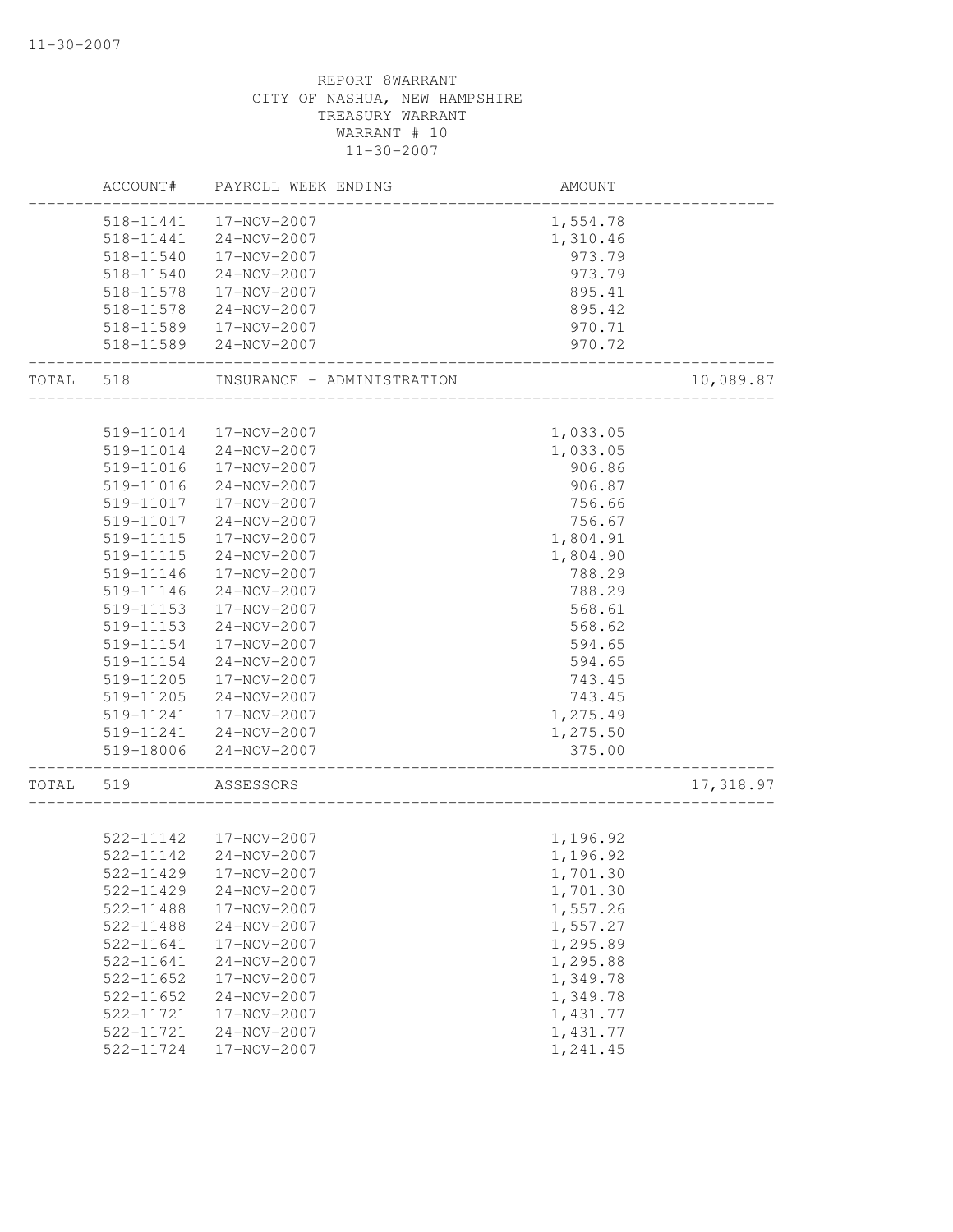|       | ACCOUNT#  | PAYROLL WEEK ENDING                                      | AMOUNT      |           |
|-------|-----------|----------------------------------------------------------|-------------|-----------|
|       |           | 522-11724 24-NOV-2007                                    | 1,241.45    |           |
|       |           | 522-11725  17-NOV-2007                                   | 919.26      |           |
|       | 522-11725 | 24-NOV-2007                                              | 919.27      |           |
|       |           | 522-11729  17-NOV-2007                                   | 3,036.19    |           |
|       | 522-11729 | 24-NOV-2007                                              | 3,036.18    |           |
| TOTAL | 522       | INFORMATION TECHNOLOGY                                   |             | 27,459.64 |
|       |           |                                                          |             |           |
|       |           | 523-11332  17-NOV-2007                                   | 924.10      |           |
|       |           | 523-11332 24-NOV-2007<br>_______________________________ | 924.10      |           |
| TOTAL | 523       | GIS                                                      |             | 1,848.20  |
|       |           |                                                          |             |           |
|       | 531-11065 | 17-NOV-2007                                              | 1,033.09    |           |
|       | 531-11065 | 24-NOV-2007                                              | 1,033.09    |           |
|       | 531-11085 | 17-NOV-2007                                              | 847.79      |           |
|       | 531-11085 | 24-NOV-2007                                              | 847.80      |           |
|       | 531-11114 | 17-NOV-2007                                              | 2, 145.15   |           |
|       | 531-11114 | 24-NOV-2007                                              | 2,145.15    |           |
|       | 531-11129 | 17-NOV-2007                                              | 1,224.63    |           |
|       | 531-11129 | 24-NOV-2007                                              | 1,826.56    |           |
|       | 531-11164 | 17-NOV-2007                                              | 1,006.75    |           |
|       | 531-11164 | 24-NOV-2007                                              | 1,006.75    |           |
|       | 531-11166 | 17-NOV-2007                                              | 1,785.29    |           |
|       | 531-11166 | 24-NOV-2007                                              | 1,785.28    |           |
|       | 531-11170 | 17-NOV-2007                                              | 1,356.42    |           |
|       | 531-11170 | 24-NOV-2007                                              | 1,356.40    |           |
|       | 531-11201 | 17-NOV-2007                                              | 1,231.72    |           |
|       | 531-11201 | $24 - NOV - 2007$                                        | 1,231.72    |           |
|       | 531-11203 | 17-NOV-2007                                              | 551.70      |           |
|       | 531-11203 | 24-NOV-2007                                              | 551.70      |           |
|       | 531-11226 | 17-NOV-2007                                              | 740.51      |           |
|       | 531-11226 | 24-NOV-2007                                              | 740.51      |           |
|       | 531-11398 | 17-NOV-2007                                              | 574.42      |           |
|       | 531-11398 | 24-NOV-2007                                              | 574.41      |           |
|       | 531-11477 | 17-NOV-2007                                              | 1,230.65    |           |
|       | 531-11477 | $24 - NOV - 2007$                                        | 1,230.65    |           |
|       | 531-11489 | 17-NOV-2007                                              | 1,138.55    |           |
|       | 531-11489 | 24-NOV-2007                                              | 1,138.55    |           |
|       | 531-11498 | 17-NOV-2007                                              | 807.60      |           |
|       | 531-11498 | 24-NOV-2007                                              | 807.60      |           |
|       | 531-11516 | 17-NOV-2007                                              | 786.25      |           |
|       | 531-11516 | 24-NOV-2007                                              | 786.25      |           |
|       | 531-11535 | 17-NOV-2007                                              | 12,342.38   |           |
|       | 531-11535 | 24-NOV-2007                                              | 12, 187. 12 |           |
|       | 531-11537 | 17-NOV-2007                                              | 13,320.95   |           |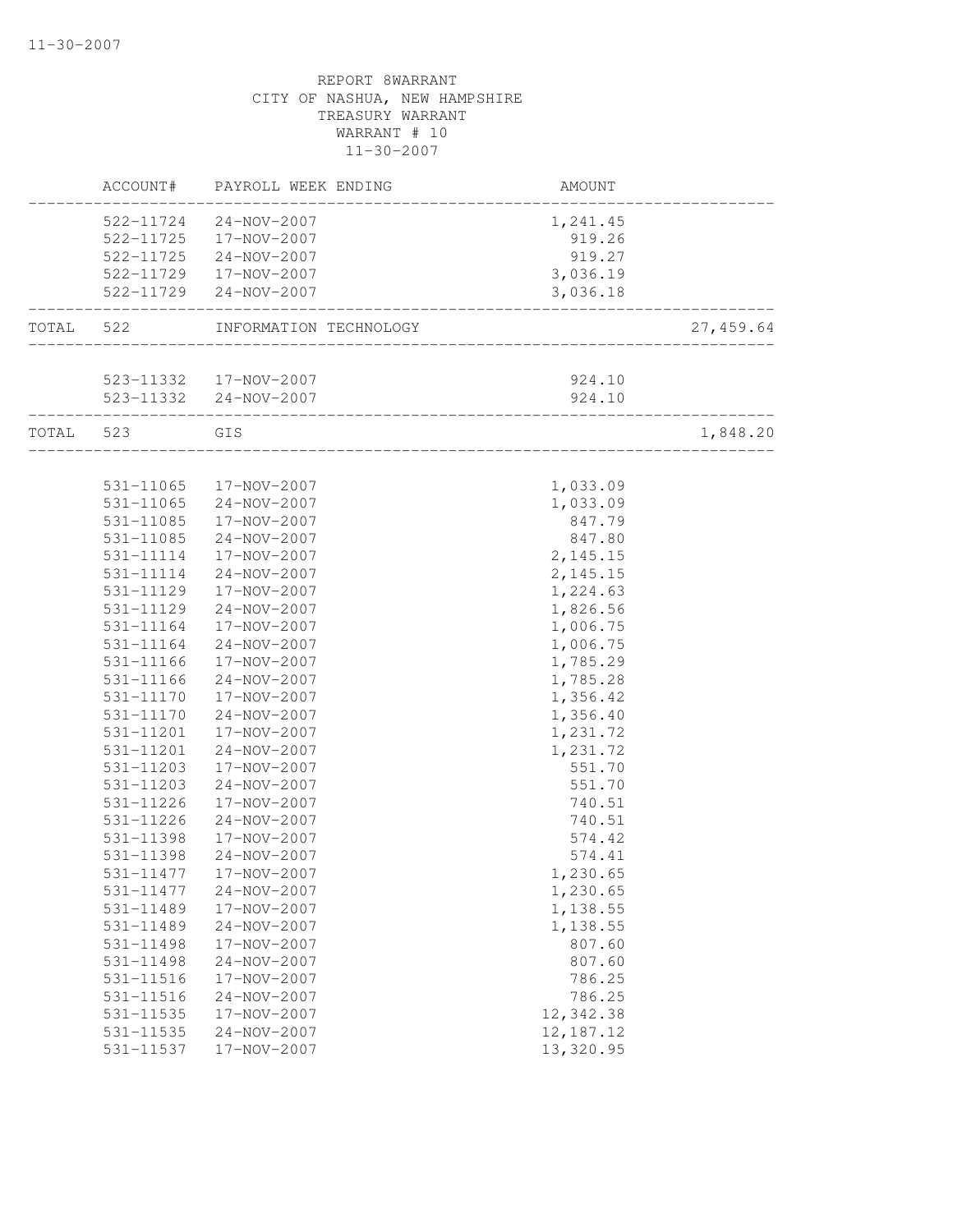| 531-11537<br>24-NOV-2007<br>13,514.95        |  |
|----------------------------------------------|--|
| 531-11538<br>17-NOV-2007<br>847.79           |  |
| 531-11538<br>24-NOV-2007<br>847.80           |  |
| 531-11539<br>17-NOV-2007<br>1,431.98         |  |
| 531-11539<br>1,431.99<br>24-NOV-2007         |  |
| 3,887.73<br>531-11544<br>17-NOV-2007         |  |
| 3,887.73<br>531-11544<br>24-NOV-2007         |  |
| 17-NOV-2007<br>3,659.25<br>531-11549         |  |
| 3,659.25<br>531-11549<br>24-NOV-2007         |  |
| 531-11550<br>17-NOV-2007<br>807.85           |  |
| 531-11550<br>24-NOV-2007<br>807.85           |  |
| $531 - 11552$<br>17-NOV-2007<br>29,687.86    |  |
| 531-11552<br>24-NOV-2007<br>10,069.34        |  |
| 531-11553<br>57,450.00<br>24-NOV-2007        |  |
| 136, 451.97<br>531-11555<br>17-NOV-2007      |  |
| 27,884.25<br>$531 - 11555$<br>24-NOV-2007    |  |
| 17-NOV-2007<br>335,655.20<br>531-11558       |  |
| 65,639.79<br>531-11558<br>24-NOV-2007        |  |
| 101,027.81<br>531-11561<br>17-NOV-2007       |  |
| 531-11561<br>24-NOV-2007<br>20,403.19        |  |
| 531-11567<br>17-NOV-2007<br>37, 367.55       |  |
| 531-11567<br>24-NOV-2007<br>28, 431.58       |  |
| 531-11569<br>1,116.29<br>17-NOV-2007         |  |
| 531-11569<br>24-NOV-2007<br>1,116.29         |  |
| 2,031.68<br>17-NOV-2007<br>531-11618         |  |
| 24-NOV-2007<br>2,031.69<br>531-11618         |  |
| 2,738.70<br>531-11622<br>17-NOV-2007         |  |
| $24 - NOV - 2007$<br>2,738.71<br>531-11622   |  |
| 531-11632<br>17-NOV-2007<br>610.55           |  |
| 531-11632<br>24-NOV-2007<br>610.55           |  |
| 531-11633<br>17-NOV-2007<br>1,363.50         |  |
| 531-11633<br>1,363.50<br>24-NOV-2007         |  |
| 697.65<br>531-11634<br>17-NOV-2007           |  |
| 531-11634<br>24-NOV-2007<br>630.40           |  |
| 17-NOV-2007<br>803.90<br>531-11635           |  |
| 803.90<br>531-11635<br>$24 - NOV - 2007$     |  |
| 531-11636<br>17-NOV-2007<br>844.70           |  |
| 531-11636<br>$24 - NOV - 2007$<br>844.70     |  |
| 17-NOV-2007<br>531-11664<br>1,076.88         |  |
| 531-11664<br>24-NOV-2007<br>1,076.89         |  |
| 719.44<br>531-11665<br>17-NOV-2007           |  |
| 719.44<br>$531 - 11665$<br>$24 - NOV - 2007$ |  |
| 17-NOV-2007<br>866.50<br>531-11719           |  |
| 866.50<br>531-11719<br>$24 - NOV - 2007$     |  |
| 17-NOV-2007<br>1,092.70<br>531-11722         |  |
| 531-11722<br>$24 - NOV - 2007$<br>1,092.70   |  |
| 17-NOV-2007<br>1,131.25<br>531-11732         |  |
| 531-11732<br>24-NOV-2007<br>1,131.25         |  |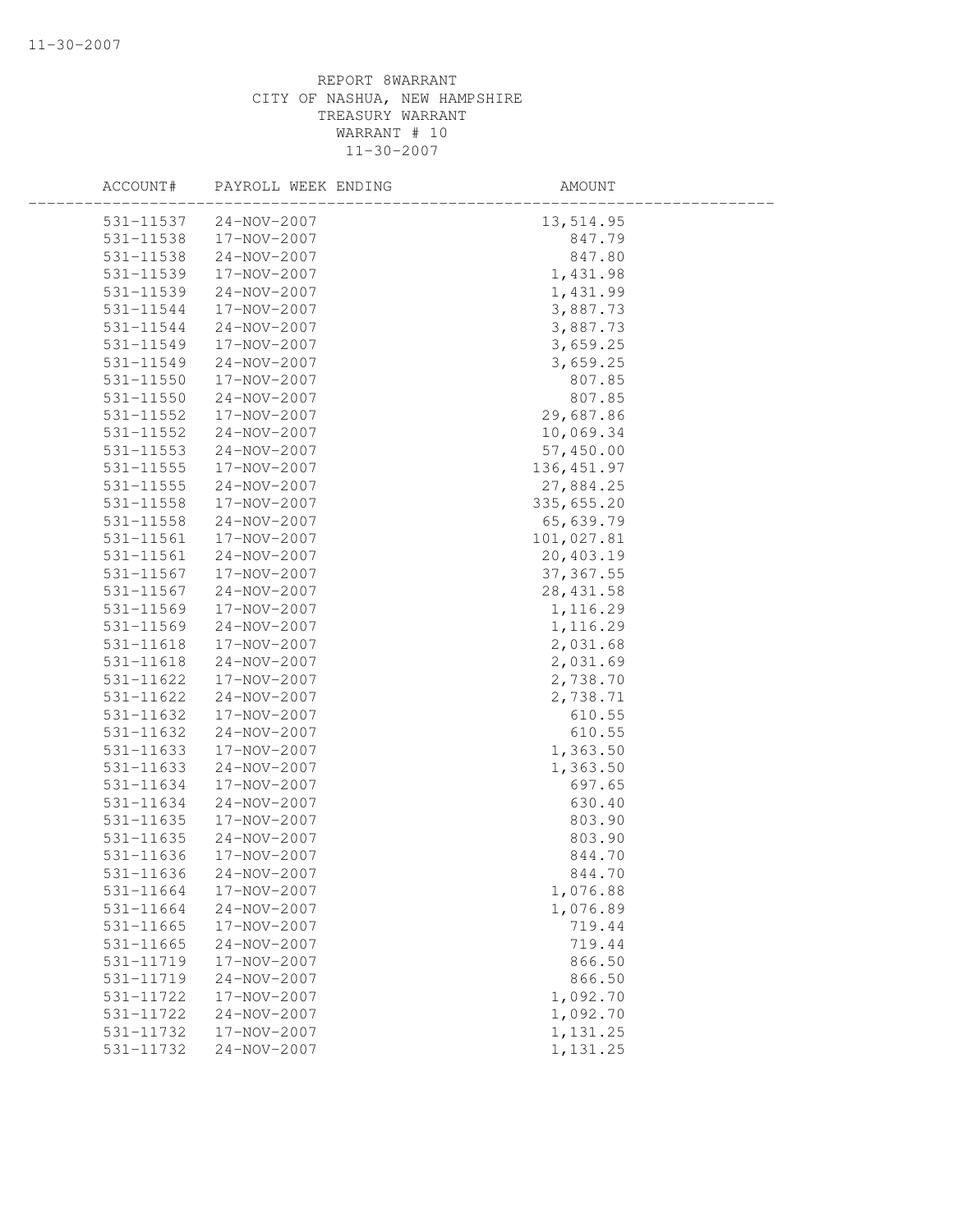|       | ACCOUNT#  | PAYROLL WEEK ENDING | AMOUNT    |                |
|-------|-----------|---------------------|-----------|----------------|
|       | 531-11733 | 17-NOV-2007         | 2,088.55  |                |
|       | 531-11733 | 24-NOV-2007         | 2,088.55  |                |
|       | 531-12020 | 17-NOV-2007         | 875.51    |                |
|       | 531-12020 | $24 - NOV - 2007$   | 875.51    |                |
|       | 531-12042 | 17-NOV-2007         | 1,686.57  |                |
|       | 531-12042 | 24-NOV-2007         | 2,505.96  |                |
|       | 531-12066 | 17-NOV-2007         | 629.36    |                |
|       | 531-12066 | 24-NOV-2007         | 629.36    |                |
|       | 531-12067 | 17-NOV-2007         | 2,804.68  |                |
|       | 531-12067 | 24-NOV-2007         | 712.92    |                |
|       | 531-12068 | 17-NOV-2007         | 6,180.09  |                |
|       | 531-12068 | 24-NOV-2007         | 1,418.78  |                |
|       | 531-12071 | 17-NOV-2007         | 236.69    |                |
|       | 531-12071 | 24-NOV-2007         | 236.69    |                |
|       | 531-12119 | 17-NOV-2007         | 1,065.25  |                |
|       | 531-12119 | 24-NOV-2007         | 1,065.25  |                |
|       | 531-13004 | 17-NOV-2007         | 3,770.76  |                |
|       | 531-13004 | $24 - NOV - 2007$   | 5,445.56  |                |
|       | 531-13038 | 17-NOV-2007         | 4,085.19  |                |
|       | 531-13040 | 17-NOV-2007         | 2,822.12  |                |
|       | 531-13040 | 24-NOV-2007         | 3,739.01  |                |
|       | 531-13044 | 17-NOV-2007         | 6,358.97  |                |
|       | 531-13044 | 24-NOV-2007         | 2,177.27  |                |
|       | 531-13047 | 17-NOV-2007         | 18,645.64 |                |
|       | 531-13047 | 24-NOV-2007         | 34,035.21 |                |
|       | 531-13048 | 17-NOV-2007         | 11,772.65 |                |
|       | 531-13048 | 24-NOV-2007         | 4,250.06  |                |
|       | 531-15002 | 17-NOV-2007         | 41,039.21 |                |
|       | 531-15002 | 24-NOV-2007         | 45,096.89 |                |
|       | 531-17004 | 17-NOV-2007         | 1,900.00  |                |
|       | 531-17006 | 17-NOV-2007         | 2,200.00  |                |
|       | 531-18051 | 24-NOV-2007         | 350.00    |                |
| TOTAL | 531       | POLICE DEPARTMENT   |           | 1, 199, 134.62 |
|       |           |                     |           |                |
|       | 532-11024 | 17-NOV-2007         | 2,096.37  |                |
|       | 532-11024 | 24-NOV-2007         | 2,096.38  |                |
|       | 532-11036 | 17-NOV-2007         | 1,752.34  |                |
|       | 532-11036 | 24-NOV-2007         | 1,752.34  |                |
|       | 532-11063 | 17-NOV-2007         | 1,242.12  |                |
|       | 532-11063 | 24-NOV-2007         | 1,242.12  |                |
|       | 532-11066 | 17-NOV-2007         | 1,205.57  |                |
|       | 532-11066 | $24 - NOV - 2007$   | 1,205.57  |                |
|       | 532-11069 | 17-NOV-2007         | 2,435.39  |                |
|       | 532-11069 | $24 - NOV - 2007$   | 2,435.39  |                |
|       | 532-11111 | 17-NOV-2007         | 2,044.81  |                |
|       | 532-11111 | 24-NOV-2007         | 2,044.81  |                |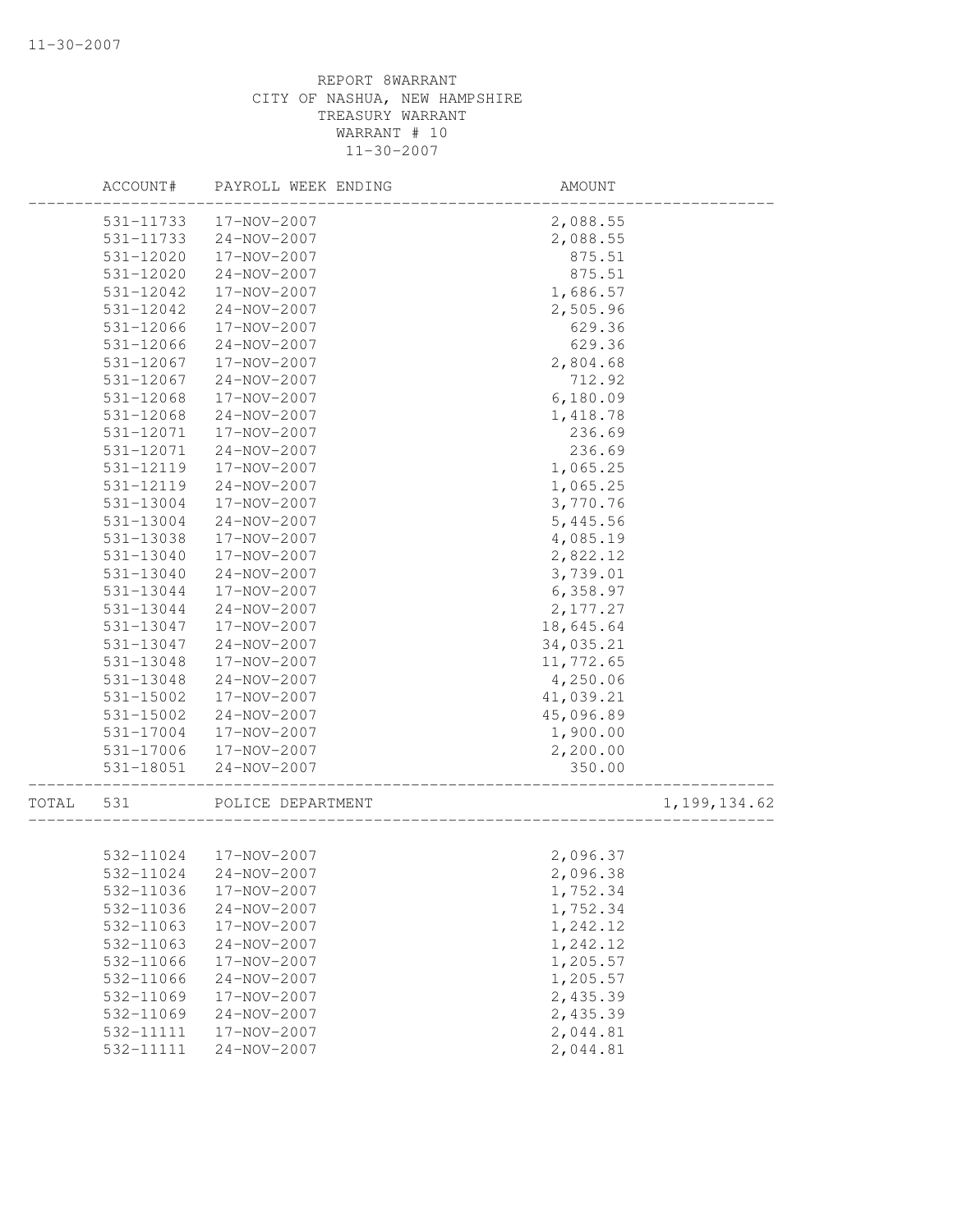| ACCOUNT#  | PAYROLL WEEK ENDING | AMOUNT     |  |
|-----------|---------------------|------------|--|
| 532-11207 | 17-NOV-2007         | 6, 213.47  |  |
| 532-11207 | 24-NOV-2007         | 6, 213.47  |  |
| 532-11281 | 17-NOV-2007         | 925.45     |  |
| 532-11281 | 24-NOV-2007         | 925.45     |  |
| 532-11285 | 17-NOV-2007         | 7,391.28   |  |
| 532-11285 | 24-NOV-2007         | 7,391.28   |  |
| 532-11291 | 17-NOV-2007         | 6,086.49   |  |
| 532-11291 | 24-NOV-2007         | 6,451.98   |  |
| 532-11298 | 17-NOV-2007         | 1,246.12   |  |
| 532-11298 | 24-NOV-2007         | 882.67     |  |
| 532-11300 | 17-NOV-2007         | 33, 237.54 |  |
| 532-11300 | 24-NOV-2007         | 33, 237.54 |  |
| 532-11303 | 17-NOV-2007         | 1,090.35   |  |
| 532-11303 | 24-NOV-2007         | 1,090.35   |  |
| 532-11305 | 17-NOV-2007         | 4,465.33   |  |
| 532-11305 | 24-NOV-2007         | 4,361.50   |  |
| 532-11309 | 17-NOV-2007         | 89,985.99  |  |
| 532-11309 | $24 - NOV - 2007$   | 89,517.98  |  |
| 532-11660 | 17-NOV-2007         | 1,385.40   |  |
| 532-11660 | $24 - NOV - 2007$   | 1,385.40   |  |
| 532-11663 | 17-NOV-2007         | 1,344.65   |  |
| 532-11663 | 24-NOV-2007         | 1,344.65   |  |
| 532-11666 | 17-NOV-2007         | 1,344.65   |  |
| 532-11666 | 24-NOV-2007         | 1,883.35   |  |
| 532-11669 | 17-NOV-2007         | 1,358.10   |  |
| 532-11669 | 24-NOV-2007         | 1,358.09   |  |
| 532-12070 | 17-NOV-2007         | 22,985.33  |  |
| 532-12070 | 24-NOV-2007         | 25,538.27  |  |
| 532-13003 | 17-NOV-2007         | 514.11     |  |
| 532-13003 | 24-NOV-2007         | 90.31      |  |
| 532-13004 | 17-NOV-2007         | 3,423.58   |  |
| 532-13004 | 24-NOV-2007         | 66.08      |  |
| 532-13018 | 17-NOV-2007         | 1,213.25   |  |
| 532-13018 | 24-NOV-2007         | 820.65     |  |
| 532-13024 | 17-NOV-2007         | 711.07     |  |
| 532-13024 | $24 - NOV - 2007$   | 424.26     |  |
| 532-13050 | 17-NOV-2007         | 9,076.66   |  |
| 532-13050 | $24 - NOV - 2007$   | 9,746.56   |  |
| 532-15002 | 17-NOV-2007         | 40,841.00  |  |
| 532-15002 | 24-NOV-2007         | 40,841.00  |  |
| 532-17020 | 24-NOV-2007         | 122,841.83 |  |
| 532-18084 | 24-NOV-2007         | 356.60     |  |
| 532-19231 | 17-NOV-2007         | 1,035.96   |  |
| 532-19231 | $24 - NOV - 2007$   | 1,035.96   |  |
| 532-19232 | 17-NOV-2007         | 1,480.23   |  |
| 532-19232 | 24-NOV-2007         | 1,486.79   |  |
| 532-19233 | 17-NOV-2007         | 2,459.91   |  |
| 532-19233 | 24-NOV-2007         | 2,466.47   |  |
|           |                     |            |  |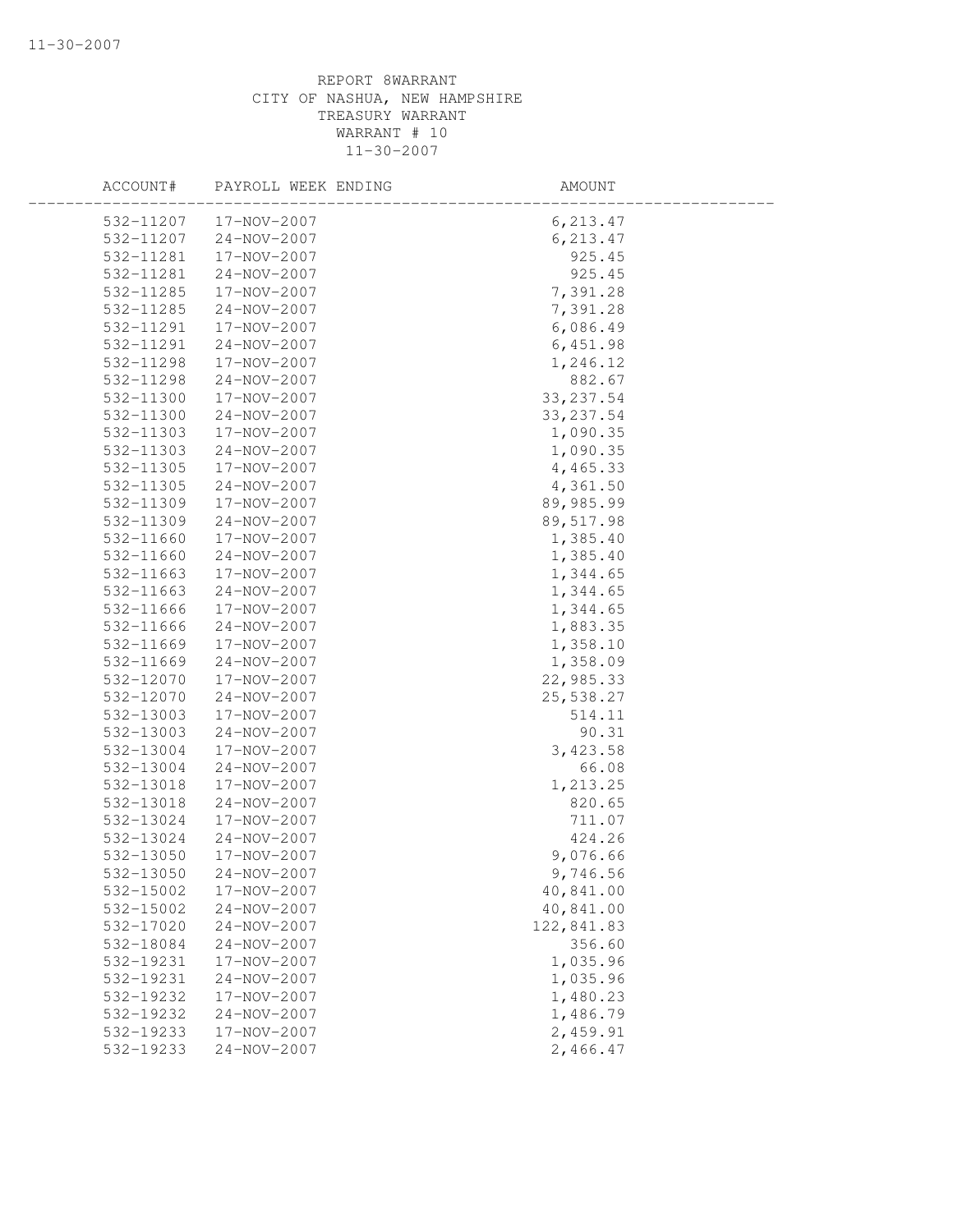|       | ACCOUNT#  | PAYROLL WEEK ENDING                  | <b>AMOUNT</b>                      |             |
|-------|-----------|--------------------------------------|------------------------------------|-------------|
|       |           | 532-19234 17-NOV-2007                | 1,594.33                           |             |
|       |           | 532-19234 24-NOV-2007                | 1,600.89                           |             |
|       |           | 532-46045 24-NOV-2007                | __________________________________ |             |
| TOTAL | 532       | FIRE DEPARTMENT                      | _________________________________  | 626, 322.84 |
|       |           |                                      |                                    |             |
|       |           | 535-81023  17-NOV-2007               | 192.30                             |             |
|       |           | 535-81023 24-NOV-2007                | 192.30<br>______________           |             |
|       | TOTAL 535 | EMERGENCY MANAGEMENT                 |                                    | 384.60      |
|       |           | 536-11178  17-NOV-2007               | 1,310.46                           |             |
|       |           |                                      | 1,310.46                           |             |
|       | 536-13004 | 536-11178 24-NOV-2007<br>17-NOV-2007 | 98.28                              |             |
| TOTAL | 536       | CITYWIDE COMMUNICATIONS              |                                    | 2,719.20    |
|       |           |                                      |                                    |             |
|       | 541-11024 | 17-NOV-2007                          | 505.16                             |             |
|       | 541-11024 | 24-NOV-2007                          | 702.80                             |             |
|       | 541-11048 | 17-NOV-2007                          | 3,774.57                           |             |
|       | 541-11048 | 24-NOV-2007                          | 1,191.27                           |             |
|       | 541-11104 | 17-NOV-2007                          | 942.44                             |             |
|       | 541-11104 | 24-NOV-2007                          | 942.44                             |             |
|       | 541-11240 | 17-NOV-2007                          | 1,816.79                           |             |
|       | 541-11240 | 24-NOV-2007                          | 1,816.79                           |             |
|       |           | 541-11346  17-NOV-2007               | 428.06                             |             |
|       | 541-11346 | 24-NOV-2007                          | 428.06<br>___________              |             |
| TOTAL | 541       | COMMUNITY SERVICES DIVISION          |                                    | 12,548.38   |
|       |           |                                      |                                    |             |
|       | 542-11426 | 17-NOV-2007                          | 1,272.29                           |             |
|       | 542-11426 | 24-NOV-2007                          | 1,272.30                           |             |
|       | 542-11584 | 17-NOV-2007                          | 2,296.55                           |             |
|       |           | 542-11584 24-NOV-2007                | 2,279.30                           |             |
|       |           | 542-12109 17-NOV-2007                | 126.00                             |             |
|       |           | 542-12582  17-NOV-2007               | 876.90                             |             |
|       |           | 542-12582 24-NOV-2007                | 1,043.65                           |             |
| TOTAL | 542       | COMMUNITY HEALTH                     |                                    | 9,166.99    |
|       | 543-11380 | 17-NOV-2007                          | 871.85                             |             |
|       | 543-11380 | 24-NOV-2007                          | 871.85                             |             |
|       | 543-11438 | 17-NOV-2007                          | 1,431.98                           |             |
|       |           |                                      |                                    |             |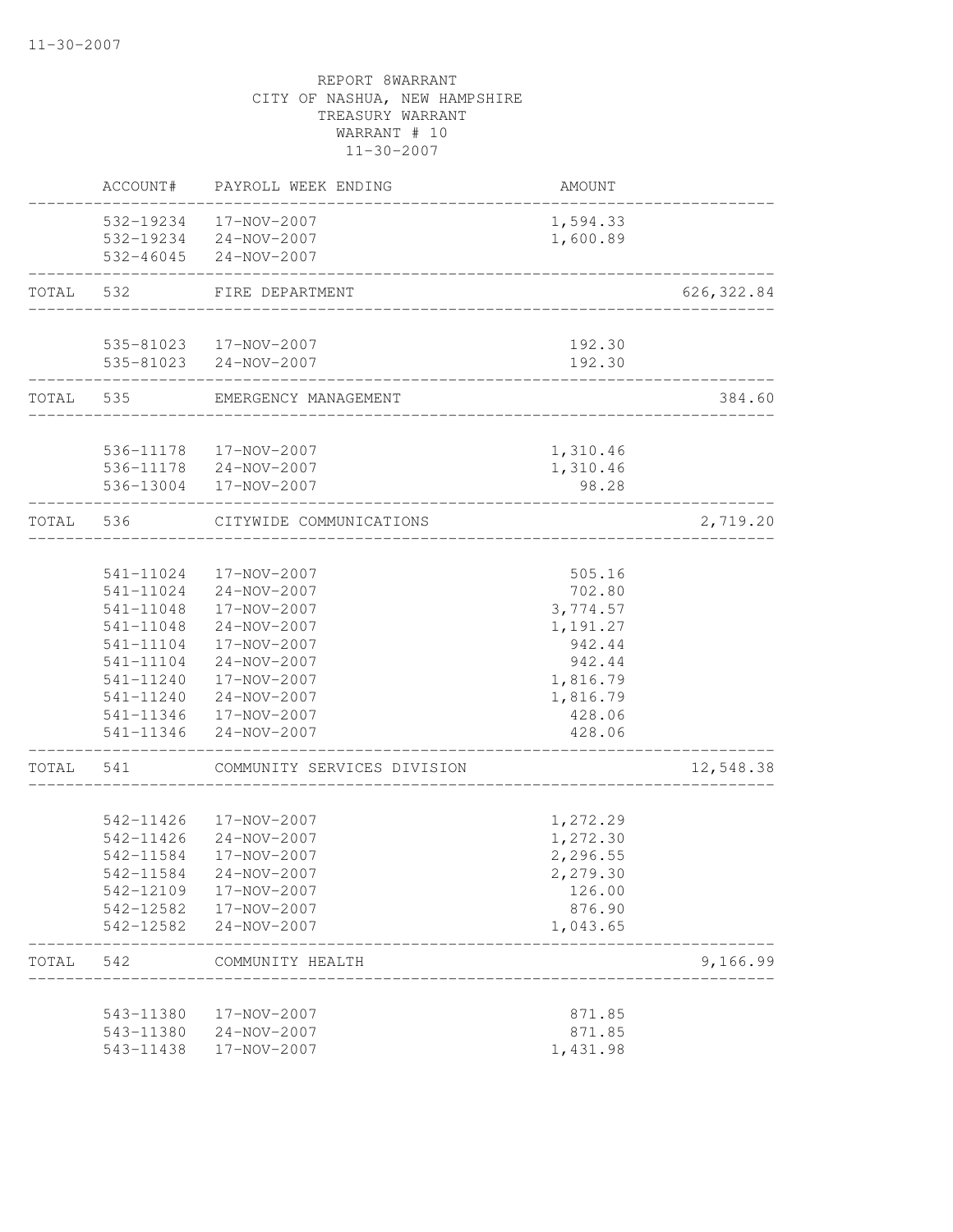|       | ACCOUNT#  | PAYROLL WEEK ENDING        | AMOUNT   |            |
|-------|-----------|----------------------------|----------|------------|
|       | 543-11438 | 24-NOV-2007                | 1,431.98 |            |
|       | 543-11601 | 17-NOV-2007                | 1,170.19 |            |
|       | 543-11601 | 24-NOV-2007                | 1,170.18 |            |
|       | 543-11602 | 17-NOV-2007                | 819.44   |            |
|       | 543-11602 | $24 - NOV - 2007$          | 819.43   |            |
|       | 543-11604 | 17-NOV-2007                | 1,393.20 |            |
|       | 543-11604 | 24-NOV-2007                | 1,393.20 |            |
|       |           | 543-11605  17-NOV-2007     | 888.34   |            |
|       |           | 543-11605 24-NOV-2007      | 888.35   |            |
| TOTAL | 543       | ENVIRONMENTAL HEALTH DEPT. |          | 13, 149.99 |
|       |           |                            |          |            |
|       | 544-11008 | 17-NOV-2007                | 688.21   |            |
|       | 544-11008 | 24-NOV-2007                | 688.22   |            |
|       | 544-11099 | 17-NOV-2007                | 1,991.70 |            |
|       | 544-11099 | 24-NOV-2007                | 1,991.68 |            |
|       | 544-11112 | 17-NOV-2007                | 783.88   |            |
|       | 544-11112 | $24 - NOV - 2007$          | 783.88   |            |
|       | 544-11367 | 17-NOV-2007                | 772.40   |            |
|       | 544-11367 | 24-NOV-2007                | 772.39   |            |
|       | 544-11777 | 17-NOV-2007                | 1,202.27 |            |
|       | 544-11777 | 24-NOV-2007                | 1,202.27 |            |
|       |           | 544-12101  17-NOV-2007     | 250.21   |            |
|       | 544-12101 | 24-NOV-2007                | 250.21   |            |
| TOTAL | 544       | WELFARE ADMINISTRATION     |          | 11,377.32  |
|       |           |                            |          |            |
|       | 551-11008 | 17-NOV-2007                | 667.54   |            |
|       | 551-11008 | 24-NOV-2007                | 667.55   |            |
|       | 551-11028 | 17-NOV-2007                | 570.27   |            |
|       | 551-11028 | 24-NOV-2007                | 570.27   |            |
|       | 551-11057 | 17-NOV-2007                | 847.96   |            |
|       | 551-11057 | 24-NOV-2007                | 847.96   |            |
|       | 551-11094 | 17-NOV-2007                | 288.71   |            |
|       | 551-11094 | $24 - NOV - 2007$          | 288.71   |            |
|       | 551-11097 | 17-NOV-2007                | 1,014.95 |            |
|       | 551-11097 | 24-NOV-2007                | 1,014.95 |            |
|       | 551-11208 | 17-NOV-2007                | 750.62   |            |
|       | 551-11208 | 24-NOV-2007                | 750.62   |            |
|       | 551-11211 | 17-NOV-2007                | 445.30   |            |
|       | 551-11211 | 24-NOV-2007                | 445.30   |            |
|       | 551-11212 | 17-NOV-2007                | 1,353.16 |            |
|       | 551-11212 | 24-NOV-2007                | 1,353.17 |            |
|       | 551-11249 | 17-NOV-2007                | 1,590.60 |            |
|       | 551-11249 | $24 - NOV - 2007$          | 1,590.61 |            |
|       | 551-11273 | 17-NOV-2007                | 1,577.45 |            |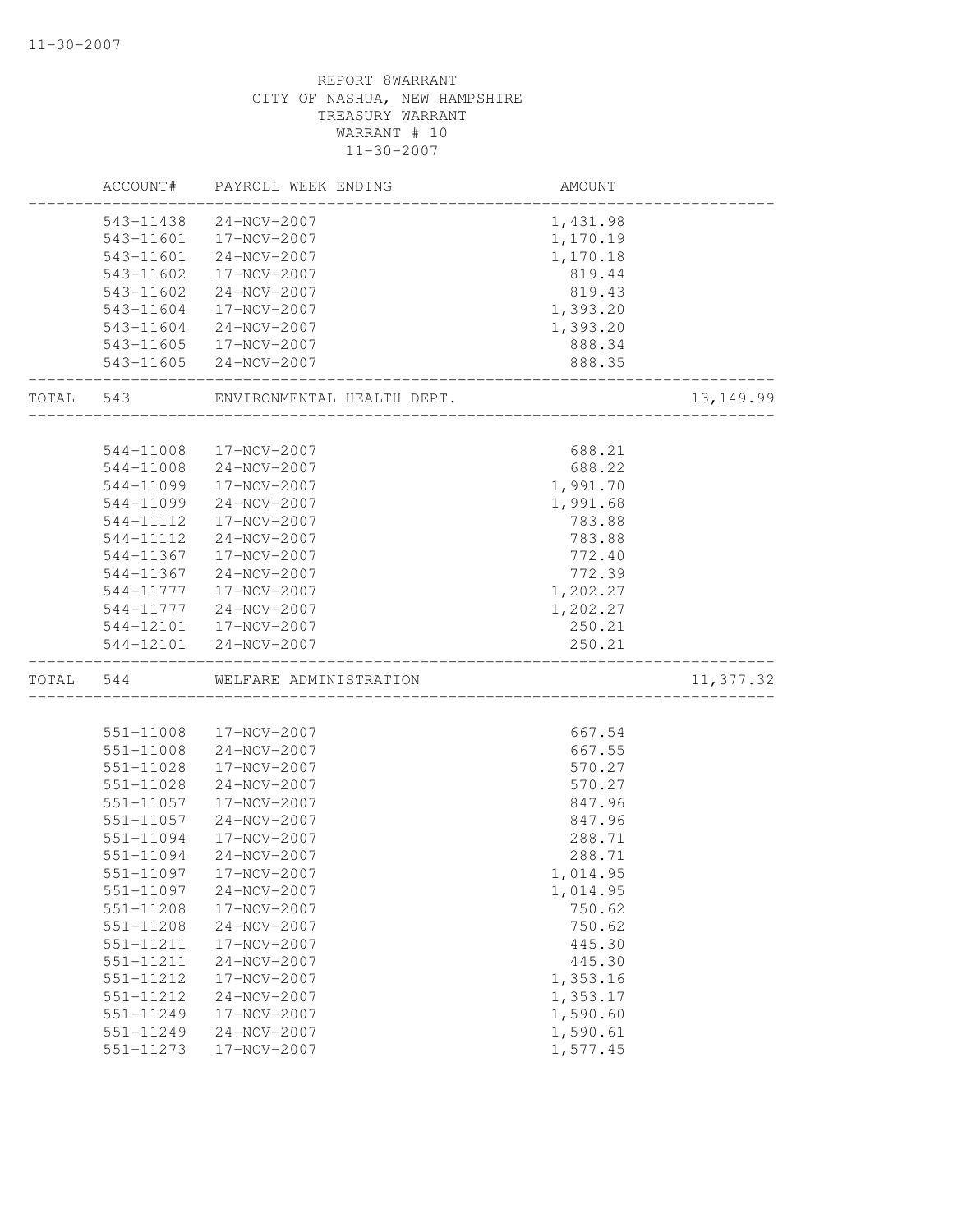|       | ACCOUNT#      | PAYROLL WEEK ENDING            | AMOUNT   |           |
|-------|---------------|--------------------------------|----------|-----------|
|       | 551-11273     | 24-NOV-2007                    | 1,577.44 |           |
|       | 551-11435     | 17-NOV-2007                    | 850.64   |           |
|       | 551-11435     | 24-NOV-2007                    | 850.64   |           |
|       | 551-11462     | 17-NOV-2007                    | 975.54   |           |
|       | $551 - 11462$ | 24-NOV-2007                    | 975.54   |           |
|       | 551-11638     | 17-NOV-2007                    | 1,096.00 |           |
|       | 551-11638     | 24-NOV-2007                    | 1,096.00 |           |
|       | 551-13004     | 17-NOV-2007                    | 550.51   |           |
|       |               | 551-13004 24-NOV-2007          | 210.77   |           |
|       |               | 551-91010 24-NOV-2007          | 1,390.00 |           |
| TOTAL | 551           | PUBLIC WORKS DIV & ENGINEERING |          | 26,208.78 |
|       |               |                                |          |           |
|       |               | 552-11077  17-NOV-2007         | 1,205.29 |           |
|       | 552-11077     | 24-NOV-2007                    | 1,205.30 |           |
|       | 552-11087     | 17-NOV-2007                    | 786.70   |           |
|       | 552-11087     | 24-NOV-2007                    | 787.12   |           |
|       | 552-11143     | 17-NOV-2007                    | 784.00   |           |
|       | 552-11143     | 24-NOV-2007                    | 784.00   |           |
|       | 552-11324     | 17-NOV-2007                    | 2,926.62 |           |
|       | 552-11324     | 24-NOV-2007                    | 2,926.62 |           |
|       | 552-11339     | 17-NOV-2007                    | 2,286.16 |           |
|       | 552-11339     | 24-NOV-2007                    | 2,017.20 |           |
|       | 552-11342     | 17-NOV-2007                    | 706.00   |           |
|       | 552-11342     | $24 - NOV - 2007$              | 706.00   |           |
|       | 552-11343     | 17-NOV-2007                    | 1,592.00 |           |
|       | 552-11343     | $24 - NOV - 2007$              | 1,579.06 |           |
|       | 552-11407     | 17-NOV-2007                    | 5,273.52 |           |
|       | 552-11407     | 24-NOV-2007                    | 5,556.40 |           |
|       | 552-11492     | 17-NOV-2007                    | 746.80   |           |
|       | 552-11492     | 24-NOV-2007                    | 746.80   |           |
|       | 552-11548     | 17-NOV-2007                    | 992.96   |           |
|       | 552-11548     | 24-NOV-2007                    | 992.96   |           |
|       | 552-11562     | 17-NOV-2007                    | 386.17   |           |
|       | 552-11562     | 24-NOV-2007                    | 386.16   |           |
|       | 552-11580     | 17-NOV-2007                    | 915.39   |           |
|       | 552-11580     | $24 - NOV - 2007$              | 915.40   |           |
|       | 552-11618     | 17-NOV-2007                    | 615.90   |           |
|       | 552-11618     | 24-NOV-2007                    | 615.90   |           |
|       | 552-11672     | 17-NOV-2007                    | 1,349.78 |           |
|       | 552-11672     | 24-NOV-2007                    | 1,349.78 |           |
|       | 552-11750     | 17-NOV-2007                    | 717.60   |           |
|       | 552-11750     | $24 - NOV - 2007$              | 717.60   |           |
|       | 552-13004     | 17-NOV-2007                    | 4,196.56 |           |
|       | 552-13004     | $24 - NOV - 2007$              | 4,468.83 |           |
|       | 552-13009     | 24-NOV-2007                    | 239.46   |           |
|       | $552 - 13067$ | 17-NOV-2007                    | 2,322.84 |           |
|       |               |                                |          |           |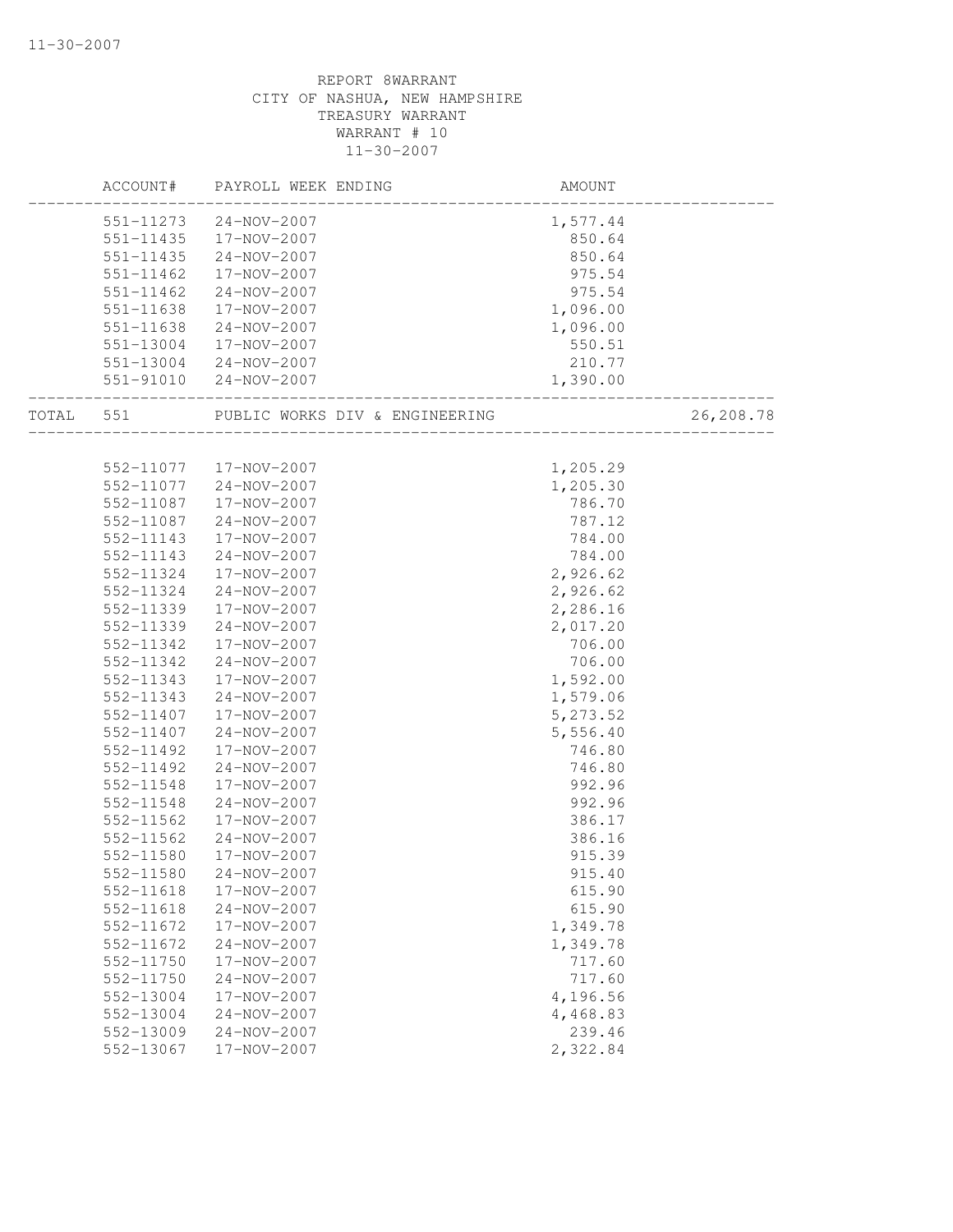|           |           |                        | AMOUNT                         |                      |
|-----------|-----------|------------------------|--------------------------------|----------------------|
|           |           | 552-13067 24-NOV-2007  | 2,641.76                       |                      |
|           |           | 552-17010 17-NOV-2007  | 1,100.00                       | 0<br>--------------- |
| TOTAL 552 |           | PARKS AND RECREATION   | ______________________________ | 57,540.64            |
|           |           |                        |                                |                      |
|           |           | 553-11041  17-NOV-2007 | 970.80                         |                      |
|           | 553-11041 | $24 - NOV - 2007$      | 993.64                         |                      |
|           | 553-11098 | 17-NOV-2007            | 1,014.95                       |                      |
|           | 553-11098 | 24-NOV-2007            | 1,014.95                       |                      |
|           | 553-11192 | 17-NOV-2007            | 883.64                         |                      |
|           | 553-11192 | 24-NOV-2007            | 918.58                         |                      |
|           | 553-11279 | 17-NOV-2007            | 5,488.00                       |                      |
|           | 553-11279 | 24-NOV-2007            | 5,478.20                       |                      |
|           | 553-11327 | 17-NOV-2007            | 3,908.46                       |                      |
|           | 553-11327 | 24-NOV-2007            | 3,902.18                       |                      |
|           | 553-11336 | 17-NOV-2007            | 1,047.21                       |                      |
|           | 553-11336 | 24-NOV-2007            | 1,047.21                       |                      |
|           | 553-11375 | 17-NOV-2007            | 2,017.21                       |                      |
|           | 553-11375 | 24-NOV-2007            | 1,882.72                       |                      |
|           | 553-11465 | 17-NOV-2007            | 2,994.64                       |                      |
|           | 553-11465 | 24-NOV-2007            | 3,002.08                       |                      |
|           | 553-11474 | 17-NOV-2007            | 5,049.60                       |                      |
|           | 553-11474 | 24-NOV-2007            | 4,208.00                       |                      |
|           | 553-11475 | 17-NOV-2007            | 1,702.40                       |                      |
|           | 553-11475 | $24 - NOV - 2007$      | 1,700.00                       |                      |
|           | 553-11630 | 17-NOV-2007            | 1,435.20                       |                      |
|           | 553-11630 | 24-NOV-2007            | 1,435.20                       |                      |
|           | 553-11631 | 17-NOV-2007            | 726.75                         |                      |
|           | 553-11631 | 24-NOV-2007            | 724.80                         |                      |
|           | 553-11648 | 17-NOV-2007            | 841.92                         |                      |
|           | 553-11648 | 24-NOV-2007            | 841.92                         |                      |
|           | 553-11678 | 17-NOV-2007            | 1,560.86                       |                      |
|           | 553-11678 | 24-NOV-2007            | 1,560.86                       |                      |
|           | 553-11759 | 17-NOV-2007            | 10,089.45                      |                      |
|           | 553-11759 | 24-NOV-2007            | 10,123.64                      |                      |
|           | 553-11771 | 17-NOV-2007            | 1,683.20                       |                      |
|           |           |                        | 1,683.20                       |                      |
|           | 553-12128 | 17-NOV-2007            | 261.46                         |                      |
|           | 553-12128 | 24-NOV-2007            | 294.13                         |                      |
|           | 553-13004 | 17-NOV-2007            | 1, 117.91                      |                      |
|           | 553-13004 | 24-NOV-2007            | 1,727.51                       |                      |
|           | 553-13009 | 24-NOV-2007            | 3,675.07                       |                      |
|           | 553-13901 | 17-NOV-2007            | 11,628.11                      |                      |
|           | 553-13901 | 24-NOV-2007            | 10,995.50                      |                      |
|           | 553-17004 | 17-NOV-2007            | 700.00                         |                      |
|           | 553-17008 | 17-NOV-2007            | 900.00                         |                      |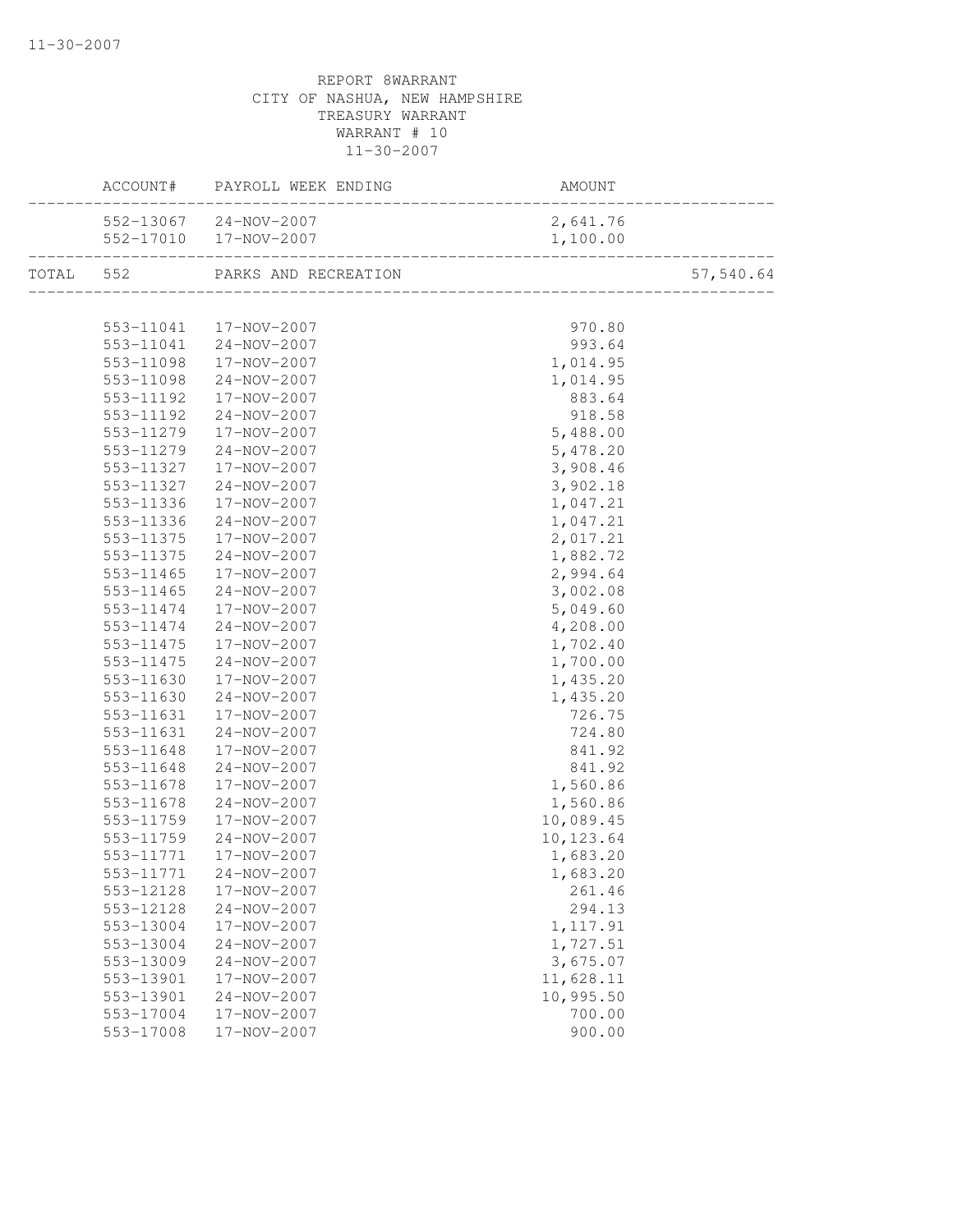|           | ACCOUNT#          | PAYROLL WEEK ENDING         | AMOUNT                           |             |
|-----------|-------------------|-----------------------------|----------------------------------|-------------|
|           |                   | TOTAL 553 STREET DEPARTMENT |                                  | 113, 231.16 |
|           |                   |                             |                                  |             |
|           |                   | 555-11024  17-NOV-2007      | 725.26                           |             |
|           |                   | 555-11024 24-NOV-2007       | 725.27                           |             |
|           | 555-11058         | 17-NOV-2007                 | 915.40                           |             |
|           | 555-11058         | 24-NOV-2007                 | 915.40                           |             |
|           | 555-11461         | 17-NOV-2007                 | 1,390.26                         |             |
|           | 555-11461         | 24-NOV-2007                 | 1,390.27                         |             |
|           | 555-11505         | 17-NOV-2007                 | 1,103.01                         |             |
|           | 555-11505         | 24-NOV-2007                 | 1,103.00                         |             |
|           | 555-11639         | 17-NOV-2007                 | 746.80                           |             |
|           | 555-11639         | 24-NOV-2007                 | 746.80                           |             |
|           | 555-11640         | 17-NOV-2007                 | 413.01                           |             |
|           | 555-11640         | 24-NOV-2007                 | 695.60                           |             |
|           | 555-11738         | 17-NOV-2007                 | 1,760.00                         |             |
|           | 555-11738         | 24-NOV-2007                 | 1,760.00                         |             |
|           | 555-11745         | 17-NOV-2007                 | 738.80                           |             |
|           | 555-11745         | 24-NOV-2007                 | 738.80                           |             |
|           | 555-11746         | 17-NOV-2007                 | 1,060.72                         |             |
|           | 555-11746         | 24-NOV-2007                 | 1,060.72                         |             |
|           |                   | 555-13004 17-NOV-2007       | 297.00                           |             |
|           |                   | 555-13004 24-NOV-2007       | 20.40                            |             |
| TOTAL 555 |                   | TRAFFIC DEPARTMENT          |                                  | 18,306.52   |
|           |                   |                             |                                  |             |
|           |                   | 557-11161  17-NOV-2007      | 746.80                           |             |
|           | ----------------- | 557-11161 24-NOV-2007       | 746.80                           |             |
|           |                   | TOTAL 557 PARKING LOTS      | ________________________________ | 1,493.60    |
|           |                   |                             |                                  |             |
|           |                   | 561-11345 17-NOV-2007       | 1,272.64                         |             |
|           |                   | 561-11345 24-NOV-2007       | 1,272.64                         |             |
|           | 561-11651         | 17-NOV-2007                 | 797.40                           |             |
|           |                   | 561-11651 24-NOV-2007       | 797.40                           |             |
|           | 561-11658         | 17-NOV-2007                 | 971.14                           |             |
|           |                   | 561-11658 24-NOV-2007       | 971.13                           |             |
|           |                   | 561-12153  17-NOV-2007      | 320.00                           |             |
|           | 561-12153         | 24-NOV-2007                 | 240.00                           |             |
|           | 561-13004         | 24-NOV-2007                 | 188.18                           |             |
|           | 561-91010         | 24-NOV-2007                 | 100.00                           |             |
| TOTAL 561 |                   | EDGEWOOD CEMETERY           |                                  | 6,930.53    |
|           |                   |                             |                                  |             |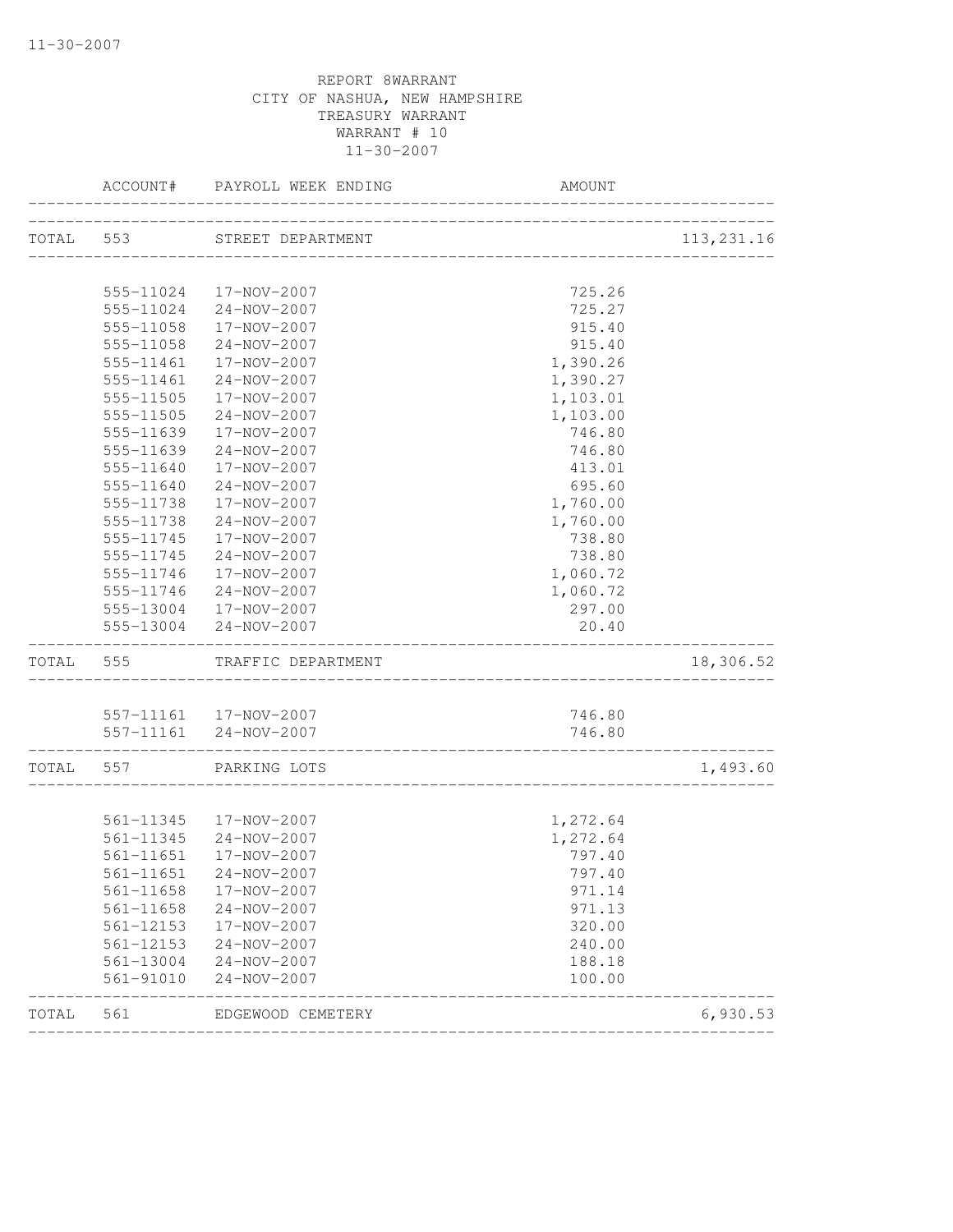|       | ACCOUNT#  | PAYROLL WEEK ENDING    | AMOUNT   |           |
|-------|-----------|------------------------|----------|-----------|
|       | 563-11345 | 17-NOV-2007            | 1,065.82 |           |
|       | 563-11345 | 24-NOV-2007            | 1,065.82 |           |
|       | 563-11651 | 17-NOV-2007            | 708.49   |           |
|       | 563-11651 | $24 - NOV - 2007$      | 708.48   |           |
|       | 563-11657 | 17-NOV-2007            | 888.74   |           |
|       | 563-11657 | 24-NOV-2007            | 888.73   |           |
|       | 563-13004 | 24-NOV-2007            | 79.70    |           |
| TOTAL | 563       | WOODLAWN CEMETERY      |          | 5,405.78  |
|       |           |                        |          |           |
|       | 571-11174 | 17-NOV-2007            | 838.19   |           |
|       | 571-11174 | 24-NOV-2007            | 838.20   |           |
|       |           | 571-11237  17-NOV-2007 | 1,871.29 |           |
|       | 571-11237 | 24-NOV-2007            | 1,871.30 |           |
| TOTAL | 571       | COMMUNITY DEVELOPMENT  |          | 5,418.98  |
|       |           |                        |          |           |
|       | 572-11024 | 17-NOV-2007            | 609.96   |           |
|       | 572-11024 | 24-NOV-2007            | 609.96   |           |
|       | 572-11215 | 17-NOV-2007            | 2,393.50 |           |
|       | 572-11215 | 24-NOV-2007            | 2,393.50 |           |
|       | 572-11238 | 17-NOV-2007            | 812.71   |           |
|       | 572-11238 | $24 - NOV - 2007$      | 812.71   |           |
|       | 572-11450 | 17-NOV-2007            | 1,607.70 |           |
|       | 572-11450 | 24-NOV-2007            | 1,607.70 |           |
|       | 572-11522 | 17-NOV-2007            | 788.29   |           |
|       | 572-11522 | 24-NOV-2007            | 788.29   |           |
|       | 572-11525 | 17-NOV-2007            | 972.85   |           |
|       | 572-11525 | 24-NOV-2007            | 972.85   |           |
|       | 572-58005 | 17-NOV-2007            | 200.00   |           |
|       | 572-98046 | 24-NOV-2007            | 100.00   |           |
| TOTAL | 572       | PLANNING DEPARTMENT    |          | 14,670.02 |
|       |           |                        |          |           |
|       |           | 575-11032  17-NOV-2007 | 662.46   |           |
|       | 575-11032 | 24-NOV-2007            | 662.45   |           |
|       | 575-11042 | 17-NOV-2007            | 1,304.36 |           |
|       | 575-11042 | $24 - NOV - 2007$      | 1,304.36 |           |
|       | 575-11062 | 17-NOV-2007            | 559.14   |           |
|       | 575-11062 | 24-NOV-2007            | 559.14   |           |
|       | 575-11189 | 17-NOV-2007            | 981.93   |           |
|       | 575-11189 | $24 - NOV - 2007$      | 981.93   |           |
|       | 575-11246 | 17-NOV-2007            | 1,816.79 |           |
|       | 575-11246 | 24-NOV-2007            | 1,816.79 |           |
|       | 575-11387 | 17-NOV-2007            | 5,320.91 |           |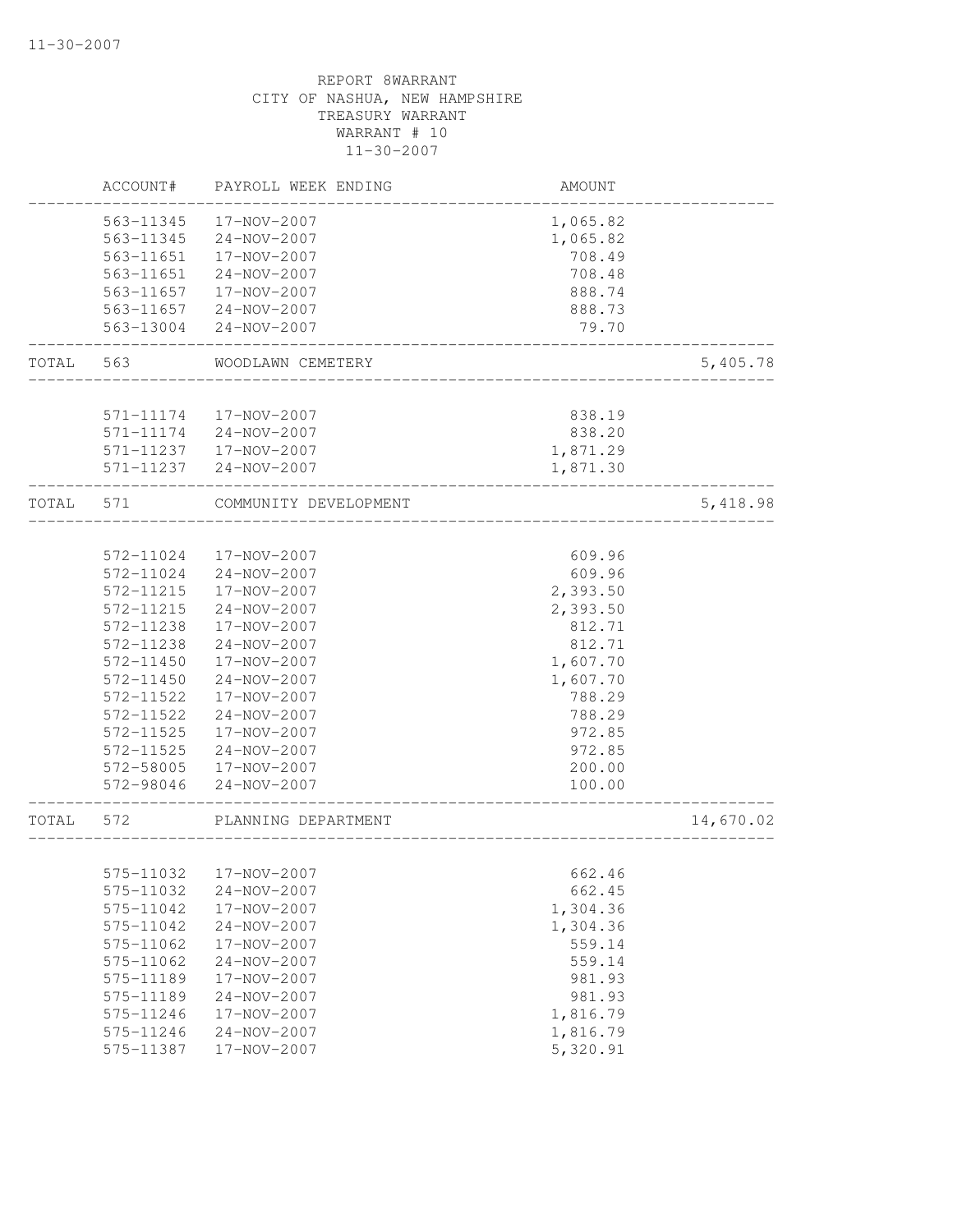|       | ACCOUNT#  | PAYROLL WEEK ENDING | AMOUNT   |            |
|-------|-----------|---------------------|----------|------------|
|       | 575-11387 | 24-NOV-2007         | 5,320.92 |            |
|       | 575-11393 | 17-NOV-2007         | 2,495.11 |            |
|       | 575-11393 | 24-NOV-2007         | 2,657.48 |            |
|       | 575-11400 | 17-NOV-2007         | 7,547.78 |            |
|       | 575-11400 | 24-NOV-2007         | 7,547.75 |            |
|       | 575-11401 | 17-NOV-2007         | 4,595.33 |            |
|       | 575-11401 | 24-NOV-2007         | 4,595.35 |            |
|       | 575-11403 | 17-NOV-2007         | 795.56   |            |
|       | 575-11403 | 24-NOV-2007         | 795.56   |            |
|       | 575-11404 | 17-NOV-2007         | 694.68   |            |
|       | 575-11404 | 24-NOV-2007         | 694.68   |            |
|       | 575-11627 | 17-NOV-2007         | 544.61   |            |
|       | 575-11627 | $24 - NOV - 2007$   | 544.61   |            |
|       | 575-12087 | 17-NOV-2007         | 421.06   |            |
|       | 575-12087 | 24-NOV-2007         | 421.06   |            |
|       | 575-12090 | 17-NOV-2007         | 1,083.28 |            |
|       | 575-12090 | 24-NOV-2007         | 1,083.28 |            |
|       | 575-12114 | 17-NOV-2007         | 1,047.33 |            |
|       | 575-12114 | 24-NOV-2007         | 1,055.95 |            |
|       | 575-13035 | 17-NOV-2007         | 919.19   |            |
|       | 575-13035 | $24 - NOV - 2007$   | 1,379.46 |            |
|       | 575-59100 | 24-NOV-2007         | 75.00    |            |
| TOTAL | 575       | PUBLIC LIBRARIES    |          | 62,285.29  |
|       |           |                     |          |            |
|       | 576-11059 | 17-NOV-2007         | 1,202.27 |            |
|       | 576-11059 | $24 - NOV - 2007$   | 1,202.27 |            |
|       | 576-11138 | 17-NOV-2007         | 619.74   |            |
|       | 576-11138 | 24-NOV-2007         | 619.73   |            |
|       | 576-11139 | 17-NOV-2007         | 191.67   |            |
|       | 576-11139 | 24-NOV-2007         | 235.90   |            |
|       | 576-11221 | 17-NOV-2007         | 1,002.92 |            |
|       | 576-11221 | 24-NOV-2007         | 1,002.92 |            |
|       | 576-11315 | 17-NOV-2007         | 637.36   |            |
|       | 576-11315 | 24-NOV-2007         | 637.37   |            |
|       | 576-11361 | 17-NOV-2007         | 3,071.61 |            |
|       | 576-11361 | $24 - NOV - 2007$   | 3,071.61 |            |
|       | 576-11362 | 17-NOV-2007         | 1,044.79 |            |
|       | 576-11362 | 24-NOV-2007         | 1,044.79 |            |
|       | 576-13004 | 24-NOV-2007         | 72.68    |            |
|       | 576-91010 | $24 - NOV - 2007$   | 1,520.00 |            |
| TOTAL | 576       | BUILDING DEPARTMENT |          | 17, 177.63 |
|       | 577-11067 | 17-NOV-2007         | 1,272.29 |            |
|       | 577-11067 | $24 - NOV - 2007$   | 1,272.30 |            |
|       |           |                     |          |            |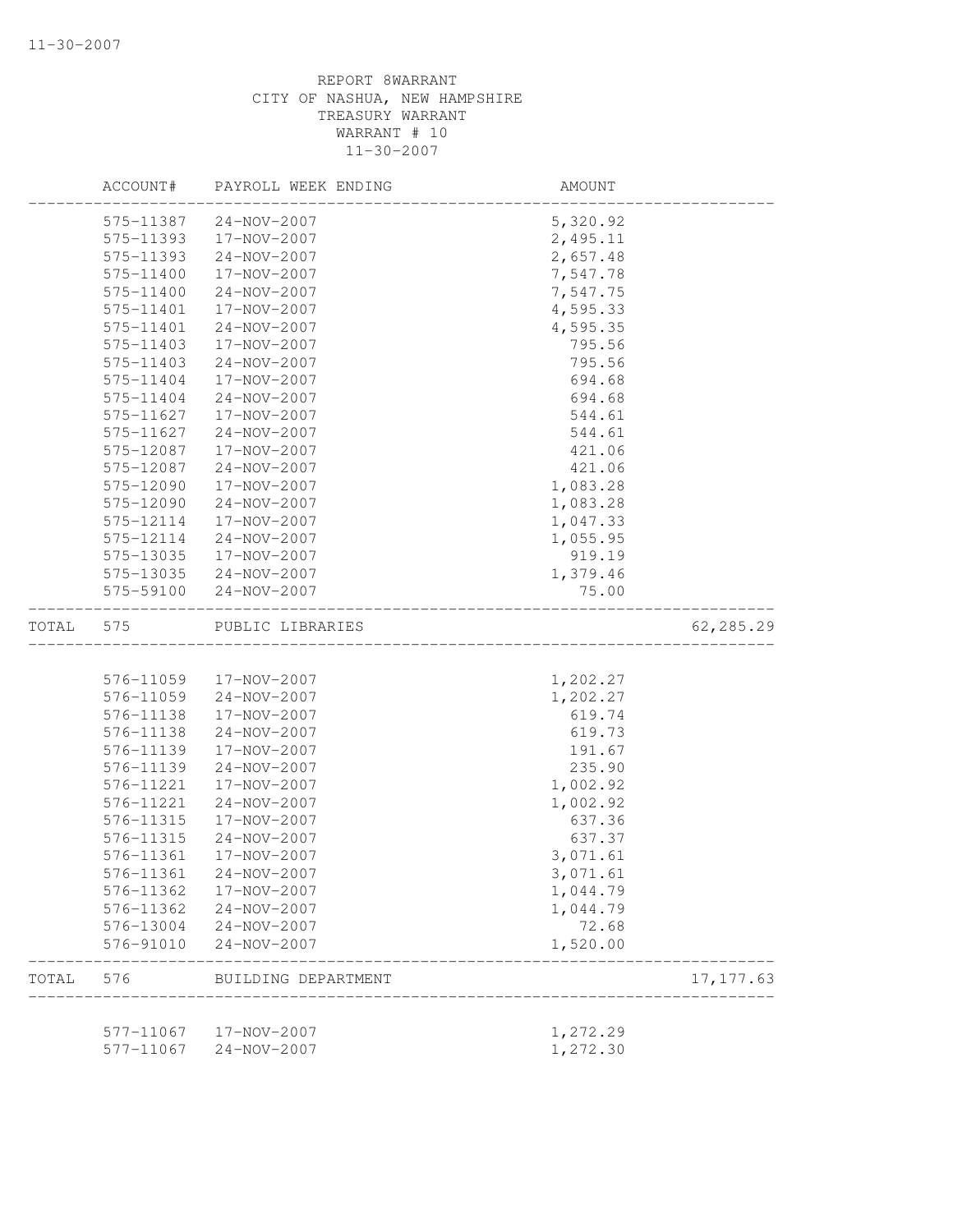| 17-NOV-2007<br>914.90<br>577-11163<br>577-11163<br>24-NOV-2007<br>914.90<br>577-11183<br>17-NOV-2007<br>1,014.96<br>24-NOV-2007<br>577-11183<br>1,014.95<br>577-91010<br>24-NOV-2007<br>510.00<br>6,914.30<br>TOTAL<br>577<br>CODE ENFORCEMENT<br><br>_________________________________<br>581-11012<br>17-NOV-2007<br>3,942.31<br>581-11075<br>17-NOV-2007<br>4,076.92<br>17-NOV-2007<br>2,021.22<br>581-11081<br>54,707.20<br>581-11162<br>17-NOV-2007<br>55, 579.70<br>581-11162<br>24-NOV-2007<br>11,629.60<br>581-11204<br>17-NOV-2007<br>11,629.60<br>581-11204<br>24-NOV-2007<br>69,394.56<br>581-11348<br>17-NOV-2007<br>48, 332.35<br>581-11366<br>17-NOV-2007<br>48, 957.56<br>581-11366<br>24-NOV-2007<br>17-NOV-2007<br>34,760.75<br>581-11396<br>17-NOV-2007<br>14,925.60<br>581-11408<br>581-11408<br>24-NOV-2007<br>15, 317.50<br>17-NOV-2007<br>33,515.60<br>581-11486<br>17-NOV-2007<br>1,345.31<br>581-11515<br>581-11570<br>17-NOV-2007<br>56,448.95<br>581-11571<br>17-NOV-2007<br>3,367.31<br>46,826.23<br>581-11572<br>17-NOV-2007<br>30,593.69<br>581-11579<br>17-NOV-2007<br>581-11579<br>24-NOV-2007<br>4,006.52<br>581-11628<br>17-NOV-2007<br>1,215.20<br>1,093.68<br>581-11628<br>24-NOV-2007<br>5,769.23<br>581-11675<br>17-NOV-2007<br>5,727.68<br>581-11709<br>17-NOV-2007<br>1, 434, 738.44<br>581-11726<br>17-NOV-2007<br>31,562.90<br>581-11800<br>17-NOV-2007<br>12,337.45<br>581-11801<br>17-NOV-2007<br>17-NOV-2007<br>12,293.89<br>581-11802<br>581-11803<br>17-NOV-2007<br>13,505.37<br>581-11803<br>489.84<br>$24 - NOV - 2007$<br>581-11804<br>17-NOV-2007<br>14,546.42<br>17-NOV-2007<br>19,744.24<br>581-11805<br>17-NOV-2007<br>2,086.42<br>581-11812<br>3, 145.86<br>581-11830<br>17-NOV-2007<br>2,067.24<br>581-11850<br>17-NOV-2007<br>1,919.58<br>24-NOV-2007<br>581-11850<br>6,123.47<br>581-11860<br>17-NOV-2007<br>51,892.56<br>17-NOV-2007<br>581-12021<br>581-12060<br>17-NOV-2007<br>2,236.40 | ACCOUNT# | PAYROLL WEEK ENDING | AMOUNT |  |
|-----------------------------------------------------------------------------------------------------------------------------------------------------------------------------------------------------------------------------------------------------------------------------------------------------------------------------------------------------------------------------------------------------------------------------------------------------------------------------------------------------------------------------------------------------------------------------------------------------------------------------------------------------------------------------------------------------------------------------------------------------------------------------------------------------------------------------------------------------------------------------------------------------------------------------------------------------------------------------------------------------------------------------------------------------------------------------------------------------------------------------------------------------------------------------------------------------------------------------------------------------------------------------------------------------------------------------------------------------------------------------------------------------------------------------------------------------------------------------------------------------------------------------------------------------------------------------------------------------------------------------------------------------------------------------------------------------------------------------------------------------------------------------------------------------------------------------------------------------------------------------------------------------------------------------------------------------|----------|---------------------|--------|--|
|                                                                                                                                                                                                                                                                                                                                                                                                                                                                                                                                                                                                                                                                                                                                                                                                                                                                                                                                                                                                                                                                                                                                                                                                                                                                                                                                                                                                                                                                                                                                                                                                                                                                                                                                                                                                                                                                                                                                                     |          |                     |        |  |
|                                                                                                                                                                                                                                                                                                                                                                                                                                                                                                                                                                                                                                                                                                                                                                                                                                                                                                                                                                                                                                                                                                                                                                                                                                                                                                                                                                                                                                                                                                                                                                                                                                                                                                                                                                                                                                                                                                                                                     |          |                     |        |  |
|                                                                                                                                                                                                                                                                                                                                                                                                                                                                                                                                                                                                                                                                                                                                                                                                                                                                                                                                                                                                                                                                                                                                                                                                                                                                                                                                                                                                                                                                                                                                                                                                                                                                                                                                                                                                                                                                                                                                                     |          |                     |        |  |
|                                                                                                                                                                                                                                                                                                                                                                                                                                                                                                                                                                                                                                                                                                                                                                                                                                                                                                                                                                                                                                                                                                                                                                                                                                                                                                                                                                                                                                                                                                                                                                                                                                                                                                                                                                                                                                                                                                                                                     |          |                     |        |  |
|                                                                                                                                                                                                                                                                                                                                                                                                                                                                                                                                                                                                                                                                                                                                                                                                                                                                                                                                                                                                                                                                                                                                                                                                                                                                                                                                                                                                                                                                                                                                                                                                                                                                                                                                                                                                                                                                                                                                                     |          |                     |        |  |
|                                                                                                                                                                                                                                                                                                                                                                                                                                                                                                                                                                                                                                                                                                                                                                                                                                                                                                                                                                                                                                                                                                                                                                                                                                                                                                                                                                                                                                                                                                                                                                                                                                                                                                                                                                                                                                                                                                                                                     |          |                     |        |  |
|                                                                                                                                                                                                                                                                                                                                                                                                                                                                                                                                                                                                                                                                                                                                                                                                                                                                                                                                                                                                                                                                                                                                                                                                                                                                                                                                                                                                                                                                                                                                                                                                                                                                                                                                                                                                                                                                                                                                                     |          |                     |        |  |
|                                                                                                                                                                                                                                                                                                                                                                                                                                                                                                                                                                                                                                                                                                                                                                                                                                                                                                                                                                                                                                                                                                                                                                                                                                                                                                                                                                                                                                                                                                                                                                                                                                                                                                                                                                                                                                                                                                                                                     |          |                     |        |  |
|                                                                                                                                                                                                                                                                                                                                                                                                                                                                                                                                                                                                                                                                                                                                                                                                                                                                                                                                                                                                                                                                                                                                                                                                                                                                                                                                                                                                                                                                                                                                                                                                                                                                                                                                                                                                                                                                                                                                                     |          |                     |        |  |
|                                                                                                                                                                                                                                                                                                                                                                                                                                                                                                                                                                                                                                                                                                                                                                                                                                                                                                                                                                                                                                                                                                                                                                                                                                                                                                                                                                                                                                                                                                                                                                                                                                                                                                                                                                                                                                                                                                                                                     |          |                     |        |  |
|                                                                                                                                                                                                                                                                                                                                                                                                                                                                                                                                                                                                                                                                                                                                                                                                                                                                                                                                                                                                                                                                                                                                                                                                                                                                                                                                                                                                                                                                                                                                                                                                                                                                                                                                                                                                                                                                                                                                                     |          |                     |        |  |
|                                                                                                                                                                                                                                                                                                                                                                                                                                                                                                                                                                                                                                                                                                                                                                                                                                                                                                                                                                                                                                                                                                                                                                                                                                                                                                                                                                                                                                                                                                                                                                                                                                                                                                                                                                                                                                                                                                                                                     |          |                     |        |  |
|                                                                                                                                                                                                                                                                                                                                                                                                                                                                                                                                                                                                                                                                                                                                                                                                                                                                                                                                                                                                                                                                                                                                                                                                                                                                                                                                                                                                                                                                                                                                                                                                                                                                                                                                                                                                                                                                                                                                                     |          |                     |        |  |
|                                                                                                                                                                                                                                                                                                                                                                                                                                                                                                                                                                                                                                                                                                                                                                                                                                                                                                                                                                                                                                                                                                                                                                                                                                                                                                                                                                                                                                                                                                                                                                                                                                                                                                                                                                                                                                                                                                                                                     |          |                     |        |  |
|                                                                                                                                                                                                                                                                                                                                                                                                                                                                                                                                                                                                                                                                                                                                                                                                                                                                                                                                                                                                                                                                                                                                                                                                                                                                                                                                                                                                                                                                                                                                                                                                                                                                                                                                                                                                                                                                                                                                                     |          |                     |        |  |
|                                                                                                                                                                                                                                                                                                                                                                                                                                                                                                                                                                                                                                                                                                                                                                                                                                                                                                                                                                                                                                                                                                                                                                                                                                                                                                                                                                                                                                                                                                                                                                                                                                                                                                                                                                                                                                                                                                                                                     |          |                     |        |  |
|                                                                                                                                                                                                                                                                                                                                                                                                                                                                                                                                                                                                                                                                                                                                                                                                                                                                                                                                                                                                                                                                                                                                                                                                                                                                                                                                                                                                                                                                                                                                                                                                                                                                                                                                                                                                                                                                                                                                                     |          |                     |        |  |
|                                                                                                                                                                                                                                                                                                                                                                                                                                                                                                                                                                                                                                                                                                                                                                                                                                                                                                                                                                                                                                                                                                                                                                                                                                                                                                                                                                                                                                                                                                                                                                                                                                                                                                                                                                                                                                                                                                                                                     |          |                     |        |  |
|                                                                                                                                                                                                                                                                                                                                                                                                                                                                                                                                                                                                                                                                                                                                                                                                                                                                                                                                                                                                                                                                                                                                                                                                                                                                                                                                                                                                                                                                                                                                                                                                                                                                                                                                                                                                                                                                                                                                                     |          |                     |        |  |
|                                                                                                                                                                                                                                                                                                                                                                                                                                                                                                                                                                                                                                                                                                                                                                                                                                                                                                                                                                                                                                                                                                                                                                                                                                                                                                                                                                                                                                                                                                                                                                                                                                                                                                                                                                                                                                                                                                                                                     |          |                     |        |  |
|                                                                                                                                                                                                                                                                                                                                                                                                                                                                                                                                                                                                                                                                                                                                                                                                                                                                                                                                                                                                                                                                                                                                                                                                                                                                                                                                                                                                                                                                                                                                                                                                                                                                                                                                                                                                                                                                                                                                                     |          |                     |        |  |
|                                                                                                                                                                                                                                                                                                                                                                                                                                                                                                                                                                                                                                                                                                                                                                                                                                                                                                                                                                                                                                                                                                                                                                                                                                                                                                                                                                                                                                                                                                                                                                                                                                                                                                                                                                                                                                                                                                                                                     |          |                     |        |  |
|                                                                                                                                                                                                                                                                                                                                                                                                                                                                                                                                                                                                                                                                                                                                                                                                                                                                                                                                                                                                                                                                                                                                                                                                                                                                                                                                                                                                                                                                                                                                                                                                                                                                                                                                                                                                                                                                                                                                                     |          |                     |        |  |
|                                                                                                                                                                                                                                                                                                                                                                                                                                                                                                                                                                                                                                                                                                                                                                                                                                                                                                                                                                                                                                                                                                                                                                                                                                                                                                                                                                                                                                                                                                                                                                                                                                                                                                                                                                                                                                                                                                                                                     |          |                     |        |  |
|                                                                                                                                                                                                                                                                                                                                                                                                                                                                                                                                                                                                                                                                                                                                                                                                                                                                                                                                                                                                                                                                                                                                                                                                                                                                                                                                                                                                                                                                                                                                                                                                                                                                                                                                                                                                                                                                                                                                                     |          |                     |        |  |
|                                                                                                                                                                                                                                                                                                                                                                                                                                                                                                                                                                                                                                                                                                                                                                                                                                                                                                                                                                                                                                                                                                                                                                                                                                                                                                                                                                                                                                                                                                                                                                                                                                                                                                                                                                                                                                                                                                                                                     |          |                     |        |  |
|                                                                                                                                                                                                                                                                                                                                                                                                                                                                                                                                                                                                                                                                                                                                                                                                                                                                                                                                                                                                                                                                                                                                                                                                                                                                                                                                                                                                                                                                                                                                                                                                                                                                                                                                                                                                                                                                                                                                                     |          |                     |        |  |
|                                                                                                                                                                                                                                                                                                                                                                                                                                                                                                                                                                                                                                                                                                                                                                                                                                                                                                                                                                                                                                                                                                                                                                                                                                                                                                                                                                                                                                                                                                                                                                                                                                                                                                                                                                                                                                                                                                                                                     |          |                     |        |  |
|                                                                                                                                                                                                                                                                                                                                                                                                                                                                                                                                                                                                                                                                                                                                                                                                                                                                                                                                                                                                                                                                                                                                                                                                                                                                                                                                                                                                                                                                                                                                                                                                                                                                                                                                                                                                                                                                                                                                                     |          |                     |        |  |
|                                                                                                                                                                                                                                                                                                                                                                                                                                                                                                                                                                                                                                                                                                                                                                                                                                                                                                                                                                                                                                                                                                                                                                                                                                                                                                                                                                                                                                                                                                                                                                                                                                                                                                                                                                                                                                                                                                                                                     |          |                     |        |  |
|                                                                                                                                                                                                                                                                                                                                                                                                                                                                                                                                                                                                                                                                                                                                                                                                                                                                                                                                                                                                                                                                                                                                                                                                                                                                                                                                                                                                                                                                                                                                                                                                                                                                                                                                                                                                                                                                                                                                                     |          |                     |        |  |
|                                                                                                                                                                                                                                                                                                                                                                                                                                                                                                                                                                                                                                                                                                                                                                                                                                                                                                                                                                                                                                                                                                                                                                                                                                                                                                                                                                                                                                                                                                                                                                                                                                                                                                                                                                                                                                                                                                                                                     |          |                     |        |  |
|                                                                                                                                                                                                                                                                                                                                                                                                                                                                                                                                                                                                                                                                                                                                                                                                                                                                                                                                                                                                                                                                                                                                                                                                                                                                                                                                                                                                                                                                                                                                                                                                                                                                                                                                                                                                                                                                                                                                                     |          |                     |        |  |
|                                                                                                                                                                                                                                                                                                                                                                                                                                                                                                                                                                                                                                                                                                                                                                                                                                                                                                                                                                                                                                                                                                                                                                                                                                                                                                                                                                                                                                                                                                                                                                                                                                                                                                                                                                                                                                                                                                                                                     |          |                     |        |  |
|                                                                                                                                                                                                                                                                                                                                                                                                                                                                                                                                                                                                                                                                                                                                                                                                                                                                                                                                                                                                                                                                                                                                                                                                                                                                                                                                                                                                                                                                                                                                                                                                                                                                                                                                                                                                                                                                                                                                                     |          |                     |        |  |
|                                                                                                                                                                                                                                                                                                                                                                                                                                                                                                                                                                                                                                                                                                                                                                                                                                                                                                                                                                                                                                                                                                                                                                                                                                                                                                                                                                                                                                                                                                                                                                                                                                                                                                                                                                                                                                                                                                                                                     |          |                     |        |  |
|                                                                                                                                                                                                                                                                                                                                                                                                                                                                                                                                                                                                                                                                                                                                                                                                                                                                                                                                                                                                                                                                                                                                                                                                                                                                                                                                                                                                                                                                                                                                                                                                                                                                                                                                                                                                                                                                                                                                                     |          |                     |        |  |
|                                                                                                                                                                                                                                                                                                                                                                                                                                                                                                                                                                                                                                                                                                                                                                                                                                                                                                                                                                                                                                                                                                                                                                                                                                                                                                                                                                                                                                                                                                                                                                                                                                                                                                                                                                                                                                                                                                                                                     |          |                     |        |  |
|                                                                                                                                                                                                                                                                                                                                                                                                                                                                                                                                                                                                                                                                                                                                                                                                                                                                                                                                                                                                                                                                                                                                                                                                                                                                                                                                                                                                                                                                                                                                                                                                                                                                                                                                                                                                                                                                                                                                                     |          |                     |        |  |
|                                                                                                                                                                                                                                                                                                                                                                                                                                                                                                                                                                                                                                                                                                                                                                                                                                                                                                                                                                                                                                                                                                                                                                                                                                                                                                                                                                                                                                                                                                                                                                                                                                                                                                                                                                                                                                                                                                                                                     |          |                     |        |  |
|                                                                                                                                                                                                                                                                                                                                                                                                                                                                                                                                                                                                                                                                                                                                                                                                                                                                                                                                                                                                                                                                                                                                                                                                                                                                                                                                                                                                                                                                                                                                                                                                                                                                                                                                                                                                                                                                                                                                                     |          |                     |        |  |
|                                                                                                                                                                                                                                                                                                                                                                                                                                                                                                                                                                                                                                                                                                                                                                                                                                                                                                                                                                                                                                                                                                                                                                                                                                                                                                                                                                                                                                                                                                                                                                                                                                                                                                                                                                                                                                                                                                                                                     |          |                     |        |  |
|                                                                                                                                                                                                                                                                                                                                                                                                                                                                                                                                                                                                                                                                                                                                                                                                                                                                                                                                                                                                                                                                                                                                                                                                                                                                                                                                                                                                                                                                                                                                                                                                                                                                                                                                                                                                                                                                                                                                                     |          |                     |        |  |
|                                                                                                                                                                                                                                                                                                                                                                                                                                                                                                                                                                                                                                                                                                                                                                                                                                                                                                                                                                                                                                                                                                                                                                                                                                                                                                                                                                                                                                                                                                                                                                                                                                                                                                                                                                                                                                                                                                                                                     |          |                     |        |  |
|                                                                                                                                                                                                                                                                                                                                                                                                                                                                                                                                                                                                                                                                                                                                                                                                                                                                                                                                                                                                                                                                                                                                                                                                                                                                                                                                                                                                                                                                                                                                                                                                                                                                                                                                                                                                                                                                                                                                                     |          |                     |        |  |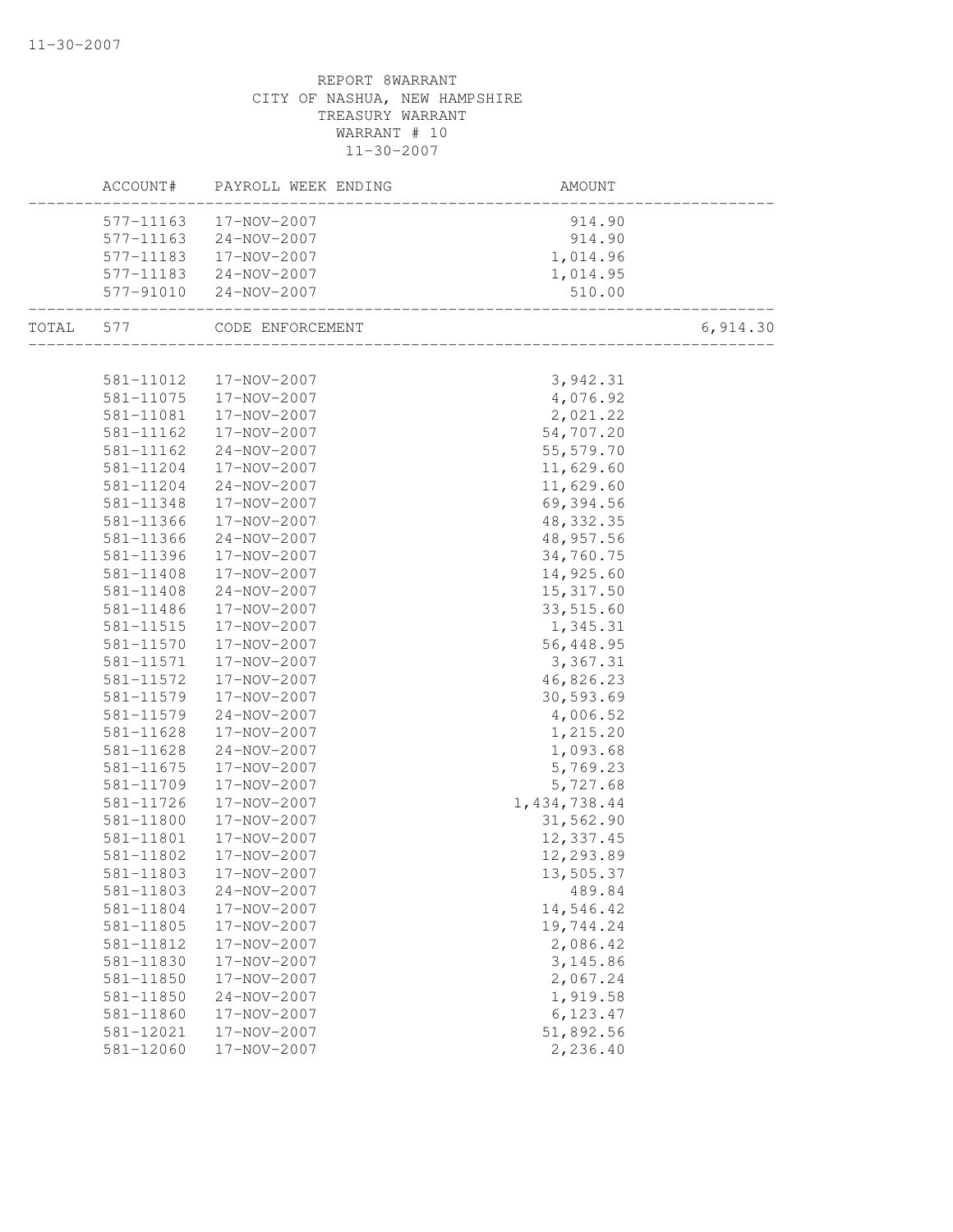|       | ACCOUNT#      | PAYROLL WEEK ENDING    | AMOUNT             |              |
|-------|---------------|------------------------|--------------------|--------------|
|       | 581-12060     | 24-NOV-2007            | 1,203.95           |              |
|       | 581-12078     | 17-NOV-2007            | 2,662.50           |              |
|       | 581-12078     | 24-NOV-2007            | 112.50             |              |
|       | 581-12081     | 17-NOV-2007            | 1,327.02           |              |
|       | 581-12084     | 17-NOV-2007            | 3,800.00           |              |
|       | 581-12087     | 17-NOV-2007            | 766.42             |              |
|       | 581-12087     | 24-NOV-2007            | 1,052.20           |              |
|       | 581-12111     | 17-NOV-2007            | 105,053.60         |              |
|       | 581-12111     | 24-NOV-2007            | 100,360.59         |              |
|       | 581-12112     | 17-NOV-2007            | 6,301.35           |              |
|       | 581-12112     | 24-NOV-2007            | 4,262.95           |              |
|       | 581-12126     | 17-NOV-2007            | 4,102.59           |              |
|       | 581-12126     | 24-NOV-2007            | 3,784.88           |              |
|       | 581-12135     | 17-NOV-2007            | 2,828.39           |              |
|       | 581-12135     | 24-NOV-2007            | 2,087.47           |              |
|       | 581-12136     | 17-NOV-2007            | 413.90             |              |
|       | 581-12136     | 24-NOV-2007            | 294.01             |              |
|       | 581-12138     | 17-NOV-2007            | 454.05             |              |
|       | 581-12138     | $24 - NOV - 2007$      | 466.67             |              |
|       | 581-12141     | 17-NOV-2007            | 300.00             |              |
|       | 581-12153     | 17-NOV-2007            | 222.25             |              |
|       | 581-12153     | 24-NOV-2007            | 75.00              |              |
|       |               |                        |                    |              |
|       | 581-12198     | 17-NOV-2007            | 11,681.62          |              |
|       | 581-12201     | 17-NOV-2007            | 20,813.10          |              |
|       | 581-12201     | 24-NOV-2007            | 8,680.39           |              |
|       | 581-13004     | 17-NOV-2007            | 2,291.77           |              |
|       | 581-13004     | 24-NOV-2007            | 260.00             |              |
|       | 581-13021     | 17-NOV-2007            | 737.55             |              |
|       | 581-13021     | 24-NOV-2007            | 68.36              |              |
|       | 581-13032     | 17-NOV-2007            | 132.27             |              |
|       | 581-13032     | $24 - NOV - 2007$      | 95.84              |              |
|       | 581-13120     | 17-NOV-2007            | 5,641.44           |              |
|       | 581-13120     | 24-NOV-2007            | 2,941.53           |              |
|       | 581-13133     | 17-NOV-2007            | 1,000.00           |              |
|       | 581-13137     | 17-NOV-2007            | 480.00             |              |
|       | 581-13137     | 24-NOV-2007            | 245.00             |              |
|       | $581 - 19000$ | 17-NOV-2007            | 6,605.97           |              |
|       | 581-19210     | 17-NOV-2007            | 48, 202.77         |              |
|       | 581-19230     | 17-NOV-2007            | 4,687.50           |              |
|       | 581-19230     | 24-NOV-2007            | 250.00             |              |
|       | 581-19240     | 17-NOV-2007            | 894.78             |              |
|       | 581-19310     | 17-NOV-2007            | 2,461.60           |              |
| TOTAL | 581           | SCHOOL DEPARTMENT      | __________________ | 2,533,978.13 |
|       |               |                        |                    |              |
|       |               | 590-23512  17-NOV-2007 | 1,310.46           |              |
|       | 590-23512     | $24 - NOV - 2007$      | 1,310.46           |              |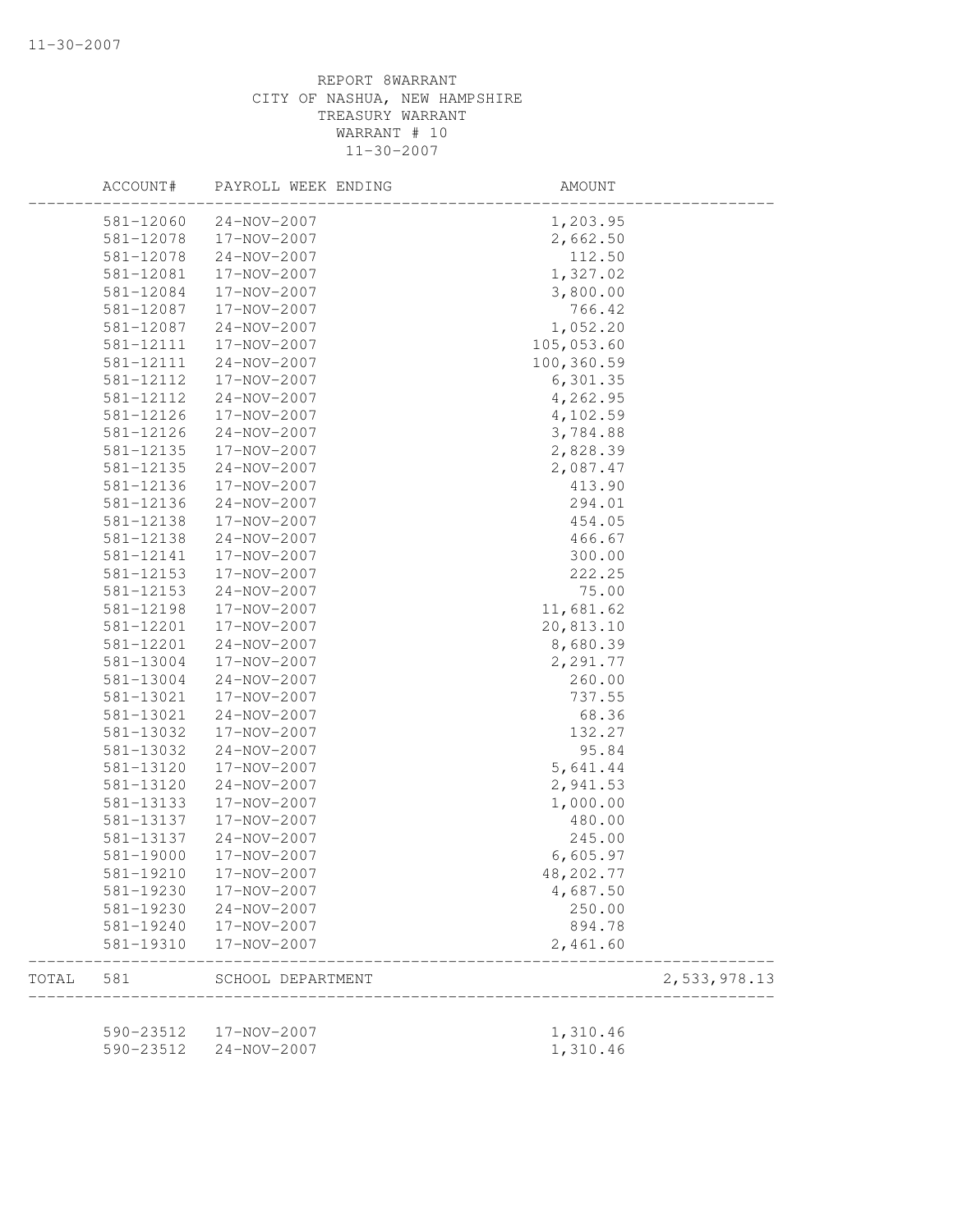|           | ACCOUNT# PAYROLL WEEK ENDING | AMOUNT |          |
|-----------|------------------------------|--------|----------|
| TOTAL 590 | P/Y OBLIGATIONS              |        | 2,620.92 |
|           |                              |        |          |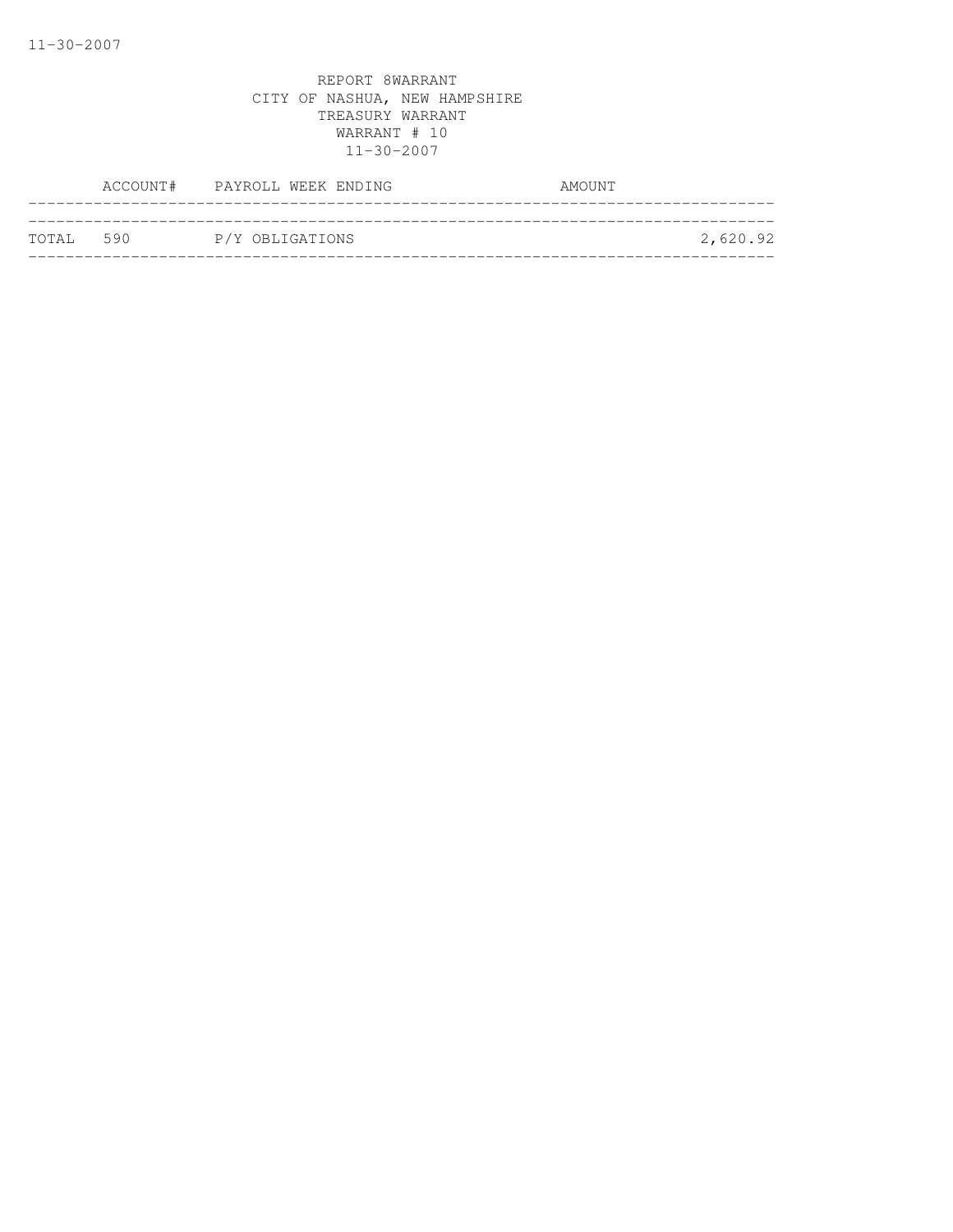|           | ACCOUNT# PAYROLL WEEK ENDING |  |  | AMOUNT |  |
|-----------|------------------------------|--|--|--------|--|
|           |                              |  |  |        |  |
| TOTAL 951 |                              |  |  |        |  |
|           |                              |  |  |        |  |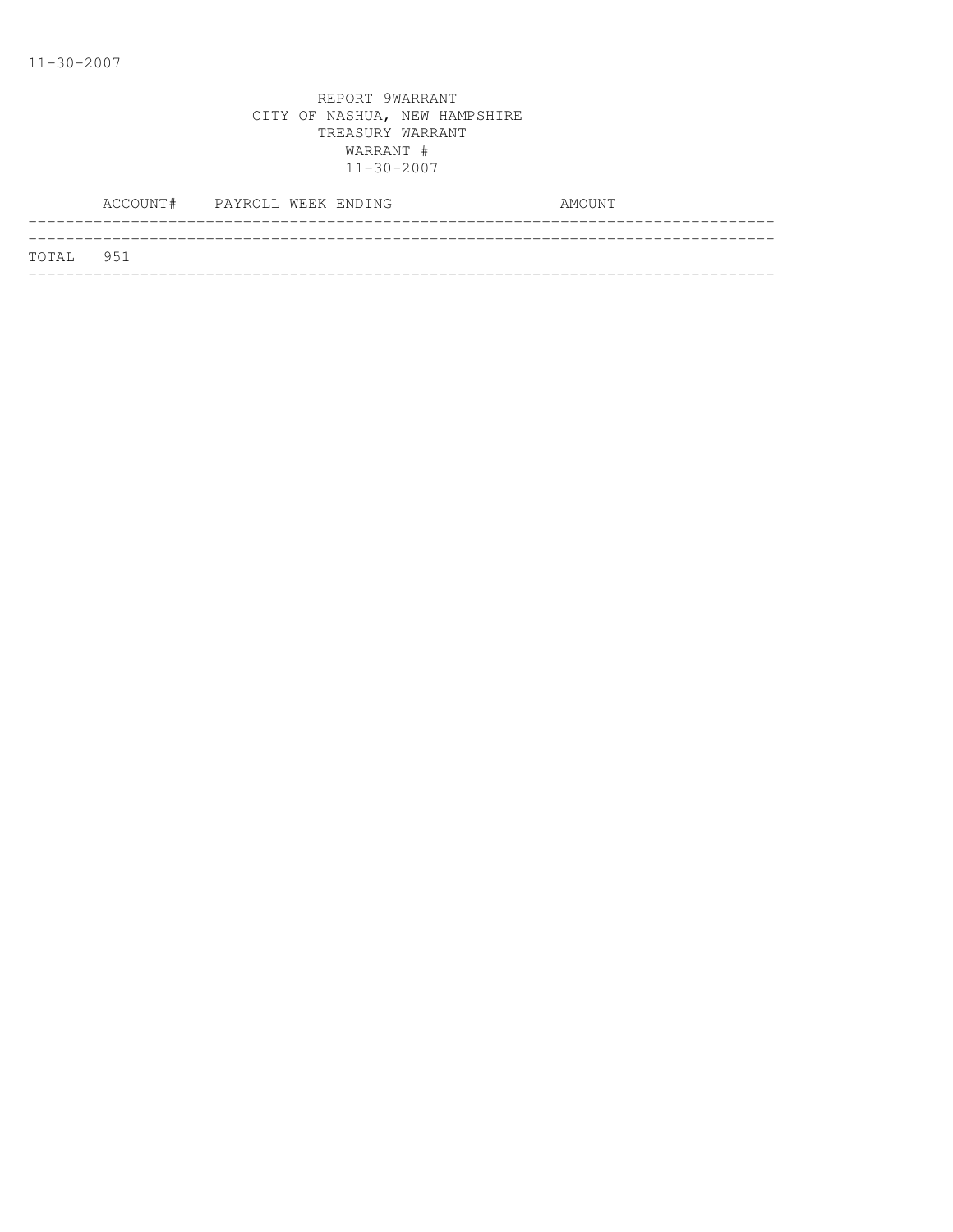| ACCOUNT#               | PAYROLL WEEK ENDING        | AMOUNT   |  |
|------------------------|----------------------------|----------|--|
| 801-11008              | 17-NOV-2007                | 554.81   |  |
| 801-11008              | 24-NOV-2007                | 554.81   |  |
| 801-11094              | 17-NOV-2007                | 96.24    |  |
| 801-11094              | 24-NOV-2007                | 96.24    |  |
| 801-11101              | 17-NOV-2007                | 1,813.71 |  |
| 801-11101              | 24-NOV-2007                | 1,238.61 |  |
| 801-11193              | 17-NOV-2007                | 943.50   |  |
| 801-11193              | 24-NOV-2007                | 943.50   |  |
| 801-11208              | 17-NOV-2007                | 91.54    |  |
| 801-11208              | 24-NOV-2007                | 91.54    |  |
| 801-11211              | 17-NOV-2007                | 63.61    |  |
| 801-11211              | 24-NOV-2007                | 63.62    |  |
| 801-11222              | 17-NOV-2007                | 197.06   |  |
| 801-11222              | 24-NOV-2007                | 197.06   |  |
| 801-11249              | 17-NOV-2007                | 130.99   |  |
| 801-11249              | $24 - NOV - 2007$          | 130.99   |  |
| 801-11271              | 17-NOV-2007                | 970.71   |  |
| 801-11271              | $24 - NOV - 2007$          | 970.71   |  |
| 801-11276              | 17-NOV-2007                | 2,352.00 |  |
| 801-11276              | $24 - NOV - 2007$          | 2,352.00 |  |
| 801-11334              | 17-NOV-2007                | 975.54   |  |
| 801-11334              | 24-NOV-2007                | 975.54   |  |
| 801-11383              | 17-NOV-2007                | 838.19   |  |
| 801-11383              | $24 - NOV - 2007$          | 838.19   |  |
| 801-11435              | 17-NOV-2007                | 255.20   |  |
| 801-11435              | 24-NOV-2007                | 255.20   |  |
| 801-11595              | 17-NOV-2007                | 6,808.32 |  |
| 801-11595              | 17-NOV-2007                | 2,968.00 |  |
| 801-11595              | 24-NOV-2007                | 6,832.00 |  |
| 801-11595              | 24-NOV-2007                | 2,968.00 |  |
| 801-11596              | 17-NOV-2007                | 3,136.00 |  |
| 801-11596              | 24-NOV-2007                | 3,136.00 |  |
| 801-11598              | 17-NOV-2007                | 776.80   |  |
| 801-11598              | 24-NOV-2007                | 776.80   |  |
| 801-11606              | 17-NOV-2007                | 667.96   |  |
| 801-11606              | 24-NOV-2007                | 667.96   |  |
| 801-11647              | 17-NOV-2007                | 1,386.81 |  |
| 801-11647              | 24-NOV-2007                | 1,386.80 |  |
| 801-13004              | 17-NOV-2007                | 2,881.67 |  |
| 801-13004              | 17-NOV-2007                | 7,731.45 |  |
| 801-13004              | 17-NOV-2007                | 1,038.91 |  |
| 801-13004              | 24-NOV-2007                | 3,632.33 |  |
| 801-13004              | 24-NOV-2007                | 7,066.92 |  |
| 801-13004<br>801-13004 | 24-NOV-2007                | 31.44    |  |
|                        | 24-NOV-2007<br>17-NOV-2007 | 919.35   |  |
| 801-59236              |                            | 382.62   |  |
| 801-59236              | 24-NOV-2007                | 382.62   |  |
| 801-59240              | 17-NOV-2007                | 134.98   |  |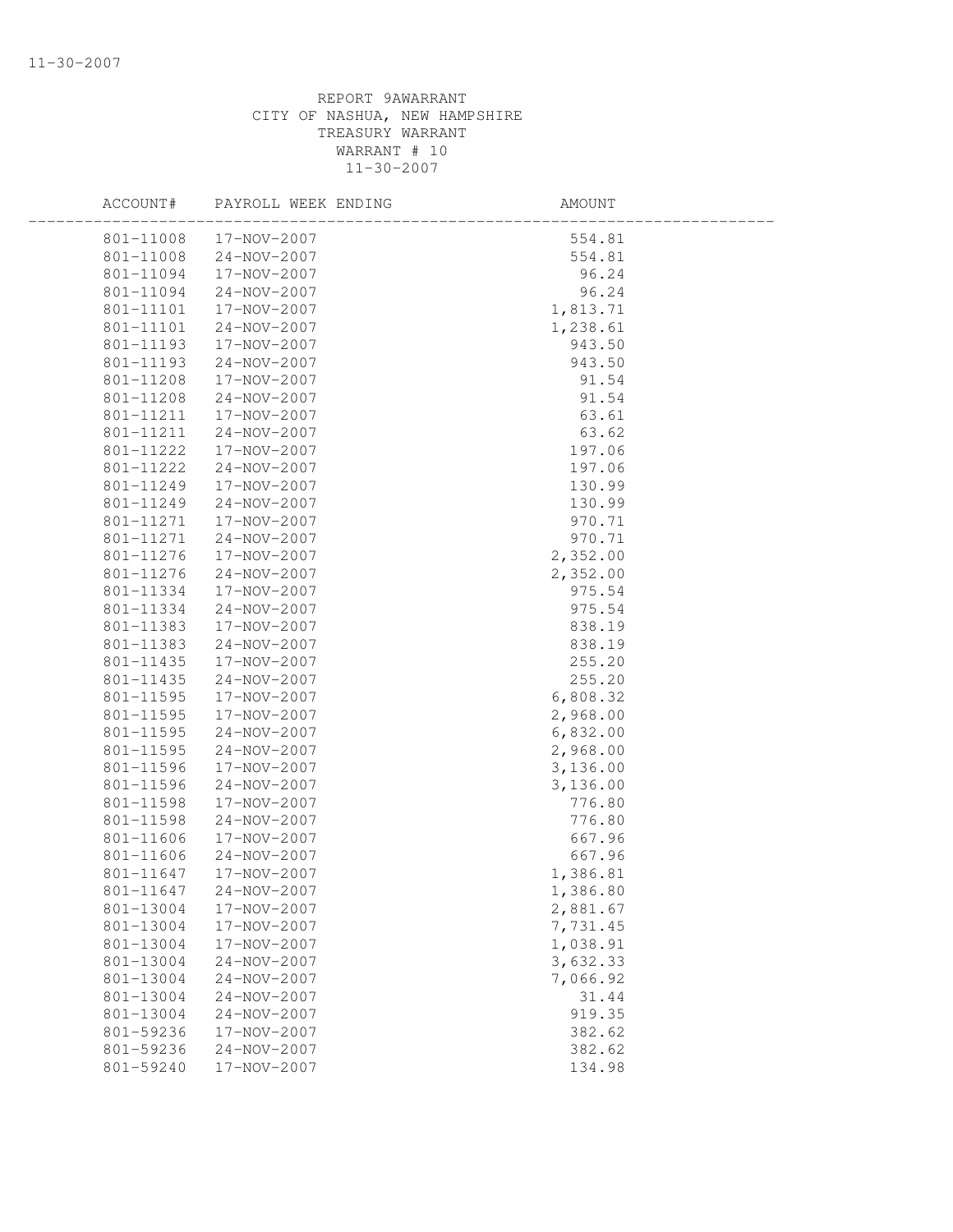|           |           | ACCOUNT# PAYROLL WEEK ENDING | AMOU<br>-------------------------<br>AMOUNT |           |
|-----------|-----------|------------------------------|---------------------------------------------|-----------|
|           |           | 801-59240 24-NOV-2007        | 134.98                                      |           |
| TOTAL 801 |           |                              |                                             | 73,839.83 |
|           |           |                              |                                             |           |
|           |           | 802-11028  17-NOV-2007       | 387.79                                      |           |
|           | 802-11028 | 17-NOV-2007                  | 182.49                                      |           |
|           | 802-11028 | 24-NOV-2007                  | 387.79                                      |           |
|           | 802-11028 | 24-NOV-2007                  | 182.49                                      |           |
|           | 802-11064 | 17-NOV-2007                  | 134.98                                      |           |
|           | 802-11064 | 17-NOV-2007                  | 134.98                                      |           |
|           | 802-11064 | 24-NOV-2007                  | 134.98                                      |           |
|           | 802-11064 | 24-NOV-2007                  | 134.98                                      |           |
|           | 802-11091 | 17-NOV-2007                  | 1,029.84                                    |           |
|           | 802-11091 | 24-NOV-2007                  | 1,029.83                                    |           |
|           | 802-11092 | 17-NOV-2007                  | 735.20                                      |           |
|           | 802-11092 | 24-NOV-2007                  | 726.40                                      |           |
|           | 802-11094 | 17-NOV-2007                  | 288.69                                      |           |
|           | 802-11094 | 17-NOV-2007                  | 288.71                                      |           |
|           | 802-11094 | 24-NOV-2007                  | 288.69                                      |           |
|           | 802-11094 | $24 - NOV - 2007$            | 288.71                                      |           |
|           | 802-11096 | 24-NOV-2007                  | 883.99                                      |           |
|           | 802-11102 | 17-NOV-2007                  | 854.95                                      |           |
|           | 802-11102 | 24-NOV-2007                  | 854.95                                      |           |
|           | 802-11105 | 17-NOV-2007                  | 953.14                                      |           |
|           | 802-11105 | 24-NOV-2007                  | 970.14                                      |           |
|           | 802-11155 | 17-NOV-2007                  | 966.81                                      |           |
|           | 802-11155 | $24 - NOV - 2007$            | 981.28                                      |           |
|           | 802-11157 | 17-NOV-2007                  | 2,038.40                                    |           |
|           | 802-11157 | 24-NOV-2007                  | 1,568.00                                    |           |
|           | 802-11158 | 17-NOV-2007                  | 1,851.52                                    |           |
|           | 802-11158 | $24 - NOV - 2007$            | 1,683.20                                    |           |
|           | 802-11208 | 17-NOV-2007                  | 36.62                                       |           |
|           | 802-11208 | 17-NOV-2007                  | 36.62                                       |           |
|           | 802-11208 | 24-NOV-2007                  | 36.62                                       |           |
|           | 802-11208 | 24-NOV-2007                  | 36.62                                       |           |
|           | 802-11211 | 17-NOV-2007                  | 381.69                                      |           |
|           |           | 802-11211  17-NOV-2007       | 381.69                                      |           |
|           | 802-11211 | $24 - NOV - 2007$            | 381.69                                      |           |
|           | 802-11211 | $24 - NOV - 2007$            | 381.69                                      |           |
|           | 802-11222 | 17-NOV-2007                  | 197.06                                      |           |
|           | 802-11222 | 24-NOV-2007                  | 197.06                                      |           |
|           | 802-11249 | 17-NOV-2007                  | 74.85                                       |           |
|           | 802-11249 | 17-NOV-2007                  | 74.85                                       |           |
|           | 802-11249 | 24-NOV-2007                  | 74.85                                       |           |
|           | 802-11249 | 24-NOV-2007                  | 74.85                                       |           |
|           | 802-11260 | 17-NOV-2007                  | 1,760.00                                    |           |
|           | 802-11260 | $24 - NOV - 2007$            | 1,760.00                                    |           |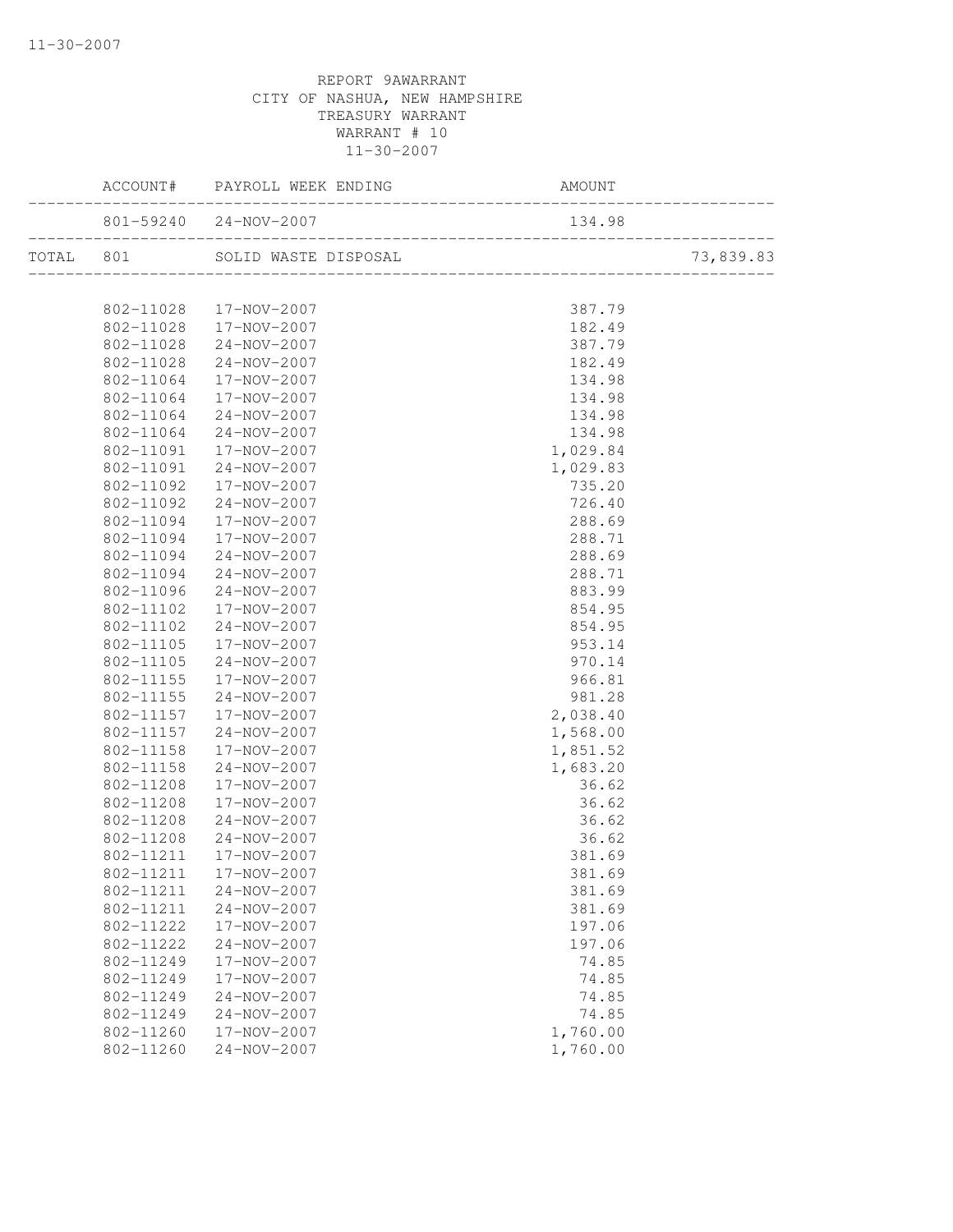|       | ACCOUNT#      | PAYROLL WEEK ENDING      | AMOUNT     |            |
|-------|---------------|--------------------------|------------|------------|
|       | 802-11270     | 17-NOV-2007              | 1,023.64   |            |
|       | 802-11270     | 24-NOV-2007              | 1,023.65   |            |
|       | 802-11330     | 17-NOV-2007              | 1,047.21   |            |
|       | 802-11330     | $24 - NOV - 2007$        | 1,047.20   |            |
|       | 802-11333     | 17-NOV-2007              | 1,006.52   |            |
|       | 802-11333     | 24-NOV-2007              | 1,006.51   |            |
|       | 802-11435     | 17-NOV-2007              | 425.33     |            |
|       | 802-11435     | 17-NOV-2007              | 170.13     |            |
|       | 802-11435     | 24-NOV-2007              | 425.33     |            |
|       | 802-11435     | 24-NOV-2007              | 170.13     |            |
|       | 802-11480     | 17-NOV-2007              | 2,524.80   |            |
|       | 802-11480     | 24-NOV-2007              | 2,524.80   |            |
|       | 802-11507     | 17-NOV-2007              | 746.80     |            |
|       | 802-11507     | 24-NOV-2007              | 746.80     |            |
|       | 802-11513     | 17-NOV-2007              | 5,073.60   |            |
|       | 802-11513     | 24-NOV-2007              | 4,919.68   |            |
|       | 802-11514     | 17-NOV-2007              | 2,820.80   |            |
|       | 802-11514     | 24-NOV-2007              | 2,468.80   |            |
|       | 802-11681     | 17-NOV-2007              | 294.25     |            |
|       | 802-11681     | 17-NOV-2007              | 1,177.01   |            |
|       | 802-11681     | 24-NOV-2007              | 294.25     |            |
|       | 802-11681     | 24-NOV-2007              | 1,177.02   |            |
|       | 802-11693     | 17-NOV-2007              | 1,132.40   |            |
|       | 802-11693     | 24-NOV-2007              | 1,132.40   |            |
|       | 802-11763     | 17-NOV-2007              | 167.64     |            |
|       | 802-11763     | 17-NOV-2007              | 670.55     |            |
|       | 802-11763     | 24-NOV-2007              | 167.64     |            |
|       | 802-11763     | 24-NOV-2007              | 670.55     |            |
|       | 802-11764     | 17-NOV-2007              | 1,103.00   |            |
|       | 802-11764     | 24-NOV-2007              | 1,103.00   |            |
|       | 802-13004     | 17-NOV-2007              | 1,445.10   |            |
|       | 802-13004     | 17-NOV-2007              | 7,502.57   |            |
|       | 802-13004     | 24-NOV-2007              | 509.87     |            |
|       | 802-13004     | $24 - NOV - 2007$        | 75.26      |            |
|       | 802-59236     | 17-NOV-2007              | 382.62     |            |
|       | 802-59236     | 24-NOV-2007              | 382.61     |            |
|       | 802-59237     | 17-NOV-2007              | 690.29     |            |
|       | 802-59237     | $24 - NOV - 2007$        | 690.29     |            |
| TOTAL | 802           | SEWERAGE DISPOSAL SYSTEM |            | 75,789.74  |
|       |               |                          |            |            |
|       |               | 951-05056  17-NOV-2007   | 28, 122.07 |            |
|       | $951 - 05056$ | $24 - NOV - 2007$        | 28, 122.07 |            |
| TOTAL | 951           | PWD & ENG TRUST FUND     |            | 56, 244.14 |
|       |               |                          |            |            |